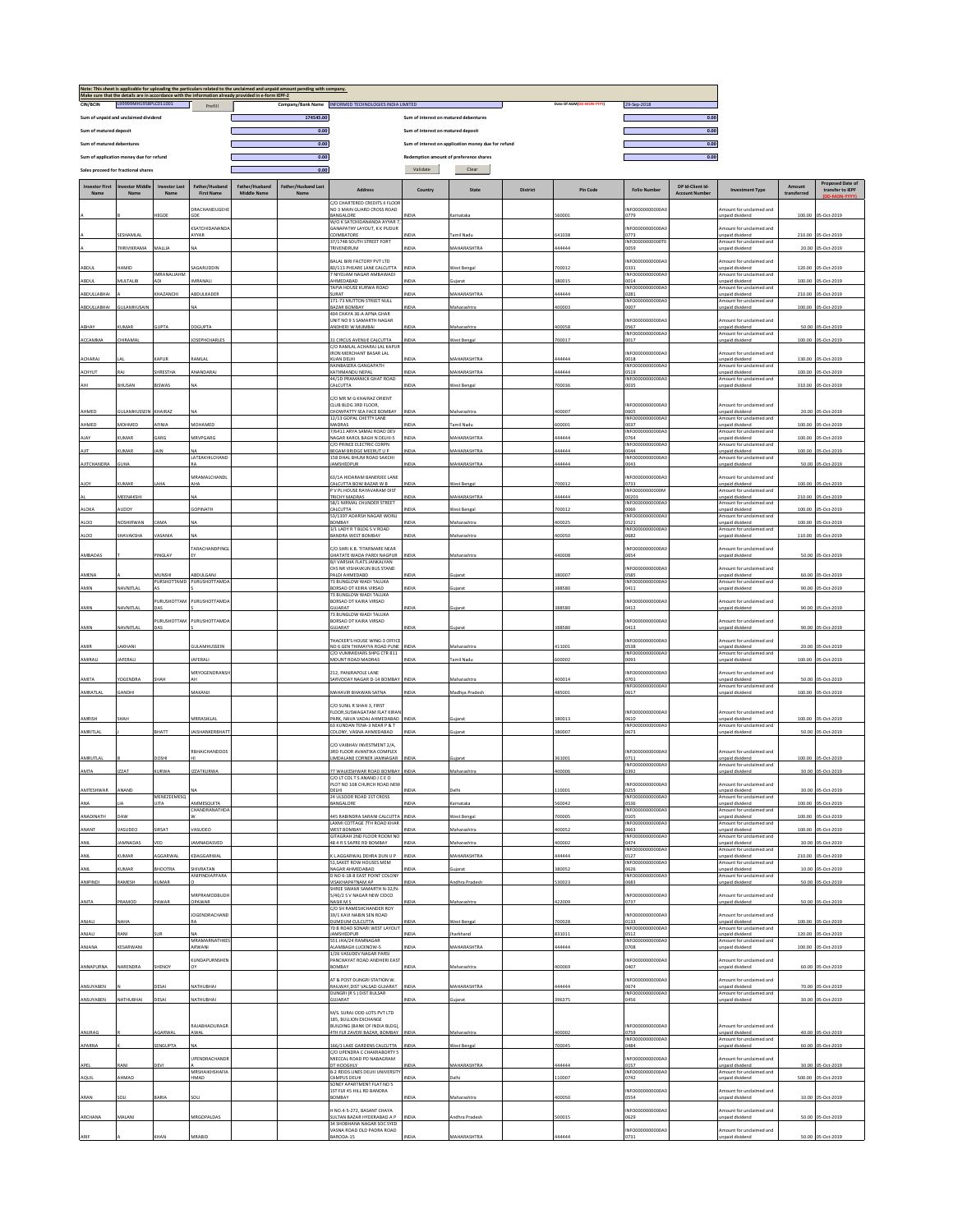| 42/46 VITTALDAS BUILDING 3RD<br><b>JANARASIDASKHA</b><br>BHOIWADA B J COMPOUND<br>NFO0000000000A<br><b>HANDELWAI</b><br>IDELWAL<br>BOMBAY<br>0533<br>ARUM<br>Maharashtra<br>00002<br><b>B-266-A GREATER KAILASH NEW</b><br>NFO0000000000A<br>ARUN<br><b>KLIMAR</b><br>HOPRA<br>VEDRAJCHOPRA<br>DELHI<br><b>VIDIA</b><br><b>Jelbi</b><br>110048<br>368<br>C/O J C NAHA 162/A/126 LAKE<br>INFO0000000000A<br><b>UMAR</b><br>AGENDRA<br>700045<br>ARUN<br>NAHA<br><b>ARDENS CALCUTTA</b><br>NDM<br><b>Nest Benga</b><br>189<br><b>MRGAMBHIRSING</b><br>SAI SVTHAR STREET BAZAR ROAD<br>NFO0000000000A<br>ARUN<br>RATHOD<br>HRATHOD<br>WANKANER DIST RAJKOT<br>INDIA<br>363621<br>6820<br>uiara<br>C/O MUKUNDBHAI T MARFATIA<br>2ND FLOOR PAREKH BLDG 20<br>NFO0000000000A<br><b>/ITHALDAS</b><br>ARIKH<br><b>/ITHALDAS</b><br>WALKESHWAR RD B'BAY<br>400006<br>0244<br>ARUNA<br><b>NDI</b><br>Maharashtra<br>403, SONAL, PANCH PAKHADI<br>NFO0000000000A<br>ARVIND<br>HALSASI<br>GANESH<br>THANF<br>INDIA<br>Maharashtra<br>400602<br>0645<br>INFO0000000000A<br>ARVINDBHAI<br><b>ANDABHAI</b><br>7/94 KARWAD BAZAR NAVSARI<br>396445<br>ANDHI<br>INDIA<br>uiarat<br>)586<br>AT & POST DABHALA TAL & DIST<br><b>IARGOVINDBH</b><br><b>MRHARGOVINDBI</b><br>VIJAPUR DIST MEHSANA NEAR<br>NFO0000000000A<br>JAIN TEMPLE<br>ARVINDBHAI<br>ATE<br>IPATEL<br>MAHARASHTR<br>444444<br>0709<br>49 JAWAHAR NAGAR 6TH ROAD<br>INFO0000000000A<br>HANDULA<br>400062<br>ARVINDKUMAI<br>HAH<br>GOREGAON WEST BOMBAY<br>VDM<br>Maharashtra<br>)522<br>PRAJAPATI NIVAS JAMBUSAR DIS'<br>INFO0000000000A<br>VITHALBHAI<br><b>/ITHALBHAI</b><br>392150<br>ARVINDKUMAR<br><b>GULIAR</b><br>BROACH GUJARAT<br>NDIA<br>1603<br>ujarat<br>19 SUSHILNAGAR SOCIETY 1 NEAP<br>NIRANJAN BUS STOP DRIVEN<br>NFO0000000000A<br>ARVINDPRASAD<br>VISHWANATH<br><b>VISHWANATH</b><br>BHAT<br>ROAD AHMEDABAD<br>NDM<br>uiarat<br>380052<br>199<br>171-73 MUTTON STREET NULL<br>INFO0000000000A<br>BDULLABHAI<br>BDULLABHAI<br>ASGARALI<br>BAZAR BOMBAY<br>NDLA<br>taharashtra<br>100003<br>0204<br>B 404 SARJAN TOWER NEAR ST<br><b><i>ARRADHESHYAM</i></b><br>FRANCIS SCHOOL JESAL PARK<br>NFO0000000000A<br>ASHA<br>ALAN<br><b>LAN</b><br><b>BHAYANDAR EAST THANE</b><br>NDIA<br>Maharashtra<br>401105<br>0720<br>INFO0000000000A0<br>PLOT NO 268-269 STH ROAD<br>DAMODARDAS<br>DARU<br>AMODARDAS<br>NDIA<br>100052<br><b>ASHOR</b><br><b>CHAR BOMBAY</b><br>faharashtra<br>0213<br>B - 25 SOUTH EXTENSION - II NEW<br>IN300206-10809203-<br>OEL<br>VDIA<br>elhi<br>10049<br><b>SHOR</b><br>DELHI<br>1000<br>70/70 A SEIKH MEMON STREET,<br>INFO0000000000A0<br>MRKISHORILAL<br>KUMAR<br><b>JAMANI</b><br>INDIA<br>Maharashtra<br>400002<br>ASHOK<br>BOMBAY<br>0705<br><b>B-170 SANCHAR VIHAR</b><br>NFO0000000000<br>0754<br><b>UMAF</b><br>ACHAN<br><b>IRGAJRAJSING</b><br>MANKAPUR GONDA U P<br><b>INDIA</b><br>Ittar Prades<br>271308<br><b>ASHOR</b><br>ROW HOUSE NO 23 GOYAL<br>INTERCITY OPP TV TOWER PO<br>NFO0000000000A<br>MEMNAGAR AHMEDABAD<br>MENGHRAJANI<br>MRLEKHRAJMAI<br>380054<br>0751<br>INDIA<br>ASHOK<br>uiarat<br>101 SODAH SADAN ROAD NO 7<br><b>NFO000</b><br>NDIA<br>0577<br><b>ASHOR</b><br><b>ACHMAN</b><br><b>ODA</b><br>WADALA BOMBAY<br>100031<br>faharashtra<br>INFO0000000000A<br><b>ISHAMBHAR</b><br>VAVALE<br>441 RASTA PETH POONA<br>43 SARDAR PATEL NAGAR ELLIS<br>NDIA<br>411002<br>ASHOK<br>/ISHAMBHAF<br>Maharashtra<br>1309<br>ASHVINCHAND<br>INFO0000000000<br><b>AVNITLAL</b><br>ESAI<br><b>AVNITLAI</b><br>RIDGE AHMEDABAD<br>NDLA<br>380006<br>1459<br>ujarat<br>C/O AMIT MODAK 1393/95<br>SHUKRAWAR PETH B/19 VISHNL<br>NFO0000000000A<br>MRAJITDIKE<br>411002<br>ASHVINI<br>DIKE<br><b>KRUPA PUNE</b><br>INDIA<br>Maharashtra<br>0691<br>24 MAHESH NAGAR NO 2 3RD FLR<br>NFO0000000000A<br>BHAYANDER WEST DIST THANE<br>RASIKLALSHAH<br>INDIA<br>101101<br>0534<br><b>ASHWIN</b><br>НАН<br>Maharashtra<br>46/47, RAJGIR CHAMBERS 12 S B<br>INFO0000000000A<br>ASIT<br>КОТІСНА<br>KISHORE<br><b>INDIA</b><br>400023<br>ROAD FORT ROMBAY<br>Maharashtra<br>0634<br>11 MAYMOON MANZIL 2ND<br>FLOOR 7 SPENCE RD BYCULLA<br>NFO0000000000A<br>ATEKA<br>ABDULLAH<br>KATIB<br>ABDULLAH<br>MUMBAI<br><b>INDIA</b><br>400008<br>343<br>Maharashtra<br>RAIFSH MANSION 140 MAHARSHI<br>NEODDDDDDDDDA<br>KARVE ROAD, BOMBAY<br>ATMARAM<br>SHRIDHAR<br>HRIDHARANAIR<br>INDIA<br>400020<br>0549<br>NAIK<br>Maharashtra<br>703 PRUTHVI APARTMENT GHOD<br>DOD ROAD NEAR PARLE POINT<br>NFO0000000000<br>AYANTILAL<br>AYANTILAL<br>395003<br>ATUL<br>HOKSI<br>SURAT<br><b>IDL</b><br>0666<br>145/C GROUND FLOOR DR VIEGA<br>NFO0000000000<br>HANDRAKANT<br>STREET KALBADEVI MUMBAI<br>AVANI<br><b>HANDRAKANT</b><br>Maharashtra<br>100002<br>1403<br><b>VDM</b><br><b>/ENKITESWARA</b><br>C/O THE AGENT INDIAN EXPRESS<br>NFO0000000000A<br>AYLORE<br><b>CRISHNA</b><br>CRISHNAN<br>VDIA<br><b>MAHARASHTRA</b><br>44444<br>0235<br>ALWAYE<br>34 SHOBHANA NAGAR SOC SYED<br>VASNA ROAD OLD PADRA ROAD<br>NFO0000000000A<br>MRABID<br>BARODA-15<br>MAHARASHTRA<br>44444<br>0732<br>AYUB<br>HAN<br>VDL<br>AJAYKUMARCHA'<br>NFO00000000000<br>AYUSH<br>HATURVEDI<br>-545 LAKE ROAD EXTN CALCUTTA INDIA<br>est Bengal<br>00029<br>0822<br><b>JRVEDI</b><br>D3/10 HARI RATAN COOP HSG SO<br>BANGUR NAGAR M G ROAD<br>NFO0000000000A<br><b>NANTH</b><br>RISHNAN<br><b>GOREGAON BOMBAY</b><br>100062<br>INDIA<br>Maharashtra<br>0317<br>D-2 DOCTOR'S COLON<br>BALACHANDRU<br>MRBVEERAVENKA<br>MAHARANI PETA<br>NFO0000000000E<br><b>INDIA</b><br>530002<br>TARAO<br>VISAKHAPATNAM<br>ndhra Pradesh<br>0613<br>nн<br>THE BOMANJEE DINSHAW PETIT<br>PETITPARSIGEN<br>PARSEE GENERAL HOSPITAL<br>NFO00000000000<br>ERALHOSPITAL<br>CUMBALLA HILL MUMBAI<br>Maharashtra<br>100036<br>2604<br>VDL<br>D NO 11-238 JOGIVANIPALEM NR<br>PATHULUGARI MEDA OLD<br>AKSHMANARA<br>BEHARAJAGGARA<br>INFO0000000000B<br>GAJUWAKA PO VISAKHAPATNAM<br>ndhra Prade:<br>30026<br>0490<br>NDL<br><b>JALASUBRAMANI</b><br>BLOCK 'N' NO.6 HOUSING UNIT<br>INFO0000000000N<br>NAGRAJAN<br>NDIA<br>620003<br>SALAI NAGAR TIRUCHY<br>amil Nadu<br>365<br>78/15 KRISHNA MAHAL PESTOM<br>SAGAR, ROAD NO.1 CHEMBUR<br><b>INFO0000</b><br>0000B<br>AGHUNATH<br>AGHUNATH<br>BOMBAY<br>100089<br>0594<br>NDIA<br>Maharashtra<br>1-50. NEAR S V TEMPLE<br>INFO0000000000B<br>SARVOTHAM<br>576213<br>BRVPAI<br>INDIA<br>BRAJMAVAR VIA MANGALORE<br>mataka<br>0654<br>H NO 24-143-21/14 VISHNUPURI<br>COLONY NR GAUTAMI HIGH<br>BEHARAJAGGARA<br>SCHOOL P O MALKAJPURI<br>NFO0000000000B<br>SESHAGIRI<br>HYDERABAD<br>INDIA<br>ndhra Prades<br>500047<br>0491<br>RAO<br>C/O SATYANAND COLLECTION<br><b>GRUHLAXMI HOUSING SOCIETY</b><br>LTD SHOP NO.3, 77<br>INFO0000000000B<br>BABITA<br>RATHI<br>MAGARALI, HADAPSAR PUNE<br>411028<br><b>ANTOSI</b><br>NDIA<br>Maharashtra<br>0611<br>RAJA HOUSE 4TH FLOOR 18<br>INFO0000000000B0<br>NG'S LANE ROMRAY<br>ንፍፍ<br>C/O CYNO CHEM (INDIA) 54/1<br>CANNING STREET 3RD FLOOR<br><b>MRVITHALDASPAT</b><br>NFO0000000000E<br>CALCUTTA<br>Vest Benga<br>700001<br>0646<br>BABU<br><b>HAI</b><br><b>Ι ΔΤΕRΔΜΟΗΔΝΟΒ</b><br>A 43 AVAS VIKAS COLONY<br>INFO0000000000B<br>AGARWAL<br>INDIA<br><b>BABULAL</b><br>284003<br>NANDANPURA, JHANSI(UP)<br>Uttar Pradesh<br>1009<br>16-B VALMIKI SOCIETY NEAR<br>MRCHOTALALSHA<br><b>VRUNDAVAN BUS STOP</b><br>NFO0000<br>0000B<br>BABULAL<br>CHOTALAI<br>WAGHODIA ROAD BARODA<br><b>INDIA</b><br>390019<br>0649<br>HAH<br>iujarat<br>774 B SECTOR SCHEME NO 71<br>INFO0000000000B<br>PRASAD<br>NARAYANDAS<br>INDIA<br>452009<br>BADRI<br><b>HANWAR</b><br>Madhya Pradesh<br>INDORE<br>0551<br>PHIROJ COTTAGE OPP PICNIC<br>COTTAGE JAYPRAKASH RD<br>INFO0000000000B<br>VERSOVA BOMBAY<br><b>ALAGAUR</b><br>HIMANLAL<br>CHIMANLA<br><b>INDIA</b><br>100058<br>0270<br>BAI<br>Maharashtra<br>SAGAR CLASSICS 11TH FLOOR.<br>NFO0000000000B<br>FLAT NO 1103 CLARE ROAD<br>BAI<br>AKINABAI<br>NAYATALI<br>NAYATALI<br>BYCLILLA MUMRAL<br>NDIA<br>Maharashtra<br>400008<br>0251<br>38 DUBASH HOUSE 3RD FLOOR<br>WALCHAND HIRACHAND MARG<br>NFO0000000000B<br>BAKHTAVAR<br>FAREDOON<br>MEHTA<br>AREDOON<br>FORT BOMBAY<br>INDIA<br>Maharashtra<br>400001<br>0496<br>MRGIRIWARKUMA<br>318 CHITTARANIAN AVENUE<br>INFO0000000000B<br><b>INDIA</b><br>BAL<br><b>ISHAN</b><br>GARWAL<br>RAGARWAL<br>CALCUTTA<br><b>Nest Bengal</b><br>700006<br>0644<br>FLAT NO 16 SHALAKA S B I<br>OFFICERS QTRS SANTACRUZ WES<br>NF00000000000B<br>BALAJI<br>SOIROO<br><b>INGLE</b><br>SOIROO<br>BOMBAY<br>NDIA<br>Maharashtra<br>400054<br>0410<br>BALASUBRAMA<br>112/175 NORTH MAIN STREET<br>INFO0000000000B<br><b>ISVANATHAN</b><br><b>INDIA</b><br>613009<br><b>NIA</b><br><b>THANJAVUR</b><br>amil Nadu<br>0249<br>179 LAJPAT RAI MARKET<br>INFO0000000000B0<br>INDIA<br>elhi<br>10006<br>BALBIR<br>KAUR<br>WTARSINGH<br>CHANDNI CHOWK DELHI<br>0449<br>C/O USHA S RAI N M J MARG 93-C<br>W R HEALTH UNIT DELIALE RD<br>NFO0000000000B<br>BALDEV<br>HIMMAT<br>IIMMATRAI<br>LOWER PAREL BOMBAY<br><b>INDIA</b><br>Maharashtra<br>400013<br>038<br>INFO0000000000B<br><b>AHAI</b><br>SIMIRITI NAGAR DIST. DURG M.P.<br>491001<br>BALDEV<br><b>JAYYAR</b><br><b>IWANCHANE</b><br><b>INDIA</b><br>040<br>hattisgarl<br>RUPJI BUILDING 1ST FLOOR BHAI<br>JIVANJI LANE THAKURDWAR<br>NFO0000000000B<br>MHAMBREY<br>BALKRISHNA<br>PANDRINATH<br>BOMBAY<br><b>INDIA</b><br>Maharashtra<br>400002<br>0507<br>D-114 DEFENCE COLONY NEW<br>INFO0000000000B<br>VDIA<br>10003<br>BALVIR<br>TALWAR<br>ANPATRA<br>DELHI<br>elh<br>1055<br>133SHAMALDAS GANDHI MARG<br>NFO0000000000B<br>BANKULAL<br>VITHALDAS<br>ANDHI<br><b>/ITHALDAS</b><br>GOPAL NIVAS 1ST FLOOR BOMBAY INDIA<br>Maharashtra<br>400002<br>0361<br>INFO0000000000B<br>1161 PATTNI ROAD<br><b>AMA</b><br>KRISHNANAGAR BHAVNAGAR<br><b>VIDIZ</b><br><b>MAHARASHTRA</b><br>444444<br>BARJOR<br><b>IORMASJI</b><br><b>ORMASJI</b><br>1074<br>C/O.ARVINDKUMAR SHAH<br>49, JAWAHAR NAGAR 6TH ROAD<br>MADHUKUNJ 2ND FLOOR<br>INFO0000000000B<br><b>BEENA</b><br><b>GOREGAON WEST BOMBAY</b><br>100062<br>HAH<br>Maharashtra<br><b>VDM</b><br>0580<br>M K V BULIDINGS NR SHENOYS'S<br>JN M G ROAD ERNAKULAM<br>NFO0000000000B<br>BENNY<br>ARGHESE<br>KERALA<br>582035<br>498<br>C/O PUNJAB TIMBER TRADERS<br>MOUNT ROAD MAZAGAON<br>NFO0000000000B<br>BHAGAT<br>ίЕΗΤΙ<br>BOMBAY<br>NDLA<br>400010<br>0102<br>faharashtra<br>7 CROSS ROAD DEHRALUN<br>NFO0000000000B<br>BHAGWAN<br>EHRADUN<br>14444<br><b>HARASHTRA</b><br>109 |  |  |  |  |  |  |                                             |         |                    |
|--------------------------------------------------------------------------------------------------------------------------------------------------------------------------------------------------------------------------------------------------------------------------------------------------------------------------------------------------------------------------------------------------------------------------------------------------------------------------------------------------------------------------------------------------------------------------------------------------------------------------------------------------------------------------------------------------------------------------------------------------------------------------------------------------------------------------------------------------------------------------------------------------------------------------------------------------------------------------------------------------------------------------------------------------------------------------------------------------------------------------------------------------------------------------------------------------------------------------------------------------------------------------------------------------------------------------------------------------------------------------------------------------------------------------------------------------------------------------------------------------------------------------------------------------------------------------------------------------------------------------------------------------------------------------------------------------------------------------------------------------------------------------------------------------------------------------------------------------------------------------------------------------------------------------------------------------------------------------------------------------------------------------------------------------------------------------------------------------------------------------------------------------------------------------------------------------------------------------------------------------------------------------------------------------------------------------------------------------------------------------------------------------------------------------------------------------------------------------------------------------------------------------------------------------------------------------------------------------------------------------------------------------------------------------------------------------------------------------------------------------------------------------------------------------------------------------------------------------------------------------------------------------------------------------------------------------------------------------------------------------------------------------------------------------------------------------------------------------------------------------------------------------------------------------------------------------------------------------------------------------------------------------------------------------------------------------------------------------------------------------------------------------------------------------------------------------------------------------------------------------------------------------------------------------------------------------------------------------------------------------------------------------------------------------------------------------------------------------------------------------------------------------------------------------------------------------------------------------------------------------------------------------------------------------------------------------------------------------------------------------------------------------------------------------------------------------------------------------------------------------------------------------------------------------------------------------------------------------------------------------------------------------------------------------------------------------------------------------------------------------------------------------------------------------------------------------------------------------------------------------------------------------------------------------------------------------------------------------------------------------------------------------------------------------------------------------------------------------------------------------------------------------------------------------------------------------------------------------------------------------------------------------------------------------------------------------------------------------------------------------------------------------------------------------------------------------------------------------------------------------------------------------------------------------------------------------------------------------------------------------------------------------------------------------------------------------------------------------------------------------------------------------------------------------------------------------------------------------------------------------------------------------------------------------------------------------------------------------------------------------------------------------------------------------------------------------------------------------------------------------------------------------------------------------------------------------------------------------------------------------------------------------------------------------------------------------------------------------------------------------------------------------------------------------------------------------------------------------------------------------------------------------------------------------------------------------------------------------------------------------------------------------------------------------------------------------------------------------------------------------------------------------------------------------------------------------------------------------------------------------------------------------------------------------------------------------------------------------------------------------------------------------------------------------------------------------------------------------------------------------------------------------------------------------------------------------------------------------------------------------------------------------------------------------------------------------------------------------------------------------------------------------------------------------------------------------------------------------------------------------------------------------------------------------------------------------------------------------------------------------------------------------------------------------------------------------------------------------------------------------------------------------------------------------------------------------------------------------------------------------------------------------------------------------------------------------------------------------------------------------------------------------------------------------------------------------------------------------------------------------------------------------------------------------------------------------------------------------------------------------------------------------------------------------------------------------------------------------------------------------------------------------------------------------------------------------------------------------------------------------------------------------------------------------------------------------------------------------------------------------------------------------------------------------------------------------------------------------------------------------------------------------------------------------------------------------------------------------------------------------------------------------------------------------------------------------------------------------------------------------------------------------------------------------------------------------------------------------------------------------------------------------------------------------------------------------------------------------------------------------------------------------------------------------------------------------------------------------------------------------------------------------------------------------------------------------------------------------------------------------------------------------------------------------------------------------------------------------------------------------------------------------------------------------------------------------------------------------------------------------------------------------------------------------------------------------------------------------------------------------------------------------------------------------------------------------------------------------------------------------------------------------------------------------------------------------------------------------------------------------------------------------------------------------------------------------------------------------------------------------------------------------------------------------------------------------------------------------------------------------------------------------------------------------------------------------------------------------------------------------------------------------------------------------------------------------------------------------------------------------------------------------------------------------------------------------------------------------------------------------------------------------------------------------------------------------------------------------------------------|--|--|--|--|--|--|---------------------------------------------|---------|--------------------|
|                                                                                                                                                                                                                                                                                                                                                                                                                                                                                                                                                                                                                                                                                                                                                                                                                                                                                                                                                                                                                                                                                                                                                                                                                                                                                                                                                                                                                                                                                                                                                                                                                                                                                                                                                                                                                                                                                                                                                                                                                                                                                                                                                                                                                                                                                                                                                                                                                                                                                                                                                                                                                                                                                                                                                                                                                                                                                                                                                                                                                                                                                                                                                                                                                                                                                                                                                                                                                                                                                                                                                                                                                                                                                                                                                                                                                                                                                                                                                                                                                                                                                                                                                                                                                                                                                                                                                                                                                                                                                                                                                                                                                                                                                                                                                                                                                                                                                                                                                                                                                                                                                                                                                                                                                                                                                                                                                                                                                                                                                                                                                                                                                                                                                                                                                                                                                                                                                                                                                                                                                                                                                                                                                                                                                                                                                                                                                                                                                                                                                                                                                                                                                                                                                                                                                                                                                                                                                                                                                                                                                                                                                                                                                                                                                                                                                                                                                                                                                                                                                                                                                                                                                                                                                                                                                                                                                                                                                                                                                                                                                                                                                                                                                                                                                                                                                                                                                                                                                                                                                                                                                                                                                                                                                                                                                                                                                                                                                                                                                                                                                                                                                                                                                                                                                                                                                                                                                                                                                                                                                                                                                                                                                                                                                                                                                                                                                                                                                                                                                                                                                                                                                                                                                                                                                                                                                                                                                                                                                                                                                            |  |  |  |  |  |  | mount for unclaimed and                     |         |                    |
|                                                                                                                                                                                                                                                                                                                                                                                                                                                                                                                                                                                                                                                                                                                                                                                                                                                                                                                                                                                                                                                                                                                                                                                                                                                                                                                                                                                                                                                                                                                                                                                                                                                                                                                                                                                                                                                                                                                                                                                                                                                                                                                                                                                                                                                                                                                                                                                                                                                                                                                                                                                                                                                                                                                                                                                                                                                                                                                                                                                                                                                                                                                                                                                                                                                                                                                                                                                                                                                                                                                                                                                                                                                                                                                                                                                                                                                                                                                                                                                                                                                                                                                                                                                                                                                                                                                                                                                                                                                                                                                                                                                                                                                                                                                                                                                                                                                                                                                                                                                                                                                                                                                                                                                                                                                                                                                                                                                                                                                                                                                                                                                                                                                                                                                                                                                                                                                                                                                                                                                                                                                                                                                                                                                                                                                                                                                                                                                                                                                                                                                                                                                                                                                                                                                                                                                                                                                                                                                                                                                                                                                                                                                                                                                                                                                                                                                                                                                                                                                                                                                                                                                                                                                                                                                                                                                                                                                                                                                                                                                                                                                                                                                                                                                                                                                                                                                                                                                                                                                                                                                                                                                                                                                                                                                                                                                                                                                                                                                                                                                                                                                                                                                                                                                                                                                                                                                                                                                                                                                                                                                                                                                                                                                                                                                                                                                                                                                                                                                                                                                                                                                                                                                                                                                                                                                                                                                                                                                                                                                                                            |  |  |  |  |  |  | npaid dividend                              | 250.00  | 05-Oct-201         |
|                                                                                                                                                                                                                                                                                                                                                                                                                                                                                                                                                                                                                                                                                                                                                                                                                                                                                                                                                                                                                                                                                                                                                                                                                                                                                                                                                                                                                                                                                                                                                                                                                                                                                                                                                                                                                                                                                                                                                                                                                                                                                                                                                                                                                                                                                                                                                                                                                                                                                                                                                                                                                                                                                                                                                                                                                                                                                                                                                                                                                                                                                                                                                                                                                                                                                                                                                                                                                                                                                                                                                                                                                                                                                                                                                                                                                                                                                                                                                                                                                                                                                                                                                                                                                                                                                                                                                                                                                                                                                                                                                                                                                                                                                                                                                                                                                                                                                                                                                                                                                                                                                                                                                                                                                                                                                                                                                                                                                                                                                                                                                                                                                                                                                                                                                                                                                                                                                                                                                                                                                                                                                                                                                                                                                                                                                                                                                                                                                                                                                                                                                                                                                                                                                                                                                                                                                                                                                                                                                                                                                                                                                                                                                                                                                                                                                                                                                                                                                                                                                                                                                                                                                                                                                                                                                                                                                                                                                                                                                                                                                                                                                                                                                                                                                                                                                                                                                                                                                                                                                                                                                                                                                                                                                                                                                                                                                                                                                                                                                                                                                                                                                                                                                                                                                                                                                                                                                                                                                                                                                                                                                                                                                                                                                                                                                                                                                                                                                                                                                                                                                                                                                                                                                                                                                                                                                                                                                                                                                                                                                            |  |  |  |  |  |  | mount for unclaimed and<br>npaid dividend   | 210.00  | 05-Oct-2019        |
|                                                                                                                                                                                                                                                                                                                                                                                                                                                                                                                                                                                                                                                                                                                                                                                                                                                                                                                                                                                                                                                                                                                                                                                                                                                                                                                                                                                                                                                                                                                                                                                                                                                                                                                                                                                                                                                                                                                                                                                                                                                                                                                                                                                                                                                                                                                                                                                                                                                                                                                                                                                                                                                                                                                                                                                                                                                                                                                                                                                                                                                                                                                                                                                                                                                                                                                                                                                                                                                                                                                                                                                                                                                                                                                                                                                                                                                                                                                                                                                                                                                                                                                                                                                                                                                                                                                                                                                                                                                                                                                                                                                                                                                                                                                                                                                                                                                                                                                                                                                                                                                                                                                                                                                                                                                                                                                                                                                                                                                                                                                                                                                                                                                                                                                                                                                                                                                                                                                                                                                                                                                                                                                                                                                                                                                                                                                                                                                                                                                                                                                                                                                                                                                                                                                                                                                                                                                                                                                                                                                                                                                                                                                                                                                                                                                                                                                                                                                                                                                                                                                                                                                                                                                                                                                                                                                                                                                                                                                                                                                                                                                                                                                                                                                                                                                                                                                                                                                                                                                                                                                                                                                                                                                                                                                                                                                                                                                                                                                                                                                                                                                                                                                                                                                                                                                                                                                                                                                                                                                                                                                                                                                                                                                                                                                                                                                                                                                                                                                                                                                                                                                                                                                                                                                                                                                                                                                                                                                                                                                                                            |  |  |  |  |  |  | mount for unclaimed and                     |         |                    |
|                                                                                                                                                                                                                                                                                                                                                                                                                                                                                                                                                                                                                                                                                                                                                                                                                                                                                                                                                                                                                                                                                                                                                                                                                                                                                                                                                                                                                                                                                                                                                                                                                                                                                                                                                                                                                                                                                                                                                                                                                                                                                                                                                                                                                                                                                                                                                                                                                                                                                                                                                                                                                                                                                                                                                                                                                                                                                                                                                                                                                                                                                                                                                                                                                                                                                                                                                                                                                                                                                                                                                                                                                                                                                                                                                                                                                                                                                                                                                                                                                                                                                                                                                                                                                                                                                                                                                                                                                                                                                                                                                                                                                                                                                                                                                                                                                                                                                                                                                                                                                                                                                                                                                                                                                                                                                                                                                                                                                                                                                                                                                                                                                                                                                                                                                                                                                                                                                                                                                                                                                                                                                                                                                                                                                                                                                                                                                                                                                                                                                                                                                                                                                                                                                                                                                                                                                                                                                                                                                                                                                                                                                                                                                                                                                                                                                                                                                                                                                                                                                                                                                                                                                                                                                                                                                                                                                                                                                                                                                                                                                                                                                                                                                                                                                                                                                                                                                                                                                                                                                                                                                                                                                                                                                                                                                                                                                                                                                                                                                                                                                                                                                                                                                                                                                                                                                                                                                                                                                                                                                                                                                                                                                                                                                                                                                                                                                                                                                                                                                                                                                                                                                                                                                                                                                                                                                                                                                                                                                                                                                            |  |  |  |  |  |  | npaid dividend                              | 100.00  | 05-Oct-2019        |
|                                                                                                                                                                                                                                                                                                                                                                                                                                                                                                                                                                                                                                                                                                                                                                                                                                                                                                                                                                                                                                                                                                                                                                                                                                                                                                                                                                                                                                                                                                                                                                                                                                                                                                                                                                                                                                                                                                                                                                                                                                                                                                                                                                                                                                                                                                                                                                                                                                                                                                                                                                                                                                                                                                                                                                                                                                                                                                                                                                                                                                                                                                                                                                                                                                                                                                                                                                                                                                                                                                                                                                                                                                                                                                                                                                                                                                                                                                                                                                                                                                                                                                                                                                                                                                                                                                                                                                                                                                                                                                                                                                                                                                                                                                                                                                                                                                                                                                                                                                                                                                                                                                                                                                                                                                                                                                                                                                                                                                                                                                                                                                                                                                                                                                                                                                                                                                                                                                                                                                                                                                                                                                                                                                                                                                                                                                                                                                                                                                                                                                                                                                                                                                                                                                                                                                                                                                                                                                                                                                                                                                                                                                                                                                                                                                                                                                                                                                                                                                                                                                                                                                                                                                                                                                                                                                                                                                                                                                                                                                                                                                                                                                                                                                                                                                                                                                                                                                                                                                                                                                                                                                                                                                                                                                                                                                                                                                                                                                                                                                                                                                                                                                                                                                                                                                                                                                                                                                                                                                                                                                                                                                                                                                                                                                                                                                                                                                                                                                                                                                                                                                                                                                                                                                                                                                                                                                                                                                                                                                                                                            |  |  |  |  |  |  | mount for unclaimed and                     |         |                    |
|                                                                                                                                                                                                                                                                                                                                                                                                                                                                                                                                                                                                                                                                                                                                                                                                                                                                                                                                                                                                                                                                                                                                                                                                                                                                                                                                                                                                                                                                                                                                                                                                                                                                                                                                                                                                                                                                                                                                                                                                                                                                                                                                                                                                                                                                                                                                                                                                                                                                                                                                                                                                                                                                                                                                                                                                                                                                                                                                                                                                                                                                                                                                                                                                                                                                                                                                                                                                                                                                                                                                                                                                                                                                                                                                                                                                                                                                                                                                                                                                                                                                                                                                                                                                                                                                                                                                                                                                                                                                                                                                                                                                                                                                                                                                                                                                                                                                                                                                                                                                                                                                                                                                                                                                                                                                                                                                                                                                                                                                                                                                                                                                                                                                                                                                                                                                                                                                                                                                                                                                                                                                                                                                                                                                                                                                                                                                                                                                                                                                                                                                                                                                                                                                                                                                                                                                                                                                                                                                                                                                                                                                                                                                                                                                                                                                                                                                                                                                                                                                                                                                                                                                                                                                                                                                                                                                                                                                                                                                                                                                                                                                                                                                                                                                                                                                                                                                                                                                                                                                                                                                                                                                                                                                                                                                                                                                                                                                                                                                                                                                                                                                                                                                                                                                                                                                                                                                                                                                                                                                                                                                                                                                                                                                                                                                                                                                                                                                                                                                                                                                                                                                                                                                                                                                                                                                                                                                                                                                                                                                                            |  |  |  |  |  |  | npaid dividend                              |         | 50.00 05-Oct-2019  |
|                                                                                                                                                                                                                                                                                                                                                                                                                                                                                                                                                                                                                                                                                                                                                                                                                                                                                                                                                                                                                                                                                                                                                                                                                                                                                                                                                                                                                                                                                                                                                                                                                                                                                                                                                                                                                                                                                                                                                                                                                                                                                                                                                                                                                                                                                                                                                                                                                                                                                                                                                                                                                                                                                                                                                                                                                                                                                                                                                                                                                                                                                                                                                                                                                                                                                                                                                                                                                                                                                                                                                                                                                                                                                                                                                                                                                                                                                                                                                                                                                                                                                                                                                                                                                                                                                                                                                                                                                                                                                                                                                                                                                                                                                                                                                                                                                                                                                                                                                                                                                                                                                                                                                                                                                                                                                                                                                                                                                                                                                                                                                                                                                                                                                                                                                                                                                                                                                                                                                                                                                                                                                                                                                                                                                                                                                                                                                                                                                                                                                                                                                                                                                                                                                                                                                                                                                                                                                                                                                                                                                                                                                                                                                                                                                                                                                                                                                                                                                                                                                                                                                                                                                                                                                                                                                                                                                                                                                                                                                                                                                                                                                                                                                                                                                                                                                                                                                                                                                                                                                                                                                                                                                                                                                                                                                                                                                                                                                                                                                                                                                                                                                                                                                                                                                                                                                                                                                                                                                                                                                                                                                                                                                                                                                                                                                                                                                                                                                                                                                                                                                                                                                                                                                                                                                                                                                                                                                                                                                                                                                            |  |  |  |  |  |  | mount for unclaimed and                     |         |                    |
|                                                                                                                                                                                                                                                                                                                                                                                                                                                                                                                                                                                                                                                                                                                                                                                                                                                                                                                                                                                                                                                                                                                                                                                                                                                                                                                                                                                                                                                                                                                                                                                                                                                                                                                                                                                                                                                                                                                                                                                                                                                                                                                                                                                                                                                                                                                                                                                                                                                                                                                                                                                                                                                                                                                                                                                                                                                                                                                                                                                                                                                                                                                                                                                                                                                                                                                                                                                                                                                                                                                                                                                                                                                                                                                                                                                                                                                                                                                                                                                                                                                                                                                                                                                                                                                                                                                                                                                                                                                                                                                                                                                                                                                                                                                                                                                                                                                                                                                                                                                                                                                                                                                                                                                                                                                                                                                                                                                                                                                                                                                                                                                                                                                                                                                                                                                                                                                                                                                                                                                                                                                                                                                                                                                                                                                                                                                                                                                                                                                                                                                                                                                                                                                                                                                                                                                                                                                                                                                                                                                                                                                                                                                                                                                                                                                                                                                                                                                                                                                                                                                                                                                                                                                                                                                                                                                                                                                                                                                                                                                                                                                                                                                                                                                                                                                                                                                                                                                                                                                                                                                                                                                                                                                                                                                                                                                                                                                                                                                                                                                                                                                                                                                                                                                                                                                                                                                                                                                                                                                                                                                                                                                                                                                                                                                                                                                                                                                                                                                                                                                                                                                                                                                                                                                                                                                                                                                                                                                                                                                                                            |  |  |  |  |  |  | inpaid dividend                             | 110.00  | 05-Oct-2019        |
|                                                                                                                                                                                                                                                                                                                                                                                                                                                                                                                                                                                                                                                                                                                                                                                                                                                                                                                                                                                                                                                                                                                                                                                                                                                                                                                                                                                                                                                                                                                                                                                                                                                                                                                                                                                                                                                                                                                                                                                                                                                                                                                                                                                                                                                                                                                                                                                                                                                                                                                                                                                                                                                                                                                                                                                                                                                                                                                                                                                                                                                                                                                                                                                                                                                                                                                                                                                                                                                                                                                                                                                                                                                                                                                                                                                                                                                                                                                                                                                                                                                                                                                                                                                                                                                                                                                                                                                                                                                                                                                                                                                                                                                                                                                                                                                                                                                                                                                                                                                                                                                                                                                                                                                                                                                                                                                                                                                                                                                                                                                                                                                                                                                                                                                                                                                                                                                                                                                                                                                                                                                                                                                                                                                                                                                                                                                                                                                                                                                                                                                                                                                                                                                                                                                                                                                                                                                                                                                                                                                                                                                                                                                                                                                                                                                                                                                                                                                                                                                                                                                                                                                                                                                                                                                                                                                                                                                                                                                                                                                                                                                                                                                                                                                                                                                                                                                                                                                                                                                                                                                                                                                                                                                                                                                                                                                                                                                                                                                                                                                                                                                                                                                                                                                                                                                                                                                                                                                                                                                                                                                                                                                                                                                                                                                                                                                                                                                                                                                                                                                                                                                                                                                                                                                                                                                                                                                                                                                                                                                                                            |  |  |  |  |  |  | mount for unclaimed and<br>npaid dividend   | 50.00   | 05-Oct-2019        |
|                                                                                                                                                                                                                                                                                                                                                                                                                                                                                                                                                                                                                                                                                                                                                                                                                                                                                                                                                                                                                                                                                                                                                                                                                                                                                                                                                                                                                                                                                                                                                                                                                                                                                                                                                                                                                                                                                                                                                                                                                                                                                                                                                                                                                                                                                                                                                                                                                                                                                                                                                                                                                                                                                                                                                                                                                                                                                                                                                                                                                                                                                                                                                                                                                                                                                                                                                                                                                                                                                                                                                                                                                                                                                                                                                                                                                                                                                                                                                                                                                                                                                                                                                                                                                                                                                                                                                                                                                                                                                                                                                                                                                                                                                                                                                                                                                                                                                                                                                                                                                                                                                                                                                                                                                                                                                                                                                                                                                                                                                                                                                                                                                                                                                                                                                                                                                                                                                                                                                                                                                                                                                                                                                                                                                                                                                                                                                                                                                                                                                                                                                                                                                                                                                                                                                                                                                                                                                                                                                                                                                                                                                                                                                                                                                                                                                                                                                                                                                                                                                                                                                                                                                                                                                                                                                                                                                                                                                                                                                                                                                                                                                                                                                                                                                                                                                                                                                                                                                                                                                                                                                                                                                                                                                                                                                                                                                                                                                                                                                                                                                                                                                                                                                                                                                                                                                                                                                                                                                                                                                                                                                                                                                                                                                                                                                                                                                                                                                                                                                                                                                                                                                                                                                                                                                                                                                                                                                                                                                                                                                            |  |  |  |  |  |  | mount for unclaimed and                     |         |                    |
|                                                                                                                                                                                                                                                                                                                                                                                                                                                                                                                                                                                                                                                                                                                                                                                                                                                                                                                                                                                                                                                                                                                                                                                                                                                                                                                                                                                                                                                                                                                                                                                                                                                                                                                                                                                                                                                                                                                                                                                                                                                                                                                                                                                                                                                                                                                                                                                                                                                                                                                                                                                                                                                                                                                                                                                                                                                                                                                                                                                                                                                                                                                                                                                                                                                                                                                                                                                                                                                                                                                                                                                                                                                                                                                                                                                                                                                                                                                                                                                                                                                                                                                                                                                                                                                                                                                                                                                                                                                                                                                                                                                                                                                                                                                                                                                                                                                                                                                                                                                                                                                                                                                                                                                                                                                                                                                                                                                                                                                                                                                                                                                                                                                                                                                                                                                                                                                                                                                                                                                                                                                                                                                                                                                                                                                                                                                                                                                                                                                                                                                                                                                                                                                                                                                                                                                                                                                                                                                                                                                                                                                                                                                                                                                                                                                                                                                                                                                                                                                                                                                                                                                                                                                                                                                                                                                                                                                                                                                                                                                                                                                                                                                                                                                                                                                                                                                                                                                                                                                                                                                                                                                                                                                                                                                                                                                                                                                                                                                                                                                                                                                                                                                                                                                                                                                                                                                                                                                                                                                                                                                                                                                                                                                                                                                                                                                                                                                                                                                                                                                                                                                                                                                                                                                                                                                                                                                                                                                                                                                                                            |  |  |  |  |  |  | npaid dividend                              | 100.00  | 05-Oct-2019        |
|                                                                                                                                                                                                                                                                                                                                                                                                                                                                                                                                                                                                                                                                                                                                                                                                                                                                                                                                                                                                                                                                                                                                                                                                                                                                                                                                                                                                                                                                                                                                                                                                                                                                                                                                                                                                                                                                                                                                                                                                                                                                                                                                                                                                                                                                                                                                                                                                                                                                                                                                                                                                                                                                                                                                                                                                                                                                                                                                                                                                                                                                                                                                                                                                                                                                                                                                                                                                                                                                                                                                                                                                                                                                                                                                                                                                                                                                                                                                                                                                                                                                                                                                                                                                                                                                                                                                                                                                                                                                                                                                                                                                                                                                                                                                                                                                                                                                                                                                                                                                                                                                                                                                                                                                                                                                                                                                                                                                                                                                                                                                                                                                                                                                                                                                                                                                                                                                                                                                                                                                                                                                                                                                                                                                                                                                                                                                                                                                                                                                                                                                                                                                                                                                                                                                                                                                                                                                                                                                                                                                                                                                                                                                                                                                                                                                                                                                                                                                                                                                                                                                                                                                                                                                                                                                                                                                                                                                                                                                                                                                                                                                                                                                                                                                                                                                                                                                                                                                                                                                                                                                                                                                                                                                                                                                                                                                                                                                                                                                                                                                                                                                                                                                                                                                                                                                                                                                                                                                                                                                                                                                                                                                                                                                                                                                                                                                                                                                                                                                                                                                                                                                                                                                                                                                                                                                                                                                                                                                                                                                                            |  |  |  |  |  |  | mount for undaimed and                      |         |                    |
|                                                                                                                                                                                                                                                                                                                                                                                                                                                                                                                                                                                                                                                                                                                                                                                                                                                                                                                                                                                                                                                                                                                                                                                                                                                                                                                                                                                                                                                                                                                                                                                                                                                                                                                                                                                                                                                                                                                                                                                                                                                                                                                                                                                                                                                                                                                                                                                                                                                                                                                                                                                                                                                                                                                                                                                                                                                                                                                                                                                                                                                                                                                                                                                                                                                                                                                                                                                                                                                                                                                                                                                                                                                                                                                                                                                                                                                                                                                                                                                                                                                                                                                                                                                                                                                                                                                                                                                                                                                                                                                                                                                                                                                                                                                                                                                                                                                                                                                                                                                                                                                                                                                                                                                                                                                                                                                                                                                                                                                                                                                                                                                                                                                                                                                                                                                                                                                                                                                                                                                                                                                                                                                                                                                                                                                                                                                                                                                                                                                                                                                                                                                                                                                                                                                                                                                                                                                                                                                                                                                                                                                                                                                                                                                                                                                                                                                                                                                                                                                                                                                                                                                                                                                                                                                                                                                                                                                                                                                                                                                                                                                                                                                                                                                                                                                                                                                                                                                                                                                                                                                                                                                                                                                                                                                                                                                                                                                                                                                                                                                                                                                                                                                                                                                                                                                                                                                                                                                                                                                                                                                                                                                                                                                                                                                                                                                                                                                                                                                                                                                                                                                                                                                                                                                                                                                                                                                                                                                                                                                                                            |  |  |  |  |  |  | unpaid dividend                             | 100.00  | 05-Oct-201         |
|                                                                                                                                                                                                                                                                                                                                                                                                                                                                                                                                                                                                                                                                                                                                                                                                                                                                                                                                                                                                                                                                                                                                                                                                                                                                                                                                                                                                                                                                                                                                                                                                                                                                                                                                                                                                                                                                                                                                                                                                                                                                                                                                                                                                                                                                                                                                                                                                                                                                                                                                                                                                                                                                                                                                                                                                                                                                                                                                                                                                                                                                                                                                                                                                                                                                                                                                                                                                                                                                                                                                                                                                                                                                                                                                                                                                                                                                                                                                                                                                                                                                                                                                                                                                                                                                                                                                                                                                                                                                                                                                                                                                                                                                                                                                                                                                                                                                                                                                                                                                                                                                                                                                                                                                                                                                                                                                                                                                                                                                                                                                                                                                                                                                                                                                                                                                                                                                                                                                                                                                                                                                                                                                                                                                                                                                                                                                                                                                                                                                                                                                                                                                                                                                                                                                                                                                                                                                                                                                                                                                                                                                                                                                                                                                                                                                                                                                                                                                                                                                                                                                                                                                                                                                                                                                                                                                                                                                                                                                                                                                                                                                                                                                                                                                                                                                                                                                                                                                                                                                                                                                                                                                                                                                                                                                                                                                                                                                                                                                                                                                                                                                                                                                                                                                                                                                                                                                                                                                                                                                                                                                                                                                                                                                                                                                                                                                                                                                                                                                                                                                                                                                                                                                                                                                                                                                                                                                                                                                                                                                                            |  |  |  |  |  |  | mount for undaimed and<br>npaid dividend    |         | 10.00 05-Oct-2019  |
|                                                                                                                                                                                                                                                                                                                                                                                                                                                                                                                                                                                                                                                                                                                                                                                                                                                                                                                                                                                                                                                                                                                                                                                                                                                                                                                                                                                                                                                                                                                                                                                                                                                                                                                                                                                                                                                                                                                                                                                                                                                                                                                                                                                                                                                                                                                                                                                                                                                                                                                                                                                                                                                                                                                                                                                                                                                                                                                                                                                                                                                                                                                                                                                                                                                                                                                                                                                                                                                                                                                                                                                                                                                                                                                                                                                                                                                                                                                                                                                                                                                                                                                                                                                                                                                                                                                                                                                                                                                                                                                                                                                                                                                                                                                                                                                                                                                                                                                                                                                                                                                                                                                                                                                                                                                                                                                                                                                                                                                                                                                                                                                                                                                                                                                                                                                                                                                                                                                                                                                                                                                                                                                                                                                                                                                                                                                                                                                                                                                                                                                                                                                                                                                                                                                                                                                                                                                                                                                                                                                                                                                                                                                                                                                                                                                                                                                                                                                                                                                                                                                                                                                                                                                                                                                                                                                                                                                                                                                                                                                                                                                                                                                                                                                                                                                                                                                                                                                                                                                                                                                                                                                                                                                                                                                                                                                                                                                                                                                                                                                                                                                                                                                                                                                                                                                                                                                                                                                                                                                                                                                                                                                                                                                                                                                                                                                                                                                                                                                                                                                                                                                                                                                                                                                                                                                                                                                                                                                                                                                                                            |  |  |  |  |  |  | Amount for unclaimed and                    |         |                    |
|                                                                                                                                                                                                                                                                                                                                                                                                                                                                                                                                                                                                                                                                                                                                                                                                                                                                                                                                                                                                                                                                                                                                                                                                                                                                                                                                                                                                                                                                                                                                                                                                                                                                                                                                                                                                                                                                                                                                                                                                                                                                                                                                                                                                                                                                                                                                                                                                                                                                                                                                                                                                                                                                                                                                                                                                                                                                                                                                                                                                                                                                                                                                                                                                                                                                                                                                                                                                                                                                                                                                                                                                                                                                                                                                                                                                                                                                                                                                                                                                                                                                                                                                                                                                                                                                                                                                                                                                                                                                                                                                                                                                                                                                                                                                                                                                                                                                                                                                                                                                                                                                                                                                                                                                                                                                                                                                                                                                                                                                                                                                                                                                                                                                                                                                                                                                                                                                                                                                                                                                                                                                                                                                                                                                                                                                                                                                                                                                                                                                                                                                                                                                                                                                                                                                                                                                                                                                                                                                                                                                                                                                                                                                                                                                                                                                                                                                                                                                                                                                                                                                                                                                                                                                                                                                                                                                                                                                                                                                                                                                                                                                                                                                                                                                                                                                                                                                                                                                                                                                                                                                                                                                                                                                                                                                                                                                                                                                                                                                                                                                                                                                                                                                                                                                                                                                                                                                                                                                                                                                                                                                                                                                                                                                                                                                                                                                                                                                                                                                                                                                                                                                                                                                                                                                                                                                                                                                                                                                                                                                                            |  |  |  |  |  |  | npaid dividend                              |         | 50.00 05-Oct-2019  |
|                                                                                                                                                                                                                                                                                                                                                                                                                                                                                                                                                                                                                                                                                                                                                                                                                                                                                                                                                                                                                                                                                                                                                                                                                                                                                                                                                                                                                                                                                                                                                                                                                                                                                                                                                                                                                                                                                                                                                                                                                                                                                                                                                                                                                                                                                                                                                                                                                                                                                                                                                                                                                                                                                                                                                                                                                                                                                                                                                                                                                                                                                                                                                                                                                                                                                                                                                                                                                                                                                                                                                                                                                                                                                                                                                                                                                                                                                                                                                                                                                                                                                                                                                                                                                                                                                                                                                                                                                                                                                                                                                                                                                                                                                                                                                                                                                                                                                                                                                                                                                                                                                                                                                                                                                                                                                                                                                                                                                                                                                                                                                                                                                                                                                                                                                                                                                                                                                                                                                                                                                                                                                                                                                                                                                                                                                                                                                                                                                                                                                                                                                                                                                                                                                                                                                                                                                                                                                                                                                                                                                                                                                                                                                                                                                                                                                                                                                                                                                                                                                                                                                                                                                                                                                                                                                                                                                                                                                                                                                                                                                                                                                                                                                                                                                                                                                                                                                                                                                                                                                                                                                                                                                                                                                                                                                                                                                                                                                                                                                                                                                                                                                                                                                                                                                                                                                                                                                                                                                                                                                                                                                                                                                                                                                                                                                                                                                                                                                                                                                                                                                                                                                                                                                                                                                                                                                                                                                                                                                                                                                            |  |  |  |  |  |  | mount for unclaimed and                     |         |                    |
|                                                                                                                                                                                                                                                                                                                                                                                                                                                                                                                                                                                                                                                                                                                                                                                                                                                                                                                                                                                                                                                                                                                                                                                                                                                                                                                                                                                                                                                                                                                                                                                                                                                                                                                                                                                                                                                                                                                                                                                                                                                                                                                                                                                                                                                                                                                                                                                                                                                                                                                                                                                                                                                                                                                                                                                                                                                                                                                                                                                                                                                                                                                                                                                                                                                                                                                                                                                                                                                                                                                                                                                                                                                                                                                                                                                                                                                                                                                                                                                                                                                                                                                                                                                                                                                                                                                                                                                                                                                                                                                                                                                                                                                                                                                                                                                                                                                                                                                                                                                                                                                                                                                                                                                                                                                                                                                                                                                                                                                                                                                                                                                                                                                                                                                                                                                                                                                                                                                                                                                                                                                                                                                                                                                                                                                                                                                                                                                                                                                                                                                                                                                                                                                                                                                                                                                                                                                                                                                                                                                                                                                                                                                                                                                                                                                                                                                                                                                                                                                                                                                                                                                                                                                                                                                                                                                                                                                                                                                                                                                                                                                                                                                                                                                                                                                                                                                                                                                                                                                                                                                                                                                                                                                                                                                                                                                                                                                                                                                                                                                                                                                                                                                                                                                                                                                                                                                                                                                                                                                                                                                                                                                                                                                                                                                                                                                                                                                                                                                                                                                                                                                                                                                                                                                                                                                                                                                                                                                                                                                                                            |  |  |  |  |  |  | unpaid dividend<br>Amount for unclaimed and |         | 20.00 05-Oct-2019  |
|                                                                                                                                                                                                                                                                                                                                                                                                                                                                                                                                                                                                                                                                                                                                                                                                                                                                                                                                                                                                                                                                                                                                                                                                                                                                                                                                                                                                                                                                                                                                                                                                                                                                                                                                                                                                                                                                                                                                                                                                                                                                                                                                                                                                                                                                                                                                                                                                                                                                                                                                                                                                                                                                                                                                                                                                                                                                                                                                                                                                                                                                                                                                                                                                                                                                                                                                                                                                                                                                                                                                                                                                                                                                                                                                                                                                                                                                                                                                                                                                                                                                                                                                                                                                                                                                                                                                                                                                                                                                                                                                                                                                                                                                                                                                                                                                                                                                                                                                                                                                                                                                                                                                                                                                                                                                                                                                                                                                                                                                                                                                                                                                                                                                                                                                                                                                                                                                                                                                                                                                                                                                                                                                                                                                                                                                                                                                                                                                                                                                                                                                                                                                                                                                                                                                                                                                                                                                                                                                                                                                                                                                                                                                                                                                                                                                                                                                                                                                                                                                                                                                                                                                                                                                                                                                                                                                                                                                                                                                                                                                                                                                                                                                                                                                                                                                                                                                                                                                                                                                                                                                                                                                                                                                                                                                                                                                                                                                                                                                                                                                                                                                                                                                                                                                                                                                                                                                                                                                                                                                                                                                                                                                                                                                                                                                                                                                                                                                                                                                                                                                                                                                                                                                                                                                                                                                                                                                                                                                                                                                                            |  |  |  |  |  |  | npaid dividend                              |         | 100.00 05-Oct-2019 |
|                                                                                                                                                                                                                                                                                                                                                                                                                                                                                                                                                                                                                                                                                                                                                                                                                                                                                                                                                                                                                                                                                                                                                                                                                                                                                                                                                                                                                                                                                                                                                                                                                                                                                                                                                                                                                                                                                                                                                                                                                                                                                                                                                                                                                                                                                                                                                                                                                                                                                                                                                                                                                                                                                                                                                                                                                                                                                                                                                                                                                                                                                                                                                                                                                                                                                                                                                                                                                                                                                                                                                                                                                                                                                                                                                                                                                                                                                                                                                                                                                                                                                                                                                                                                                                                                                                                                                                                                                                                                                                                                                                                                                                                                                                                                                                                                                                                                                                                                                                                                                                                                                                                                                                                                                                                                                                                                                                                                                                                                                                                                                                                                                                                                                                                                                                                                                                                                                                                                                                                                                                                                                                                                                                                                                                                                                                                                                                                                                                                                                                                                                                                                                                                                                                                                                                                                                                                                                                                                                                                                                                                                                                                                                                                                                                                                                                                                                                                                                                                                                                                                                                                                                                                                                                                                                                                                                                                                                                                                                                                                                                                                                                                                                                                                                                                                                                                                                                                                                                                                                                                                                                                                                                                                                                                                                                                                                                                                                                                                                                                                                                                                                                                                                                                                                                                                                                                                                                                                                                                                                                                                                                                                                                                                                                                                                                                                                                                                                                                                                                                                                                                                                                                                                                                                                                                                                                                                                                                                                                                                                            |  |  |  |  |  |  |                                             |         |                    |
|                                                                                                                                                                                                                                                                                                                                                                                                                                                                                                                                                                                                                                                                                                                                                                                                                                                                                                                                                                                                                                                                                                                                                                                                                                                                                                                                                                                                                                                                                                                                                                                                                                                                                                                                                                                                                                                                                                                                                                                                                                                                                                                                                                                                                                                                                                                                                                                                                                                                                                                                                                                                                                                                                                                                                                                                                                                                                                                                                                                                                                                                                                                                                                                                                                                                                                                                                                                                                                                                                                                                                                                                                                                                                                                                                                                                                                                                                                                                                                                                                                                                                                                                                                                                                                                                                                                                                                                                                                                                                                                                                                                                                                                                                                                                                                                                                                                                                                                                                                                                                                                                                                                                                                                                                                                                                                                                                                                                                                                                                                                                                                                                                                                                                                                                                                                                                                                                                                                                                                                                                                                                                                                                                                                                                                                                                                                                                                                                                                                                                                                                                                                                                                                                                                                                                                                                                                                                                                                                                                                                                                                                                                                                                                                                                                                                                                                                                                                                                                                                                                                                                                                                                                                                                                                                                                                                                                                                                                                                                                                                                                                                                                                                                                                                                                                                                                                                                                                                                                                                                                                                                                                                                                                                                                                                                                                                                                                                                                                                                                                                                                                                                                                                                                                                                                                                                                                                                                                                                                                                                                                                                                                                                                                                                                                                                                                                                                                                                                                                                                                                                                                                                                                                                                                                                                                                                                                                                                                                                                                                                            |  |  |  |  |  |  | mount for unclaimed and                     |         | 50.00 05-Oct-2019  |
|                                                                                                                                                                                                                                                                                                                                                                                                                                                                                                                                                                                                                                                                                                                                                                                                                                                                                                                                                                                                                                                                                                                                                                                                                                                                                                                                                                                                                                                                                                                                                                                                                                                                                                                                                                                                                                                                                                                                                                                                                                                                                                                                                                                                                                                                                                                                                                                                                                                                                                                                                                                                                                                                                                                                                                                                                                                                                                                                                                                                                                                                                                                                                                                                                                                                                                                                                                                                                                                                                                                                                                                                                                                                                                                                                                                                                                                                                                                                                                                                                                                                                                                                                                                                                                                                                                                                                                                                                                                                                                                                                                                                                                                                                                                                                                                                                                                                                                                                                                                                                                                                                                                                                                                                                                                                                                                                                                                                                                                                                                                                                                                                                                                                                                                                                                                                                                                                                                                                                                                                                                                                                                                                                                                                                                                                                                                                                                                                                                                                                                                                                                                                                                                                                                                                                                                                                                                                                                                                                                                                                                                                                                                                                                                                                                                                                                                                                                                                                                                                                                                                                                                                                                                                                                                                                                                                                                                                                                                                                                                                                                                                                                                                                                                                                                                                                                                                                                                                                                                                                                                                                                                                                                                                                                                                                                                                                                                                                                                                                                                                                                                                                                                                                                                                                                                                                                                                                                                                                                                                                                                                                                                                                                                                                                                                                                                                                                                                                                                                                                                                                                                                                                                                                                                                                                                                                                                                                                                                                                                                                            |  |  |  |  |  |  | npaid dividend<br>Amount for unclaimed and  |         |                    |
|                                                                                                                                                                                                                                                                                                                                                                                                                                                                                                                                                                                                                                                                                                                                                                                                                                                                                                                                                                                                                                                                                                                                                                                                                                                                                                                                                                                                                                                                                                                                                                                                                                                                                                                                                                                                                                                                                                                                                                                                                                                                                                                                                                                                                                                                                                                                                                                                                                                                                                                                                                                                                                                                                                                                                                                                                                                                                                                                                                                                                                                                                                                                                                                                                                                                                                                                                                                                                                                                                                                                                                                                                                                                                                                                                                                                                                                                                                                                                                                                                                                                                                                                                                                                                                                                                                                                                                                                                                                                                                                                                                                                                                                                                                                                                                                                                                                                                                                                                                                                                                                                                                                                                                                                                                                                                                                                                                                                                                                                                                                                                                                                                                                                                                                                                                                                                                                                                                                                                                                                                                                                                                                                                                                                                                                                                                                                                                                                                                                                                                                                                                                                                                                                                                                                                                                                                                                                                                                                                                                                                                                                                                                                                                                                                                                                                                                                                                                                                                                                                                                                                                                                                                                                                                                                                                                                                                                                                                                                                                                                                                                                                                                                                                                                                                                                                                                                                                                                                                                                                                                                                                                                                                                                                                                                                                                                                                                                                                                                                                                                                                                                                                                                                                                                                                                                                                                                                                                                                                                                                                                                                                                                                                                                                                                                                                                                                                                                                                                                                                                                                                                                                                                                                                                                                                                                                                                                                                                                                                                                                            |  |  |  |  |  |  | npaid dividend                              |         | 20.00 05-Oct-2019  |
|                                                                                                                                                                                                                                                                                                                                                                                                                                                                                                                                                                                                                                                                                                                                                                                                                                                                                                                                                                                                                                                                                                                                                                                                                                                                                                                                                                                                                                                                                                                                                                                                                                                                                                                                                                                                                                                                                                                                                                                                                                                                                                                                                                                                                                                                                                                                                                                                                                                                                                                                                                                                                                                                                                                                                                                                                                                                                                                                                                                                                                                                                                                                                                                                                                                                                                                                                                                                                                                                                                                                                                                                                                                                                                                                                                                                                                                                                                                                                                                                                                                                                                                                                                                                                                                                                                                                                                                                                                                                                                                                                                                                                                                                                                                                                                                                                                                                                                                                                                                                                                                                                                                                                                                                                                                                                                                                                                                                                                                                                                                                                                                                                                                                                                                                                                                                                                                                                                                                                                                                                                                                                                                                                                                                                                                                                                                                                                                                                                                                                                                                                                                                                                                                                                                                                                                                                                                                                                                                                                                                                                                                                                                                                                                                                                                                                                                                                                                                                                                                                                                                                                                                                                                                                                                                                                                                                                                                                                                                                                                                                                                                                                                                                                                                                                                                                                                                                                                                                                                                                                                                                                                                                                                                                                                                                                                                                                                                                                                                                                                                                                                                                                                                                                                                                                                                                                                                                                                                                                                                                                                                                                                                                                                                                                                                                                                                                                                                                                                                                                                                                                                                                                                                                                                                                                                                                                                                                                                                                                                                                            |  |  |  |  |  |  | mount for unclaimed and<br>npaid dividend   | 120.00  | 05-Oct-2019        |
|                                                                                                                                                                                                                                                                                                                                                                                                                                                                                                                                                                                                                                                                                                                                                                                                                                                                                                                                                                                                                                                                                                                                                                                                                                                                                                                                                                                                                                                                                                                                                                                                                                                                                                                                                                                                                                                                                                                                                                                                                                                                                                                                                                                                                                                                                                                                                                                                                                                                                                                                                                                                                                                                                                                                                                                                                                                                                                                                                                                                                                                                                                                                                                                                                                                                                                                                                                                                                                                                                                                                                                                                                                                                                                                                                                                                                                                                                                                                                                                                                                                                                                                                                                                                                                                                                                                                                                                                                                                                                                                                                                                                                                                                                                                                                                                                                                                                                                                                                                                                                                                                                                                                                                                                                                                                                                                                                                                                                                                                                                                                                                                                                                                                                                                                                                                                                                                                                                                                                                                                                                                                                                                                                                                                                                                                                                                                                                                                                                                                                                                                                                                                                                                                                                                                                                                                                                                                                                                                                                                                                                                                                                                                                                                                                                                                                                                                                                                                                                                                                                                                                                                                                                                                                                                                                                                                                                                                                                                                                                                                                                                                                                                                                                                                                                                                                                                                                                                                                                                                                                                                                                                                                                                                                                                                                                                                                                                                                                                                                                                                                                                                                                                                                                                                                                                                                                                                                                                                                                                                                                                                                                                                                                                                                                                                                                                                                                                                                                                                                                                                                                                                                                                                                                                                                                                                                                                                                                                                                                                                                            |  |  |  |  |  |  | mount for unclaimed and                     |         |                    |
|                                                                                                                                                                                                                                                                                                                                                                                                                                                                                                                                                                                                                                                                                                                                                                                                                                                                                                                                                                                                                                                                                                                                                                                                                                                                                                                                                                                                                                                                                                                                                                                                                                                                                                                                                                                                                                                                                                                                                                                                                                                                                                                                                                                                                                                                                                                                                                                                                                                                                                                                                                                                                                                                                                                                                                                                                                                                                                                                                                                                                                                                                                                                                                                                                                                                                                                                                                                                                                                                                                                                                                                                                                                                                                                                                                                                                                                                                                                                                                                                                                                                                                                                                                                                                                                                                                                                                                                                                                                                                                                                                                                                                                                                                                                                                                                                                                                                                                                                                                                                                                                                                                                                                                                                                                                                                                                                                                                                                                                                                                                                                                                                                                                                                                                                                                                                                                                                                                                                                                                                                                                                                                                                                                                                                                                                                                                                                                                                                                                                                                                                                                                                                                                                                                                                                                                                                                                                                                                                                                                                                                                                                                                                                                                                                                                                                                                                                                                                                                                                                                                                                                                                                                                                                                                                                                                                                                                                                                                                                                                                                                                                                                                                                                                                                                                                                                                                                                                                                                                                                                                                                                                                                                                                                                                                                                                                                                                                                                                                                                                                                                                                                                                                                                                                                                                                                                                                                                                                                                                                                                                                                                                                                                                                                                                                                                                                                                                                                                                                                                                                                                                                                                                                                                                                                                                                                                                                                                                                                                                                                            |  |  |  |  |  |  | inpaid dividend<br>mount for unclaimed and  |         | 100.00 05-Oct-2019 |
|                                                                                                                                                                                                                                                                                                                                                                                                                                                                                                                                                                                                                                                                                                                                                                                                                                                                                                                                                                                                                                                                                                                                                                                                                                                                                                                                                                                                                                                                                                                                                                                                                                                                                                                                                                                                                                                                                                                                                                                                                                                                                                                                                                                                                                                                                                                                                                                                                                                                                                                                                                                                                                                                                                                                                                                                                                                                                                                                                                                                                                                                                                                                                                                                                                                                                                                                                                                                                                                                                                                                                                                                                                                                                                                                                                                                                                                                                                                                                                                                                                                                                                                                                                                                                                                                                                                                                                                                                                                                                                                                                                                                                                                                                                                                                                                                                                                                                                                                                                                                                                                                                                                                                                                                                                                                                                                                                                                                                                                                                                                                                                                                                                                                                                                                                                                                                                                                                                                                                                                                                                                                                                                                                                                                                                                                                                                                                                                                                                                                                                                                                                                                                                                                                                                                                                                                                                                                                                                                                                                                                                                                                                                                                                                                                                                                                                                                                                                                                                                                                                                                                                                                                                                                                                                                                                                                                                                                                                                                                                                                                                                                                                                                                                                                                                                                                                                                                                                                                                                                                                                                                                                                                                                                                                                                                                                                                                                                                                                                                                                                                                                                                                                                                                                                                                                                                                                                                                                                                                                                                                                                                                                                                                                                                                                                                                                                                                                                                                                                                                                                                                                                                                                                                                                                                                                                                                                                                                                                                                                                                            |  |  |  |  |  |  | npaid dividend                              | 250.00  | 05-Oct-201         |
|                                                                                                                                                                                                                                                                                                                                                                                                                                                                                                                                                                                                                                                                                                                                                                                                                                                                                                                                                                                                                                                                                                                                                                                                                                                                                                                                                                                                                                                                                                                                                                                                                                                                                                                                                                                                                                                                                                                                                                                                                                                                                                                                                                                                                                                                                                                                                                                                                                                                                                                                                                                                                                                                                                                                                                                                                                                                                                                                                                                                                                                                                                                                                                                                                                                                                                                                                                                                                                                                                                                                                                                                                                                                                                                                                                                                                                                                                                                                                                                                                                                                                                                                                                                                                                                                                                                                                                                                                                                                                                                                                                                                                                                                                                                                                                                                                                                                                                                                                                                                                                                                                                                                                                                                                                                                                                                                                                                                                                                                                                                                                                                                                                                                                                                                                                                                                                                                                                                                                                                                                                                                                                                                                                                                                                                                                                                                                                                                                                                                                                                                                                                                                                                                                                                                                                                                                                                                                                                                                                                                                                                                                                                                                                                                                                                                                                                                                                                                                                                                                                                                                                                                                                                                                                                                                                                                                                                                                                                                                                                                                                                                                                                                                                                                                                                                                                                                                                                                                                                                                                                                                                                                                                                                                                                                                                                                                                                                                                                                                                                                                                                                                                                                                                                                                                                                                                                                                                                                                                                                                                                                                                                                                                                                                                                                                                                                                                                                                                                                                                                                                                                                                                                                                                                                                                                                                                                                                                                                                                                                                            |  |  |  |  |  |  | mount for unclaimed and                     |         |                    |
|                                                                                                                                                                                                                                                                                                                                                                                                                                                                                                                                                                                                                                                                                                                                                                                                                                                                                                                                                                                                                                                                                                                                                                                                                                                                                                                                                                                                                                                                                                                                                                                                                                                                                                                                                                                                                                                                                                                                                                                                                                                                                                                                                                                                                                                                                                                                                                                                                                                                                                                                                                                                                                                                                                                                                                                                                                                                                                                                                                                                                                                                                                                                                                                                                                                                                                                                                                                                                                                                                                                                                                                                                                                                                                                                                                                                                                                                                                                                                                                                                                                                                                                                                                                                                                                                                                                                                                                                                                                                                                                                                                                                                                                                                                                                                                                                                                                                                                                                                                                                                                                                                                                                                                                                                                                                                                                                                                                                                                                                                                                                                                                                                                                                                                                                                                                                                                                                                                                                                                                                                                                                                                                                                                                                                                                                                                                                                                                                                                                                                                                                                                                                                                                                                                                                                                                                                                                                                                                                                                                                                                                                                                                                                                                                                                                                                                                                                                                                                                                                                                                                                                                                                                                                                                                                                                                                                                                                                                                                                                                                                                                                                                                                                                                                                                                                                                                                                                                                                                                                                                                                                                                                                                                                                                                                                                                                                                                                                                                                                                                                                                                                                                                                                                                                                                                                                                                                                                                                                                                                                                                                                                                                                                                                                                                                                                                                                                                                                                                                                                                                                                                                                                                                                                                                                                                                                                                                                                                                                                                                                            |  |  |  |  |  |  | npaid dividend                              |         | 50.00 05-Oct-2019  |
|                                                                                                                                                                                                                                                                                                                                                                                                                                                                                                                                                                                                                                                                                                                                                                                                                                                                                                                                                                                                                                                                                                                                                                                                                                                                                                                                                                                                                                                                                                                                                                                                                                                                                                                                                                                                                                                                                                                                                                                                                                                                                                                                                                                                                                                                                                                                                                                                                                                                                                                                                                                                                                                                                                                                                                                                                                                                                                                                                                                                                                                                                                                                                                                                                                                                                                                                                                                                                                                                                                                                                                                                                                                                                                                                                                                                                                                                                                                                                                                                                                                                                                                                                                                                                                                                                                                                                                                                                                                                                                                                                                                                                                                                                                                                                                                                                                                                                                                                                                                                                                                                                                                                                                                                                                                                                                                                                                                                                                                                                                                                                                                                                                                                                                                                                                                                                                                                                                                                                                                                                                                                                                                                                                                                                                                                                                                                                                                                                                                                                                                                                                                                                                                                                                                                                                                                                                                                                                                                                                                                                                                                                                                                                                                                                                                                                                                                                                                                                                                                                                                                                                                                                                                                                                                                                                                                                                                                                                                                                                                                                                                                                                                                                                                                                                                                                                                                                                                                                                                                                                                                                                                                                                                                                                                                                                                                                                                                                                                                                                                                                                                                                                                                                                                                                                                                                                                                                                                                                                                                                                                                                                                                                                                                                                                                                                                                                                                                                                                                                                                                                                                                                                                                                                                                                                                                                                                                                                                                                                                                                            |  |  |  |  |  |  | mount for unclaimed and                     |         |                    |
|                                                                                                                                                                                                                                                                                                                                                                                                                                                                                                                                                                                                                                                                                                                                                                                                                                                                                                                                                                                                                                                                                                                                                                                                                                                                                                                                                                                                                                                                                                                                                                                                                                                                                                                                                                                                                                                                                                                                                                                                                                                                                                                                                                                                                                                                                                                                                                                                                                                                                                                                                                                                                                                                                                                                                                                                                                                                                                                                                                                                                                                                                                                                                                                                                                                                                                                                                                                                                                                                                                                                                                                                                                                                                                                                                                                                                                                                                                                                                                                                                                                                                                                                                                                                                                                                                                                                                                                                                                                                                                                                                                                                                                                                                                                                                                                                                                                                                                                                                                                                                                                                                                                                                                                                                                                                                                                                                                                                                                                                                                                                                                                                                                                                                                                                                                                                                                                                                                                                                                                                                                                                                                                                                                                                                                                                                                                                                                                                                                                                                                                                                                                                                                                                                                                                                                                                                                                                                                                                                                                                                                                                                                                                                                                                                                                                                                                                                                                                                                                                                                                                                                                                                                                                                                                                                                                                                                                                                                                                                                                                                                                                                                                                                                                                                                                                                                                                                                                                                                                                                                                                                                                                                                                                                                                                                                                                                                                                                                                                                                                                                                                                                                                                                                                                                                                                                                                                                                                                                                                                                                                                                                                                                                                                                                                                                                                                                                                                                                                                                                                                                                                                                                                                                                                                                                                                                                                                                                                                                                                                                            |  |  |  |  |  |  | npaid dividend<br>mount for undaimed and    | 20.01   | 5-Oct-2019         |
|                                                                                                                                                                                                                                                                                                                                                                                                                                                                                                                                                                                                                                                                                                                                                                                                                                                                                                                                                                                                                                                                                                                                                                                                                                                                                                                                                                                                                                                                                                                                                                                                                                                                                                                                                                                                                                                                                                                                                                                                                                                                                                                                                                                                                                                                                                                                                                                                                                                                                                                                                                                                                                                                                                                                                                                                                                                                                                                                                                                                                                                                                                                                                                                                                                                                                                                                                                                                                                                                                                                                                                                                                                                                                                                                                                                                                                                                                                                                                                                                                                                                                                                                                                                                                                                                                                                                                                                                                                                                                                                                                                                                                                                                                                                                                                                                                                                                                                                                                                                                                                                                                                                                                                                                                                                                                                                                                                                                                                                                                                                                                                                                                                                                                                                                                                                                                                                                                                                                                                                                                                                                                                                                                                                                                                                                                                                                                                                                                                                                                                                                                                                                                                                                                                                                                                                                                                                                                                                                                                                                                                                                                                                                                                                                                                                                                                                                                                                                                                                                                                                                                                                                                                                                                                                                                                                                                                                                                                                                                                                                                                                                                                                                                                                                                                                                                                                                                                                                                                                                                                                                                                                                                                                                                                                                                                                                                                                                                                                                                                                                                                                                                                                                                                                                                                                                                                                                                                                                                                                                                                                                                                                                                                                                                                                                                                                                                                                                                                                                                                                                                                                                                                                                                                                                                                                                                                                                                                                                                                                                                            |  |  |  |  |  |  | npaid dividend                              | 210.00  | 05-Oct-2019        |
|                                                                                                                                                                                                                                                                                                                                                                                                                                                                                                                                                                                                                                                                                                                                                                                                                                                                                                                                                                                                                                                                                                                                                                                                                                                                                                                                                                                                                                                                                                                                                                                                                                                                                                                                                                                                                                                                                                                                                                                                                                                                                                                                                                                                                                                                                                                                                                                                                                                                                                                                                                                                                                                                                                                                                                                                                                                                                                                                                                                                                                                                                                                                                                                                                                                                                                                                                                                                                                                                                                                                                                                                                                                                                                                                                                                                                                                                                                                                                                                                                                                                                                                                                                                                                                                                                                                                                                                                                                                                                                                                                                                                                                                                                                                                                                                                                                                                                                                                                                                                                                                                                                                                                                                                                                                                                                                                                                                                                                                                                                                                                                                                                                                                                                                                                                                                                                                                                                                                                                                                                                                                                                                                                                                                                                                                                                                                                                                                                                                                                                                                                                                                                                                                                                                                                                                                                                                                                                                                                                                                                                                                                                                                                                                                                                                                                                                                                                                                                                                                                                                                                                                                                                                                                                                                                                                                                                                                                                                                                                                                                                                                                                                                                                                                                                                                                                                                                                                                                                                                                                                                                                                                                                                                                                                                                                                                                                                                                                                                                                                                                                                                                                                                                                                                                                                                                                                                                                                                                                                                                                                                                                                                                                                                                                                                                                                                                                                                                                                                                                                                                                                                                                                                                                                                                                                                                                                                                                                                                                                                                            |  |  |  |  |  |  | mount for unclaimed and<br>npaid divident   |         | 10.00 05-Oct-2019  |
|                                                                                                                                                                                                                                                                                                                                                                                                                                                                                                                                                                                                                                                                                                                                                                                                                                                                                                                                                                                                                                                                                                                                                                                                                                                                                                                                                                                                                                                                                                                                                                                                                                                                                                                                                                                                                                                                                                                                                                                                                                                                                                                                                                                                                                                                                                                                                                                                                                                                                                                                                                                                                                                                                                                                                                                                                                                                                                                                                                                                                                                                                                                                                                                                                                                                                                                                                                                                                                                                                                                                                                                                                                                                                                                                                                                                                                                                                                                                                                                                                                                                                                                                                                                                                                                                                                                                                                                                                                                                                                                                                                                                                                                                                                                                                                                                                                                                                                                                                                                                                                                                                                                                                                                                                                                                                                                                                                                                                                                                                                                                                                                                                                                                                                                                                                                                                                                                                                                                                                                                                                                                                                                                                                                                                                                                                                                                                                                                                                                                                                                                                                                                                                                                                                                                                                                                                                                                                                                                                                                                                                                                                                                                                                                                                                                                                                                                                                                                                                                                                                                                                                                                                                                                                                                                                                                                                                                                                                                                                                                                                                                                                                                                                                                                                                                                                                                                                                                                                                                                                                                                                                                                                                                                                                                                                                                                                                                                                                                                                                                                                                                                                                                                                                                                                                                                                                                                                                                                                                                                                                                                                                                                                                                                                                                                                                                                                                                                                                                                                                                                                                                                                                                                                                                                                                                                                                                                                                                                                                                                                            |  |  |  |  |  |  |                                             |         |                    |
|                                                                                                                                                                                                                                                                                                                                                                                                                                                                                                                                                                                                                                                                                                                                                                                                                                                                                                                                                                                                                                                                                                                                                                                                                                                                                                                                                                                                                                                                                                                                                                                                                                                                                                                                                                                                                                                                                                                                                                                                                                                                                                                                                                                                                                                                                                                                                                                                                                                                                                                                                                                                                                                                                                                                                                                                                                                                                                                                                                                                                                                                                                                                                                                                                                                                                                                                                                                                                                                                                                                                                                                                                                                                                                                                                                                                                                                                                                                                                                                                                                                                                                                                                                                                                                                                                                                                                                                                                                                                                                                                                                                                                                                                                                                                                                                                                                                                                                                                                                                                                                                                                                                                                                                                                                                                                                                                                                                                                                                                                                                                                                                                                                                                                                                                                                                                                                                                                                                                                                                                                                                                                                                                                                                                                                                                                                                                                                                                                                                                                                                                                                                                                                                                                                                                                                                                                                                                                                                                                                                                                                                                                                                                                                                                                                                                                                                                                                                                                                                                                                                                                                                                                                                                                                                                                                                                                                                                                                                                                                                                                                                                                                                                                                                                                                                                                                                                                                                                                                                                                                                                                                                                                                                                                                                                                                                                                                                                                                                                                                                                                                                                                                                                                                                                                                                                                                                                                                                                                                                                                                                                                                                                                                                                                                                                                                                                                                                                                                                                                                                                                                                                                                                                                                                                                                                                                                                                                                                                                                                                                            |  |  |  |  |  |  | mount for unclaimed and                     |         |                    |
|                                                                                                                                                                                                                                                                                                                                                                                                                                                                                                                                                                                                                                                                                                                                                                                                                                                                                                                                                                                                                                                                                                                                                                                                                                                                                                                                                                                                                                                                                                                                                                                                                                                                                                                                                                                                                                                                                                                                                                                                                                                                                                                                                                                                                                                                                                                                                                                                                                                                                                                                                                                                                                                                                                                                                                                                                                                                                                                                                                                                                                                                                                                                                                                                                                                                                                                                                                                                                                                                                                                                                                                                                                                                                                                                                                                                                                                                                                                                                                                                                                                                                                                                                                                                                                                                                                                                                                                                                                                                                                                                                                                                                                                                                                                                                                                                                                                                                                                                                                                                                                                                                                                                                                                                                                                                                                                                                                                                                                                                                                                                                                                                                                                                                                                                                                                                                                                                                                                                                                                                                                                                                                                                                                                                                                                                                                                                                                                                                                                                                                                                                                                                                                                                                                                                                                                                                                                                                                                                                                                                                                                                                                                                                                                                                                                                                                                                                                                                                                                                                                                                                                                                                                                                                                                                                                                                                                                                                                                                                                                                                                                                                                                                                                                                                                                                                                                                                                                                                                                                                                                                                                                                                                                                                                                                                                                                                                                                                                                                                                                                                                                                                                                                                                                                                                                                                                                                                                                                                                                                                                                                                                                                                                                                                                                                                                                                                                                                                                                                                                                                                                                                                                                                                                                                                                                                                                                                                                                                                                                                                            |  |  |  |  |  |  | npaid dividend                              |         | 100.00 05-Oct-2019 |
|                                                                                                                                                                                                                                                                                                                                                                                                                                                                                                                                                                                                                                                                                                                                                                                                                                                                                                                                                                                                                                                                                                                                                                                                                                                                                                                                                                                                                                                                                                                                                                                                                                                                                                                                                                                                                                                                                                                                                                                                                                                                                                                                                                                                                                                                                                                                                                                                                                                                                                                                                                                                                                                                                                                                                                                                                                                                                                                                                                                                                                                                                                                                                                                                                                                                                                                                                                                                                                                                                                                                                                                                                                                                                                                                                                                                                                                                                                                                                                                                                                                                                                                                                                                                                                                                                                                                                                                                                                                                                                                                                                                                                                                                                                                                                                                                                                                                                                                                                                                                                                                                                                                                                                                                                                                                                                                                                                                                                                                                                                                                                                                                                                                                                                                                                                                                                                                                                                                                                                                                                                                                                                                                                                                                                                                                                                                                                                                                                                                                                                                                                                                                                                                                                                                                                                                                                                                                                                                                                                                                                                                                                                                                                                                                                                                                                                                                                                                                                                                                                                                                                                                                                                                                                                                                                                                                                                                                                                                                                                                                                                                                                                                                                                                                                                                                                                                                                                                                                                                                                                                                                                                                                                                                                                                                                                                                                                                                                                                                                                                                                                                                                                                                                                                                                                                                                                                                                                                                                                                                                                                                                                                                                                                                                                                                                                                                                                                                                                                                                                                                                                                                                                                                                                                                                                                                                                                                                                                                                                                                                            |  |  |  |  |  |  | mount for unclaimed and                     |         |                    |
|                                                                                                                                                                                                                                                                                                                                                                                                                                                                                                                                                                                                                                                                                                                                                                                                                                                                                                                                                                                                                                                                                                                                                                                                                                                                                                                                                                                                                                                                                                                                                                                                                                                                                                                                                                                                                                                                                                                                                                                                                                                                                                                                                                                                                                                                                                                                                                                                                                                                                                                                                                                                                                                                                                                                                                                                                                                                                                                                                                                                                                                                                                                                                                                                                                                                                                                                                                                                                                                                                                                                                                                                                                                                                                                                                                                                                                                                                                                                                                                                                                                                                                                                                                                                                                                                                                                                                                                                                                                                                                                                                                                                                                                                                                                                                                                                                                                                                                                                                                                                                                                                                                                                                                                                                                                                                                                                                                                                                                                                                                                                                                                                                                                                                                                                                                                                                                                                                                                                                                                                                                                                                                                                                                                                                                                                                                                                                                                                                                                                                                                                                                                                                                                                                                                                                                                                                                                                                                                                                                                                                                                                                                                                                                                                                                                                                                                                                                                                                                                                                                                                                                                                                                                                                                                                                                                                                                                                                                                                                                                                                                                                                                                                                                                                                                                                                                                                                                                                                                                                                                                                                                                                                                                                                                                                                                                                                                                                                                                                                                                                                                                                                                                                                                                                                                                                                                                                                                                                                                                                                                                                                                                                                                                                                                                                                                                                                                                                                                                                                                                                                                                                                                                                                                                                                                                                                                                                                                                                                                                                                            |  |  |  |  |  |  | inpaid dividend<br>mount for undaimed and   | 350.00  | 05-Oct-201         |
|                                                                                                                                                                                                                                                                                                                                                                                                                                                                                                                                                                                                                                                                                                                                                                                                                                                                                                                                                                                                                                                                                                                                                                                                                                                                                                                                                                                                                                                                                                                                                                                                                                                                                                                                                                                                                                                                                                                                                                                                                                                                                                                                                                                                                                                                                                                                                                                                                                                                                                                                                                                                                                                                                                                                                                                                                                                                                                                                                                                                                                                                                                                                                                                                                                                                                                                                                                                                                                                                                                                                                                                                                                                                                                                                                                                                                                                                                                                                                                                                                                                                                                                                                                                                                                                                                                                                                                                                                                                                                                                                                                                                                                                                                                                                                                                                                                                                                                                                                                                                                                                                                                                                                                                                                                                                                                                                                                                                                                                                                                                                                                                                                                                                                                                                                                                                                                                                                                                                                                                                                                                                                                                                                                                                                                                                                                                                                                                                                                                                                                                                                                                                                                                                                                                                                                                                                                                                                                                                                                                                                                                                                                                                                                                                                                                                                                                                                                                                                                                                                                                                                                                                                                                                                                                                                                                                                                                                                                                                                                                                                                                                                                                                                                                                                                                                                                                                                                                                                                                                                                                                                                                                                                                                                                                                                                                                                                                                                                                                                                                                                                                                                                                                                                                                                                                                                                                                                                                                                                                                                                                                                                                                                                                                                                                                                                                                                                                                                                                                                                                                                                                                                                                                                                                                                                                                                                                                                                                                                                                                                            |  |  |  |  |  |  | npaid dividend                              |         | 10.00 05-Oct-2019  |
|                                                                                                                                                                                                                                                                                                                                                                                                                                                                                                                                                                                                                                                                                                                                                                                                                                                                                                                                                                                                                                                                                                                                                                                                                                                                                                                                                                                                                                                                                                                                                                                                                                                                                                                                                                                                                                                                                                                                                                                                                                                                                                                                                                                                                                                                                                                                                                                                                                                                                                                                                                                                                                                                                                                                                                                                                                                                                                                                                                                                                                                                                                                                                                                                                                                                                                                                                                                                                                                                                                                                                                                                                                                                                                                                                                                                                                                                                                                                                                                                                                                                                                                                                                                                                                                                                                                                                                                                                                                                                                                                                                                                                                                                                                                                                                                                                                                                                                                                                                                                                                                                                                                                                                                                                                                                                                                                                                                                                                                                                                                                                                                                                                                                                                                                                                                                                                                                                                                                                                                                                                                                                                                                                                                                                                                                                                                                                                                                                                                                                                                                                                                                                                                                                                                                                                                                                                                                                                                                                                                                                                                                                                                                                                                                                                                                                                                                                                                                                                                                                                                                                                                                                                                                                                                                                                                                                                                                                                                                                                                                                                                                                                                                                                                                                                                                                                                                                                                                                                                                                                                                                                                                                                                                                                                                                                                                                                                                                                                                                                                                                                                                                                                                                                                                                                                                                                                                                                                                                                                                                                                                                                                                                                                                                                                                                                                                                                                                                                                                                                                                                                                                                                                                                                                                                                                                                                                                                                                                                                                                                            |  |  |  |  |  |  |                                             |         |                    |
|                                                                                                                                                                                                                                                                                                                                                                                                                                                                                                                                                                                                                                                                                                                                                                                                                                                                                                                                                                                                                                                                                                                                                                                                                                                                                                                                                                                                                                                                                                                                                                                                                                                                                                                                                                                                                                                                                                                                                                                                                                                                                                                                                                                                                                                                                                                                                                                                                                                                                                                                                                                                                                                                                                                                                                                                                                                                                                                                                                                                                                                                                                                                                                                                                                                                                                                                                                                                                                                                                                                                                                                                                                                                                                                                                                                                                                                                                                                                                                                                                                                                                                                                                                                                                                                                                                                                                                                                                                                                                                                                                                                                                                                                                                                                                                                                                                                                                                                                                                                                                                                                                                                                                                                                                                                                                                                                                                                                                                                                                                                                                                                                                                                                                                                                                                                                                                                                                                                                                                                                                                                                                                                                                                                                                                                                                                                                                                                                                                                                                                                                                                                                                                                                                                                                                                                                                                                                                                                                                                                                                                                                                                                                                                                                                                                                                                                                                                                                                                                                                                                                                                                                                                                                                                                                                                                                                                                                                                                                                                                                                                                                                                                                                                                                                                                                                                                                                                                                                                                                                                                                                                                                                                                                                                                                                                                                                                                                                                                                                                                                                                                                                                                                                                                                                                                                                                                                                                                                                                                                                                                                                                                                                                                                                                                                                                                                                                                                                                                                                                                                                                                                                                                                                                                                                                                                                                                                                                                                                                                                                            |  |  |  |  |  |  | mount for unclaimed and<br>inpaid divident  |         | 110.00 05-Oct-2019 |
|                                                                                                                                                                                                                                                                                                                                                                                                                                                                                                                                                                                                                                                                                                                                                                                                                                                                                                                                                                                                                                                                                                                                                                                                                                                                                                                                                                                                                                                                                                                                                                                                                                                                                                                                                                                                                                                                                                                                                                                                                                                                                                                                                                                                                                                                                                                                                                                                                                                                                                                                                                                                                                                                                                                                                                                                                                                                                                                                                                                                                                                                                                                                                                                                                                                                                                                                                                                                                                                                                                                                                                                                                                                                                                                                                                                                                                                                                                                                                                                                                                                                                                                                                                                                                                                                                                                                                                                                                                                                                                                                                                                                                                                                                                                                                                                                                                                                                                                                                                                                                                                                                                                                                                                                                                                                                                                                                                                                                                                                                                                                                                                                                                                                                                                                                                                                                                                                                                                                                                                                                                                                                                                                                                                                                                                                                                                                                                                                                                                                                                                                                                                                                                                                                                                                                                                                                                                                                                                                                                                                                                                                                                                                                                                                                                                                                                                                                                                                                                                                                                                                                                                                                                                                                                                                                                                                                                                                                                                                                                                                                                                                                                                                                                                                                                                                                                                                                                                                                                                                                                                                                                                                                                                                                                                                                                                                                                                                                                                                                                                                                                                                                                                                                                                                                                                                                                                                                                                                                                                                                                                                                                                                                                                                                                                                                                                                                                                                                                                                                                                                                                                                                                                                                                                                                                                                                                                                                                                                                                                                                            |  |  |  |  |  |  |                                             |         |                    |
|                                                                                                                                                                                                                                                                                                                                                                                                                                                                                                                                                                                                                                                                                                                                                                                                                                                                                                                                                                                                                                                                                                                                                                                                                                                                                                                                                                                                                                                                                                                                                                                                                                                                                                                                                                                                                                                                                                                                                                                                                                                                                                                                                                                                                                                                                                                                                                                                                                                                                                                                                                                                                                                                                                                                                                                                                                                                                                                                                                                                                                                                                                                                                                                                                                                                                                                                                                                                                                                                                                                                                                                                                                                                                                                                                                                                                                                                                                                                                                                                                                                                                                                                                                                                                                                                                                                                                                                                                                                                                                                                                                                                                                                                                                                                                                                                                                                                                                                                                                                                                                                                                                                                                                                                                                                                                                                                                                                                                                                                                                                                                                                                                                                                                                                                                                                                                                                                                                                                                                                                                                                                                                                                                                                                                                                                                                                                                                                                                                                                                                                                                                                                                                                                                                                                                                                                                                                                                                                                                                                                                                                                                                                                                                                                                                                                                                                                                                                                                                                                                                                                                                                                                                                                                                                                                                                                                                                                                                                                                                                                                                                                                                                                                                                                                                                                                                                                                                                                                                                                                                                                                                                                                                                                                                                                                                                                                                                                                                                                                                                                                                                                                                                                                                                                                                                                                                                                                                                                                                                                                                                                                                                                                                                                                                                                                                                                                                                                                                                                                                                                                                                                                                                                                                                                                                                                                                                                                                                                                                                                                            |  |  |  |  |  |  | mount for unclaimed and<br>inpaid dividend  |         | 50.00 05-Oct-2019  |
|                                                                                                                                                                                                                                                                                                                                                                                                                                                                                                                                                                                                                                                                                                                                                                                                                                                                                                                                                                                                                                                                                                                                                                                                                                                                                                                                                                                                                                                                                                                                                                                                                                                                                                                                                                                                                                                                                                                                                                                                                                                                                                                                                                                                                                                                                                                                                                                                                                                                                                                                                                                                                                                                                                                                                                                                                                                                                                                                                                                                                                                                                                                                                                                                                                                                                                                                                                                                                                                                                                                                                                                                                                                                                                                                                                                                                                                                                                                                                                                                                                                                                                                                                                                                                                                                                                                                                                                                                                                                                                                                                                                                                                                                                                                                                                                                                                                                                                                                                                                                                                                                                                                                                                                                                                                                                                                                                                                                                                                                                                                                                                                                                                                                                                                                                                                                                                                                                                                                                                                                                                                                                                                                                                                                                                                                                                                                                                                                                                                                                                                                                                                                                                                                                                                                                                                                                                                                                                                                                                                                                                                                                                                                                                                                                                                                                                                                                                                                                                                                                                                                                                                                                                                                                                                                                                                                                                                                                                                                                                                                                                                                                                                                                                                                                                                                                                                                                                                                                                                                                                                                                                                                                                                                                                                                                                                                                                                                                                                                                                                                                                                                                                                                                                                                                                                                                                                                                                                                                                                                                                                                                                                                                                                                                                                                                                                                                                                                                                                                                                                                                                                                                                                                                                                                                                                                                                                                                                                                                                                                                            |  |  |  |  |  |  |                                             |         |                    |
|                                                                                                                                                                                                                                                                                                                                                                                                                                                                                                                                                                                                                                                                                                                                                                                                                                                                                                                                                                                                                                                                                                                                                                                                                                                                                                                                                                                                                                                                                                                                                                                                                                                                                                                                                                                                                                                                                                                                                                                                                                                                                                                                                                                                                                                                                                                                                                                                                                                                                                                                                                                                                                                                                                                                                                                                                                                                                                                                                                                                                                                                                                                                                                                                                                                                                                                                                                                                                                                                                                                                                                                                                                                                                                                                                                                                                                                                                                                                                                                                                                                                                                                                                                                                                                                                                                                                                                                                                                                                                                                                                                                                                                                                                                                                                                                                                                                                                                                                                                                                                                                                                                                                                                                                                                                                                                                                                                                                                                                                                                                                                                                                                                                                                                                                                                                                                                                                                                                                                                                                                                                                                                                                                                                                                                                                                                                                                                                                                                                                                                                                                                                                                                                                                                                                                                                                                                                                                                                                                                                                                                                                                                                                                                                                                                                                                                                                                                                                                                                                                                                                                                                                                                                                                                                                                                                                                                                                                                                                                                                                                                                                                                                                                                                                                                                                                                                                                                                                                                                                                                                                                                                                                                                                                                                                                                                                                                                                                                                                                                                                                                                                                                                                                                                                                                                                                                                                                                                                                                                                                                                                                                                                                                                                                                                                                                                                                                                                                                                                                                                                                                                                                                                                                                                                                                                                                                                                                                                                                                                                                            |  |  |  |  |  |  | mount for unclaimed and<br>npaid dividend   | 70.00   | 05-Oct-201         |
|                                                                                                                                                                                                                                                                                                                                                                                                                                                                                                                                                                                                                                                                                                                                                                                                                                                                                                                                                                                                                                                                                                                                                                                                                                                                                                                                                                                                                                                                                                                                                                                                                                                                                                                                                                                                                                                                                                                                                                                                                                                                                                                                                                                                                                                                                                                                                                                                                                                                                                                                                                                                                                                                                                                                                                                                                                                                                                                                                                                                                                                                                                                                                                                                                                                                                                                                                                                                                                                                                                                                                                                                                                                                                                                                                                                                                                                                                                                                                                                                                                                                                                                                                                                                                                                                                                                                                                                                                                                                                                                                                                                                                                                                                                                                                                                                                                                                                                                                                                                                                                                                                                                                                                                                                                                                                                                                                                                                                                                                                                                                                                                                                                                                                                                                                                                                                                                                                                                                                                                                                                                                                                                                                                                                                                                                                                                                                                                                                                                                                                                                                                                                                                                                                                                                                                                                                                                                                                                                                                                                                                                                                                                                                                                                                                                                                                                                                                                                                                                                                                                                                                                                                                                                                                                                                                                                                                                                                                                                                                                                                                                                                                                                                                                                                                                                                                                                                                                                                                                                                                                                                                                                                                                                                                                                                                                                                                                                                                                                                                                                                                                                                                                                                                                                                                                                                                                                                                                                                                                                                                                                                                                                                                                                                                                                                                                                                                                                                                                                                                                                                                                                                                                                                                                                                                                                                                                                                                                                                                                                                            |  |  |  |  |  |  |                                             |         |                    |
|                                                                                                                                                                                                                                                                                                                                                                                                                                                                                                                                                                                                                                                                                                                                                                                                                                                                                                                                                                                                                                                                                                                                                                                                                                                                                                                                                                                                                                                                                                                                                                                                                                                                                                                                                                                                                                                                                                                                                                                                                                                                                                                                                                                                                                                                                                                                                                                                                                                                                                                                                                                                                                                                                                                                                                                                                                                                                                                                                                                                                                                                                                                                                                                                                                                                                                                                                                                                                                                                                                                                                                                                                                                                                                                                                                                                                                                                                                                                                                                                                                                                                                                                                                                                                                                                                                                                                                                                                                                                                                                                                                                                                                                                                                                                                                                                                                                                                                                                                                                                                                                                                                                                                                                                                                                                                                                                                                                                                                                                                                                                                                                                                                                                                                                                                                                                                                                                                                                                                                                                                                                                                                                                                                                                                                                                                                                                                                                                                                                                                                                                                                                                                                                                                                                                                                                                                                                                                                                                                                                                                                                                                                                                                                                                                                                                                                                                                                                                                                                                                                                                                                                                                                                                                                                                                                                                                                                                                                                                                                                                                                                                                                                                                                                                                                                                                                                                                                                                                                                                                                                                                                                                                                                                                                                                                                                                                                                                                                                                                                                                                                                                                                                                                                                                                                                                                                                                                                                                                                                                                                                                                                                                                                                                                                                                                                                                                                                                                                                                                                                                                                                                                                                                                                                                                                                                                                                                                                                                                                                                                            |  |  |  |  |  |  | mount for unclaimed and                     |         | 05-Oct-2019        |
|                                                                                                                                                                                                                                                                                                                                                                                                                                                                                                                                                                                                                                                                                                                                                                                                                                                                                                                                                                                                                                                                                                                                                                                                                                                                                                                                                                                                                                                                                                                                                                                                                                                                                                                                                                                                                                                                                                                                                                                                                                                                                                                                                                                                                                                                                                                                                                                                                                                                                                                                                                                                                                                                                                                                                                                                                                                                                                                                                                                                                                                                                                                                                                                                                                                                                                                                                                                                                                                                                                                                                                                                                                                                                                                                                                                                                                                                                                                                                                                                                                                                                                                                                                                                                                                                                                                                                                                                                                                                                                                                                                                                                                                                                                                                                                                                                                                                                                                                                                                                                                                                                                                                                                                                                                                                                                                                                                                                                                                                                                                                                                                                                                                                                                                                                                                                                                                                                                                                                                                                                                                                                                                                                                                                                                                                                                                                                                                                                                                                                                                                                                                                                                                                                                                                                                                                                                                                                                                                                                                                                                                                                                                                                                                                                                                                                                                                                                                                                                                                                                                                                                                                                                                                                                                                                                                                                                                                                                                                                                                                                                                                                                                                                                                                                                                                                                                                                                                                                                                                                                                                                                                                                                                                                                                                                                                                                                                                                                                                                                                                                                                                                                                                                                                                                                                                                                                                                                                                                                                                                                                                                                                                                                                                                                                                                                                                                                                                                                                                                                                                                                                                                                                                                                                                                                                                                                                                                                                                                                                                                            |  |  |  |  |  |  | npaid dividend<br>mount for unclaimed and   | 1.00    |                    |
|                                                                                                                                                                                                                                                                                                                                                                                                                                                                                                                                                                                                                                                                                                                                                                                                                                                                                                                                                                                                                                                                                                                                                                                                                                                                                                                                                                                                                                                                                                                                                                                                                                                                                                                                                                                                                                                                                                                                                                                                                                                                                                                                                                                                                                                                                                                                                                                                                                                                                                                                                                                                                                                                                                                                                                                                                                                                                                                                                                                                                                                                                                                                                                                                                                                                                                                                                                                                                                                                                                                                                                                                                                                                                                                                                                                                                                                                                                                                                                                                                                                                                                                                                                                                                                                                                                                                                                                                                                                                                                                                                                                                                                                                                                                                                                                                                                                                                                                                                                                                                                                                                                                                                                                                                                                                                                                                                                                                                                                                                                                                                                                                                                                                                                                                                                                                                                                                                                                                                                                                                                                                                                                                                                                                                                                                                                                                                                                                                                                                                                                                                                                                                                                                                                                                                                                                                                                                                                                                                                                                                                                                                                                                                                                                                                                                                                                                                                                                                                                                                                                                                                                                                                                                                                                                                                                                                                                                                                                                                                                                                                                                                                                                                                                                                                                                                                                                                                                                                                                                                                                                                                                                                                                                                                                                                                                                                                                                                                                                                                                                                                                                                                                                                                                                                                                                                                                                                                                                                                                                                                                                                                                                                                                                                                                                                                                                                                                                                                                                                                                                                                                                                                                                                                                                                                                                                                                                                                                                                                                                                            |  |  |  |  |  |  | npaid dividend                              | 100.00  | 05-Oct-2019        |
|                                                                                                                                                                                                                                                                                                                                                                                                                                                                                                                                                                                                                                                                                                                                                                                                                                                                                                                                                                                                                                                                                                                                                                                                                                                                                                                                                                                                                                                                                                                                                                                                                                                                                                                                                                                                                                                                                                                                                                                                                                                                                                                                                                                                                                                                                                                                                                                                                                                                                                                                                                                                                                                                                                                                                                                                                                                                                                                                                                                                                                                                                                                                                                                                                                                                                                                                                                                                                                                                                                                                                                                                                                                                                                                                                                                                                                                                                                                                                                                                                                                                                                                                                                                                                                                                                                                                                                                                                                                                                                                                                                                                                                                                                                                                                                                                                                                                                                                                                                                                                                                                                                                                                                                                                                                                                                                                                                                                                                                                                                                                                                                                                                                                                                                                                                                                                                                                                                                                                                                                                                                                                                                                                                                                                                                                                                                                                                                                                                                                                                                                                                                                                                                                                                                                                                                                                                                                                                                                                                                                                                                                                                                                                                                                                                                                                                                                                                                                                                                                                                                                                                                                                                                                                                                                                                                                                                                                                                                                                                                                                                                                                                                                                                                                                                                                                                                                                                                                                                                                                                                                                                                                                                                                                                                                                                                                                                                                                                                                                                                                                                                                                                                                                                                                                                                                                                                                                                                                                                                                                                                                                                                                                                                                                                                                                                                                                                                                                                                                                                                                                                                                                                                                                                                                                                                                                                                                                                                                                                                                                            |  |  |  |  |  |  | mount for unclaimed and                     |         |                    |
|                                                                                                                                                                                                                                                                                                                                                                                                                                                                                                                                                                                                                                                                                                                                                                                                                                                                                                                                                                                                                                                                                                                                                                                                                                                                                                                                                                                                                                                                                                                                                                                                                                                                                                                                                                                                                                                                                                                                                                                                                                                                                                                                                                                                                                                                                                                                                                                                                                                                                                                                                                                                                                                                                                                                                                                                                                                                                                                                                                                                                                                                                                                                                                                                                                                                                                                                                                                                                                                                                                                                                                                                                                                                                                                                                                                                                                                                                                                                                                                                                                                                                                                                                                                                                                                                                                                                                                                                                                                                                                                                                                                                                                                                                                                                                                                                                                                                                                                                                                                                                                                                                                                                                                                                                                                                                                                                                                                                                                                                                                                                                                                                                                                                                                                                                                                                                                                                                                                                                                                                                                                                                                                                                                                                                                                                                                                                                                                                                                                                                                                                                                                                                                                                                                                                                                                                                                                                                                                                                                                                                                                                                                                                                                                                                                                                                                                                                                                                                                                                                                                                                                                                                                                                                                                                                                                                                                                                                                                                                                                                                                                                                                                                                                                                                                                                                                                                                                                                                                                                                                                                                                                                                                                                                                                                                                                                                                                                                                                                                                                                                                                                                                                                                                                                                                                                                                                                                                                                                                                                                                                                                                                                                                                                                                                                                                                                                                                                                                                                                                                                                                                                                                                                                                                                                                                                                                                                                                                                                                                                                            |  |  |  |  |  |  | npaid dividend                              |         | 50.00 05-Oct-2019  |
|                                                                                                                                                                                                                                                                                                                                                                                                                                                                                                                                                                                                                                                                                                                                                                                                                                                                                                                                                                                                                                                                                                                                                                                                                                                                                                                                                                                                                                                                                                                                                                                                                                                                                                                                                                                                                                                                                                                                                                                                                                                                                                                                                                                                                                                                                                                                                                                                                                                                                                                                                                                                                                                                                                                                                                                                                                                                                                                                                                                                                                                                                                                                                                                                                                                                                                                                                                                                                                                                                                                                                                                                                                                                                                                                                                                                                                                                                                                                                                                                                                                                                                                                                                                                                                                                                                                                                                                                                                                                                                                                                                                                                                                                                                                                                                                                                                                                                                                                                                                                                                                                                                                                                                                                                                                                                                                                                                                                                                                                                                                                                                                                                                                                                                                                                                                                                                                                                                                                                                                                                                                                                                                                                                                                                                                                                                                                                                                                                                                                                                                                                                                                                                                                                                                                                                                                                                                                                                                                                                                                                                                                                                                                                                                                                                                                                                                                                                                                                                                                                                                                                                                                                                                                                                                                                                                                                                                                                                                                                                                                                                                                                                                                                                                                                                                                                                                                                                                                                                                                                                                                                                                                                                                                                                                                                                                                                                                                                                                                                                                                                                                                                                                                                                                                                                                                                                                                                                                                                                                                                                                                                                                                                                                                                                                                                                                                                                                                                                                                                                                                                                                                                                                                                                                                                                                                                                                                                                                                                                                                                            |  |  |  |  |  |  | mount for undaimed and<br>npaid dividend    | 100.00  | 05-Oct-2019        |
|                                                                                                                                                                                                                                                                                                                                                                                                                                                                                                                                                                                                                                                                                                                                                                                                                                                                                                                                                                                                                                                                                                                                                                                                                                                                                                                                                                                                                                                                                                                                                                                                                                                                                                                                                                                                                                                                                                                                                                                                                                                                                                                                                                                                                                                                                                                                                                                                                                                                                                                                                                                                                                                                                                                                                                                                                                                                                                                                                                                                                                                                                                                                                                                                                                                                                                                                                                                                                                                                                                                                                                                                                                                                                                                                                                                                                                                                                                                                                                                                                                                                                                                                                                                                                                                                                                                                                                                                                                                                                                                                                                                                                                                                                                                                                                                                                                                                                                                                                                                                                                                                                                                                                                                                                                                                                                                                                                                                                                                                                                                                                                                                                                                                                                                                                                                                                                                                                                                                                                                                                                                                                                                                                                                                                                                                                                                                                                                                                                                                                                                                                                                                                                                                                                                                                                                                                                                                                                                                                                                                                                                                                                                                                                                                                                                                                                                                                                                                                                                                                                                                                                                                                                                                                                                                                                                                                                                                                                                                                                                                                                                                                                                                                                                                                                                                                                                                                                                                                                                                                                                                                                                                                                                                                                                                                                                                                                                                                                                                                                                                                                                                                                                                                                                                                                                                                                                                                                                                                                                                                                                                                                                                                                                                                                                                                                                                                                                                                                                                                                                                                                                                                                                                                                                                                                                                                                                                                                                                                                                                                            |  |  |  |  |  |  |                                             |         |                    |
|                                                                                                                                                                                                                                                                                                                                                                                                                                                                                                                                                                                                                                                                                                                                                                                                                                                                                                                                                                                                                                                                                                                                                                                                                                                                                                                                                                                                                                                                                                                                                                                                                                                                                                                                                                                                                                                                                                                                                                                                                                                                                                                                                                                                                                                                                                                                                                                                                                                                                                                                                                                                                                                                                                                                                                                                                                                                                                                                                                                                                                                                                                                                                                                                                                                                                                                                                                                                                                                                                                                                                                                                                                                                                                                                                                                                                                                                                                                                                                                                                                                                                                                                                                                                                                                                                                                                                                                                                                                                                                                                                                                                                                                                                                                                                                                                                                                                                                                                                                                                                                                                                                                                                                                                                                                                                                                                                                                                                                                                                                                                                                                                                                                                                                                                                                                                                                                                                                                                                                                                                                                                                                                                                                                                                                                                                                                                                                                                                                                                                                                                                                                                                                                                                                                                                                                                                                                                                                                                                                                                                                                                                                                                                                                                                                                                                                                                                                                                                                                                                                                                                                                                                                                                                                                                                                                                                                                                                                                                                                                                                                                                                                                                                                                                                                                                                                                                                                                                                                                                                                                                                                                                                                                                                                                                                                                                                                                                                                                                                                                                                                                                                                                                                                                                                                                                                                                                                                                                                                                                                                                                                                                                                                                                                                                                                                                                                                                                                                                                                                                                                                                                                                                                                                                                                                                                                                                                                                                                                                                                                            |  |  |  |  |  |  | mount for unclaimed and<br>npaid dividend   |         | 210.00 05-Oct-2019 |
|                                                                                                                                                                                                                                                                                                                                                                                                                                                                                                                                                                                                                                                                                                                                                                                                                                                                                                                                                                                                                                                                                                                                                                                                                                                                                                                                                                                                                                                                                                                                                                                                                                                                                                                                                                                                                                                                                                                                                                                                                                                                                                                                                                                                                                                                                                                                                                                                                                                                                                                                                                                                                                                                                                                                                                                                                                                                                                                                                                                                                                                                                                                                                                                                                                                                                                                                                                                                                                                                                                                                                                                                                                                                                                                                                                                                                                                                                                                                                                                                                                                                                                                                                                                                                                                                                                                                                                                                                                                                                                                                                                                                                                                                                                                                                                                                                                                                                                                                                                                                                                                                                                                                                                                                                                                                                                                                                                                                                                                                                                                                                                                                                                                                                                                                                                                                                                                                                                                                                                                                                                                                                                                                                                                                                                                                                                                                                                                                                                                                                                                                                                                                                                                                                                                                                                                                                                                                                                                                                                                                                                                                                                                                                                                                                                                                                                                                                                                                                                                                                                                                                                                                                                                                                                                                                                                                                                                                                                                                                                                                                                                                                                                                                                                                                                                                                                                                                                                                                                                                                                                                                                                                                                                                                                                                                                                                                                                                                                                                                                                                                                                                                                                                                                                                                                                                                                                                                                                                                                                                                                                                                                                                                                                                                                                                                                                                                                                                                                                                                                                                                                                                                                                                                                                                                                                                                                                                                                                                                                                                                            |  |  |  |  |  |  |                                             |         |                    |
|                                                                                                                                                                                                                                                                                                                                                                                                                                                                                                                                                                                                                                                                                                                                                                                                                                                                                                                                                                                                                                                                                                                                                                                                                                                                                                                                                                                                                                                                                                                                                                                                                                                                                                                                                                                                                                                                                                                                                                                                                                                                                                                                                                                                                                                                                                                                                                                                                                                                                                                                                                                                                                                                                                                                                                                                                                                                                                                                                                                                                                                                                                                                                                                                                                                                                                                                                                                                                                                                                                                                                                                                                                                                                                                                                                                                                                                                                                                                                                                                                                                                                                                                                                                                                                                                                                                                                                                                                                                                                                                                                                                                                                                                                                                                                                                                                                                                                                                                                                                                                                                                                                                                                                                                                                                                                                                                                                                                                                                                                                                                                                                                                                                                                                                                                                                                                                                                                                                                                                                                                                                                                                                                                                                                                                                                                                                                                                                                                                                                                                                                                                                                                                                                                                                                                                                                                                                                                                                                                                                                                                                                                                                                                                                                                                                                                                                                                                                                                                                                                                                                                                                                                                                                                                                                                                                                                                                                                                                                                                                                                                                                                                                                                                                                                                                                                                                                                                                                                                                                                                                                                                                                                                                                                                                                                                                                                                                                                                                                                                                                                                                                                                                                                                                                                                                                                                                                                                                                                                                                                                                                                                                                                                                                                                                                                                                                                                                                                                                                                                                                                                                                                                                                                                                                                                                                                                                                                                                                                                                                                            |  |  |  |  |  |  | mount for unclaimed and<br>inpaid dividend  |         | 350.00 05-Oct-2019 |
|                                                                                                                                                                                                                                                                                                                                                                                                                                                                                                                                                                                                                                                                                                                                                                                                                                                                                                                                                                                                                                                                                                                                                                                                                                                                                                                                                                                                                                                                                                                                                                                                                                                                                                                                                                                                                                                                                                                                                                                                                                                                                                                                                                                                                                                                                                                                                                                                                                                                                                                                                                                                                                                                                                                                                                                                                                                                                                                                                                                                                                                                                                                                                                                                                                                                                                                                                                                                                                                                                                                                                                                                                                                                                                                                                                                                                                                                                                                                                                                                                                                                                                                                                                                                                                                                                                                                                                                                                                                                                                                                                                                                                                                                                                                                                                                                                                                                                                                                                                                                                                                                                                                                                                                                                                                                                                                                                                                                                                                                                                                                                                                                                                                                                                                                                                                                                                                                                                                                                                                                                                                                                                                                                                                                                                                                                                                                                                                                                                                                                                                                                                                                                                                                                                                                                                                                                                                                                                                                                                                                                                                                                                                                                                                                                                                                                                                                                                                                                                                                                                                                                                                                                                                                                                                                                                                                                                                                                                                                                                                                                                                                                                                                                                                                                                                                                                                                                                                                                                                                                                                                                                                                                                                                                                                                                                                                                                                                                                                                                                                                                                                                                                                                                                                                                                                                                                                                                                                                                                                                                                                                                                                                                                                                                                                                                                                                                                                                                                                                                                                                                                                                                                                                                                                                                                                                                                                                                                                                                                                                                            |  |  |  |  |  |  |                                             |         |                    |
|                                                                                                                                                                                                                                                                                                                                                                                                                                                                                                                                                                                                                                                                                                                                                                                                                                                                                                                                                                                                                                                                                                                                                                                                                                                                                                                                                                                                                                                                                                                                                                                                                                                                                                                                                                                                                                                                                                                                                                                                                                                                                                                                                                                                                                                                                                                                                                                                                                                                                                                                                                                                                                                                                                                                                                                                                                                                                                                                                                                                                                                                                                                                                                                                                                                                                                                                                                                                                                                                                                                                                                                                                                                                                                                                                                                                                                                                                                                                                                                                                                                                                                                                                                                                                                                                                                                                                                                                                                                                                                                                                                                                                                                                                                                                                                                                                                                                                                                                                                                                                                                                                                                                                                                                                                                                                                                                                                                                                                                                                                                                                                                                                                                                                                                                                                                                                                                                                                                                                                                                                                                                                                                                                                                                                                                                                                                                                                                                                                                                                                                                                                                                                                                                                                                                                                                                                                                                                                                                                                                                                                                                                                                                                                                                                                                                                                                                                                                                                                                                                                                                                                                                                                                                                                                                                                                                                                                                                                                                                                                                                                                                                                                                                                                                                                                                                                                                                                                                                                                                                                                                                                                                                                                                                                                                                                                                                                                                                                                                                                                                                                                                                                                                                                                                                                                                                                                                                                                                                                                                                                                                                                                                                                                                                                                                                                                                                                                                                                                                                                                                                                                                                                                                                                                                                                                                                                                                                                                                                                                                                            |  |  |  |  |  |  |                                             |         |                    |
|                                                                                                                                                                                                                                                                                                                                                                                                                                                                                                                                                                                                                                                                                                                                                                                                                                                                                                                                                                                                                                                                                                                                                                                                                                                                                                                                                                                                                                                                                                                                                                                                                                                                                                                                                                                                                                                                                                                                                                                                                                                                                                                                                                                                                                                                                                                                                                                                                                                                                                                                                                                                                                                                                                                                                                                                                                                                                                                                                                                                                                                                                                                                                                                                                                                                                                                                                                                                                                                                                                                                                                                                                                                                                                                                                                                                                                                                                                                                                                                                                                                                                                                                                                                                                                                                                                                                                                                                                                                                                                                                                                                                                                                                                                                                                                                                                                                                                                                                                                                                                                                                                                                                                                                                                                                                                                                                                                                                                                                                                                                                                                                                                                                                                                                                                                                                                                                                                                                                                                                                                                                                                                                                                                                                                                                                                                                                                                                                                                                                                                                                                                                                                                                                                                                                                                                                                                                                                                                                                                                                                                                                                                                                                                                                                                                                                                                                                                                                                                                                                                                                                                                                                                                                                                                                                                                                                                                                                                                                                                                                                                                                                                                                                                                                                                                                                                                                                                                                                                                                                                                                                                                                                                                                                                                                                                                                                                                                                                                                                                                                                                                                                                                                                                                                                                                                                                                                                                                                                                                                                                                                                                                                                                                                                                                                                                                                                                                                                                                                                                                                                                                                                                                                                                                                                                                                                                                                                                                                                                                                                            |  |  |  |  |  |  | mount for unclaimed and<br>npaid dividend   | 50.00   | 05-Oct-201         |
|                                                                                                                                                                                                                                                                                                                                                                                                                                                                                                                                                                                                                                                                                                                                                                                                                                                                                                                                                                                                                                                                                                                                                                                                                                                                                                                                                                                                                                                                                                                                                                                                                                                                                                                                                                                                                                                                                                                                                                                                                                                                                                                                                                                                                                                                                                                                                                                                                                                                                                                                                                                                                                                                                                                                                                                                                                                                                                                                                                                                                                                                                                                                                                                                                                                                                                                                                                                                                                                                                                                                                                                                                                                                                                                                                                                                                                                                                                                                                                                                                                                                                                                                                                                                                                                                                                                                                                                                                                                                                                                                                                                                                                                                                                                                                                                                                                                                                                                                                                                                                                                                                                                                                                                                                                                                                                                                                                                                                                                                                                                                                                                                                                                                                                                                                                                                                                                                                                                                                                                                                                                                                                                                                                                                                                                                                                                                                                                                                                                                                                                                                                                                                                                                                                                                                                                                                                                                                                                                                                                                                                                                                                                                                                                                                                                                                                                                                                                                                                                                                                                                                                                                                                                                                                                                                                                                                                                                                                                                                                                                                                                                                                                                                                                                                                                                                                                                                                                                                                                                                                                                                                                                                                                                                                                                                                                                                                                                                                                                                                                                                                                                                                                                                                                                                                                                                                                                                                                                                                                                                                                                                                                                                                                                                                                                                                                                                                                                                                                                                                                                                                                                                                                                                                                                                                                                                                                                                                                                                                                                                            |  |  |  |  |  |  |                                             |         |                    |
|                                                                                                                                                                                                                                                                                                                                                                                                                                                                                                                                                                                                                                                                                                                                                                                                                                                                                                                                                                                                                                                                                                                                                                                                                                                                                                                                                                                                                                                                                                                                                                                                                                                                                                                                                                                                                                                                                                                                                                                                                                                                                                                                                                                                                                                                                                                                                                                                                                                                                                                                                                                                                                                                                                                                                                                                                                                                                                                                                                                                                                                                                                                                                                                                                                                                                                                                                                                                                                                                                                                                                                                                                                                                                                                                                                                                                                                                                                                                                                                                                                                                                                                                                                                                                                                                                                                                                                                                                                                                                                                                                                                                                                                                                                                                                                                                                                                                                                                                                                                                                                                                                                                                                                                                                                                                                                                                                                                                                                                                                                                                                                                                                                                                                                                                                                                                                                                                                                                                                                                                                                                                                                                                                                                                                                                                                                                                                                                                                                                                                                                                                                                                                                                                                                                                                                                                                                                                                                                                                                                                                                                                                                                                                                                                                                                                                                                                                                                                                                                                                                                                                                                                                                                                                                                                                                                                                                                                                                                                                                                                                                                                                                                                                                                                                                                                                                                                                                                                                                                                                                                                                                                                                                                                                                                                                                                                                                                                                                                                                                                                                                                                                                                                                                                                                                                                                                                                                                                                                                                                                                                                                                                                                                                                                                                                                                                                                                                                                                                                                                                                                                                                                                                                                                                                                                                                                                                                                                                                                                                                                            |  |  |  |  |  |  | mount for unclaimed and                     |         |                    |
|                                                                                                                                                                                                                                                                                                                                                                                                                                                                                                                                                                                                                                                                                                                                                                                                                                                                                                                                                                                                                                                                                                                                                                                                                                                                                                                                                                                                                                                                                                                                                                                                                                                                                                                                                                                                                                                                                                                                                                                                                                                                                                                                                                                                                                                                                                                                                                                                                                                                                                                                                                                                                                                                                                                                                                                                                                                                                                                                                                                                                                                                                                                                                                                                                                                                                                                                                                                                                                                                                                                                                                                                                                                                                                                                                                                                                                                                                                                                                                                                                                                                                                                                                                                                                                                                                                                                                                                                                                                                                                                                                                                                                                                                                                                                                                                                                                                                                                                                                                                                                                                                                                                                                                                                                                                                                                                                                                                                                                                                                                                                                                                                                                                                                                                                                                                                                                                                                                                                                                                                                                                                                                                                                                                                                                                                                                                                                                                                                                                                                                                                                                                                                                                                                                                                                                                                                                                                                                                                                                                                                                                                                                                                                                                                                                                                                                                                                                                                                                                                                                                                                                                                                                                                                                                                                                                                                                                                                                                                                                                                                                                                                                                                                                                                                                                                                                                                                                                                                                                                                                                                                                                                                                                                                                                                                                                                                                                                                                                                                                                                                                                                                                                                                                                                                                                                                                                                                                                                                                                                                                                                                                                                                                                                                                                                                                                                                                                                                                                                                                                                                                                                                                                                                                                                                                                                                                                                                                                                                                                                                            |  |  |  |  |  |  | inpaid dividend                             | 50.00   | 05-Oct-201         |
|                                                                                                                                                                                                                                                                                                                                                                                                                                                                                                                                                                                                                                                                                                                                                                                                                                                                                                                                                                                                                                                                                                                                                                                                                                                                                                                                                                                                                                                                                                                                                                                                                                                                                                                                                                                                                                                                                                                                                                                                                                                                                                                                                                                                                                                                                                                                                                                                                                                                                                                                                                                                                                                                                                                                                                                                                                                                                                                                                                                                                                                                                                                                                                                                                                                                                                                                                                                                                                                                                                                                                                                                                                                                                                                                                                                                                                                                                                                                                                                                                                                                                                                                                                                                                                                                                                                                                                                                                                                                                                                                                                                                                                                                                                                                                                                                                                                                                                                                                                                                                                                                                                                                                                                                                                                                                                                                                                                                                                                                                                                                                                                                                                                                                                                                                                                                                                                                                                                                                                                                                                                                                                                                                                                                                                                                                                                                                                                                                                                                                                                                                                                                                                                                                                                                                                                                                                                                                                                                                                                                                                                                                                                                                                                                                                                                                                                                                                                                                                                                                                                                                                                                                                                                                                                                                                                                                                                                                                                                                                                                                                                                                                                                                                                                                                                                                                                                                                                                                                                                                                                                                                                                                                                                                                                                                                                                                                                                                                                                                                                                                                                                                                                                                                                                                                                                                                                                                                                                                                                                                                                                                                                                                                                                                                                                                                                                                                                                                                                                                                                                                                                                                                                                                                                                                                                                                                                                                                                                                                                                                            |  |  |  |  |  |  | mount for unclaimed and<br>npaid dividend   | 210.00  | 05-Oct-2019        |
|                                                                                                                                                                                                                                                                                                                                                                                                                                                                                                                                                                                                                                                                                                                                                                                                                                                                                                                                                                                                                                                                                                                                                                                                                                                                                                                                                                                                                                                                                                                                                                                                                                                                                                                                                                                                                                                                                                                                                                                                                                                                                                                                                                                                                                                                                                                                                                                                                                                                                                                                                                                                                                                                                                                                                                                                                                                                                                                                                                                                                                                                                                                                                                                                                                                                                                                                                                                                                                                                                                                                                                                                                                                                                                                                                                                                                                                                                                                                                                                                                                                                                                                                                                                                                                                                                                                                                                                                                                                                                                                                                                                                                                                                                                                                                                                                                                                                                                                                                                                                                                                                                                                                                                                                                                                                                                                                                                                                                                                                                                                                                                                                                                                                                                                                                                                                                                                                                                                                                                                                                                                                                                                                                                                                                                                                                                                                                                                                                                                                                                                                                                                                                                                                                                                                                                                                                                                                                                                                                                                                                                                                                                                                                                                                                                                                                                                                                                                                                                                                                                                                                                                                                                                                                                                                                                                                                                                                                                                                                                                                                                                                                                                                                                                                                                                                                                                                                                                                                                                                                                                                                                                                                                                                                                                                                                                                                                                                                                                                                                                                                                                                                                                                                                                                                                                                                                                                                                                                                                                                                                                                                                                                                                                                                                                                                                                                                                                                                                                                                                                                                                                                                                                                                                                                                                                                                                                                                                                                                                                                                            |  |  |  |  |  |  |                                             |         |                    |
|                                                                                                                                                                                                                                                                                                                                                                                                                                                                                                                                                                                                                                                                                                                                                                                                                                                                                                                                                                                                                                                                                                                                                                                                                                                                                                                                                                                                                                                                                                                                                                                                                                                                                                                                                                                                                                                                                                                                                                                                                                                                                                                                                                                                                                                                                                                                                                                                                                                                                                                                                                                                                                                                                                                                                                                                                                                                                                                                                                                                                                                                                                                                                                                                                                                                                                                                                                                                                                                                                                                                                                                                                                                                                                                                                                                                                                                                                                                                                                                                                                                                                                                                                                                                                                                                                                                                                                                                                                                                                                                                                                                                                                                                                                                                                                                                                                                                                                                                                                                                                                                                                                                                                                                                                                                                                                                                                                                                                                                                                                                                                                                                                                                                                                                                                                                                                                                                                                                                                                                                                                                                                                                                                                                                                                                                                                                                                                                                                                                                                                                                                                                                                                                                                                                                                                                                                                                                                                                                                                                                                                                                                                                                                                                                                                                                                                                                                                                                                                                                                                                                                                                                                                                                                                                                                                                                                                                                                                                                                                                                                                                                                                                                                                                                                                                                                                                                                                                                                                                                                                                                                                                                                                                                                                                                                                                                                                                                                                                                                                                                                                                                                                                                                                                                                                                                                                                                                                                                                                                                                                                                                                                                                                                                                                                                                                                                                                                                                                                                                                                                                                                                                                                                                                                                                                                                                                                                                                                                                                                                                            |  |  |  |  |  |  | mount for unclaimed and                     |         |                    |
|                                                                                                                                                                                                                                                                                                                                                                                                                                                                                                                                                                                                                                                                                                                                                                                                                                                                                                                                                                                                                                                                                                                                                                                                                                                                                                                                                                                                                                                                                                                                                                                                                                                                                                                                                                                                                                                                                                                                                                                                                                                                                                                                                                                                                                                                                                                                                                                                                                                                                                                                                                                                                                                                                                                                                                                                                                                                                                                                                                                                                                                                                                                                                                                                                                                                                                                                                                                                                                                                                                                                                                                                                                                                                                                                                                                                                                                                                                                                                                                                                                                                                                                                                                                                                                                                                                                                                                                                                                                                                                                                                                                                                                                                                                                                                                                                                                                                                                                                                                                                                                                                                                                                                                                                                                                                                                                                                                                                                                                                                                                                                                                                                                                                                                                                                                                                                                                                                                                                                                                                                                                                                                                                                                                                                                                                                                                                                                                                                                                                                                                                                                                                                                                                                                                                                                                                                                                                                                                                                                                                                                                                                                                                                                                                                                                                                                                                                                                                                                                                                                                                                                                                                                                                                                                                                                                                                                                                                                                                                                                                                                                                                                                                                                                                                                                                                                                                                                                                                                                                                                                                                                                                                                                                                                                                                                                                                                                                                                                                                                                                                                                                                                                                                                                                                                                                                                                                                                                                                                                                                                                                                                                                                                                                                                                                                                                                                                                                                                                                                                                                                                                                                                                                                                                                                                                                                                                                                                                                                                                                                            |  |  |  |  |  |  | inpaid dividend<br>mount for undaimed and   | 100.00  | S-Oct-2019         |
|                                                                                                                                                                                                                                                                                                                                                                                                                                                                                                                                                                                                                                                                                                                                                                                                                                                                                                                                                                                                                                                                                                                                                                                                                                                                                                                                                                                                                                                                                                                                                                                                                                                                                                                                                                                                                                                                                                                                                                                                                                                                                                                                                                                                                                                                                                                                                                                                                                                                                                                                                                                                                                                                                                                                                                                                                                                                                                                                                                                                                                                                                                                                                                                                                                                                                                                                                                                                                                                                                                                                                                                                                                                                                                                                                                                                                                                                                                                                                                                                                                                                                                                                                                                                                                                                                                                                                                                                                                                                                                                                                                                                                                                                                                                                                                                                                                                                                                                                                                                                                                                                                                                                                                                                                                                                                                                                                                                                                                                                                                                                                                                                                                                                                                                                                                                                                                                                                                                                                                                                                                                                                                                                                                                                                                                                                                                                                                                                                                                                                                                                                                                                                                                                                                                                                                                                                                                                                                                                                                                                                                                                                                                                                                                                                                                                                                                                                                                                                                                                                                                                                                                                                                                                                                                                                                                                                                                                                                                                                                                                                                                                                                                                                                                                                                                                                                                                                                                                                                                                                                                                                                                                                                                                                                                                                                                                                                                                                                                                                                                                                                                                                                                                                                                                                                                                                                                                                                                                                                                                                                                                                                                                                                                                                                                                                                                                                                                                                                                                                                                                                                                                                                                                                                                                                                                                                                                                                                                                                                                                                            |  |  |  |  |  |  | npaid dividend                              | 160.00  | 05-Oct-2019        |
|                                                                                                                                                                                                                                                                                                                                                                                                                                                                                                                                                                                                                                                                                                                                                                                                                                                                                                                                                                                                                                                                                                                                                                                                                                                                                                                                                                                                                                                                                                                                                                                                                                                                                                                                                                                                                                                                                                                                                                                                                                                                                                                                                                                                                                                                                                                                                                                                                                                                                                                                                                                                                                                                                                                                                                                                                                                                                                                                                                                                                                                                                                                                                                                                                                                                                                                                                                                                                                                                                                                                                                                                                                                                                                                                                                                                                                                                                                                                                                                                                                                                                                                                                                                                                                                                                                                                                                                                                                                                                                                                                                                                                                                                                                                                                                                                                                                                                                                                                                                                                                                                                                                                                                                                                                                                                                                                                                                                                                                                                                                                                                                                                                                                                                                                                                                                                                                                                                                                                                                                                                                                                                                                                                                                                                                                                                                                                                                                                                                                                                                                                                                                                                                                                                                                                                                                                                                                                                                                                                                                                                                                                                                                                                                                                                                                                                                                                                                                                                                                                                                                                                                                                                                                                                                                                                                                                                                                                                                                                                                                                                                                                                                                                                                                                                                                                                                                                                                                                                                                                                                                                                                                                                                                                                                                                                                                                                                                                                                                                                                                                                                                                                                                                                                                                                                                                                                                                                                                                                                                                                                                                                                                                                                                                                                                                                                                                                                                                                                                                                                                                                                                                                                                                                                                                                                                                                                                                                                                                                                                                            |  |  |  |  |  |  |                                             |         |                    |
|                                                                                                                                                                                                                                                                                                                                                                                                                                                                                                                                                                                                                                                                                                                                                                                                                                                                                                                                                                                                                                                                                                                                                                                                                                                                                                                                                                                                                                                                                                                                                                                                                                                                                                                                                                                                                                                                                                                                                                                                                                                                                                                                                                                                                                                                                                                                                                                                                                                                                                                                                                                                                                                                                                                                                                                                                                                                                                                                                                                                                                                                                                                                                                                                                                                                                                                                                                                                                                                                                                                                                                                                                                                                                                                                                                                                                                                                                                                                                                                                                                                                                                                                                                                                                                                                                                                                                                                                                                                                                                                                                                                                                                                                                                                                                                                                                                                                                                                                                                                                                                                                                                                                                                                                                                                                                                                                                                                                                                                                                                                                                                                                                                                                                                                                                                                                                                                                                                                                                                                                                                                                                                                                                                                                                                                                                                                                                                                                                                                                                                                                                                                                                                                                                                                                                                                                                                                                                                                                                                                                                                                                                                                                                                                                                                                                                                                                                                                                                                                                                                                                                                                                                                                                                                                                                                                                                                                                                                                                                                                                                                                                                                                                                                                                                                                                                                                                                                                                                                                                                                                                                                                                                                                                                                                                                                                                                                                                                                                                                                                                                                                                                                                                                                                                                                                                                                                                                                                                                                                                                                                                                                                                                                                                                                                                                                                                                                                                                                                                                                                                                                                                                                                                                                                                                                                                                                                                                                                                                                                                                            |  |  |  |  |  |  | mount for unclaimed and                     |         |                    |
|                                                                                                                                                                                                                                                                                                                                                                                                                                                                                                                                                                                                                                                                                                                                                                                                                                                                                                                                                                                                                                                                                                                                                                                                                                                                                                                                                                                                                                                                                                                                                                                                                                                                                                                                                                                                                                                                                                                                                                                                                                                                                                                                                                                                                                                                                                                                                                                                                                                                                                                                                                                                                                                                                                                                                                                                                                                                                                                                                                                                                                                                                                                                                                                                                                                                                                                                                                                                                                                                                                                                                                                                                                                                                                                                                                                                                                                                                                                                                                                                                                                                                                                                                                                                                                                                                                                                                                                                                                                                                                                                                                                                                                                                                                                                                                                                                                                                                                                                                                                                                                                                                                                                                                                                                                                                                                                                                                                                                                                                                                                                                                                                                                                                                                                                                                                                                                                                                                                                                                                                                                                                                                                                                                                                                                                                                                                                                                                                                                                                                                                                                                                                                                                                                                                                                                                                                                                                                                                                                                                                                                                                                                                                                                                                                                                                                                                                                                                                                                                                                                                                                                                                                                                                                                                                                                                                                                                                                                                                                                                                                                                                                                                                                                                                                                                                                                                                                                                                                                                                                                                                                                                                                                                                                                                                                                                                                                                                                                                                                                                                                                                                                                                                                                                                                                                                                                                                                                                                                                                                                                                                                                                                                                                                                                                                                                                                                                                                                                                                                                                                                                                                                                                                                                                                                                                                                                                                                                                                                                                                                            |  |  |  |  |  |  | npaid dividend                              |         | 50.00 05-Oct-2019  |
|                                                                                                                                                                                                                                                                                                                                                                                                                                                                                                                                                                                                                                                                                                                                                                                                                                                                                                                                                                                                                                                                                                                                                                                                                                                                                                                                                                                                                                                                                                                                                                                                                                                                                                                                                                                                                                                                                                                                                                                                                                                                                                                                                                                                                                                                                                                                                                                                                                                                                                                                                                                                                                                                                                                                                                                                                                                                                                                                                                                                                                                                                                                                                                                                                                                                                                                                                                                                                                                                                                                                                                                                                                                                                                                                                                                                                                                                                                                                                                                                                                                                                                                                                                                                                                                                                                                                                                                                                                                                                                                                                                                                                                                                                                                                                                                                                                                                                                                                                                                                                                                                                                                                                                                                                                                                                                                                                                                                                                                                                                                                                                                                                                                                                                                                                                                                                                                                                                                                                                                                                                                                                                                                                                                                                                                                                                                                                                                                                                                                                                                                                                                                                                                                                                                                                                                                                                                                                                                                                                                                                                                                                                                                                                                                                                                                                                                                                                                                                                                                                                                                                                                                                                                                                                                                                                                                                                                                                                                                                                                                                                                                                                                                                                                                                                                                                                                                                                                                                                                                                                                                                                                                                                                                                                                                                                                                                                                                                                                                                                                                                                                                                                                                                                                                                                                                                                                                                                                                                                                                                                                                                                                                                                                                                                                                                                                                                                                                                                                                                                                                                                                                                                                                                                                                                                                                                                                                                                                                                                                                                            |  |  |  |  |  |  |                                             |         |                    |
|                                                                                                                                                                                                                                                                                                                                                                                                                                                                                                                                                                                                                                                                                                                                                                                                                                                                                                                                                                                                                                                                                                                                                                                                                                                                                                                                                                                                                                                                                                                                                                                                                                                                                                                                                                                                                                                                                                                                                                                                                                                                                                                                                                                                                                                                                                                                                                                                                                                                                                                                                                                                                                                                                                                                                                                                                                                                                                                                                                                                                                                                                                                                                                                                                                                                                                                                                                                                                                                                                                                                                                                                                                                                                                                                                                                                                                                                                                                                                                                                                                                                                                                                                                                                                                                                                                                                                                                                                                                                                                                                                                                                                                                                                                                                                                                                                                                                                                                                                                                                                                                                                                                                                                                                                                                                                                                                                                                                                                                                                                                                                                                                                                                                                                                                                                                                                                                                                                                                                                                                                                                                                                                                                                                                                                                                                                                                                                                                                                                                                                                                                                                                                                                                                                                                                                                                                                                                                                                                                                                                                                                                                                                                                                                                                                                                                                                                                                                                                                                                                                                                                                                                                                                                                                                                                                                                                                                                                                                                                                                                                                                                                                                                                                                                                                                                                                                                                                                                                                                                                                                                                                                                                                                                                                                                                                                                                                                                                                                                                                                                                                                                                                                                                                                                                                                                                                                                                                                                                                                                                                                                                                                                                                                                                                                                                                                                                                                                                                                                                                                                                                                                                                                                                                                                                                                                                                                                                                                                                                                                                            |  |  |  |  |  |  | Amount for unclaimed and                    |         |                    |
|                                                                                                                                                                                                                                                                                                                                                                                                                                                                                                                                                                                                                                                                                                                                                                                                                                                                                                                                                                                                                                                                                                                                                                                                                                                                                                                                                                                                                                                                                                                                                                                                                                                                                                                                                                                                                                                                                                                                                                                                                                                                                                                                                                                                                                                                                                                                                                                                                                                                                                                                                                                                                                                                                                                                                                                                                                                                                                                                                                                                                                                                                                                                                                                                                                                                                                                                                                                                                                                                                                                                                                                                                                                                                                                                                                                                                                                                                                                                                                                                                                                                                                                                                                                                                                                                                                                                                                                                                                                                                                                                                                                                                                                                                                                                                                                                                                                                                                                                                                                                                                                                                                                                                                                                                                                                                                                                                                                                                                                                                                                                                                                                                                                                                                                                                                                                                                                                                                                                                                                                                                                                                                                                                                                                                                                                                                                                                                                                                                                                                                                                                                                                                                                                                                                                                                                                                                                                                                                                                                                                                                                                                                                                                                                                                                                                                                                                                                                                                                                                                                                                                                                                                                                                                                                                                                                                                                                                                                                                                                                                                                                                                                                                                                                                                                                                                                                                                                                                                                                                                                                                                                                                                                                                                                                                                                                                                                                                                                                                                                                                                                                                                                                                                                                                                                                                                                                                                                                                                                                                                                                                                                                                                                                                                                                                                                                                                                                                                                                                                                                                                                                                                                                                                                                                                                                                                                                                                                                                                                                                                            |  |  |  |  |  |  | inpaid dividend<br>Amount for unclaimed and | 100.00  | 05-Oct-201         |
|                                                                                                                                                                                                                                                                                                                                                                                                                                                                                                                                                                                                                                                                                                                                                                                                                                                                                                                                                                                                                                                                                                                                                                                                                                                                                                                                                                                                                                                                                                                                                                                                                                                                                                                                                                                                                                                                                                                                                                                                                                                                                                                                                                                                                                                                                                                                                                                                                                                                                                                                                                                                                                                                                                                                                                                                                                                                                                                                                                                                                                                                                                                                                                                                                                                                                                                                                                                                                                                                                                                                                                                                                                                                                                                                                                                                                                                                                                                                                                                                                                                                                                                                                                                                                                                                                                                                                                                                                                                                                                                                                                                                                                                                                                                                                                                                                                                                                                                                                                                                                                                                                                                                                                                                                                                                                                                                                                                                                                                                                                                                                                                                                                                                                                                                                                                                                                                                                                                                                                                                                                                                                                                                                                                                                                                                                                                                                                                                                                                                                                                                                                                                                                                                                                                                                                                                                                                                                                                                                                                                                                                                                                                                                                                                                                                                                                                                                                                                                                                                                                                                                                                                                                                                                                                                                                                                                                                                                                                                                                                                                                                                                                                                                                                                                                                                                                                                                                                                                                                                                                                                                                                                                                                                                                                                                                                                                                                                                                                                                                                                                                                                                                                                                                                                                                                                                                                                                                                                                                                                                                                                                                                                                                                                                                                                                                                                                                                                                                                                                                                                                                                                                                                                                                                                                                                                                                                                                                                                                                                                                            |  |  |  |  |  |  | naid dividend                               | 100.00  |                    |
|                                                                                                                                                                                                                                                                                                                                                                                                                                                                                                                                                                                                                                                                                                                                                                                                                                                                                                                                                                                                                                                                                                                                                                                                                                                                                                                                                                                                                                                                                                                                                                                                                                                                                                                                                                                                                                                                                                                                                                                                                                                                                                                                                                                                                                                                                                                                                                                                                                                                                                                                                                                                                                                                                                                                                                                                                                                                                                                                                                                                                                                                                                                                                                                                                                                                                                                                                                                                                                                                                                                                                                                                                                                                                                                                                                                                                                                                                                                                                                                                                                                                                                                                                                                                                                                                                                                                                                                                                                                                                                                                                                                                                                                                                                                                                                                                                                                                                                                                                                                                                                                                                                                                                                                                                                                                                                                                                                                                                                                                                                                                                                                                                                                                                                                                                                                                                                                                                                                                                                                                                                                                                                                                                                                                                                                                                                                                                                                                                                                                                                                                                                                                                                                                                                                                                                                                                                                                                                                                                                                                                                                                                                                                                                                                                                                                                                                                                                                                                                                                                                                                                                                                                                                                                                                                                                                                                                                                                                                                                                                                                                                                                                                                                                                                                                                                                                                                                                                                                                                                                                                                                                                                                                                                                                                                                                                                                                                                                                                                                                                                                                                                                                                                                                                                                                                                                                                                                                                                                                                                                                                                                                                                                                                                                                                                                                                                                                                                                                                                                                                                                                                                                                                                                                                                                                                                                                                                                                                                                                                                                            |  |  |  |  |  |  |                                             |         |                    |
|                                                                                                                                                                                                                                                                                                                                                                                                                                                                                                                                                                                                                                                                                                                                                                                                                                                                                                                                                                                                                                                                                                                                                                                                                                                                                                                                                                                                                                                                                                                                                                                                                                                                                                                                                                                                                                                                                                                                                                                                                                                                                                                                                                                                                                                                                                                                                                                                                                                                                                                                                                                                                                                                                                                                                                                                                                                                                                                                                                                                                                                                                                                                                                                                                                                                                                                                                                                                                                                                                                                                                                                                                                                                                                                                                                                                                                                                                                                                                                                                                                                                                                                                                                                                                                                                                                                                                                                                                                                                                                                                                                                                                                                                                                                                                                                                                                                                                                                                                                                                                                                                                                                                                                                                                                                                                                                                                                                                                                                                                                                                                                                                                                                                                                                                                                                                                                                                                                                                                                                                                                                                                                                                                                                                                                                                                                                                                                                                                                                                                                                                                                                                                                                                                                                                                                                                                                                                                                                                                                                                                                                                                                                                                                                                                                                                                                                                                                                                                                                                                                                                                                                                                                                                                                                                                                                                                                                                                                                                                                                                                                                                                                                                                                                                                                                                                                                                                                                                                                                                                                                                                                                                                                                                                                                                                                                                                                                                                                                                                                                                                                                                                                                                                                                                                                                                                                                                                                                                                                                                                                                                                                                                                                                                                                                                                                                                                                                                                                                                                                                                                                                                                                                                                                                                                                                                                                                                                                                                                                                                                            |  |  |  |  |  |  | mount for unclaimed and<br>inpaid dividend  | 150.00  | 05-Oct-201         |
|                                                                                                                                                                                                                                                                                                                                                                                                                                                                                                                                                                                                                                                                                                                                                                                                                                                                                                                                                                                                                                                                                                                                                                                                                                                                                                                                                                                                                                                                                                                                                                                                                                                                                                                                                                                                                                                                                                                                                                                                                                                                                                                                                                                                                                                                                                                                                                                                                                                                                                                                                                                                                                                                                                                                                                                                                                                                                                                                                                                                                                                                                                                                                                                                                                                                                                                                                                                                                                                                                                                                                                                                                                                                                                                                                                                                                                                                                                                                                                                                                                                                                                                                                                                                                                                                                                                                                                                                                                                                                                                                                                                                                                                                                                                                                                                                                                                                                                                                                                                                                                                                                                                                                                                                                                                                                                                                                                                                                                                                                                                                                                                                                                                                                                                                                                                                                                                                                                                                                                                                                                                                                                                                                                                                                                                                                                                                                                                                                                                                                                                                                                                                                                                                                                                                                                                                                                                                                                                                                                                                                                                                                                                                                                                                                                                                                                                                                                                                                                                                                                                                                                                                                                                                                                                                                                                                                                                                                                                                                                                                                                                                                                                                                                                                                                                                                                                                                                                                                                                                                                                                                                                                                                                                                                                                                                                                                                                                                                                                                                                                                                                                                                                                                                                                                                                                                                                                                                                                                                                                                                                                                                                                                                                                                                                                                                                                                                                                                                                                                                                                                                                                                                                                                                                                                                                                                                                                                                                                                                                                                            |  |  |  |  |  |  | mount for unclaimed and                     |         |                    |
|                                                                                                                                                                                                                                                                                                                                                                                                                                                                                                                                                                                                                                                                                                                                                                                                                                                                                                                                                                                                                                                                                                                                                                                                                                                                                                                                                                                                                                                                                                                                                                                                                                                                                                                                                                                                                                                                                                                                                                                                                                                                                                                                                                                                                                                                                                                                                                                                                                                                                                                                                                                                                                                                                                                                                                                                                                                                                                                                                                                                                                                                                                                                                                                                                                                                                                                                                                                                                                                                                                                                                                                                                                                                                                                                                                                                                                                                                                                                                                                                                                                                                                                                                                                                                                                                                                                                                                                                                                                                                                                                                                                                                                                                                                                                                                                                                                                                                                                                                                                                                                                                                                                                                                                                                                                                                                                                                                                                                                                                                                                                                                                                                                                                                                                                                                                                                                                                                                                                                                                                                                                                                                                                                                                                                                                                                                                                                                                                                                                                                                                                                                                                                                                                                                                                                                                                                                                                                                                                                                                                                                                                                                                                                                                                                                                                                                                                                                                                                                                                                                                                                                                                                                                                                                                                                                                                                                                                                                                                                                                                                                                                                                                                                                                                                                                                                                                                                                                                                                                                                                                                                                                                                                                                                                                                                                                                                                                                                                                                                                                                                                                                                                                                                                                                                                                                                                                                                                                                                                                                                                                                                                                                                                                                                                                                                                                                                                                                                                                                                                                                                                                                                                                                                                                                                                                                                                                                                                                                                                                                                            |  |  |  |  |  |  | npaid dividend                              |         | 80.00 05-Oct-2019  |
|                                                                                                                                                                                                                                                                                                                                                                                                                                                                                                                                                                                                                                                                                                                                                                                                                                                                                                                                                                                                                                                                                                                                                                                                                                                                                                                                                                                                                                                                                                                                                                                                                                                                                                                                                                                                                                                                                                                                                                                                                                                                                                                                                                                                                                                                                                                                                                                                                                                                                                                                                                                                                                                                                                                                                                                                                                                                                                                                                                                                                                                                                                                                                                                                                                                                                                                                                                                                                                                                                                                                                                                                                                                                                                                                                                                                                                                                                                                                                                                                                                                                                                                                                                                                                                                                                                                                                                                                                                                                                                                                                                                                                                                                                                                                                                                                                                                                                                                                                                                                                                                                                                                                                                                                                                                                                                                                                                                                                                                                                                                                                                                                                                                                                                                                                                                                                                                                                                                                                                                                                                                                                                                                                                                                                                                                                                                                                                                                                                                                                                                                                                                                                                                                                                                                                                                                                                                                                                                                                                                                                                                                                                                                                                                                                                                                                                                                                                                                                                                                                                                                                                                                                                                                                                                                                                                                                                                                                                                                                                                                                                                                                                                                                                                                                                                                                                                                                                                                                                                                                                                                                                                                                                                                                                                                                                                                                                                                                                                                                                                                                                                                                                                                                                                                                                                                                                                                                                                                                                                                                                                                                                                                                                                                                                                                                                                                                                                                                                                                                                                                                                                                                                                                                                                                                                                                                                                                                                                                                                                                                            |  |  |  |  |  |  | mount for unclaimed and                     |         |                    |
|                                                                                                                                                                                                                                                                                                                                                                                                                                                                                                                                                                                                                                                                                                                                                                                                                                                                                                                                                                                                                                                                                                                                                                                                                                                                                                                                                                                                                                                                                                                                                                                                                                                                                                                                                                                                                                                                                                                                                                                                                                                                                                                                                                                                                                                                                                                                                                                                                                                                                                                                                                                                                                                                                                                                                                                                                                                                                                                                                                                                                                                                                                                                                                                                                                                                                                                                                                                                                                                                                                                                                                                                                                                                                                                                                                                                                                                                                                                                                                                                                                                                                                                                                                                                                                                                                                                                                                                                                                                                                                                                                                                                                                                                                                                                                                                                                                                                                                                                                                                                                                                                                                                                                                                                                                                                                                                                                                                                                                                                                                                                                                                                                                                                                                                                                                                                                                                                                                                                                                                                                                                                                                                                                                                                                                                                                                                                                                                                                                                                                                                                                                                                                                                                                                                                                                                                                                                                                                                                                                                                                                                                                                                                                                                                                                                                                                                                                                                                                                                                                                                                                                                                                                                                                                                                                                                                                                                                                                                                                                                                                                                                                                                                                                                                                                                                                                                                                                                                                                                                                                                                                                                                                                                                                                                                                                                                                                                                                                                                                                                                                                                                                                                                                                                                                                                                                                                                                                                                                                                                                                                                                                                                                                                                                                                                                                                                                                                                                                                                                                                                                                                                                                                                                                                                                                                                                                                                                                                                                                                                                            |  |  |  |  |  |  | inpaid dividend                             | 50.00   | 05-Oct-2019        |
|                                                                                                                                                                                                                                                                                                                                                                                                                                                                                                                                                                                                                                                                                                                                                                                                                                                                                                                                                                                                                                                                                                                                                                                                                                                                                                                                                                                                                                                                                                                                                                                                                                                                                                                                                                                                                                                                                                                                                                                                                                                                                                                                                                                                                                                                                                                                                                                                                                                                                                                                                                                                                                                                                                                                                                                                                                                                                                                                                                                                                                                                                                                                                                                                                                                                                                                                                                                                                                                                                                                                                                                                                                                                                                                                                                                                                                                                                                                                                                                                                                                                                                                                                                                                                                                                                                                                                                                                                                                                                                                                                                                                                                                                                                                                                                                                                                                                                                                                                                                                                                                                                                                                                                                                                                                                                                                                                                                                                                                                                                                                                                                                                                                                                                                                                                                                                                                                                                                                                                                                                                                                                                                                                                                                                                                                                                                                                                                                                                                                                                                                                                                                                                                                                                                                                                                                                                                                                                                                                                                                                                                                                                                                                                                                                                                                                                                                                                                                                                                                                                                                                                                                                                                                                                                                                                                                                                                                                                                                                                                                                                                                                                                                                                                                                                                                                                                                                                                                                                                                                                                                                                                                                                                                                                                                                                                                                                                                                                                                                                                                                                                                                                                                                                                                                                                                                                                                                                                                                                                                                                                                                                                                                                                                                                                                                                                                                                                                                                                                                                                                                                                                                                                                                                                                                                                                                                                                                                                                                                                                                            |  |  |  |  |  |  | mount for undaimed and<br>npaid dividend    |         | 50.00 05-Oct-2019  |
|                                                                                                                                                                                                                                                                                                                                                                                                                                                                                                                                                                                                                                                                                                                                                                                                                                                                                                                                                                                                                                                                                                                                                                                                                                                                                                                                                                                                                                                                                                                                                                                                                                                                                                                                                                                                                                                                                                                                                                                                                                                                                                                                                                                                                                                                                                                                                                                                                                                                                                                                                                                                                                                                                                                                                                                                                                                                                                                                                                                                                                                                                                                                                                                                                                                                                                                                                                                                                                                                                                                                                                                                                                                                                                                                                                                                                                                                                                                                                                                                                                                                                                                                                                                                                                                                                                                                                                                                                                                                                                                                                                                                                                                                                                                                                                                                                                                                                                                                                                                                                                                                                                                                                                                                                                                                                                                                                                                                                                                                                                                                                                                                                                                                                                                                                                                                                                                                                                                                                                                                                                                                                                                                                                                                                                                                                                                                                                                                                                                                                                                                                                                                                                                                                                                                                                                                                                                                                                                                                                                                                                                                                                                                                                                                                                                                                                                                                                                                                                                                                                                                                                                                                                                                                                                                                                                                                                                                                                                                                                                                                                                                                                                                                                                                                                                                                                                                                                                                                                                                                                                                                                                                                                                                                                                                                                                                                                                                                                                                                                                                                                                                                                                                                                                                                                                                                                                                                                                                                                                                                                                                                                                                                                                                                                                                                                                                                                                                                                                                                                                                                                                                                                                                                                                                                                                                                                                                                                                                                                                                                            |  |  |  |  |  |  |                                             |         |                    |
|                                                                                                                                                                                                                                                                                                                                                                                                                                                                                                                                                                                                                                                                                                                                                                                                                                                                                                                                                                                                                                                                                                                                                                                                                                                                                                                                                                                                                                                                                                                                                                                                                                                                                                                                                                                                                                                                                                                                                                                                                                                                                                                                                                                                                                                                                                                                                                                                                                                                                                                                                                                                                                                                                                                                                                                                                                                                                                                                                                                                                                                                                                                                                                                                                                                                                                                                                                                                                                                                                                                                                                                                                                                                                                                                                                                                                                                                                                                                                                                                                                                                                                                                                                                                                                                                                                                                                                                                                                                                                                                                                                                                                                                                                                                                                                                                                                                                                                                                                                                                                                                                                                                                                                                                                                                                                                                                                                                                                                                                                                                                                                                                                                                                                                                                                                                                                                                                                                                                                                                                                                                                                                                                                                                                                                                                                                                                                                                                                                                                                                                                                                                                                                                                                                                                                                                                                                                                                                                                                                                                                                                                                                                                                                                                                                                                                                                                                                                                                                                                                                                                                                                                                                                                                                                                                                                                                                                                                                                                                                                                                                                                                                                                                                                                                                                                                                                                                                                                                                                                                                                                                                                                                                                                                                                                                                                                                                                                                                                                                                                                                                                                                                                                                                                                                                                                                                                                                                                                                                                                                                                                                                                                                                                                                                                                                                                                                                                                                                                                                                                                                                                                                                                                                                                                                                                                                                                                                                                                                                                                                            |  |  |  |  |  |  | mount for unclaimed and<br>inpaid divident  |         | 210.00 05-Oct-2019 |
|                                                                                                                                                                                                                                                                                                                                                                                                                                                                                                                                                                                                                                                                                                                                                                                                                                                                                                                                                                                                                                                                                                                                                                                                                                                                                                                                                                                                                                                                                                                                                                                                                                                                                                                                                                                                                                                                                                                                                                                                                                                                                                                                                                                                                                                                                                                                                                                                                                                                                                                                                                                                                                                                                                                                                                                                                                                                                                                                                                                                                                                                                                                                                                                                                                                                                                                                                                                                                                                                                                                                                                                                                                                                                                                                                                                                                                                                                                                                                                                                                                                                                                                                                                                                                                                                                                                                                                                                                                                                                                                                                                                                                                                                                                                                                                                                                                                                                                                                                                                                                                                                                                                                                                                                                                                                                                                                                                                                                                                                                                                                                                                                                                                                                                                                                                                                                                                                                                                                                                                                                                                                                                                                                                                                                                                                                                                                                                                                                                                                                                                                                                                                                                                                                                                                                                                                                                                                                                                                                                                                                                                                                                                                                                                                                                                                                                                                                                                                                                                                                                                                                                                                                                                                                                                                                                                                                                                                                                                                                                                                                                                                                                                                                                                                                                                                                                                                                                                                                                                                                                                                                                                                                                                                                                                                                                                                                                                                                                                                                                                                                                                                                                                                                                                                                                                                                                                                                                                                                                                                                                                                                                                                                                                                                                                                                                                                                                                                                                                                                                                                                                                                                                                                                                                                                                                                                                                                                                                                                                                                                            |  |  |  |  |  |  |                                             |         |                    |
|                                                                                                                                                                                                                                                                                                                                                                                                                                                                                                                                                                                                                                                                                                                                                                                                                                                                                                                                                                                                                                                                                                                                                                                                                                                                                                                                                                                                                                                                                                                                                                                                                                                                                                                                                                                                                                                                                                                                                                                                                                                                                                                                                                                                                                                                                                                                                                                                                                                                                                                                                                                                                                                                                                                                                                                                                                                                                                                                                                                                                                                                                                                                                                                                                                                                                                                                                                                                                                                                                                                                                                                                                                                                                                                                                                                                                                                                                                                                                                                                                                                                                                                                                                                                                                                                                                                                                                                                                                                                                                                                                                                                                                                                                                                                                                                                                                                                                                                                                                                                                                                                                                                                                                                                                                                                                                                                                                                                                                                                                                                                                                                                                                                                                                                                                                                                                                                                                                                                                                                                                                                                                                                                                                                                                                                                                                                                                                                                                                                                                                                                                                                                                                                                                                                                                                                                                                                                                                                                                                                                                                                                                                                                                                                                                                                                                                                                                                                                                                                                                                                                                                                                                                                                                                                                                                                                                                                                                                                                                                                                                                                                                                                                                                                                                                                                                                                                                                                                                                                                                                                                                                                                                                                                                                                                                                                                                                                                                                                                                                                                                                                                                                                                                                                                                                                                                                                                                                                                                                                                                                                                                                                                                                                                                                                                                                                                                                                                                                                                                                                                                                                                                                                                                                                                                                                                                                                                                                                                                                                                                            |  |  |  |  |  |  | mount for unclaimed and<br>inpaid dividend  |         | 210.00 05-Oct-2019 |
|                                                                                                                                                                                                                                                                                                                                                                                                                                                                                                                                                                                                                                                                                                                                                                                                                                                                                                                                                                                                                                                                                                                                                                                                                                                                                                                                                                                                                                                                                                                                                                                                                                                                                                                                                                                                                                                                                                                                                                                                                                                                                                                                                                                                                                                                                                                                                                                                                                                                                                                                                                                                                                                                                                                                                                                                                                                                                                                                                                                                                                                                                                                                                                                                                                                                                                                                                                                                                                                                                                                                                                                                                                                                                                                                                                                                                                                                                                                                                                                                                                                                                                                                                                                                                                                                                                                                                                                                                                                                                                                                                                                                                                                                                                                                                                                                                                                                                                                                                                                                                                                                                                                                                                                                                                                                                                                                                                                                                                                                                                                                                                                                                                                                                                                                                                                                                                                                                                                                                                                                                                                                                                                                                                                                                                                                                                                                                                                                                                                                                                                                                                                                                                                                                                                                                                                                                                                                                                                                                                                                                                                                                                                                                                                                                                                                                                                                                                                                                                                                                                                                                                                                                                                                                                                                                                                                                                                                                                                                                                                                                                                                                                                                                                                                                                                                                                                                                                                                                                                                                                                                                                                                                                                                                                                                                                                                                                                                                                                                                                                                                                                                                                                                                                                                                                                                                                                                                                                                                                                                                                                                                                                                                                                                                                                                                                                                                                                                                                                                                                                                                                                                                                                                                                                                                                                                                                                                                                                                                                                                                            |  |  |  |  |  |  |                                             |         |                    |
|                                                                                                                                                                                                                                                                                                                                                                                                                                                                                                                                                                                                                                                                                                                                                                                                                                                                                                                                                                                                                                                                                                                                                                                                                                                                                                                                                                                                                                                                                                                                                                                                                                                                                                                                                                                                                                                                                                                                                                                                                                                                                                                                                                                                                                                                                                                                                                                                                                                                                                                                                                                                                                                                                                                                                                                                                                                                                                                                                                                                                                                                                                                                                                                                                                                                                                                                                                                                                                                                                                                                                                                                                                                                                                                                                                                                                                                                                                                                                                                                                                                                                                                                                                                                                                                                                                                                                                                                                                                                                                                                                                                                                                                                                                                                                                                                                                                                                                                                                                                                                                                                                                                                                                                                                                                                                                                                                                                                                                                                                                                                                                                                                                                                                                                                                                                                                                                                                                                                                                                                                                                                                                                                                                                                                                                                                                                                                                                                                                                                                                                                                                                                                                                                                                                                                                                                                                                                                                                                                                                                                                                                                                                                                                                                                                                                                                                                                                                                                                                                                                                                                                                                                                                                                                                                                                                                                                                                                                                                                                                                                                                                                                                                                                                                                                                                                                                                                                                                                                                                                                                                                                                                                                                                                                                                                                                                                                                                                                                                                                                                                                                                                                                                                                                                                                                                                                                                                                                                                                                                                                                                                                                                                                                                                                                                                                                                                                                                                                                                                                                                                                                                                                                                                                                                                                                                                                                                                                                                                                                                                            |  |  |  |  |  |  | mount for unclaimed and<br>npaid dividend   |         | 10.00 05-Oct-2019  |
|                                                                                                                                                                                                                                                                                                                                                                                                                                                                                                                                                                                                                                                                                                                                                                                                                                                                                                                                                                                                                                                                                                                                                                                                                                                                                                                                                                                                                                                                                                                                                                                                                                                                                                                                                                                                                                                                                                                                                                                                                                                                                                                                                                                                                                                                                                                                                                                                                                                                                                                                                                                                                                                                                                                                                                                                                                                                                                                                                                                                                                                                                                                                                                                                                                                                                                                                                                                                                                                                                                                                                                                                                                                                                                                                                                                                                                                                                                                                                                                                                                                                                                                                                                                                                                                                                                                                                                                                                                                                                                                                                                                                                                                                                                                                                                                                                                                                                                                                                                                                                                                                                                                                                                                                                                                                                                                                                                                                                                                                                                                                                                                                                                                                                                                                                                                                                                                                                                                                                                                                                                                                                                                                                                                                                                                                                                                                                                                                                                                                                                                                                                                                                                                                                                                                                                                                                                                                                                                                                                                                                                                                                                                                                                                                                                                                                                                                                                                                                                                                                                                                                                                                                                                                                                                                                                                                                                                                                                                                                                                                                                                                                                                                                                                                                                                                                                                                                                                                                                                                                                                                                                                                                                                                                                                                                                                                                                                                                                                                                                                                                                                                                                                                                                                                                                                                                                                                                                                                                                                                                                                                                                                                                                                                                                                                                                                                                                                                                                                                                                                                                                                                                                                                                                                                                                                                                                                                                                                                                                                                                            |  |  |  |  |  |  | mount for undaimed and                      |         |                    |
|                                                                                                                                                                                                                                                                                                                                                                                                                                                                                                                                                                                                                                                                                                                                                                                                                                                                                                                                                                                                                                                                                                                                                                                                                                                                                                                                                                                                                                                                                                                                                                                                                                                                                                                                                                                                                                                                                                                                                                                                                                                                                                                                                                                                                                                                                                                                                                                                                                                                                                                                                                                                                                                                                                                                                                                                                                                                                                                                                                                                                                                                                                                                                                                                                                                                                                                                                                                                                                                                                                                                                                                                                                                                                                                                                                                                                                                                                                                                                                                                                                                                                                                                                                                                                                                                                                                                                                                                                                                                                                                                                                                                                                                                                                                                                                                                                                                                                                                                                                                                                                                                                                                                                                                                                                                                                                                                                                                                                                                                                                                                                                                                                                                                                                                                                                                                                                                                                                                                                                                                                                                                                                                                                                                                                                                                                                                                                                                                                                                                                                                                                                                                                                                                                                                                                                                                                                                                                                                                                                                                                                                                                                                                                                                                                                                                                                                                                                                                                                                                                                                                                                                                                                                                                                                                                                                                                                                                                                                                                                                                                                                                                                                                                                                                                                                                                                                                                                                                                                                                                                                                                                                                                                                                                                                                                                                                                                                                                                                                                                                                                                                                                                                                                                                                                                                                                                                                                                                                                                                                                                                                                                                                                                                                                                                                                                                                                                                                                                                                                                                                                                                                                                                                                                                                                                                                                                                                                                                                                                                                                            |  |  |  |  |  |  | npaid dividend                              | 80.00   | 05-Oct-2019        |
|                                                                                                                                                                                                                                                                                                                                                                                                                                                                                                                                                                                                                                                                                                                                                                                                                                                                                                                                                                                                                                                                                                                                                                                                                                                                                                                                                                                                                                                                                                                                                                                                                                                                                                                                                                                                                                                                                                                                                                                                                                                                                                                                                                                                                                                                                                                                                                                                                                                                                                                                                                                                                                                                                                                                                                                                                                                                                                                                                                                                                                                                                                                                                                                                                                                                                                                                                                                                                                                                                                                                                                                                                                                                                                                                                                                                                                                                                                                                                                                                                                                                                                                                                                                                                                                                                                                                                                                                                                                                                                                                                                                                                                                                                                                                                                                                                                                                                                                                                                                                                                                                                                                                                                                                                                                                                                                                                                                                                                                                                                                                                                                                                                                                                                                                                                                                                                                                                                                                                                                                                                                                                                                                                                                                                                                                                                                                                                                                                                                                                                                                                                                                                                                                                                                                                                                                                                                                                                                                                                                                                                                                                                                                                                                                                                                                                                                                                                                                                                                                                                                                                                                                                                                                                                                                                                                                                                                                                                                                                                                                                                                                                                                                                                                                                                                                                                                                                                                                                                                                                                                                                                                                                                                                                                                                                                                                                                                                                                                                                                                                                                                                                                                                                                                                                                                                                                                                                                                                                                                                                                                                                                                                                                                                                                                                                                                                                                                                                                                                                                                                                                                                                                                                                                                                                                                                                                                                                                                                                                                                                            |  |  |  |  |  |  | mount for unclaimed and                     |         |                    |
|                                                                                                                                                                                                                                                                                                                                                                                                                                                                                                                                                                                                                                                                                                                                                                                                                                                                                                                                                                                                                                                                                                                                                                                                                                                                                                                                                                                                                                                                                                                                                                                                                                                                                                                                                                                                                                                                                                                                                                                                                                                                                                                                                                                                                                                                                                                                                                                                                                                                                                                                                                                                                                                                                                                                                                                                                                                                                                                                                                                                                                                                                                                                                                                                                                                                                                                                                                                                                                                                                                                                                                                                                                                                                                                                                                                                                                                                                                                                                                                                                                                                                                                                                                                                                                                                                                                                                                                                                                                                                                                                                                                                                                                                                                                                                                                                                                                                                                                                                                                                                                                                                                                                                                                                                                                                                                                                                                                                                                                                                                                                                                                                                                                                                                                                                                                                                                                                                                                                                                                                                                                                                                                                                                                                                                                                                                                                                                                                                                                                                                                                                                                                                                                                                                                                                                                                                                                                                                                                                                                                                                                                                                                                                                                                                                                                                                                                                                                                                                                                                                                                                                                                                                                                                                                                                                                                                                                                                                                                                                                                                                                                                                                                                                                                                                                                                                                                                                                                                                                                                                                                                                                                                                                                                                                                                                                                                                                                                                                                                                                                                                                                                                                                                                                                                                                                                                                                                                                                                                                                                                                                                                                                                                                                                                                                                                                                                                                                                                                                                                                                                                                                                                                                                                                                                                                                                                                                                                                                                                                                                            |  |  |  |  |  |  | npaid dividend                              |         | 70.00 05-Oct-2019  |
|                                                                                                                                                                                                                                                                                                                                                                                                                                                                                                                                                                                                                                                                                                                                                                                                                                                                                                                                                                                                                                                                                                                                                                                                                                                                                                                                                                                                                                                                                                                                                                                                                                                                                                                                                                                                                                                                                                                                                                                                                                                                                                                                                                                                                                                                                                                                                                                                                                                                                                                                                                                                                                                                                                                                                                                                                                                                                                                                                                                                                                                                                                                                                                                                                                                                                                                                                                                                                                                                                                                                                                                                                                                                                                                                                                                                                                                                                                                                                                                                                                                                                                                                                                                                                                                                                                                                                                                                                                                                                                                                                                                                                                                                                                                                                                                                                                                                                                                                                                                                                                                                                                                                                                                                                                                                                                                                                                                                                                                                                                                                                                                                                                                                                                                                                                                                                                                                                                                                                                                                                                                                                                                                                                                                                                                                                                                                                                                                                                                                                                                                                                                                                                                                                                                                                                                                                                                                                                                                                                                                                                                                                                                                                                                                                                                                                                                                                                                                                                                                                                                                                                                                                                                                                                                                                                                                                                                                                                                                                                                                                                                                                                                                                                                                                                                                                                                                                                                                                                                                                                                                                                                                                                                                                                                                                                                                                                                                                                                                                                                                                                                                                                                                                                                                                                                                                                                                                                                                                                                                                                                                                                                                                                                                                                                                                                                                                                                                                                                                                                                                                                                                                                                                                                                                                                                                                                                                                                                                                                                                                            |  |  |  |  |  |  | mount for undaimed and<br>npaid dividend    |         | 100.00 05-Oct-2019 |
|                                                                                                                                                                                                                                                                                                                                                                                                                                                                                                                                                                                                                                                                                                                                                                                                                                                                                                                                                                                                                                                                                                                                                                                                                                                                                                                                                                                                                                                                                                                                                                                                                                                                                                                                                                                                                                                                                                                                                                                                                                                                                                                                                                                                                                                                                                                                                                                                                                                                                                                                                                                                                                                                                                                                                                                                                                                                                                                                                                                                                                                                                                                                                                                                                                                                                                                                                                                                                                                                                                                                                                                                                                                                                                                                                                                                                                                                                                                                                                                                                                                                                                                                                                                                                                                                                                                                                                                                                                                                                                                                                                                                                                                                                                                                                                                                                                                                                                                                                                                                                                                                                                                                                                                                                                                                                                                                                                                                                                                                                                                                                                                                                                                                                                                                                                                                                                                                                                                                                                                                                                                                                                                                                                                                                                                                                                                                                                                                                                                                                                                                                                                                                                                                                                                                                                                                                                                                                                                                                                                                                                                                                                                                                                                                                                                                                                                                                                                                                                                                                                                                                                                                                                                                                                                                                                                                                                                                                                                                                                                                                                                                                                                                                                                                                                                                                                                                                                                                                                                                                                                                                                                                                                                                                                                                                                                                                                                                                                                                                                                                                                                                                                                                                                                                                                                                                                                                                                                                                                                                                                                                                                                                                                                                                                                                                                                                                                                                                                                                                                                                                                                                                                                                                                                                                                                                                                                                                                                                                                                                                            |  |  |  |  |  |  | Amount for unclaimed and                    |         |                    |
|                                                                                                                                                                                                                                                                                                                                                                                                                                                                                                                                                                                                                                                                                                                                                                                                                                                                                                                                                                                                                                                                                                                                                                                                                                                                                                                                                                                                                                                                                                                                                                                                                                                                                                                                                                                                                                                                                                                                                                                                                                                                                                                                                                                                                                                                                                                                                                                                                                                                                                                                                                                                                                                                                                                                                                                                                                                                                                                                                                                                                                                                                                                                                                                                                                                                                                                                                                                                                                                                                                                                                                                                                                                                                                                                                                                                                                                                                                                                                                                                                                                                                                                                                                                                                                                                                                                                                                                                                                                                                                                                                                                                                                                                                                                                                                                                                                                                                                                                                                                                                                                                                                                                                                                                                                                                                                                                                                                                                                                                                                                                                                                                                                                                                                                                                                                                                                                                                                                                                                                                                                                                                                                                                                                                                                                                                                                                                                                                                                                                                                                                                                                                                                                                                                                                                                                                                                                                                                                                                                                                                                                                                                                                                                                                                                                                                                                                                                                                                                                                                                                                                                                                                                                                                                                                                                                                                                                                                                                                                                                                                                                                                                                                                                                                                                                                                                                                                                                                                                                                                                                                                                                                                                                                                                                                                                                                                                                                                                                                                                                                                                                                                                                                                                                                                                                                                                                                                                                                                                                                                                                                                                                                                                                                                                                                                                                                                                                                                                                                                                                                                                                                                                                                                                                                                                                                                                                                                                                                                                                                                            |  |  |  |  |  |  | npaid dividend                              | 200.00  | 05-Oct-2019        |
|                                                                                                                                                                                                                                                                                                                                                                                                                                                                                                                                                                                                                                                                                                                                                                                                                                                                                                                                                                                                                                                                                                                                                                                                                                                                                                                                                                                                                                                                                                                                                                                                                                                                                                                                                                                                                                                                                                                                                                                                                                                                                                                                                                                                                                                                                                                                                                                                                                                                                                                                                                                                                                                                                                                                                                                                                                                                                                                                                                                                                                                                                                                                                                                                                                                                                                                                                                                                                                                                                                                                                                                                                                                                                                                                                                                                                                                                                                                                                                                                                                                                                                                                                                                                                                                                                                                                                                                                                                                                                                                                                                                                                                                                                                                                                                                                                                                                                                                                                                                                                                                                                                                                                                                                                                                                                                                                                                                                                                                                                                                                                                                                                                                                                                                                                                                                                                                                                                                                                                                                                                                                                                                                                                                                                                                                                                                                                                                                                                                                                                                                                                                                                                                                                                                                                                                                                                                                                                                                                                                                                                                                                                                                                                                                                                                                                                                                                                                                                                                                                                                                                                                                                                                                                                                                                                                                                                                                                                                                                                                                                                                                                                                                                                                                                                                                                                                                                                                                                                                                                                                                                                                                                                                                                                                                                                                                                                                                                                                                                                                                                                                                                                                                                                                                                                                                                                                                                                                                                                                                                                                                                                                                                                                                                                                                                                                                                                                                                                                                                                                                                                                                                                                                                                                                                                                                                                                                                                                                                                                                                            |  |  |  |  |  |  | mount for unclaimed and                     |         |                    |
|                                                                                                                                                                                                                                                                                                                                                                                                                                                                                                                                                                                                                                                                                                                                                                                                                                                                                                                                                                                                                                                                                                                                                                                                                                                                                                                                                                                                                                                                                                                                                                                                                                                                                                                                                                                                                                                                                                                                                                                                                                                                                                                                                                                                                                                                                                                                                                                                                                                                                                                                                                                                                                                                                                                                                                                                                                                                                                                                                                                                                                                                                                                                                                                                                                                                                                                                                                                                                                                                                                                                                                                                                                                                                                                                                                                                                                                                                                                                                                                                                                                                                                                                                                                                                                                                                                                                                                                                                                                                                                                                                                                                                                                                                                                                                                                                                                                                                                                                                                                                                                                                                                                                                                                                                                                                                                                                                                                                                                                                                                                                                                                                                                                                                                                                                                                                                                                                                                                                                                                                                                                                                                                                                                                                                                                                                                                                                                                                                                                                                                                                                                                                                                                                                                                                                                                                                                                                                                                                                                                                                                                                                                                                                                                                                                                                                                                                                                                                                                                                                                                                                                                                                                                                                                                                                                                                                                                                                                                                                                                                                                                                                                                                                                                                                                                                                                                                                                                                                                                                                                                                                                                                                                                                                                                                                                                                                                                                                                                                                                                                                                                                                                                                                                                                                                                                                                                                                                                                                                                                                                                                                                                                                                                                                                                                                                                                                                                                                                                                                                                                                                                                                                                                                                                                                                                                                                                                                                                                                                                                                            |  |  |  |  |  |  | inpaid dividend                             |         | 210.00 05-Oct-2019 |
|                                                                                                                                                                                                                                                                                                                                                                                                                                                                                                                                                                                                                                                                                                                                                                                                                                                                                                                                                                                                                                                                                                                                                                                                                                                                                                                                                                                                                                                                                                                                                                                                                                                                                                                                                                                                                                                                                                                                                                                                                                                                                                                                                                                                                                                                                                                                                                                                                                                                                                                                                                                                                                                                                                                                                                                                                                                                                                                                                                                                                                                                                                                                                                                                                                                                                                                                                                                                                                                                                                                                                                                                                                                                                                                                                                                                                                                                                                                                                                                                                                                                                                                                                                                                                                                                                                                                                                                                                                                                                                                                                                                                                                                                                                                                                                                                                                                                                                                                                                                                                                                                                                                                                                                                                                                                                                                                                                                                                                                                                                                                                                                                                                                                                                                                                                                                                                                                                                                                                                                                                                                                                                                                                                                                                                                                                                                                                                                                                                                                                                                                                                                                                                                                                                                                                                                                                                                                                                                                                                                                                                                                                                                                                                                                                                                                                                                                                                                                                                                                                                                                                                                                                                                                                                                                                                                                                                                                                                                                                                                                                                                                                                                                                                                                                                                                                                                                                                                                                                                                                                                                                                                                                                                                                                                                                                                                                                                                                                                                                                                                                                                                                                                                                                                                                                                                                                                                                                                                                                                                                                                                                                                                                                                                                                                                                                                                                                                                                                                                                                                                                                                                                                                                                                                                                                                                                                                                                                                                                                                                                            |  |  |  |  |  |  | Imount for unclaimed and<br>npaid dividend  |         | 10.00 05-Oct-2019  |
|                                                                                                                                                                                                                                                                                                                                                                                                                                                                                                                                                                                                                                                                                                                                                                                                                                                                                                                                                                                                                                                                                                                                                                                                                                                                                                                                                                                                                                                                                                                                                                                                                                                                                                                                                                                                                                                                                                                                                                                                                                                                                                                                                                                                                                                                                                                                                                                                                                                                                                                                                                                                                                                                                                                                                                                                                                                                                                                                                                                                                                                                                                                                                                                                                                                                                                                                                                                                                                                                                                                                                                                                                                                                                                                                                                                                                                                                                                                                                                                                                                                                                                                                                                                                                                                                                                                                                                                                                                                                                                                                                                                                                                                                                                                                                                                                                                                                                                                                                                                                                                                                                                                                                                                                                                                                                                                                                                                                                                                                                                                                                                                                                                                                                                                                                                                                                                                                                                                                                                                                                                                                                                                                                                                                                                                                                                                                                                                                                                                                                                                                                                                                                                                                                                                                                                                                                                                                                                                                                                                                                                                                                                                                                                                                                                                                                                                                                                                                                                                                                                                                                                                                                                                                                                                                                                                                                                                                                                                                                                                                                                                                                                                                                                                                                                                                                                                                                                                                                                                                                                                                                                                                                                                                                                                                                                                                                                                                                                                                                                                                                                                                                                                                                                                                                                                                                                                                                                                                                                                                                                                                                                                                                                                                                                                                                                                                                                                                                                                                                                                                                                                                                                                                                                                                                                                                                                                                                                                                                                                                                            |  |  |  |  |  |  |                                             |         |                    |
|                                                                                                                                                                                                                                                                                                                                                                                                                                                                                                                                                                                                                                                                                                                                                                                                                                                                                                                                                                                                                                                                                                                                                                                                                                                                                                                                                                                                                                                                                                                                                                                                                                                                                                                                                                                                                                                                                                                                                                                                                                                                                                                                                                                                                                                                                                                                                                                                                                                                                                                                                                                                                                                                                                                                                                                                                                                                                                                                                                                                                                                                                                                                                                                                                                                                                                                                                                                                                                                                                                                                                                                                                                                                                                                                                                                                                                                                                                                                                                                                                                                                                                                                                                                                                                                                                                                                                                                                                                                                                                                                                                                                                                                                                                                                                                                                                                                                                                                                                                                                                                                                                                                                                                                                                                                                                                                                                                                                                                                                                                                                                                                                                                                                                                                                                                                                                                                                                                                                                                                                                                                                                                                                                                                                                                                                                                                                                                                                                                                                                                                                                                                                                                                                                                                                                                                                                                                                                                                                                                                                                                                                                                                                                                                                                                                                                                                                                                                                                                                                                                                                                                                                                                                                                                                                                                                                                                                                                                                                                                                                                                                                                                                                                                                                                                                                                                                                                                                                                                                                                                                                                                                                                                                                                                                                                                                                                                                                                                                                                                                                                                                                                                                                                                                                                                                                                                                                                                                                                                                                                                                                                                                                                                                                                                                                                                                                                                                                                                                                                                                                                                                                                                                                                                                                                                                                                                                                                                                                                                                                                            |  |  |  |  |  |  | mount for unclaimed and<br>npaid dividend   |         | 100.00 05-Oct-2019 |
|                                                                                                                                                                                                                                                                                                                                                                                                                                                                                                                                                                                                                                                                                                                                                                                                                                                                                                                                                                                                                                                                                                                                                                                                                                                                                                                                                                                                                                                                                                                                                                                                                                                                                                                                                                                                                                                                                                                                                                                                                                                                                                                                                                                                                                                                                                                                                                                                                                                                                                                                                                                                                                                                                                                                                                                                                                                                                                                                                                                                                                                                                                                                                                                                                                                                                                                                                                                                                                                                                                                                                                                                                                                                                                                                                                                                                                                                                                                                                                                                                                                                                                                                                                                                                                                                                                                                                                                                                                                                                                                                                                                                                                                                                                                                                                                                                                                                                                                                                                                                                                                                                                                                                                                                                                                                                                                                                                                                                                                                                                                                                                                                                                                                                                                                                                                                                                                                                                                                                                                                                                                                                                                                                                                                                                                                                                                                                                                                                                                                                                                                                                                                                                                                                                                                                                                                                                                                                                                                                                                                                                                                                                                                                                                                                                                                                                                                                                                                                                                                                                                                                                                                                                                                                                                                                                                                                                                                                                                                                                                                                                                                                                                                                                                                                                                                                                                                                                                                                                                                                                                                                                                                                                                                                                                                                                                                                                                                                                                                                                                                                                                                                                                                                                                                                                                                                                                                                                                                                                                                                                                                                                                                                                                                                                                                                                                                                                                                                                                                                                                                                                                                                                                                                                                                                                                                                                                                                                                                                                                                                            |  |  |  |  |  |  | Amount for unclaimed and                    |         |                    |
|                                                                                                                                                                                                                                                                                                                                                                                                                                                                                                                                                                                                                                                                                                                                                                                                                                                                                                                                                                                                                                                                                                                                                                                                                                                                                                                                                                                                                                                                                                                                                                                                                                                                                                                                                                                                                                                                                                                                                                                                                                                                                                                                                                                                                                                                                                                                                                                                                                                                                                                                                                                                                                                                                                                                                                                                                                                                                                                                                                                                                                                                                                                                                                                                                                                                                                                                                                                                                                                                                                                                                                                                                                                                                                                                                                                                                                                                                                                                                                                                                                                                                                                                                                                                                                                                                                                                                                                                                                                                                                                                                                                                                                                                                                                                                                                                                                                                                                                                                                                                                                                                                                                                                                                                                                                                                                                                                                                                                                                                                                                                                                                                                                                                                                                                                                                                                                                                                                                                                                                                                                                                                                                                                                                                                                                                                                                                                                                                                                                                                                                                                                                                                                                                                                                                                                                                                                                                                                                                                                                                                                                                                                                                                                                                                                                                                                                                                                                                                                                                                                                                                                                                                                                                                                                                                                                                                                                                                                                                                                                                                                                                                                                                                                                                                                                                                                                                                                                                                                                                                                                                                                                                                                                                                                                                                                                                                                                                                                                                                                                                                                                                                                                                                                                                                                                                                                                                                                                                                                                                                                                                                                                                                                                                                                                                                                                                                                                                                                                                                                                                                                                                                                                                                                                                                                                                                                                                                                                                                                                                                            |  |  |  |  |  |  | npaid divide                                | 420.00  | 05-Oct-2019        |
|                                                                                                                                                                                                                                                                                                                                                                                                                                                                                                                                                                                                                                                                                                                                                                                                                                                                                                                                                                                                                                                                                                                                                                                                                                                                                                                                                                                                                                                                                                                                                                                                                                                                                                                                                                                                                                                                                                                                                                                                                                                                                                                                                                                                                                                                                                                                                                                                                                                                                                                                                                                                                                                                                                                                                                                                                                                                                                                                                                                                                                                                                                                                                                                                                                                                                                                                                                                                                                                                                                                                                                                                                                                                                                                                                                                                                                                                                                                                                                                                                                                                                                                                                                                                                                                                                                                                                                                                                                                                                                                                                                                                                                                                                                                                                                                                                                                                                                                                                                                                                                                                                                                                                                                                                                                                                                                                                                                                                                                                                                                                                                                                                                                                                                                                                                                                                                                                                                                                                                                                                                                                                                                                                                                                                                                                                                                                                                                                                                                                                                                                                                                                                                                                                                                                                                                                                                                                                                                                                                                                                                                                                                                                                                                                                                                                                                                                                                                                                                                                                                                                                                                                                                                                                                                                                                                                                                                                                                                                                                                                                                                                                                                                                                                                                                                                                                                                                                                                                                                                                                                                                                                                                                                                                                                                                                                                                                                                                                                                                                                                                                                                                                                                                                                                                                                                                                                                                                                                                                                                                                                                                                                                                                                                                                                                                                                                                                                                                                                                                                                                                                                                                                                                                                                                                                                                                                                                                                                                                                                                                            |  |  |  |  |  |  | mount for unclaimed and                     |         |                    |
|                                                                                                                                                                                                                                                                                                                                                                                                                                                                                                                                                                                                                                                                                                                                                                                                                                                                                                                                                                                                                                                                                                                                                                                                                                                                                                                                                                                                                                                                                                                                                                                                                                                                                                                                                                                                                                                                                                                                                                                                                                                                                                                                                                                                                                                                                                                                                                                                                                                                                                                                                                                                                                                                                                                                                                                                                                                                                                                                                                                                                                                                                                                                                                                                                                                                                                                                                                                                                                                                                                                                                                                                                                                                                                                                                                                                                                                                                                                                                                                                                                                                                                                                                                                                                                                                                                                                                                                                                                                                                                                                                                                                                                                                                                                                                                                                                                                                                                                                                                                                                                                                                                                                                                                                                                                                                                                                                                                                                                                                                                                                                                                                                                                                                                                                                                                                                                                                                                                                                                                                                                                                                                                                                                                                                                                                                                                                                                                                                                                                                                                                                                                                                                                                                                                                                                                                                                                                                                                                                                                                                                                                                                                                                                                                                                                                                                                                                                                                                                                                                                                                                                                                                                                                                                                                                                                                                                                                                                                                                                                                                                                                                                                                                                                                                                                                                                                                                                                                                                                                                                                                                                                                                                                                                                                                                                                                                                                                                                                                                                                                                                                                                                                                                                                                                                                                                                                                                                                                                                                                                                                                                                                                                                                                                                                                                                                                                                                                                                                                                                                                                                                                                                                                                                                                                                                                                                                                                                                                                                                                                            |  |  |  |  |  |  | npaid dividend                              | 50.00   | 05-Oct-2019        |
|                                                                                                                                                                                                                                                                                                                                                                                                                                                                                                                                                                                                                                                                                                                                                                                                                                                                                                                                                                                                                                                                                                                                                                                                                                                                                                                                                                                                                                                                                                                                                                                                                                                                                                                                                                                                                                                                                                                                                                                                                                                                                                                                                                                                                                                                                                                                                                                                                                                                                                                                                                                                                                                                                                                                                                                                                                                                                                                                                                                                                                                                                                                                                                                                                                                                                                                                                                                                                                                                                                                                                                                                                                                                                                                                                                                                                                                                                                                                                                                                                                                                                                                                                                                                                                                                                                                                                                                                                                                                                                                                                                                                                                                                                                                                                                                                                                                                                                                                                                                                                                                                                                                                                                                                                                                                                                                                                                                                                                                                                                                                                                                                                                                                                                                                                                                                                                                                                                                                                                                                                                                                                                                                                                                                                                                                                                                                                                                                                                                                                                                                                                                                                                                                                                                                                                                                                                                                                                                                                                                                                                                                                                                                                                                                                                                                                                                                                                                                                                                                                                                                                                                                                                                                                                                                                                                                                                                                                                                                                                                                                                                                                                                                                                                                                                                                                                                                                                                                                                                                                                                                                                                                                                                                                                                                                                                                                                                                                                                                                                                                                                                                                                                                                                                                                                                                                                                                                                                                                                                                                                                                                                                                                                                                                                                                                                                                                                                                                                                                                                                                                                                                                                                                                                                                                                                                                                                                                                                                                                                                                            |  |  |  |  |  |  | Amount for unclaimed and<br>npaid dividend  | 100.00  | 05-Oct-2019        |
|                                                                                                                                                                                                                                                                                                                                                                                                                                                                                                                                                                                                                                                                                                                                                                                                                                                                                                                                                                                                                                                                                                                                                                                                                                                                                                                                                                                                                                                                                                                                                                                                                                                                                                                                                                                                                                                                                                                                                                                                                                                                                                                                                                                                                                                                                                                                                                                                                                                                                                                                                                                                                                                                                                                                                                                                                                                                                                                                                                                                                                                                                                                                                                                                                                                                                                                                                                                                                                                                                                                                                                                                                                                                                                                                                                                                                                                                                                                                                                                                                                                                                                                                                                                                                                                                                                                                                                                                                                                                                                                                                                                                                                                                                                                                                                                                                                                                                                                                                                                                                                                                                                                                                                                                                                                                                                                                                                                                                                                                                                                                                                                                                                                                                                                                                                                                                                                                                                                                                                                                                                                                                                                                                                                                                                                                                                                                                                                                                                                                                                                                                                                                                                                                                                                                                                                                                                                                                                                                                                                                                                                                                                                                                                                                                                                                                                                                                                                                                                                                                                                                                                                                                                                                                                                                                                                                                                                                                                                                                                                                                                                                                                                                                                                                                                                                                                                                                                                                                                                                                                                                                                                                                                                                                                                                                                                                                                                                                                                                                                                                                                                                                                                                                                                                                                                                                                                                                                                                                                                                                                                                                                                                                                                                                                                                                                                                                                                                                                                                                                                                                                                                                                                                                                                                                                                                                                                                                                                                                                                                                            |  |  |  |  |  |  |                                             |         |                    |
|                                                                                                                                                                                                                                                                                                                                                                                                                                                                                                                                                                                                                                                                                                                                                                                                                                                                                                                                                                                                                                                                                                                                                                                                                                                                                                                                                                                                                                                                                                                                                                                                                                                                                                                                                                                                                                                                                                                                                                                                                                                                                                                                                                                                                                                                                                                                                                                                                                                                                                                                                                                                                                                                                                                                                                                                                                                                                                                                                                                                                                                                                                                                                                                                                                                                                                                                                                                                                                                                                                                                                                                                                                                                                                                                                                                                                                                                                                                                                                                                                                                                                                                                                                                                                                                                                                                                                                                                                                                                                                                                                                                                                                                                                                                                                                                                                                                                                                                                                                                                                                                                                                                                                                                                                                                                                                                                                                                                                                                                                                                                                                                                                                                                                                                                                                                                                                                                                                                                                                                                                                                                                                                                                                                                                                                                                                                                                                                                                                                                                                                                                                                                                                                                                                                                                                                                                                                                                                                                                                                                                                                                                                                                                                                                                                                                                                                                                                                                                                                                                                                                                                                                                                                                                                                                                                                                                                                                                                                                                                                                                                                                                                                                                                                                                                                                                                                                                                                                                                                                                                                                                                                                                                                                                                                                                                                                                                                                                                                                                                                                                                                                                                                                                                                                                                                                                                                                                                                                                                                                                                                                                                                                                                                                                                                                                                                                                                                                                                                                                                                                                                                                                                                                                                                                                                                                                                                                                                                                                                                                                            |  |  |  |  |  |  | Amount for unclaimed and                    |         |                    |
|                                                                                                                                                                                                                                                                                                                                                                                                                                                                                                                                                                                                                                                                                                                                                                                                                                                                                                                                                                                                                                                                                                                                                                                                                                                                                                                                                                                                                                                                                                                                                                                                                                                                                                                                                                                                                                                                                                                                                                                                                                                                                                                                                                                                                                                                                                                                                                                                                                                                                                                                                                                                                                                                                                                                                                                                                                                                                                                                                                                                                                                                                                                                                                                                                                                                                                                                                                                                                                                                                                                                                                                                                                                                                                                                                                                                                                                                                                                                                                                                                                                                                                                                                                                                                                                                                                                                                                                                                                                                                                                                                                                                                                                                                                                                                                                                                                                                                                                                                                                                                                                                                                                                                                                                                                                                                                                                                                                                                                                                                                                                                                                                                                                                                                                                                                                                                                                                                                                                                                                                                                                                                                                                                                                                                                                                                                                                                                                                                                                                                                                                                                                                                                                                                                                                                                                                                                                                                                                                                                                                                                                                                                                                                                                                                                                                                                                                                                                                                                                                                                                                                                                                                                                                                                                                                                                                                                                                                                                                                                                                                                                                                                                                                                                                                                                                                                                                                                                                                                                                                                                                                                                                                                                                                                                                                                                                                                                                                                                                                                                                                                                                                                                                                                                                                                                                                                                                                                                                                                                                                                                                                                                                                                                                                                                                                                                                                                                                                                                                                                                                                                                                                                                                                                                                                                                                                                                                                                                                                                                                                            |  |  |  |  |  |  | npaid dividend                              |         | 10.00 05-Oct-2019  |
|                                                                                                                                                                                                                                                                                                                                                                                                                                                                                                                                                                                                                                                                                                                                                                                                                                                                                                                                                                                                                                                                                                                                                                                                                                                                                                                                                                                                                                                                                                                                                                                                                                                                                                                                                                                                                                                                                                                                                                                                                                                                                                                                                                                                                                                                                                                                                                                                                                                                                                                                                                                                                                                                                                                                                                                                                                                                                                                                                                                                                                                                                                                                                                                                                                                                                                                                                                                                                                                                                                                                                                                                                                                                                                                                                                                                                                                                                                                                                                                                                                                                                                                                                                                                                                                                                                                                                                                                                                                                                                                                                                                                                                                                                                                                                                                                                                                                                                                                                                                                                                                                                                                                                                                                                                                                                                                                                                                                                                                                                                                                                                                                                                                                                                                                                                                                                                                                                                                                                                                                                                                                                                                                                                                                                                                                                                                                                                                                                                                                                                                                                                                                                                                                                                                                                                                                                                                                                                                                                                                                                                                                                                                                                                                                                                                                                                                                                                                                                                                                                                                                                                                                                                                                                                                                                                                                                                                                                                                                                                                                                                                                                                                                                                                                                                                                                                                                                                                                                                                                                                                                                                                                                                                                                                                                                                                                                                                                                                                                                                                                                                                                                                                                                                                                                                                                                                                                                                                                                                                                                                                                                                                                                                                                                                                                                                                                                                                                                                                                                                                                                                                                                                                                                                                                                                                                                                                                                                                                                                                                                            |  |  |  |  |  |  | mount for undaimed and                      |         |                    |
|                                                                                                                                                                                                                                                                                                                                                                                                                                                                                                                                                                                                                                                                                                                                                                                                                                                                                                                                                                                                                                                                                                                                                                                                                                                                                                                                                                                                                                                                                                                                                                                                                                                                                                                                                                                                                                                                                                                                                                                                                                                                                                                                                                                                                                                                                                                                                                                                                                                                                                                                                                                                                                                                                                                                                                                                                                                                                                                                                                                                                                                                                                                                                                                                                                                                                                                                                                                                                                                                                                                                                                                                                                                                                                                                                                                                                                                                                                                                                                                                                                                                                                                                                                                                                                                                                                                                                                                                                                                                                                                                                                                                                                                                                                                                                                                                                                                                                                                                                                                                                                                                                                                                                                                                                                                                                                                                                                                                                                                                                                                                                                                                                                                                                                                                                                                                                                                                                                                                                                                                                                                                                                                                                                                                                                                                                                                                                                                                                                                                                                                                                                                                                                                                                                                                                                                                                                                                                                                                                                                                                                                                                                                                                                                                                                                                                                                                                                                                                                                                                                                                                                                                                                                                                                                                                                                                                                                                                                                                                                                                                                                                                                                                                                                                                                                                                                                                                                                                                                                                                                                                                                                                                                                                                                                                                                                                                                                                                                                                                                                                                                                                                                                                                                                                                                                                                                                                                                                                                                                                                                                                                                                                                                                                                                                                                                                                                                                                                                                                                                                                                                                                                                                                                                                                                                                                                                                                                                                                                                                                                            |  |  |  |  |  |  | paid dividend                               | 120.00  | 05-Oct-2019        |
|                                                                                                                                                                                                                                                                                                                                                                                                                                                                                                                                                                                                                                                                                                                                                                                                                                                                                                                                                                                                                                                                                                                                                                                                                                                                                                                                                                                                                                                                                                                                                                                                                                                                                                                                                                                                                                                                                                                                                                                                                                                                                                                                                                                                                                                                                                                                                                                                                                                                                                                                                                                                                                                                                                                                                                                                                                                                                                                                                                                                                                                                                                                                                                                                                                                                                                                                                                                                                                                                                                                                                                                                                                                                                                                                                                                                                                                                                                                                                                                                                                                                                                                                                                                                                                                                                                                                                                                                                                                                                                                                                                                                                                                                                                                                                                                                                                                                                                                                                                                                                                                                                                                                                                                                                                                                                                                                                                                                                                                                                                                                                                                                                                                                                                                                                                                                                                                                                                                                                                                                                                                                                                                                                                                                                                                                                                                                                                                                                                                                                                                                                                                                                                                                                                                                                                                                                                                                                                                                                                                                                                                                                                                                                                                                                                                                                                                                                                                                                                                                                                                                                                                                                                                                                                                                                                                                                                                                                                                                                                                                                                                                                                                                                                                                                                                                                                                                                                                                                                                                                                                                                                                                                                                                                                                                                                                                                                                                                                                                                                                                                                                                                                                                                                                                                                                                                                                                                                                                                                                                                                                                                                                                                                                                                                                                                                                                                                                                                                                                                                                                                                                                                                                                                                                                                                                                                                                                                                                                                                                                                            |  |  |  |  |  |  |                                             |         |                    |
|                                                                                                                                                                                                                                                                                                                                                                                                                                                                                                                                                                                                                                                                                                                                                                                                                                                                                                                                                                                                                                                                                                                                                                                                                                                                                                                                                                                                                                                                                                                                                                                                                                                                                                                                                                                                                                                                                                                                                                                                                                                                                                                                                                                                                                                                                                                                                                                                                                                                                                                                                                                                                                                                                                                                                                                                                                                                                                                                                                                                                                                                                                                                                                                                                                                                                                                                                                                                                                                                                                                                                                                                                                                                                                                                                                                                                                                                                                                                                                                                                                                                                                                                                                                                                                                                                                                                                                                                                                                                                                                                                                                                                                                                                                                                                                                                                                                                                                                                                                                                                                                                                                                                                                                                                                                                                                                                                                                                                                                                                                                                                                                                                                                                                                                                                                                                                                                                                                                                                                                                                                                                                                                                                                                                                                                                                                                                                                                                                                                                                                                                                                                                                                                                                                                                                                                                                                                                                                                                                                                                                                                                                                                                                                                                                                                                                                                                                                                                                                                                                                                                                                                                                                                                                                                                                                                                                                                                                                                                                                                                                                                                                                                                                                                                                                                                                                                                                                                                                                                                                                                                                                                                                                                                                                                                                                                                                                                                                                                                                                                                                                                                                                                                                                                                                                                                                                                                                                                                                                                                                                                                                                                                                                                                                                                                                                                                                                                                                                                                                                                                                                                                                                                                                                                                                                                                                                                                                                                                                                                                                            |  |  |  |  |  |  | mount for unclaimed and                     |         |                    |
|                                                                                                                                                                                                                                                                                                                                                                                                                                                                                                                                                                                                                                                                                                                                                                                                                                                                                                                                                                                                                                                                                                                                                                                                                                                                                                                                                                                                                                                                                                                                                                                                                                                                                                                                                                                                                                                                                                                                                                                                                                                                                                                                                                                                                                                                                                                                                                                                                                                                                                                                                                                                                                                                                                                                                                                                                                                                                                                                                                                                                                                                                                                                                                                                                                                                                                                                                                                                                                                                                                                                                                                                                                                                                                                                                                                                                                                                                                                                                                                                                                                                                                                                                                                                                                                                                                                                                                                                                                                                                                                                                                                                                                                                                                                                                                                                                                                                                                                                                                                                                                                                                                                                                                                                                                                                                                                                                                                                                                                                                                                                                                                                                                                                                                                                                                                                                                                                                                                                                                                                                                                                                                                                                                                                                                                                                                                                                                                                                                                                                                                                                                                                                                                                                                                                                                                                                                                                                                                                                                                                                                                                                                                                                                                                                                                                                                                                                                                                                                                                                                                                                                                                                                                                                                                                                                                                                                                                                                                                                                                                                                                                                                                                                                                                                                                                                                                                                                                                                                                                                                                                                                                                                                                                                                                                                                                                                                                                                                                                                                                                                                                                                                                                                                                                                                                                                                                                                                                                                                                                                                                                                                                                                                                                                                                                                                                                                                                                                                                                                                                                                                                                                                                                                                                                                                                                                                                                                                                                                                                                                            |  |  |  |  |  |  | npaid dividend<br>mount for unclaimed and   | 1050.00 | 05-Oct-2019        |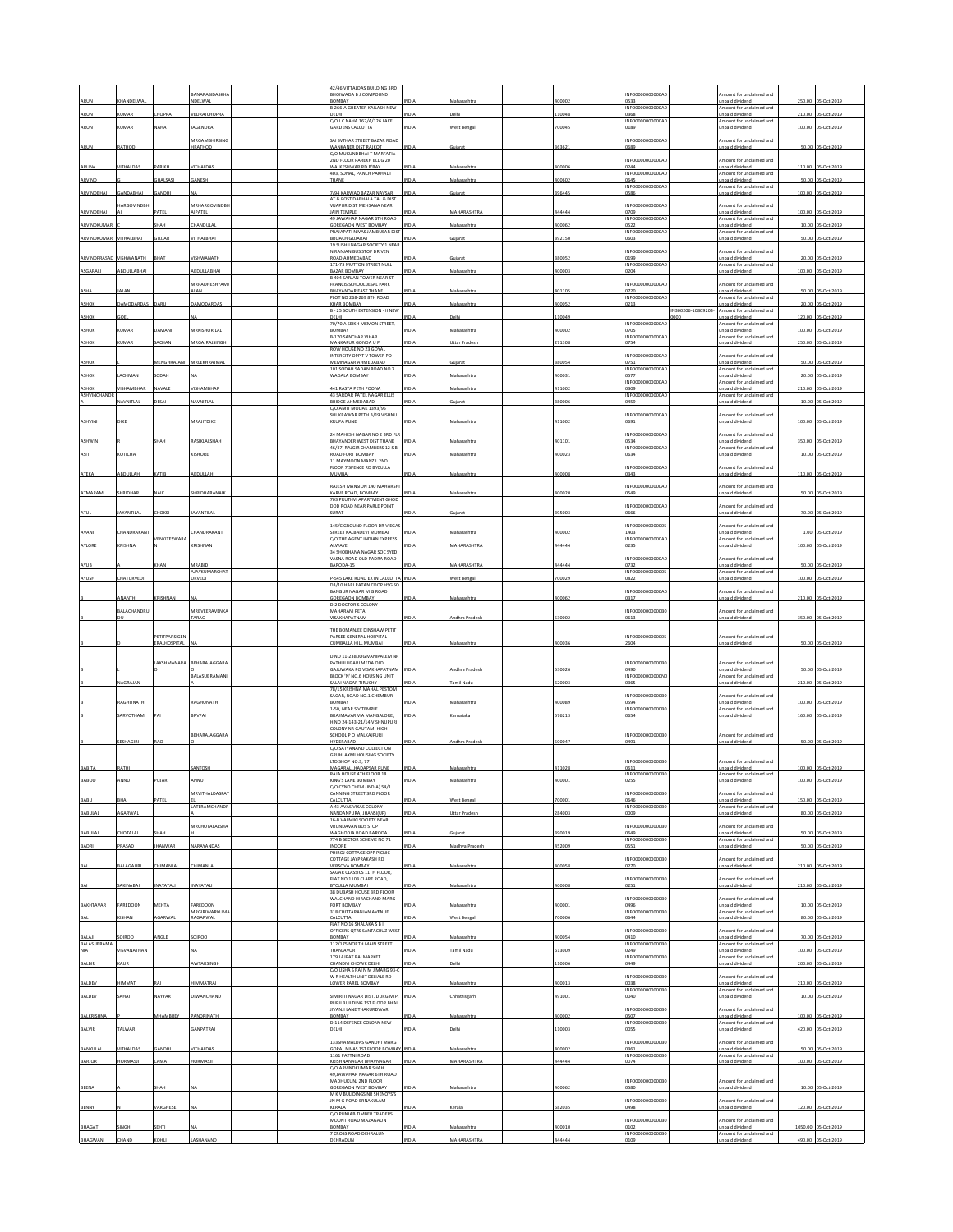|                                  |                               |                            |                             |  | A/6 SAMARTH KRUPA SOCIETY                                                          |                    |                                          |                |                                             |                                                                             |                  |                            |
|----------------------------------|-------------------------------|----------------------------|-----------------------------|--|------------------------------------------------------------------------------------|--------------------|------------------------------------------|----------------|---------------------------------------------|-----------------------------------------------------------------------------|------------------|----------------------------|
| BHAGWANDAS                       | <b>IARIDA</b>                 |                            |                             |  | NEAR LAW GARDEN ELLISBRIDGE<br>AHMEDABAD                                           |                    |                                          | 8000           | INFO0000000000B<br>0275                     | mount for unclaimed and<br>unpaid dividend                                  | 30.00            | 05-Oct-2019                |
| BHAGWANSING                      | ANEJA                         |                            | RAMKISHAN                   |  | /O M/S BHAGWANSINGH & CO<br>BAZAR KHATIAN AMRITSAR                                 | NDIA               | ujarat<br>MAHARASHTRA                    | 44444          | INFO0000000000B<br>0121                     | mount for unclaimed and<br>npaid dividend                                   | 100.00           | 05-Oct-2019                |
|                                  |                               |                            |                             |  | KUNDAN S. PANCHVATI.<br>MANINAGAR AHMEDABAD                                        |                    |                                          |                | <b>INFO00000</b><br>00000B                  | Amount for unclaimed and                                                    |                  |                            |
| BHAILALBHAI                      | MANILA                        |                            | MANILA                      |  | <b>GUJARAT</b>                                                                     | NDLA               | Sujarat                                  | 80008          | 0558                                        | unpaid dividend                                                             | 110.00           | 05-Oct-2019                |
| BHAKTI                           | VII AS                        | KRISHNANKUTT<br>YMENON     | MRKRISHNAMENO               |  | SRINILAYAM DURBAR HALL ROAD<br>ERNAKULAM KOCHI KERALA                              | <b>NDM</b>         | Cerala                                   | \$82016        | INFO0000000000<br>0645                      | mount for unclaimed and<br>Inpaid dividend                                  | 420.00           | 05-Oct-2019                |
| <b>BHALCHANDR</b>                |                               | ESHPANDE                   | MRGANESHRDESH<br>PANDE      |  | C/29 SAIFEE MANZIL KENNEDY<br>BRIDGE BOMBAY                                        | NDIA               | Maharashtra                              | 00004          | INFO0000000000B<br>0648                     | Amount for unclaimed and<br>unpaid dividend                                 | 100.00           | 05-Oct-2019                |
|                                  |                               |                            |                             |  | 145/C DR VIEGAS STREET<br><b>GROUND FLOOR KALBADEVI</b>                            |                    |                                          |                | INFO0000000000                              | mount for unclaimed and                                                     |                  |                            |
| BHANUMATI                        | SURYAKANT                     |                            | SURYAKANT                   |  | MUMBAI                                                                             | NDIA               | Maharashtra                              | 100002         | 1284<br>INFO0000000000B                     | inpaid dividend<br>Amount for unclaimed and                                 |                  | 1.00 05-Oct-2019           |
| BHARAT                           | <b>UMAR</b>                   | BHATIA                     | SNEHAKANT                   |  | 9 MULLICK STREET CALCUTTA                                                          | NDIA               | est Beng                                 | 00007          | 0488                                        | <b>Inpaid divident</b>                                                      | 50.00            | 05-Oct-2019                |
| BHARAT                           | KUSUMGHAR                     |                            | MRMANEKLAL                  |  | ADHABAI MANSION 2ND FLOOR<br>I NEW QUEEN'S ROAD BOMBAY                             | NDIA               | Maharashtra                              | 100004         | INFO0000<br><b>YOOO!</b><br>0619            | mount for unclaimed and<br>Inpaid dividend                                  | 100.00           | 05-Oct-2019                |
| BHARAT                           | <b>AISTRY</b>                 |                            | MRDILIPBHAIMIS'             |  | 16 SANJAY SOCIETY SOMNATH<br><b>MAHADEV RD SURAT</b><br>TIMES HOUSE" 7 BAHADUR SHA |                    |                                          | 95007          | INFO0000000000B<br>0626<br>INFO0000000000   | Amount for unclaimed and<br>unpaid dividend<br>mount for unclaimed and      | 100.00           | S-Oct-2019                 |
| BHARAT                           | HOIV                          |                            |                             |  | AFAR MARG NEW DELHI<br>G-101 VISHAL APARTMENTS M V                                 | DIA                | elhi                                     | 10001          | )231<br>INFO00000000008                     | inpaid dividend<br>Amount for unclaimed and                                 | 100.00           | 5-Oct-2019                 |
| BHARAT                           | <b>ENILA</b>                  | KANAKIA                    | VENILA                      |  | OAD ANDHERI E BOMBAY                                                               |                    | laharashtr                               | 00069          |                                             | inpaid dividend                                                             |                  | 20.00 05-Oct-2019          |
|                                  |                               |                            | MRMAHENDRAKL                |  | <b>SRI KAILASH GARMENTS &amp; SALES</b><br>COLLECTION B M RD OPP TOWN              |                    |                                          |                | INFO0000000000                              | mount for unclaimed and                                                     |                  |                            |
| BHARATHI                         | <b>IAIN</b>                   |                            | MAR                         |  | POLICE STATION CHANNAPATNA<br>82 RAJA BASANTHA ROY ROAD F                          | NDIA               | Carnataka                                | 71501          | 0640                                        | Inpaid dividend                                                             | 50.00            | 05-Oct-2019                |
| BHARATI                          | PILLAI                        |                            | u۸                          |  | RASH BEHARI AVENUE<br>CALCUTTA                                                     | NDIA               | <b>Nest Bengal</b>                       | '00029         | NFO0000000000<br>0143                       | mount for unclaimed and<br>inpaid dividend                                  | 940.00           | 05-Oct-2019                |
| BHARATKUMAR                      | BHATIA                        |                            | SNEHAKAN                    |  | 9 MULLICK STREET CALCUTTA                                                          | NDIA               | Vest Benga                               | 00007          | INFO0000000000B<br>0489                     | mount for unclaimed and<br>Inpaid dividend                                  | 50.00            | 05-Oct-2019                |
| <b>BHARATKUMA</b>                | <b>MEHTA</b>                  |                            | <b>BHOGILA</b>              |  | 29 SHAIVALEE SOCIETY VEJALPUR<br><b>OAD AHMEDABAD</b>                              | NDIA               | ujarat                                   | 80051          | INFO0000000000B<br>0429                     | Amount for unclaimed and<br>inpaid dividend                                 | 10.00            | 05-Oct-2019                |
|                                  |                               |                            |                             |  | C/O NYALCHAND POPATLAL SHAH                                                        |                    |                                          |                | INFOODOO<br>00008                           | nount for unclaimed and                                                     |                  |                            |
| BHARATKUMAR NYALCHAND            |                               | SHAH                       | NYALCHAND<br>MRJAINARAINDAS |  | TANKSHEL-KALUPUR AHMEDABAD INDIA<br>401 SATGURU APTS C-9/33 SEC 17                 |                    | Sujarat                                  | 380001         | 0405<br>INFO0000000000B                     | inpaid dividend<br>Amount for unclaimed and                                 | 650.00           | 05-Oct-2019                |
| BHARTI                           |                               | ASWAN                      | <b>ASWAN</b>                |  | TEKRI ULHASNAGAR<br>C/306, SAMBHAVNATH CHS LTD                                     |                    | aharashtr                                | 21003          | 0614                                        | npaid divide                                                                | 50.00            | 05-Oct-2019                |
| BHARTI                           |                               | PAREKH                     | MRNATHALA                   |  | AIN DERASAR LANE VIRAR WEST<br>DIST THANE<br>C/O BABULAL M PATEL NANA              | NDIA               | <b>MAHARASHTRA</b>                       | 144444         | INFO0000000000<br>0636                      | nount for unclaimed and<br>inpaid dividend                                  | 100.00           | 05-Oct-2019                |
| BHAVNA                           |                               | MEHTA                      | MRDARSHAN                   |  | <b>HAKORAS VASTRAPUR</b><br>AHMEDABAD                                              | NDIA               | iujarat                                  | 380015         | INFO0000000000<br>0556                      | mount for undaimed and<br>inpaid dividend                                   |                  | 350.00 05-Oct-2019         |
|                                  | <b>NARAYANASWA</b>            |                            |                             |  | C/O SHRI RAMESH<br>NARAYANSWAMI 330/D                                              |                    |                                          |                | INFO0000000000                              | mount for unclaimed and                                                     |                  |                            |
| BHAWANI                          |                               |                            | NARAYANASWAM                |  | II/PANDARA ROAD NEW DELHI                                                          | INDIA              | Jelhi                                    | 10003          | 0151<br>INFO0000                            | unpaid dividend<br>mount for unclaimed and                                  |                  | 100.00 05-Oct-2019         |
| BHOGILAL                         | MAGANLAL                      | SHAH                       | N٨                          |  | WADI CHHELLI POLE BARODA<br>226 SATISH BLDG CHHIPI TANK                            | NDIA               | iujarat                                  | 90019          | 0547<br>INFO0000000000B                     | inpaid dividend<br>mount for unclaimed and                                  |                  | 10.00 05-Oct-2019          |
| BHUDEVI                          | KAPI                          | EOSHARMA                   | KAPILDEC                    |  | MEERUT<br>C/O MAYUR PAPER INDS A-12                                                | <b>IDIA</b>        | <b>MAHARASHTRA</b>                       | 44444          | 0250                                        | inpaid dividend                                                             | 100.00           | 05-Oct-2019                |
| BHUPENDRA                        | MATHURADAS                    |                            | MATHURADA                   |  | .<br>NOYAL IND ESTATE WADALA 5-B I<br>ROAD BOMBAY                                  | NDIA               | Maharashtra                              | 100031         | NFO0000000000<br>0403                       | mount for undaimed and<br>unpaid dividend                                   |                  | 60.00 05-Oct-2019          |
|                                  |                               |                            |                             |  | <b>C/O MAYUR PAPER INDUSTRIES A</b>                                                |                    |                                          |                |                                             |                                                                             |                  |                            |
| BHUPENDRA                        | MATHURDAS                     |                            | MATHURADAS                  |  | 12 ROYAL IND ESTATE WADALA 5<br><b>B N C ROAD BOMBAY</b>                           | NDIA               | <b>Aaharashtr</b>                        | 00031          | INFO0000000000B<br>0404                     | Amount for unclaimed and<br>unpaid dividend                                 | 70.00            | 05-Oct-2019                |
| <b>BHUPENDRA</b>                 |                               | <b>MAM</b>                 | RATILA                      |  | 26 STRINGERS STREET 11TH<br><b>LOOR MADARAS</b>                                    |                    | mil Nad                                  | 00018          | INFO0000000000B<br>0519                     | mount for undaimed and<br>npaid dividend                                    | 100.00           | -Oct-2019                  |
|                                  |                               |                            |                             |  | 12. KAMESHWAR JYOT FLATS<br>VIBHAG-2, BEHIND NEHRU NAGAF                           |                    |                                          |                |                                             |                                                                             |                  |                            |
| BHUPESH                          |                               | ANGHVI                     | MRJAYANTILAI                |  | <b>VEAR APSARA FLATS, AMBAWAD</b><br>AHMEDABAD                                     | NDIA               | iujarat                                  | 880015         | INFO0000000000B<br>0555                     | mount for unclaimed and<br>unpaid dividend                                  |                  | 50.00 05-Oct-2019          |
| BHUPINDER                        | SINGH                         |                            | MRCHAINSINGH                |  | QTR NO.R34-6A NEWNAVY<br>NAGAR COLABA BOMBAY                                       | NDIA               | Maharashtra                              | 100005         | INFO0000000000B<br>0633                     | mount for unclaimed and<br>Inpaid dividend                                  | 50.00            | 05-Oct-2019                |
| BHUPINDER                        |                               | RORA                       | AROOPSING                   |  | 17-G FREE SCHOOL STREET<br><b>ALCUTTA</b>                                          |                    | est Benga                                | 00016          | INFO0000000000<br>0370                      | Amount for unclaimed and<br>inpaid dividend                                 | 210.00           | S-Oct-2019                 |
| BIJAYA                           |                               | <b>AEHTA</b>               | LANSINGH                    |  | 103\108 VEENA CHAMBER, DALA<br>STREET, FORT, BOMBAY                                | <b>IDIA</b>        | harasht                                  | 00001          | INFO0000000000<br>0548                      | mount for unclaimed and<br>inpaid dividend                                  | 20.00            | S-Oct-2019                 |
| BIMAL                            |                               | GANDHI                     | SURESHGANDHI<br>HRIMAHENDRA |  | 315 DALAMAL TOWER 211<br>NARIMAN POINT BOMBAY<br>-894 RAJENDRA NAGAR               | INDIA              | Maharashtra                              | 100021         | INFO0000000000B<br>0533                     | Amount for unclaimed and<br>unpaid dividend<br>mount for unclair<br>ned and |                  | 100.00 05-Oct-2019         |
| BIMLA                            | <b>UPTA</b>                   |                            |                             |  | BAREILLY<br>10 SARSHA CO-OP HSG SOC,                                               | NDIA               | Ittar Prades                             | 43122          | INFO0000<br>0647                            | inpaid dividend                                                             |                  | 50.00 05-Oct-2019          |
| BINA                             | MITTAL                        |                            | MOTILALMITTAL               |  | PADMAVATI DEVI ROAD, I.I.T.<br>MARKET, POWAI, BOMBAY                               | NDIA               | Maharashtra                              | 100076         | INFO0000000000B<br>0466                     | Amount for unclaimed and<br>unpaid dividend                                 |                  | 50.00 05-Oct-2019          |
| BINDUMADHAV                      | SESHGIRI                      |                            | CSBINDUMADHA<br>RAO         |  | /12 SHREE DATTA GURU CHS LT<br>DEONAR BOMBAY                                       | NDIA               | Maharashtra                              | 00088          | <b>INFO0000</b><br>1609                     | mount for unclaimed and<br><b>Inpaid dividend</b>                           | 100.00           | 05-Oct-2019                |
|                                  |                               |                            |                             |  | C/O. R.B. ASSOCIATES 26/4<br>ARMENIAN STREET 4TH FLOOR                             |                    |                                          |                | INFO0000000000B                             | mount for unclaimed and                                                     |                  |                            |
| BINOD                            | KUMAR                         | AGARWAL                    | LATERAMESHWAR               |  | CALCUTTA<br>219C OLDCHINA BAZAR STREET                                             | NDIA               | West Bengal                              | 700001         | 0588                                        | unpaid dividend                                                             |                  | 10.00 05-Oct-2019          |
| BIRDI                            | <b>HAND</b>                   | <b>IRANA</b>               | <b>MARCSURANA</b>           |  | ROOM NO.D-9 3RD FLOOR<br><b>ALCUTTA</b>                                            | <b>IDIA</b>        | Vest Beng                                | 00001          | INFO000000000B<br>1508                      | nount for unclaimed and<br>inpaid dividend                                  | 50.00            | 05-Oct-2019                |
|                                  |                               |                            |                             |  | 52-A PARADISE APARTMENTS 44                                                        |                    |                                          |                | INFO0000000000B                             | mount for unclaimed and                                                     |                  |                            |
| BOMAN                            | AMSHEDJI                      | ATEL                       | AMSHEDJI                    |  | <b><i>VEPEANS SEA ROAD BOMBAY</i></b>                                              | NDL                | laharashtr                               | 00036          | 373                                         | <b>Inpaid dividen</b>                                                       |                  | 100.00 05-Oct-2019         |
| BOMAN                            | MINOCHER                      | DASTUR                     | MINOCHER                    |  | INDEN HOUSE LANSDOWNE<br>ROAD APOLLO BUNDER BOMBAY                                 | <b>INDIA</b>       | Aaharashtra                              | 100001         | INFO000000000<br>0266                       | mount for unclaimed and<br>Inpaid dividend                                  |                  | 50.00 05-Oct-2019          |
|                                  |                               |                            |                             |  | C/O BAKHATAWAR MAL RAM<br>KISH- AN DASS2056/57 KATRA                               |                    |                                          |                | NFO0000<br>100006                           | mount for unclaimed and                                                     |                  |                            |
| BRIJ                             | BHUSHAN                       |                            |                             |  | TOBACCO KHARI BAOLI DELHI<br>L/10 RAJPURA TOWN SHIR                                | NDIA               | elhi                                     | 10006          | 0478<br>INFO0000000000B                     | unpaid dividend<br>mount for unclaimed and                                  |                  | 50.00 05-Oct-2019          |
| BRIJ                             | KISHORE                       | KATARIA                    | <b>ISHWARDAS</b>            |  | PUNJAB                                                                             | NDIA               | uniab                                    | 40401          | 0369<br><b>INFO0000</b><br>000B             | npaid dividend<br>Amount for unclaimed and                                  | 100.00           | 05-Oct-2019                |
| BRIJ                             | KRISHAN<br>HANUKA             |                            | <b>IPDHANUKA</b>            |  | 29 MAHADEV ROAD NEW DELHI<br>16/4/3 ROUND TANK LANE                                | NDIA<br>DIA        | elhi                                     | 10001          | 0477<br>INFO0000000000B                     | unpaid dividend<br>mount for unclaimed and                                  | 250.00           | 05-Oct-2019                |
| <b>BRIJMOHAN</b>                 |                               |                            | <b>IRUC</b>                 |  | MULLICK FATAK HOWRAH<br>C/O. D. R. MANKAD MANGNATH<br><b>AD JUNAGADH</b>           |                    | Vest Benj<br><b>IAHARAS</b>              | 11101          | 0578<br>INFO0000000000B                     | inpaid dividend<br>Amount for undaimed and<br>paid dividend                 | 20.00<br>100.00  | 05-Oct-2019                |
| <b>BURJOR</b>                    | <b>CHURSHEDJI</b>             | MOWDAVALA                  | KHURSHEDJI                  |  | ANTIN CHAMBERS DALAL STREET<br><b>FORT BOMBAY</b>                                  | NDLA               | Aaharashtra                              | 00001          | INFO0000000000B<br>0220                     | mount for unclaimed and<br>unpaid dividend                                  | 100.00           | 05-Oct-2019                |
|                                  | <b>HILIPS</b>                 |                            | NA                          |  | 1 THE MALL AMRITSAR                                                                | NDIA               | <b>AAHARASHTRA</b>                       | 44444          | INFO0000000000PC<br>0130                    | Amount for unclaimed and<br>unpaid dividend                                 | 420.00           | 05-Oct-2019                |
|                                  |                               | <b>SAMPATHKUMA</b>         |                             |  | C/O UNITY PRINTERS 519<br>METTUPPALAYAM ROAD                                       |                    |                                          |                | INFO00000000000                             | Amount for unclaimed and                                                    |                  |                            |
|                                  |                               |                            | RRANGANATHAN                |  | COIMBATORE<br>WIII/2469 THOPPUMPADY                                                | NDIA               | amil Nadu                                | 41043          | 0387<br>INFO00000000000                     | unpaid dividend<br>Amount for unclaimed and                                 |                  | 100.00 05-Oct-2019         |
|                                  |                               | ANNIE                      | <b>MRTHOMAS</b>             |  | COCHIN KERALA                                                                      | NDIA               | erala                                    | 82005          | 0379<br><b>INFO00000</b><br>000000          | Inpaid dividend<br>Amount for unclaimed and                                 | 100.00           | 05-Oct-2019                |
|                                  | AMA                           | CHANDVARAO<br>RAJYALAXMIDI | <b>HRAMASWAM</b>            |  | DOOR NO.10-155 ANAPARTY<br>SAHEB OF GONDAL HAVA MAHAL                              | NDIA               | ndhra Prades                             | 33342          | 0400<br>INFO0000000000C                     | unpaid dividend<br>Imount for unclaimed and                                 | 1000.00          | 05-Oct-2019                |
| CHAKRA                           | HARA                          | <b>JVARANI</b>             | HIVRAISINHI                 |  | SONDAL<br>C/O M/S KANJI RANCHHOD & SON                                             | IDIA               | <b>AAHARASHTRA</b>                       | 44444          | 0013<br>INFO0000000000C                     | unpaid dividend<br>Amount for unclaimed and                                 | 70.00            | 05-Oct-2019                |
| CHAMANLAL                        | KANJIBHAI                     | THAKKER<br>MANSHARAMA      | KANJIBHAI<br>MENGHRAJMMAN   |  | MORVI<br>-272 RAJINDER NAGAR NEW                                                   | NDIA               | MAHARASHTRA                              | 144444         | 0017<br>INFO00000000000                     | unpaid dividend<br>Amount for unclaimed and                                 |                  | 100.00 05-Oct-2019         |
| CHAMPA                           |                               |                            | SHARAMANI                   |  | DELHI                                                                              | NDIA               | elhi                                     | 10012          | 0280                                        | inpaid dividend                                                             | 150.00           | 05-Oct-2019                |
|                                  |                               |                            |                             |  | C/O BLUE CHIP INVESTMENTS 25-<br>26, INDIAN MERCANTILE BLDG 31                     |                    |                                          |                | INFO00000000000                             | Amount for unclaimed and<br>unpaid dividend                                 |                  |                            |
| CHAMPAKLAI                       | BHUKHANDAS<br><b>HHOTALAI</b> | KAPADIA<br>PATEL           |                             |  | DR V B GANDHI MARG BOMBAY<br>VALLABH WADI ELLIS BRIDGE<br><b>AHMEDABAD</b>         | <b>NDL</b><br>NDIA | Maharashtra                              | 00023          | 0413<br>INFO00000000000                     | Amount for unclaimed and                                                    |                  | 120.00 05-Oct-2019         |
| CHAMPAKLAL                       |                               |                            | <b>HHOTALALPATEI</b>        |  | C/O BRIG A K SEHGAL                                                                |                    | juiarat                                  | 80006          | 0216                                        | npaid dividend                                                              | 110.00           | 05-Oct-2019                |
| CHANCHAL                         | SEHGAL                        |                            | ANSEHGAL                    |  | COMMANDER HQ 614 (I) MECH<br>AD BDE C/O 56 APO<br>46 NEW MAIN MARKET INDER         | NDIA               | MAHARASHTRA                              | 44444          | INFO00000000000<br>0307<br>INFO000000000000 | mount for unclaimed and<br>unpaid dividend<br>mount for unclaimed and       |                  | 70.00 05-Oct-2019          |
| CHAND                            | RANI                          |                            | LATENANDGOPA                |  | PURI NEW DELHI<br>S/O LATE L VIDYA SAGAR HOUSE                                     | NDIA               | <b>Jelbi</b>                             | 10012          | 0278                                        | npaid dividend                                                              |                  | 10.00 05-Oct-2019          |
| CHANDER                          | MOHAN                         | MITTA                      | LATELVIDYASAGA              |  | NO H-558 PHASE I MOHALI<br>PUNJAB                                                  | NDIA               | handigar                                 | 60055          | INFO00000000000<br>0248                     | mount for unclaimed and<br>unpaid dividend                                  |                  | 210.00 05-Oct-2019         |
|                                  |                               |                            |                             |  | 20 RAMKRIPA SOC 2ND FLOOR<br>.<br>MAHARANA PRATAP MARG                             |                    |                                          |                | INFO00000000000                             | mount for unclaimed and                                                     |                  |                            |
| CHANDRA                          | KANT                          | SHAH                       | SHANTILAL                   |  | BHAYANDER W THANA<br>C/O A P JADEJA 'ANANT NIWAS'                                  | NDIA               | Maharashtra                              | 01101          | 0356                                        | Inpaid dividend                                                             |                  | 100.00 05-Oct-2019         |
| CHANDRA                          | UMARI                         | <b>JHALA</b>               |                             |  | RAMKRISHNA NAGAR STREET NO<br>RAJK                                                 | NDIA               | MAHARASHTRA                              | 44444          | INFO0000000000<br>0044                      | mount for unclaimed and<br>unpaid dividend                                  |                  | 100.00 05-Oct-2019         |
| CHANDRAKANT                      | JAMNADAS                      | <b>MAJUMDAR</b>            | JAMNADAS                    |  | 2003 TAFDA'S POLE SARANGPUR<br><b>GABAGAHMA</b>                                    | NDIA               | <b>MAHARASHTRA</b>                       | 44444          | INFO0000000000C<br>0185                     | Amount for unclaimed and<br>Inpaid dividend                                 |                  | 100.00 05-Oct-2019         |
|                                  |                               |                            |                             |  | 394-A GUPTA NIVAS BLOCK NO 10<br><b>NO FLOOR BHAUDAJI ROAD</b>                     |                    |                                          |                | INFO00000000000                             | mount for unclaimed and                                                     |                  |                            |
| CHANDRAKANT KESHAVLAL            |                               |                            | KESHAVLAI                   |  | MATUNGA MUMBAI<br>4/9/33 MINAXI STREET JAI                                         | NDIA               | Maharashtra                              | 100019         | 1250                                        | unpaid dividend                                                             |                  | 1.00 05-Oct-2019           |
| CHANDRAKANT THAKORDAS            |                               | <b>ANA</b>                 | MRTHAKORDA:                 |  | <b>BAJRANG P PRESS KATARGAM</b><br>SURAT                                           | NDIA               | juiarat                                  | 95004          | INFO0000000000<br>0381                      | Amount for unclaimed and<br><b>Inpaid dividend</b>                          |                  | 50.00 05-Oct-2019          |
|                                  |                               |                            |                             |  | MEHTA ESTATE, D/7 262 DR<br>BABASAHEB JAYKAR MARG                                  |                    |                                          |                | INFO0000000000C                             | mount for unclaimed and                                                     |                  |                            |
| CHANDRAKANT<br>CHANDRAKANT       | <b>YESHWANTRAO</b>            | TALPADE                    | YESHWANTRAO                 |  | VARMOR                                                                             | NDIA               | Maharashtra                              | 00002          | 0365                                        | inpaid dividend                                                             | 10.00            | 05-Oct-2019                |
|                                  |                               |                            |                             |  | 351 KUCHA GHASI RAM CHANDN                                                         |                    |                                          |                | INFO0000000000C                             | Amount for unclaimed and                                                    |                  |                            |
|                                  | HARIRAM                       |                            | HARIRAM                     |  | <b>HOWK DELHI</b><br>DEGALAVARI STREET NAZERPAT                                    | NDIA               | MAHARASHTRA                              | 44444          | 0148<br>INFO00000000000                     | inpaid dividend<br>Amount for unclaimed and                                 |                  | 30.00 05-Oct-2019          |
| CHANDRAPATI<br>CHANDRAPRAB<br>HU | ALITA<br>WALCHAND             | SHAH                       | HANDRAPATI<br>WALCHAND      |  | <b>TENALI</b><br>C/O AJANTHA AUTOMOBILES<br>ADALAT ROAD AURANGABAD                 | NDIA<br>NDIA       | <b>MAHARASHTRA</b><br><b>MAHARASHTRA</b> | 44444<br>44444 | 0066<br>INFO00000000000<br>0067             | unpaid dividend<br>mount for unclaimed and<br>inpaid dividend               | 100.00<br>210.00 | 05-Oct-2019<br>05-Oct-2019 |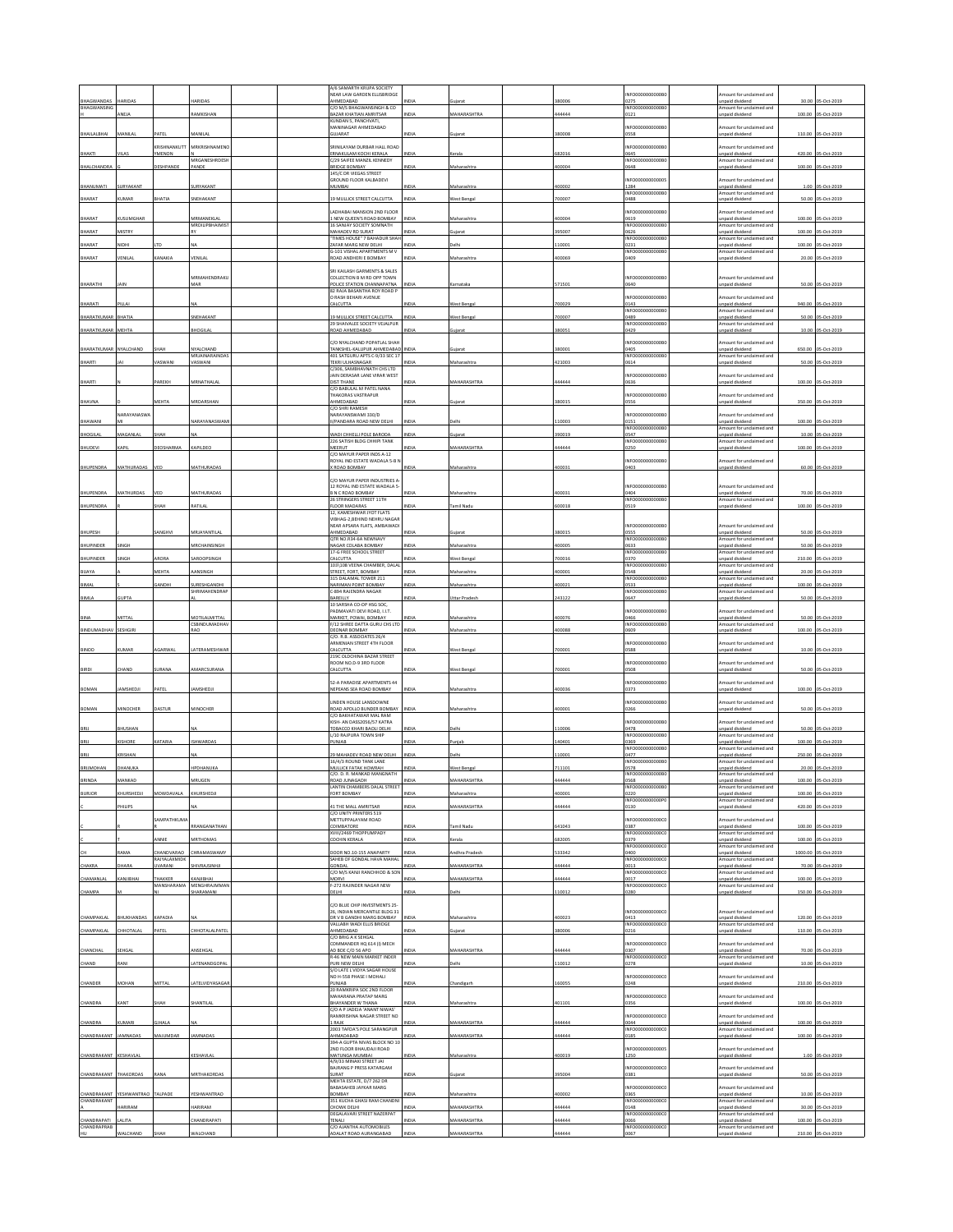| CHANDRAVAD          |                   |                  |                              |  | <b>F/1/6 GANESH KUNI SOCIETY</b><br>NEAR NAVA VIKAS GRUH PALDI      |              |                   |        | NFO0000000000C                  | mount for unclaimed and                         |         |                     |
|---------------------|-------------------|------------------|------------------------------|--|---------------------------------------------------------------------|--------------|-------------------|--------|---------------------------------|-------------------------------------------------|---------|---------------------|
|                     | HIMANLAI          | нан              | HIMANLA                      |  | AHMEDABAD<br>THE CALCUTTA TUBE CO 21-A                              |              | ujara             | 380007 | 1401<br>INFO0000000000          | inpaid dividend<br>mount for unclaimed and      | 50.00   |                     |
| CHANDRAVANT         |                   | DOSHI            | <b>AYANTILAL</b>             |  | CANNING STREET CALCUTTA                                             | <b>INDIA</b> | West Bengal       | 700001 | 1076                            | npaid dividend                                  | 120.00  | 05-Oct-2019         |
|                     |                   |                  |                              |  | C/O. NEW INDIA ASSU. CO.LTD.<br>TIDEO-120600 COMMERCE               |              |                   |        | NFO0000000000                   | mount for undaimed and                          |         |                     |
| CHANDRESH           |                   | AREKH            | <b>HANSUKHLAI</b>            |  | CENTRE TARDEO ROAD BOMBAY<br>DEEPAK MEDICAL STORES 18-A             | INDIA        | Maharashtra       | 400034 | 0394<br>INFO0000000000C0        | inpaid dividend<br>mount for unclaimed and      |         | 50.00 05-Oct-2019   |
| CHANDULAI           | BHAICHAND         | SHAH             | HAICHAND                     |  | SADASHIV STREET BOMBAY<br>100 MOTISA LAVIVAD SARASPUR               | NDIA         | Maharashtra       | 400004 | 080<br>INFO00000000000          | npaid dividend<br>Amount for unclaimed and      | 100.00  | 05-Oct-2019         |
| CHANDULAL           | HHAGENLA          | ATEL             | HHAGANLA                     |  | AHMEDABAD<br>NO 23 CHAKRABARIA LANE                                 | <b>INDIA</b> | ujarat            | 380018 | )227                            | npaid dividend                                  | 160.00  | 05-Oct-201          |
| CHANDULAI           | AGJIWANDAS        | DOSHI            | AGJIWANDAS                   |  | BHAWANIPORE 1ST FLOOR<br>CALCUTTA (W B)                             | <b>INDIA</b> | West Bengal       | 700020 | NFO0000000000<br>3270           | mount for unclaimed and<br>Inpaid dividend      |         | 100.00 05-Oct-2019  |
| CHANDULA            | MOHANLAI          | HAH              | <b>MOHANLA</b>               |  | KALPANA 20 PARK ROAD VILA<br>PARLE EAST BOMBAY                      | NDM          | taharashtr        | 100057 | INFO00000000000<br>0151         | Amount for unclaimed and<br>inpaid divident     | 210.00  | 05-Oct-201          |
|                     |                   |                  |                              |  | 20 SHRI STHANAKWASI JAIN HSG                                        |              |                   |        |                                 |                                                 |         |                     |
| CHANDULAI           | <b>UNJABHA</b>    | HAH              | UNJABHA                      |  | NARANPURA NR RLY CROSSING<br>OPP DENA BNK.AHMEDABAD                 |              | ziara             | 380013 | NFO0000000000<br>0179           | Amount for unclaimed and<br>npaid dividend      |         | 50.00 05-Oct-2019   |
|                     |                   |                  |                              |  | PARAS PLT NO 30 BHD KALUBHAI                                        |              |                   |        |                                 |                                                 |         |                     |
| CHANDULA            | PURUSHOTTAM       | <b>AMDAR</b>     | PURUSHOTTAMD                 |  | SAHEB BUNGALOW KALUBHAI RD<br>GOVT SERVANT RHAVNAGAR                | <b>INDIA</b> | uiarat            | 364002 | NFO0000000000<br>0334           | mount for undaimed and<br>heebivib bisen        |         | 100.00 05-Oct-2019  |
|                     | VINODBHA          | ATEL             | INODBHA                      |  | SADHIMATA'S VAS RANDHEJA                                            | VDIA         |                   | 382620 | INFO0000000000C<br>)298         | Amount for unclaimed and                        | 10.00   | 05-Oct-2019         |
| <b>CHARULATABEN</b> |                   |                  | <b>ARNKSHAF</b>              |  | DIST GANDHINAGAR<br>A-6 ASHOK KUNJ TEJPAL ROAD                      | IN A         |                   |        | NFO0000000000<br>1406           | npaid dividend<br>mount for unclaimed and       |         |                     |
| CHETAN              |                   | <b>IAH</b>       |                              |  | VILE PARLE (E) BOMBAY                                               |              | laharashtr        | 00057  |                                 | paid dividend                                   | 50.00   | S-Oct-2019          |
| CHHAGANLAL          | RUPCHAND          | жан              | <b>UPCHAND</b>               |  | "SHAH CLINIC" BARDOLI P O BOX<br>NO 38 DIST SURAT GUJARAT           | NDIA         |                   | 394601 | INFO00000000000<br>1098         | mount for unclaimed and<br>npaid divident       |         | 210.00 05-Oct-2019  |
|                     |                   |                  |                              |  | 3 VENDANA APARTMENT HOUSE<br>OPP S T OFFICE AGRA ROAD               |              |                   |        | NFO0000000000C                  | mount for unclaimed and                         |         |                     |
| CHHAYA              | BANERJI           |                  | ARDHENDU<br>CRAMANUJACHAF    |  | THANE<br>8-9-31 NEAR JAIL KHANA NEXT TO                             | NDIA         | Maharashtra       | 400602 | )257<br>INFO00000000000         | npaid dividend<br>mount for unclaimed and       |         | 210.00 05-Oct-2019  |
| CHILAKAMARR         | AYANTH            | CHARYULL         | ULU                          |  | JAIL ROAD BIDAR<br>H - 39A SHIVAJI PARK PUNJABI                     |              | mata              | 585401 | 0330<br>NFO0000000000C          | inpaid dividend<br>mount for unclaimed and      | 50.0    | 5-Oct-2019          |
| CHITRA              |                   | MULCHANDBH/      | AXMANDAS                     |  | BAGH NEW DELHI<br>DEVSHERRY LAKHAPATEL'S RD                         |              | <b>Jelbi</b>      | 10026  | 0390<br>INFO0000000000          | npaid dividend<br>mount for undaimed and        | 200.00  | 5-Oct-2019          |
| CHOKSEY             | HANTILAL          |                  | <b>IULCHAND</b>              |  | SANKDISHERY AHMEDABAD<br>16 KUNJ SOCIETY SRUIKRUPA                  | VDL          | MAHARASHTRA       | 44444  | 0186<br>NFO0000000000C          | npaid dividend<br>mount for unclaimed and       | 30.00   | S-Oct-2019          |
| CHUNILAL            | GORDHANDAS        | NARSHANA         | GORDHANDAS                   |  | ALKAPURI BARODA                                                     | INDIA        | ujarat            | 390005 | 0382<br>INFO0000000000C         | npaid dividend<br>mount for undaimed and        | 10.00   | 05-Oct-2019         |
| CLARE               | <b>HILLIPS</b>    |                  |                              |  | <b>11 THE MALL AMRITSAR</b><br>RODRIGUES COTTAGE BEHIND U B         | <b>NDM</b>   | <b>MAHARASHTR</b> | 444444 | 0164                            | npaid dividend                                  | 210.00  | 05-Oct-2019         |
| CLAUDIA             | RODRIGUES         |                  | ARGILBERTRODR<br>GUES        |  | M CHURCH KHOJ GAON<br>AMBERNATH DIST THANE                          | INDIA        | Maharashtra       | 421501 | NFO0000000000C<br>1407          | mount for unclaimed and<br>inpaid dividend      |         | 50.00 05-Oct-2019   |
| CUMI                | <b>IMOH</b>       | 41145            | <b>IMOH</b>                  |  | 70-B GOWALIA TANK ROAD<br>BOMBAY                                    | <b>INDIA</b> | Maharashtra       | 400026 | INFO0000000000C<br>0140         | mount for unclaimed and<br>inpaid dividend      | 210.00  | 05-Oct-2019         |
|                     |                   |                  |                              |  | PRIME COURT FLAT NO 1 AMBADI                                        |              |                   |        | INFO0000000000D                 | mount for unclaimed and                         |         |                     |
|                     |                   | ARADE            | <b>MRLAXMAM</b>              |  | ROAD VASAI(W)<br>W/O M V RAMACHAITANYA 293                          | VDIA         | aharashtr.        | 101202 | 0539                            | npaid dividend                                  | 50.00   | 05-Oct-201          |
|                     |                   |                  |                              |  | 9TH MAIN I STAGE II PHASE<br>GOKUL EXTN MATTIKERE P O               |              |                   |        | INFO0000000000                  | Amount for unclaimed and                        |         |                     |
|                     |                   | EETHAMMA         |                              |  | BANGALORE                                                           | INDIA        | Karnataka         | 560054 | 0435                            | inpaid dividend                                 |         | 100.00 05-Oct-2019  |
|                     |                   | <b>INAYKUMAR</b> | <b>BNIJAGUNARAD</b>          |  | NO.38 57TH 'B' CROSS 4TH BLOCK<br>RAJAJI NAGAR BANGALORE            | <b>VIDU</b>  | matak             | 60010  | NFO0000000000D<br>0579          | nount for unclaimed and<br>npaid dividend       | 100.00  | 05-Oct-2019         |
| DALPATRAM           | PRABHASHANK<br>AR | RAJYAGURU        | RAJYAGURUPJETH<br>ALAI       |  | D MAGHALAYA HAT SARDAR<br>PATEL COLONY AHMEDABAD                    | INDIA        | iujarat           | 380014 | INFO0000000000<br>0015          | Amount for unclaimed and<br>npaid dividend      |         | 110.00 05-Oct-2019  |
| DANISH              | PATE              |                  | <b>MRBABULALPATE</b>         |  | C/O CENTRAL TRADING CORPN 2<br>PRINCEP STREET CALCUTTA              | INDIA        | <b>Nest Benga</b> | 700072 | <b>NFO000</b><br>)555           | ned and<br>mount for unclair<br>inpaid dividend |         | 250.00 05-Oct-2019  |
|                     |                   |                  |                              |  | TIRUPATI APARTMENTS ANAND E<br>14TH FLOOR BHULABHAI DESAI           |              |                   |        | NEODDDDDDDDDD                   | mount for unclaimed and                         |         |                     |
| DARA                | BOMANSHA          | KHAN             | BOMANSHA                     |  | RD BOMBAY<br><b>36 SUNITA SHAHID BHAGA</b>                          | INDIA        | Maharashtra       | 400026 | 0378                            | inpaid dividend                                 |         | 30.00 05-Oct-2019   |
| DARA                | <b>INSHAH</b>     | ANIA             | NSHAH                        |  | SINGH ROAD OPP.COLABA POST<br>OFFICE COLABA, BOMBAY                 |              | taharashtr        | 00005  | NFO0000000000D<br>1413          | nount for unclaimed and<br>paid dividend        | 50.00   | 05-Oct-2019         |
|                     |                   |                  |                              |  | THE CENT.BANK EXE&TRU.CO.LTD.                                       |              |                   |        |                                 |                                                 |         |                     |
|                     |                   | <b>AZIF</b>      |                              |  | JEHANGIR WADIA BLDG 51, M.G.                                        | NDIA         |                   |        | NFO0000000000D<br>0514          | mount for unclaimed and                         |         |                     |
| DARIUS              |                   |                  |                              |  | ROAD, FORT BOMBAY<br>145/C DR VIEGAS STREET                         |              | Maharashtra       | 100023 |                                 | inpaid dividend                                 |         | 100.00 05-Oct-2019  |
| DARSHAN             |                   | DOSHI            | <b>HANDRAKANT</b>            |  | GROUND FLOOR KALBADEVI<br>MUMBAI                                    | INDIA        | Maharashtra       | 400002 | NFO00000000000<br>0814          | mount for unclaimed and<br>inpaid dividend      |         | 1.00 05-Oct-2019    |
| DARSHANKUM          |                   |                  |                              |  | 394-A GUPTA NIVAS 2ND FLOOR<br>BLOCK NO 10 BHAU DAJI ROAD           |              |                   |        | NFO00000000000                  | nount for unclaimed and                         |         |                     |
|                     | HANDRAKANT        |                  | HANDRAKANT                   |  | MATUNGA MUMBAI                                                      |              | faharashtr        | 400019 | 462                             | npaid dividend                                  | 1.00    | 05-Oct-201          |
|                     |                   |                  | <b>AMACHANDRAI</b>           |  | 4-45-3, T P T MIG II LAWSONS BAY<br>COLONY VISAKAPATANAM,           |              |                   |        | NFO0000000000D                  | mount for unclaimed and                         |         |                     |
| DATLA               | <b>ATISH</b>      |                  | ΝU                           |  | PADAWALTAIR A P<br>C/O DAULATRAO BADE                               | INDIA        | Andhra Pradesh    | 530017 | 0484                            | inpaid dividend                                 |         | 50.00 05-Oct-2019   |
| DAYANAND            |                   | MUDLIYAR         | SHANTIKUMAR                  |  | <b>GANJIPETH JUNAJAIL KHANA</b><br>ROAD, NAGPUR                     | INDIA        | Maharashtra       | 440018 | NFO0000000000D<br>0487          | mount for unclaimed and<br>npaid dividend       |         | 50.00 05-Oct-2019   |
| DEBSANKER           |                   |                  |                              |  | 84 PARAMANICK GHAT ROAD<br>CALCUTTA                                 | NDIA         | est Benga         | 700036 | NFO0000000000<br>0060           | mount for unclaimed and<br>npaid divident       | 310.00  | 05-Oct-201          |
|                     |                   |                  |                              |  | 61 NETAJI SUBHASH MARG<br>SAWARIYA KACHORI CENTRE                   |              |                   |        | NFO0000000000D                  | mount for unclaimed and                         |         |                     |
| DEELIP              | VASUDEO           | OSHI             | VASUDEOJOSHI<br>LATEMRPAWANK |  | INDORE, M.P.<br>H - 79 GARHWALI MUHALLA                             | <b>INDIA</b> | Madhya Pradesh    | 452004 | 0522<br>NFO0000000000D          | npaid dividend<br>mount for unclaimed and       |         | 50.00 05-Oct-2019   |
| DEEPAK              | UMAR              | HARMA            | MARSHARMA                    |  | LAXMI NAGAR NEW DELHI                                               | NDIA         | elhi              | 10092  | 0564                            | npaid dividend                                  |         | 100.00 05-Oct-2019  |
|                     |                   |                  |                              |  | C/O. DEEPAK DEAMONDS 520<br>PANCHRATNA MAMA<br>PANMANAND MARG OPERA |              |                   |        |                                 |                                                 |         |                     |
| DEEPAK              |                   | HAH              | MRLAXMICHANDR<br><b>SHAH</b> |  | HOUSE BOMBAY                                                        | <b>NDI</b>   | Maharashtra       | 400004 | INFO0000000000D<br>0538         | Amount for unclaimed and<br>inpaid dividend     | 1000.00 | 05-Oct-2019         |
|                     |                   |                  |                              |  | <b>B-16 SLEATER ROAD SUMAN APRT</b><br>1ST FLOOR BLOCK 3 GRANT ROAD |              |                   |        | NFO0000000000D                  | mount for unclaimed and                         |         |                     |
| DESAI               | NDRAVADAN         | KESHAVLAL        | KESHAVLAL                    |  | BOMBAY<br>311/H NEW RAJINDER NAGAR                                  | NDM          | Maharashtra       | 400007 | 1070<br><b>NFO0000</b><br>00000 | npaid dividend<br>mount for unclaimed and       | 30.00   | 05-Oct-2019         |
| DEVDATT             | <b>SUPTA</b>      |                  |                              |  | NEW DELHI<br>C/O. KUSUM KHANDURI RUDRA                              | <b>VDI</b>   | elh               | 110005 | 1087                            | npaid dividend                                  | 100.00  | 05-Oct-2019         |
| DEVENDRA            | KHANDURI          |                  | KKHANDUR                     |  | NIWAS KARANPRAYAG DIST<br>CHAMOLI(U.P)                              | NDIA         | MAHARASHTRA       | 444444 | NFO0000000000E<br>0520          | mount for undaimed and<br>npaid dividend        |         | 6550.00 05-Oct-2019 |
|                     |                   |                  |                              |  | 462, SAKAR BAZAR KALUPUR                                            |              |                   |        | INFO0000000000                  | Amount for unclaimed and                        |         |                     |
| DHAN                | AXMI              | ABULAL           | ABULA                        |  | AHMEDABAD<br>KESHAV BAUG AMBAWADI ELLIS                             | NDIA         | ujara             | 880002 | 0242<br>INFO0000000000D         | npaid dividend<br>Imount for unclaimed and      |         | 160.00 05-Oct-2019  |
| DHANPAL             | <b>AYANTILAL</b>  | жан              | CHANDERBHANW                 |  | BRIDGE<br>245 VIVEKANAND PURI SARAI                                 | NDIA         | uiarat            | 380006 | )246<br>NFO0000000000D          | npaid dividend<br>mount for unclaimed and       |         | 50.00 05-Oct-2019   |
| DHARAM              |                   | VADHWA           | ADHAWA                       |  | ROHILLA DELHI<br>3/A, MANGALDAS BLDG NO.3,                          | <b>VDI</b>   | elhi              | 110007 | 0512                            | npaid dividend                                  |         | 100.00 05-Oct-2019  |
| DHARMESH            | KISHORE           | SHAH             |                              |  | MANGALDAS ROAD 3RD FLOOR,<br>R NO 460 ROMRAY                        | NDIA         | Maharashtra       | 400002 | NFO0000000000<br>0494           | mount for unclaimed and<br>inpaid dividend      |         | 50.00 05-Oct-2019   |
|                     |                   |                  |                              |  | 6 JYOTI SOCIETY OPP RUKSHMAN                                        |              |                   |        |                                 |                                                 |         |                     |
|                     |                   |                  | MRKEYURPATEL                 |  | PARK NR UNITED COLONY<br>MEHSANA NAGAR ROAD                         |              |                   |        | NFO0000000000DC                 | mount for unclaimed and                         |         |                     |
| DHARMITA            | PATEL             |                  |                              |  | NIZAMPURA BARODA<br>6 IYOTI SOCIETY OPP RUKSHMAN                    |              |                   | 390002 | )556                            | npaid dividend                                  | 300.00  | 05-Oct-2019         |
|                     |                   |                  |                              |  | PARK NR UNITED COLONY<br>MEHSANA NAGAR ROAD                         |              |                   |        | NFO0000000000D                  | mount for unclaimed and                         |         |                     |
| DHARMITA            | PATEL             |                  | <b>MRKEYURPATEL</b>          |  | NIZAMPURA BARODA<br>C/O J C SHAH & CO 71 CANNING                    | INDIA        | iujarat           | 390002 | )557                            | npaid dividend                                  |         | 100.00 05-Oct-2019  |
| DHIRAJBEN           |                   | SHAH             | MRJAYANTILAL                 |  | STREET ROOM NO B/134 1ST<br>FLOOR CALCUTTA                          | NDIA         | West Bengal       | 700001 | NEODDDDDDDDDD<br>0551           | mount for unclaimed and<br>npaid dividend       |         | 100.00 05-Oct-2019  |
|                     |                   |                  | <b>MBELALIOGIBHI</b>         |  | 41 SHREE DARSHAN SOCIETY B/H<br>ST XAVIER'S SCHOOL GHOD DOD         |              |                   |        | NFO00000000000                  | nount for unclaimed and                         |         |                     |
| DHIRUBHAI           | AMBELAL           | DESAL            | DESAI<br>RYRAMRARIORIM       |  | ROAD SURAT<br>GANGA VIHAR, FLAT 10 55                               | <b>VIDIZ</b> |                   | 395001 | 0661<br>INFO0000000000          | npaid dividend<br>Amount for unclaimed and      |         | 210.00 05-Oct-2019  |
| DHUN                | BYRAM             | AASANI           | ASANI                        |  | MARINE DRIVE MUMBAI<br>ROSHAN MANSION 661 PARSI                     | NDIA         | Maharashtra       | 100020 | )576<br>INFO0000000000          | inpaid dividend<br>Amount for unclaimed and     |         | 110.00 05-Oct-2019  |
| DHUN                | EHMOORASP         | ARUWALA          | <b>TEHMOORASP</b>            |  | COLONY DADAR BOMBAY                                                 | NDIA         | Maharashtra       | 100014 | 141<br>INFO0000000000D          | inpaid dividend<br>Amount for unclaimed and     |         | 110.00 05-Oct-2019  |
| <b>DIGAMBAR</b>     | BHAGWAN           | <b>VSEKAR</b>    |                              |  | 599 SOUTH KASABA SHOLAPUR                                           | INDIA        | MAHARASHTRA       | 444444 | 0276<br>INFO0000000000DC        | npaid dividend<br>mount for unclaimed and       |         | 50.00 05-Oct-2019   |
| DILIP               |                   | ALKAR            | <b>JINKARRAC</b>             |  | 4/26, AGARKAR NAGAR PUNE<br>PRIME COURT FLAT NO 1 AMBAD             | <b>NDM</b>   | Maharashtra       | 411001 | 0506<br>NFO0000000000D          | npaid dividend<br>mount for unclaimed and       | 500.00  | 05-Oct-2019         |
| DILIP               |                   | ARADE            | MRLAXMAN                     |  | ROAD VASAI(W)<br>603 SUN FLOWER LAXMINARAYAN                        | <b>NDIA</b>  | Maharashtra       | 401202 | 0536                            | npaid dividend                                  |         | 50.00 05-Oct-2019   |
|                     |                   |                  |                              |  | COMPLEX EKSAR ROAD BORIVALI                                         |              |                   |        | NFO0000000000                   | mount for unclaimed and                         |         |                     |
| DILIP               | SONI              |                  | <b>LAMJ</b>                  |  | (W)<br>ABOVE METRO CLASSES SAHYOG                                   | NDL          | Maharashtra       | 100092 | 0525                            | inpaid dividend                                 |         | 370.00 05-Oct-2019  |
| DILIP               | SONI              |                  | <b>ILMAS</b>                 |  | NAGAR TITHUL CROSS LANE<br>VALSAD                                   | NDIA         | uiarat            | 396001 | NF00000000000D<br>0519          | mount for unclaimed and<br>npaid dividend       |         | 160.00 05-Oct-2019  |
|                     |                   |                  |                              |  | B/204 AMRAPALI FLATS OPP GHB<br>COMPLEX ANKUR ROAD                  |              |                   |        | NFO00000000000                  | mount for unclaimed and                         |         |                     |
| DIMPLE              |                   | ATEL             | URESHBHA                     |  | <b>NARAYANPURA AHMEDABAD</b><br>CHANDRAKANT MANSION 4TH             | NDIA         | ujarat            | 880013 | 1977                            | inpaid dividend                                 |         | 50.00 05-Oct-2019   |
| DINA                | BEHRAMSHAH        | KHUMBATTA        | BEHRAMSHAH                   |  | FLR URANWALA STREET GRANT<br>ROAD BOMBAY                            | NDIA         | Maharashtra       | 100007 | NFO0000000000D<br>353           | mount for unclaimed and<br>inpaid dividend      |         | 30.00 05-Oct-2019   |
| DINA                | INSHAW            | AERCHANT         | INSHAW                       |  | 26 PALI HILL BANDRA BOMBAY                                          | <b>INDIA</b> | Maharashtra       | 00050  | INFO0000000000DC<br>156         | Amount for unclaimed and<br>inpaid dividend     |         | 310.00 05-Oct-2019  |
|                     |                   |                  |                              |  | SHRI CHATRABHUJ R KAPADIA                                           |              |                   |        |                                 |                                                 |         |                     |
|                     |                   |                  |                              |  | MASTER MARKET, 1ST FLOOR OPP                                        |              |                   |        |                                 |                                                 |         |                     |
| DINA                | KERSHASP          |                  |                              |  | GUJARAT INDU.CO-OP BANK<br>MOTTA BAZAR, NAVSARI                     | NDI.         | uiarat            | 396445 | NFO0000000000D<br>0561          | Amount for unclaimed and<br>npaid dividend      | 100.00  | 05-Oct-2019         |
| <b>DINAZ</b>        |                   | OONAWALLA        | SORABCPOONAW<br><b>AILA</b>  |  | 664 ROSHAN MANSION PARSI<br>OLONY DADAR BOMBAY                      | INDIA        | Maharashtra       | 400014 | NFO0000000000D<br>0513          | mount for unclaimed and<br>npaid dividend       | 50.00   | 05-Oct-2019         |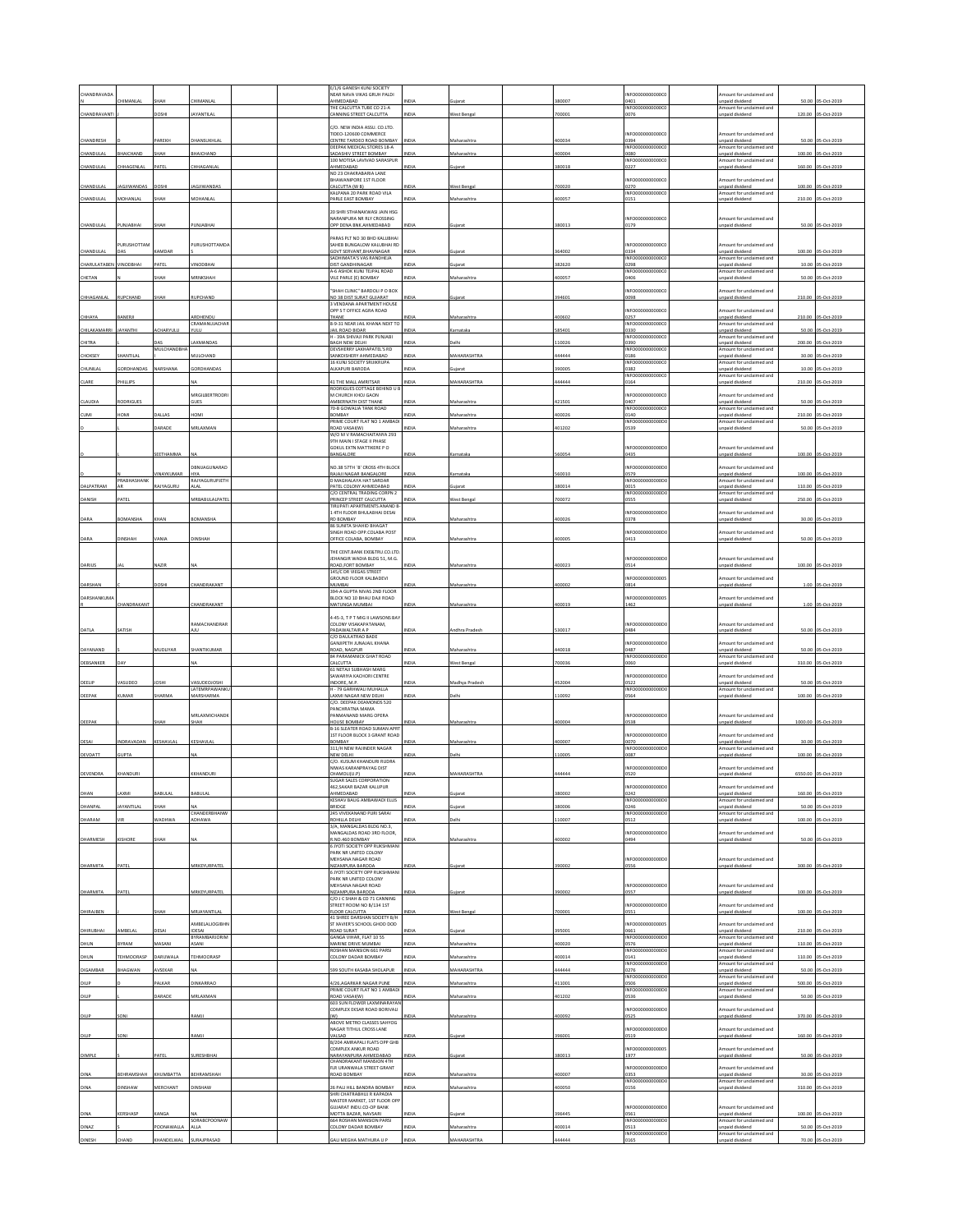|                    |                   |                        |                           |  | PUNAM 3RD FLOOR 67-A LINKING                                    |              |                    |        | INFO0000000000D           |                    | mount for unclaimed and                     |        |                    |
|--------------------|-------------------|------------------------|---------------------------|--|-----------------------------------------------------------------|--------------|--------------------|--------|---------------------------|--------------------|---------------------------------------------|--------|--------------------|
|                    |                   | <b>AFRCHANT</b>        |                           |  | ROAD KHAR BOMBAY                                                | <b>VIDIZ</b> |                    | czonn  | 0174                      |                    | npaid dividend                              | 50.00  | 05-0rt-201         |
|                    |                   |                        |                           |  | 8 SOMANATHNAGAR SOCIETY<br>VIJAYNAGAR ROAD NEAR                 |              |                    |        |                           |                    |                                             |        |                    |
|                    |                   |                        |                           |  | <b>SANGHVI HIGH SCHOOL</b>                                      |              |                    |        | NFO0000000000D            |                    | mount for undaimed and                      |        |                    |
| DIPAK              | ANGHVI            |                        | <b>MRNANALA</b>           |  | NARANPURA, AHMEDABAD<br>27 UMA COLONY A WAGHODIA                | NDIA         | iujarat            | 380013 | 1474<br>INFO0000000000    |                    | inpaid dividend<br>mount for unclaimed and  |        | 50.00 05-Oct-2019  |
| DIPTI              |                   | <b>IXIT</b>            | ASHWIN                    |  | ROAD BARODA                                                     | INDIA        | juiarat            | 390019 | 3507                      |                    | npaid dividend                              | 50.00  | 05-Oct-2019        |
| DOIL)              | FRAMROZ           | ATEL                   | FRAMROZ                   |  | 155 LOWER CIRCULAR ROAD<br><b>ALCUTTA</b>                       | NDM          | est Benga          | 700014 | INFO0000000000<br>1436    |                    | mount for unclaimed and<br>npaid divident   | 210.00 | 05-Oct-201         |
|                    |                   |                        |                           |  |                                                                 |              |                    |        |                           |                    |                                             |        |                    |
|                    |                   |                        |                           |  | KHIMII MATHARADAS RUI DING<br>145/C GROUND FLOOR DR VIEGAS      |              |                    |        | INFOODDOODDOOD            |                    | Amount for unclaimed and                    |        |                    |
| DOSHI              | AVNI              |                        | CHANDRAKANT               |  | STREET KALBADEVI MUMBAI                                         | <b>INDIA</b> | Maharashtra        | 400002 | 1390                      |                    | npaid dividend                              |        | 1.00 05-Oct-2019   |
|                    |                   |                        |                           |  | 145/C GROUND FLOOR DR VIEGAS                                    |              |                    |        | NFO00000000000            |                    | mount for unclaimed and                     |        |                    |
| DOSHI              | <b>HANU</b>       |                        | URYAKANT                  |  | STREET KALBADEVI MUMBAL                                         |              | taharashtr         | 00002  | 1420                      |                    | paid dividend                               | 1.00   | ns-Oct-2019        |
|                    |                   |                        |                           |  | SANGAM CO OP HSG SOC LTD<br>145/C DR VIEGAS STREET              |              |                    |        |                           |                    |                                             |        |                    |
|                    |                   |                        |                           |  | GROUND FLOOR KALBADEVI                                          |              |                    |        | NFO00000000000            |                    | mount for unclaimed and                     |        |                    |
| DOSHI              | <b>HANDRAKAN</b>  |                        | KESHAVLA                  |  | MUMBAI<br>KHIMJI MATHARADAS BUILDING                            | NDIA         | Maharashtra        | 400002 | 1314                      |                    | inpaid dividend                             |        | 1.00 05-Oct-2019   |
|                    |                   |                        |                           |  | 145/C DR VIEGAS STREET                                          |              |                    |        |                           |                    |                                             |        |                    |
| DOSHI              | <b>FALGUN</b>     |                        | NARESH                    |  | GROUND FLOOR KALBADEVI<br>MUMBAI                                |              | Maharashtr.        | 400002 | INFO00000000000<br>1322   |                    | Amount for unclaimed and<br>inpaid dividend |        | 1.00 05-Oct-2019   |
|                    |                   |                        |                           |  | SANGAM CO OP HSG SOC LTD                                        |              |                    |        |                           |                    |                                             |        |                    |
|                    |                   |                        |                           |  | 145/C DR VIEGAS STREET<br><b>GROUND FLOOR KALBADEVI</b>         |              |                    |        | NFO00000000000            |                    | Amount for unclaimed and                    |        |                    |
| DOSHI              | NARESH            |                        | CHANDRAKANT               |  | MUMBAI                                                          | INDIA        | Maharashtra        | 400002 | 1306                      |                    | <b>Inpaid dividend</b>                      |        | 1.00 05-Oct-2019   |
|                    |                   |                        |                           |  | SANGAM CO OP HSG SOC LTD                                        |              |                    |        |                           |                    |                                             |        |                    |
| DOSHI              | RUPAL             |                        | SURYAKANT                 |  | 145/C GROUND FLOOR DR VIEGA<br>STREET KALBADEVI MUMBAI          | INDIA        | Maharashtra        | 400002 | INFO00000000000<br>1446   |                    | mount for undaimed and<br>inpaid dividend   |        | 1.00 05-Oct-2019   |
|                    |                   |                        |                           |  | KHIMJI MATHARADAS BUILDING                                      |              |                    |        |                           |                    |                                             |        |                    |
|                    |                   |                        |                           |  | 145/C DR VIEGAS STREET<br>GROUND FLOOR KALBADEVI                |              |                    |        | NFO00000000000            |                    | mount for unclaimed and                     |        |                    |
| DOSH               | <b>WFTAI</b>      |                        | <b>IRYAKANT</b>           |  | MUMBAI                                                          |              | laharashtra        | 00002  | 1331                      |                    | npaid dividend                              | 1.00   | 3-Oct-2019         |
| DOULATRAM          | TIRATHDAS         | HANDWANI               | TIRATHDAS                 |  | BLOCK NO 1605 O T SECTION<br>ULHASNAGAR                         | INDIA        | MAHARASHTRA        | 144444 | INFO0000000000<br>0202    |                    | Amount for unclaimed and<br>npaid dividend  |        | 100.00 05-Oct-2019 |
|                    |                   |                        |                           |  | FATIMA BAGH JEPPOO                                              |              |                    |        | INFO0000000000D           |                    | Amount for unclaimed and                    |        |                    |
| DULCINE            |                   | FERNANDES              | <b>AICHAEL</b>            |  | MANGALORE<br>H-4 ANANDASHRAM PROCTOR                            | NDIA         | arnataka           | 75002  | 374<br>INFO0000000000D    |                    | inpaid dividend<br>Amount for unclaimed and |        | 210.00 05-Oct-2019 |
| DURGABAI           | HRIPAD            | NADKARNI               | SHRIPAD                   |  | ROAD BOMBAY                                                     | INDIA        | Maharashtra        | 400007 | 0213                      |                    | npaid dividend                              |        | 10.00 05-Oct-2019  |
| DURGANAND          |                   |                        |                           |  | NATIONAL FELLOW 8, MALAVIYA<br>ROAD ALLAHABAD                   | NDM          | Ittar Prades       | 211002 | INFO0000000000<br>0245    |                    | mount for unclaimed and<br>inpaid dividend  | 420.00 | 05-Oct-201         |
|                    |                   |                        |                           |  | 230 PATEL BLDG 2ND FLOOR                                        |              |                    |        |                           |                    |                                             |        |                    |
| DURGAWATI          | RAMPRIYADAS       | KHANDELWAL             | RAMPRIYADAS               |  | BLOCK 5 OPP KOLIWADA RLY STN<br>BOMBAY                          | INDIA        | Maharashtra        | 400022 | NFO0000000000<br>0217     |                    | mount for unclaimed and<br>npaid dividend   |        | 210.00 05-Oct-2019 |
|                    |                   |                        |                           |  | AT & PO. ASNA VIA. DABHEL DIST                                  |              |                    |        | <b>INFO0000</b><br>00000E |                    | mount for unclaimed and                     |        |                    |
| EBRAHIM            | SMAIL             | <b>IAFEJEE</b>         | SMAIL                     |  | <b>BULSAR GUJARAT</b><br>C/O RAGHUNATH KHERKAR AT               | NDM          | uiarat             | 396415 | 1059                      |                    | npaid dividend                              |        | 50.00 05-Oct-2019  |
|                    |                   |                        | MRRAGHUNATHE              |  | PHALANI POST NANDVI TAL                                         |              |                    |        | NFO000000000E             |                    | mount for undaimed and                      |        |                    |
| EKANATH            | KHERATKAR         |                        | HERATKAR                  |  | MANGAON DIST RAIGAD<br>RAGHUNATH J KHERATKAR AT                 | NDIA         | MAHARASHTRA        | 444444 | 0062                      |                    | inpaid dividend                             |        | 50.00 05-Oct-2019  |
|                    |                   |                        |                           |  | PHALANI POST-NANDVI, TAL-                                       |              |                    |        |                           |                    |                                             |        |                    |
| EKANATH            |                   | CHERATKAR              | MRRAGHUNATHJK<br>HERATKAR |  | MANGAON DIST-RAIGAD,<br><b>MAHARASHTRA</b>                      | <b>NDIA</b>  | <b>MAHARASHTRA</b> | 444444 | INFO0000000000E0<br>1063  |                    | mount for unclaimed and<br>npaid dividend   |        | 50.00 05-Oct-2019  |
|                    |                   |                        |                           |  | C/O NEIL H ALVARES MOTABHOY                                     |              |                    |        |                           |                    |                                             |        |                    |
| ELLA               | LVARES            |                        | NEILHENRY                 |  | BLDG 146 MEADOWS ST FORT<br>BOMBAY                              | NDL          | Maharashtra        | 400001 | NFO0000000000E0<br>1014   |                    | mount for unclaimed and<br>npaid dividend   |        | 100.00 05-Oct-2019 |
|                    |                   |                        |                           |  | 1, CAR STREET                                                   |              |                    |        |                           |                    | mount for unclaimed and                     |        |                    |
| ESWARA             | SANTHOSH          |                        | KECHANDRAMOU<br>EESWARAN  |  | GOBICHETTIPALAYAM CUSBA<br><b>VEERAPANDI DIST PERIYAR</b>       | NDIA         | <b>Tamil Nadu</b>  | 638452 | NFO000000000E<br>1056     |                    | npaid dividend                              |        | 520.00 05-Oct-2019 |
|                    |                   |                        |                           |  | 24 GARDEN VIEW APARTMENTS                                       |              |                    |        |                           |                    |                                             |        |                    |
| EVARIST            | <b>ASCAL</b>      | EBELLO                 | PETER                     |  | SCHEME 6 ROAD NO 29 SION<br>BOMBAY                              | NDIA         | Maharashtra        | 100022 | NFO0000000000E0<br>0041   |                    | mount for unclaimed and<br>inpaid dividend  |        | 10.00 05-Oct-2019  |
|                    |                   |                        |                           |  | 394 A/10 GUPTA NIWAS 2ND<br>FLOOR BHAU DAJI ROAD                |              |                    |        | NFO00000000000            |                    | mount for undaimed and                      |        |                    |
| FALGUNI            | NARESHKUMAR       | DOSHI                  | NARESHKUMA                |  | MATUNGA MUMBAI                                                  | <b>NDIA</b>  | Maharashtra        | 400019 | 1471                      |                    | npaid divident                              |        | 1.00 05-Oct-2019   |
|                    |                   |                        |                           |  | 38 DUBASH HOUSE 3RD FLOOR                                       |              |                    |        |                           |                    |                                             |        |                    |
|                    |                   |                        |                           |  | OPP JANMABHOOMI CHAMBERS                                        |              |                    |        | NFO0000000000F            |                    | mount for undaimed and                      |        |                    |
| FAREDOON           | DARABSHAH         | MEHTA                  | <b>JARABSHAH</b>          |  | WALCHAND H MARG BOMBAY                                          | NDIA         | Maharashtra        | 400001 | 3000<br>INFO0000000000F   |                    | npaid dividend                              |        | 30.00 05-Oct-2019  |
| FARIDA             | EBRAHIM           | WAZA                   | EBRAHIM                   |  | AT & POST DABHEL 396 415 VIA<br>MAROL DIST-BULSAR W RLY         | <b>INDIA</b> | MAHARASHTRA        | 44444  | 0097                      |                    | Amount for unclaimed and<br>inpaid dividend | 10.00  | 05-Oct-2019        |
|                    |                   |                        |                           |  | C/O HAMIDA MAHMOD KARIYA                                        |              |                    |        | NFO0000000000F            |                    | mount for unclaimed and                     |        |                    |
| FARIDA             | SULEMAN           | PATEL                  | SULEMANPATEL              |  | WHORWAD MAIN ROAD BARDOLI<br>SURAT, GUJARAT                     | INDIA        | ujarat             | 394601 | 0114                      |                    | inpaid dividend                             | 100.00 | 05-Oct-2019        |
|                    |                   |                        |                           |  | AT & P.O. KHERGAM VIA UGAT.<br>TAL. NAVSARI DIST. BULSAR,       |              |                    |        | NFO0000000000F0           |                    | mount for unclaimed and                     |        |                    |
| FARIDA             | <b>JULEMAN</b>    | PATEL                  | <b>JULEMANPATEL</b>       |  | SUJARAT                                                         | NDIA         | <b>MAHARASHTR</b>  | 44444  | 0115                      |                    | inpaid dividend                             |        | 100.00 05-Oct-2019 |
|                    |                   |                        |                           |  | INDUSTRIAL IMPORTERS PVT LTD                                    |              |                    |        |                           |                    |                                             |        |                    |
|                    |                   |                        |                           |  | 34 STEPHAN HOUSE 4 DALHOUSIE                                    |              |                    |        | INFO000000000F            |                    | Amount for unclaimed and                    |        |                    |
| <b>FAROOQ</b>      | MASTER            |                        |                           |  | SQUARE E CALCUTTA                                               | NDI.         | West Benga         | 700001 | 1002                      |                    | inpaid dividend                             |        | 210.00 05-Oct-2019 |
|                    |                   |                        |                           |  | AT&PO DABHEL VIA MAROLI TAL                                     |              |                    |        | NFO0000000000F            |                    | mount for unclaimed and                     |        |                    |
| FATEMA             | <b>YUSUF</b>      | HAJEE                  | rusur                     |  | NAVSARI DIST BULSAR GUJARAT<br>CITY TRADERS GANPAT GALLI        | <b>INDIA</b> | uiarat             | 396415 | 0112<br>INFO0000000000F   |                    | npaid dividend<br>Amount for unclaimed and  |        | 100.00 05-Oct-2019 |
| FATIMA             | ANMOHAMED         | BANDUKWALA             | <b>ANMOHAMED</b>          |  | BELGAUM                                                         | NDM          | <b>MAHARASHTRA</b> | 144444 | 0111                      |                    | inpaid dividend                             |        | 60.00 05-Oct-2019  |
|                    |                   |                        |                           |  | C/O CITY TRADERS GENERAL<br>MERCHANTS GANAPT GALLI              |              |                    |        | NFO0000000000F            |                    | mount for undaimed and                      |        |                    |
| FATIMA             | IANMOHAMED        | BANDUKWALA             | <b>ANMOHAMED</b>          |  | BELGAUM                                                         | NDIA         | MAHARASHTRA        | 444444 | 1003                      |                    | npaid dividend                              |        | 30.00 05-Oct-2019  |
| FIDALI             | MULLA             | <b>ASULI</b>           | MULLA                     |  | OPP KUNJRA MASJID<br>PARTABGARH RAJASTAN                        | INDIA        | Rajasthar          | 312605 | INFO0000000000F<br>0056   |                    | Amount for unclaimed and<br>inpaid dividend | 210.00 | 05-Oct-2019        |
|                    |                   |                        |                           |  | FLAT 11 3RD FLOOR CAPRI                                         |              |                    |        |                           |                    |                                             |        |                    |
| FIROZE             | ORAB              | <b>NADIA</b>           | <b>ORABWADIA</b>          |  | MANAV MANDIR ROAD MALABAR<br>HILL BOMBAY                        | <b>INDIA</b> | Maharashtra        | 100006 | NFO0000000000F<br>0057    |                    | mount for unclaimed and<br>npaid dividend   | 10.00  | 05-Oct-2019        |
|                    |                   |                        |                           |  | 53/1397 ADARSH NAGAR WORLI                                      |              |                    |        | INFO0000000000F           |                    | Amount for unclaimed and                    |        |                    |
| FRENIE             | NOSHIRWAN         | AMA                    |                           |  | BOMBAY<br>NEEL SAGAR ABDUL GAFFAR                               | NDL          | Maharashtra        | 100025 | 0109<br>INFO0000000000F   |                    | npaid dividend<br>mount for undaimed and    | 210.00 | 05-Oct-2019        |
| FRENY              | DARA              | VANIA                  | DARA                      |  | KHAN RD WORLI BOMBAY                                            | INDIA        | Maharashtra        | 400018 | 0082                      |                    | npaid dividend                              | 110.00 | 05-Oct-2019        |
|                    |                   |                        |                           |  | C/O D D VANIA, NEEL SAGAR, 3RD<br>FLOOR, ABDUL GAFFARKHAN       |              |                    |        | NFO0000000000F            |                    | Amount for unclaimed and                    |        |                    |
| FRENY              | DARA              |                        |                           |  | RD, BOMBAY                                                      |              | Maharashti         | 400018 | 0045                      |                    | inpaid dividend                             | 50.00  | 05-Oct-201         |
|                    |                   |                        |                           |  | 1/24 GOVIND SAGAR CS T RD<br>NA MUAGA                           |              |                    |        | INFO0000000000F0<br>12A   |                    | Imount for unclaimed and<br>sid disi        | 50.0   |                    |
|                    |                   |                        |                           |  |                                                                 |              |                    |        |                           |                    |                                             |        |                    |
|                    |                   |                        |                           |  | NANDA NIVAS 2ND FLOOR, ROOM<br>NO.48 NEAR GOGRASWADI GATE       |              |                    |        | NFO0000000000G            |                    | mount for unclaimed and                     |        |                    |
|                    |                   | AMALINGAIAH GBVEERANNA |                           |  | DOMBIVLI EAST, DIST. THANE                                      | NDLA         | Maharashtra        | 121201 | 389<br>NFO0000000000G     |                    | npaid dividend                              |        | 100.00 05-Oct-2019 |
|                    |                   | HAGAT                  | MRBRBHAGAT                |  | 77 ELEPHANT GATE STREET<br>MADRAS                               | NDIA         | mil Nadu           | 00079  | 1414                      |                    | mount for unclaimed and<br>npaid dividend   | 20.00  | 05-Oct-2019        |
|                    |                   | <b>OSHNIWAL</b>        | MRFLTOSHNIWA              |  | 69 SUBHASH MARG NEAR<br><b>BADNOR HOUSE UDAIPUR</b>             | INDIA        | Rajasthan          | 313001 | INFO0000000000GC<br>0418  |                    | Amount for unclaimed and<br>npaid dividend  |        | 50.00 05-Oct-2019  |
|                    |                   |                        |                           |  | MIG-20 NORTH EXTN.LAYOUT                                        |              |                    |        |                           |                    |                                             |        |                    |
|                    | <b>ADMAVATHI</b>  |                        | <b>VVSVALLYVARMA</b>      |  | SEETHAMMADHARA<br><b>VISAKHAPATNAM</b>                          | INDIA        | ndhra Pradesh      | 30013  | NFO0000000000G<br>0377    |                    | mount for unclaimed and<br>npaid dividend   | 100.00 | 05-Oct-2019        |
|                    |                   | SACHIDANANDA           |                           |  | NO 5 BASAPPA LAYOUT                                             |              |                    |        |                           | IN301135-26510570- | mount for unclaimed and                     |        |                    |
|                    |                   | MURTHY                 | <b>SVRUDRAPPA</b>         |  | GAVIPURAM EXTN BANGALOR                                         | NDI.         | arnataka           | 60019  | INFO0000000000V           | 1000               | npaid dividend<br>mount for unclaimed and   |        | 20.00 05-Oct-2019  |
|                    |                   | <b>AIDYA</b>           |                           |  | PLEADER NARSINGHPUR (M P)                                       | INDIA        | MAHARASHTRA        | 144444 | 0006                      |                    | npaid dividend                              | 100.00 | 05-Oct-2019        |
|                    |                   |                        |                           |  | AMRUT TARA BANK OF INDIA CHS<br>16 A-13 3RD FLR YARI RD         |              |                    |        | INFO000000000G            |                    | mount for unclaimed and                     |        |                    |
| GAJANAN            | FAKIRJ            | RAMHANDKAR             | <b>FAKIRJ</b>             |  | VERSOVA ANDHERI W BOMBA<br>C/O. GIRISH TEXTILES 428/B           | <b>NDI</b>   | Maharashtra        | 400061 | 0165<br>INFO0000000000G   |                    | Inpaid dividend<br>mount for unclaimed and  | 100.00 | 05-Oct-2019        |
| GANESH             | RAMCHANDRA        | OSMI                   | <b>AMCHANDRA</b>          |  | SHUKRAWAR PETH PUNE                                             | INDIA        | Maharashtra        | 411002 | 399                       |                    | inpaid dividend                             | 50.00  | 05-Oct-2019        |
| GARAPATY           | SITARAMSWAN       | HOUDHARY               |                           |  | <b>INCON HOUSE UNIVERSITY</b><br>HYDERABAD                      | NDM          | ndhra Prades       | 500007 | INFO0000000000G<br>0028   |                    | mount for unclaimed and<br>npaid dividend   | 100.00 | 05-Oct-2019        |
|                    |                   |                        |                           |  | 8-2-680/3, ROAD NO 12, BANJARA                                  |              |                    |        | INFO0000000000G           |                    | Amount for unclaimed and                    |        |                    |
| GARAPATY           | <b>UAYESHWARI</b> |                        |                           |  | HILLS, HYDERABAD<br>53, MONALISA APPARTMENTS                    | NDIA         | ndhra Pradesh      | 500034 | 1029<br>NFO0000000000G    |                    | npaid dividend<br>mount for unclaimed and   |        | 100.00 05-Oct-2019 |
| GAYATRI            | HAUDHARY          |                        |                           |  | AMBAWADI AHMEDABAD                                              | VDIA         |                    | 380006 | 0253                      |                    | npaid dividend                              | 100.00 | 05-Oct-2019        |
| <b>GEETA</b>       |                   | HALSASI                | ARVIND                    |  | 403. SONAL PANCH PAKHADI<br>THANE                               | INDIA        | Maharashtra        | 400602 | INFO00000000006<br>0386   |                    | Amount for unclaimed and<br>npaid dividend  |        | 50.00 05-Oct-2019  |
|                    |                   |                        |                           |  |                                                                 |              |                    |        |                           |                    |                                             |        |                    |
|                    |                   |                        |                           |  | 4-11 MUKTANGAN SOCIETY APNA<br>NAGAR NILEMORE NALASOPARA        |              |                    |        | NFO0000000000G            |                    | mount for unclaimed and                     |        |                    |
| GEETA              | <b>GHATKAR</b>    |                        | MRGANPAT                  |  | WEST TAL-VASAI, DIST-THANE                                      | NDM          | Maharashtra        | 401203 | 0430                      |                    | Inpaid dividend                             |        | 100.00 05-Oct-2019 |
| <b>GEETA</b>       | SURNANI           |                        | RAVI                      |  | B-1,5TH FLOOR MATRU ASHISH<br>NEPEANSEA ROAD BOMBAY             | NDIA         | Maharashtra        | 100036 | INFO0000000000G<br>370    |                    | Amount for unclaimed and<br>npaid dividend  |        | 150.00 05-Oct-2019 |
|                    |                   |                        |                           |  | C/O THE BANK OF RAJASTHAN                                       |              |                    |        |                           |                    |                                             |        |                    |
| <b>GEETA</b>       | <b>UMAWAT</b>     |                        | MRRATANLALKUM<br>AWAT     |  | JOOSRI [MAKRANA] DIST NAGAUR<br>RAJASTHAN                       | <b>ND14</b>  | taiasthan          | 341505 | NFO0000000000G<br>1412    |                    | mount for unclaimed and<br>npaid dividend   |        | 100.00 05-Oct-2019 |
|                    |                   |                        |                           |  |                                                                 |              |                    |        |                           |                    |                                             |        |                    |
|                    |                   |                        |                           |  | 102, SUNJOY VIEW, KERVI GAUTHN<br>BEHIND ST BLASE CHURCH, AMBOL |              |                    |        | NFO0000000000G            |                    | mount for unclaimed and                     |        |                    |
| GEORGE             | MARIO             | THAIDE                 | <b>IOHNXAVIER</b>         |  | ANDHERI (W), BOMBAY                                             | <b>INDIA</b> | Maharashtra        | 00058  | 0037                      |                    | npaid dividend                              | 100.00 | 05-Oct-2019        |
| GIAN               | BALA              |                        | DAYA                      |  | 71/107 PREM NAGAR PO JANAK<br>PURI NEW DELHI                    | NDIA         | Delhi              | 110058 | INFO0000000000G<br>0339   |                    | Amount for unclaimed and<br>inpaid dividend | 100.00 | 05-Oct-2019        |
|                    |                   |                        |                           |  |                                                                 |              |                    |        |                           |                    |                                             |        |                    |
| <b>GIRDHARILAL</b> | AMANLA            | ARIKH                  | <b>JAMANLAI</b>           |  | SERAIYA POLE THIKWA CHOWKI<br>KALUPUR WARD AHMEDABAD            |              | MAHARASHTRA        | 144444 | NFO0000000000G<br>0185    |                    | mount for unclaimed and<br>npaid dividend   |        | 100.00 05-Oct-2019 |
|                    |                   |                        |                           |  | C/O MR BACHHUBHAI J BHAVSAR<br>OPP AMBIKA LODGE, ROOM NO 3      |              |                    |        | NFO0000000000G            |                    | mount for unclaimed and                     |        |                    |
| GIRDHARLAL         | MAGANLAL          | HAVSAR                 | MAGANLAL                  |  | <b>TALOD A P RLY</b>                                            | NDLA         | MAHARASHTRA        | 144444 | 0177                      |                    | npaid dividend                              |        | 30.00 05-Oct-2019  |
| <b>GIRISH</b>      | ATILAL            | ORA                    | ATILAL                    |  | LAXMI BHUVAN 9TH ROAD KHAR<br>BOMBAY                            | NDLA         |                    | 00052  | NFO0000000000G<br>0270    |                    | mount for unclaimed and                     |        |                    |
|                    |                   |                        |                           |  | BLOCK NO.106/3, SECTOR 28                                       |              | faharashtra        |        | INFO0000000000G           |                    | npaid dividend<br>mount for unclaimed and   | 60.00  | 05-Oct-2019        |
| <b>GITA</b>        | PATEL             |                        | <b>AJITKUMAR</b>          |  | <b>GANDHINAGAR GUJARAT</b>                                      | INDIA        | ilarat             | 382028 | 0374                      |                    | inpaid dividend                             |        | 50.00 05-Oct-2019  |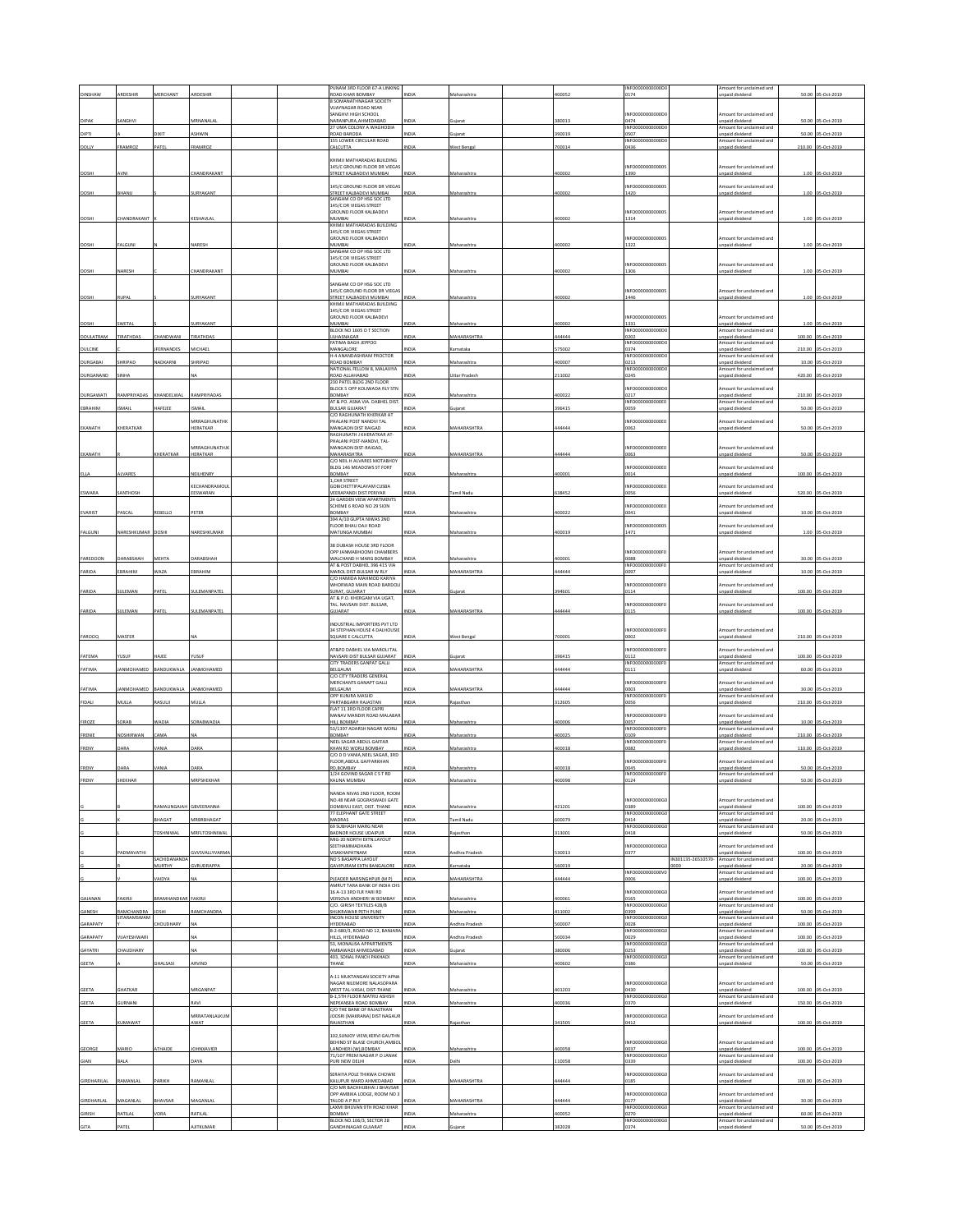|                       |                   |                    | <b>IAMKARENPORV</b>                |  | M/S SENTIMENTS 257, JAWAHAF<br>MARGIRAJMOHALLA) OPP.                 |              |                                     |                  | NFO0000000000G                           | mount for undaimed and                                               |        |                                         |
|-----------------------|-------------------|--------------------|------------------------------------|--|----------------------------------------------------------------------|--------------|-------------------------------------|------------------|------------------------------------------|----------------------------------------------------------------------|--------|-----------------------------------------|
| <b>GITABAI</b>        | PORWAL            |                    |                                    |  | VAISHNAV SCHOOL INDORE(M P)                                          | <b>INDIA</b> | MAHARASHTRA                         | 444444           | 0434                                     | inpaid dividend                                                      |        | 70.00 05-Oct-2019                       |
| GOBIND                | <b>AM</b>         | APOOR              |                                    |  | C/O. SANTOSH SYAL SYAL BHAVAN<br>NICHOLSAN RD AMBALA CANTT           |              | <b>MAHARASHTRA</b>                  | 44444            | NFO0000000000G<br>1072                   | mount for unclaimed and<br>npaid dividend                            | 340.00 | 05-Oct-2019                             |
|                       |                   | SHAIKHMAHAN        |                                    |  | VIJAYA VILAS 4TH FLOOR FLAT NC<br>17 OOMER PARK B DESAI ROAD         |              |                                     |                  | NFO0000000000G                           | mount for unclaimed and                                              |        |                                         |
| GOHAR                 | HUSEN             |                    | HUSEM                              |  | BOMBAY<br>SHREE GANESH FINANCIAL                                     |              | Maharashtra                         | 400026           | 0076                                     | inpaid dividend                                                      |        | 210.00 05-Oct-2019                      |
|                       |                   |                    |                                    |  | SERVICE 119 1ST FLR RATANDEEP<br>COMPLEX CHOWKI CHAURAHA             |              |                                     |                  | NFO0000000000                            | Amount for unclaimed and                                             |        |                                         |
| GOPAL                 | KRISHAN           |                    | SHRUALIMSINGH                      |  | <b>BAREILLY U P</b><br>G-96 MANSAROVER GARDEN NEW                    | INDIA        | <b>Uttar Pradesh</b>                | 243001           | 1942<br>INFO0000000000GC                 | unpaid dividend<br>mount for unclaimed and                           |        | 50.00 05-Oct-2019                       |
| GOPALDAS              | MONGA             |                    | <b>AASTRMONG</b>                   |  | DELHI<br>DY REGIONAL DIRECTOR N S RTD                                | NDLA         | <b>Delhi</b>                        | 110010           | 322                                      | inpaid dividend                                                      |        | 210.00 05-Oct-2019                      |
| GOPI                  | <b>HAND</b>       |                    | <b>HUNIMAI</b>                     |  | 283 MAN MOHAN NGR NAI BAST<br>KYDGANJ ALLAHABAD                      | <b>NDM</b>   | <b>MAHARASHTRA</b>                  | 444444           | NFO0000000000G<br>196                    | mount for unclaimed and<br>npaid dividend                            |        | 100.00 05-Oct-2019                      |
|                       |                   |                    |                                    |  | C/O N KRISHIN & CO 65/66<br>BOMBAY MUTUAL BLDG D N                   |              |                                     |                  | NFO0000000000G                           | nount for unclaimed and                                              |        |                                         |
| GOPI                  | <b>OKUMAL</b>     | MANSUKHANI         | LOKUMAI                            |  | ROAD BOMBAY<br>C/O BHARAT GENRAL STORE                               | INDIA        | Maharashtra                         | 400001           | 108                                      | npaid dividend                                                       |        | 100.00 05-Oct-2019                      |
| GORDHAN               |                   | <b>GLKIYA</b>      | MRRAWATMAL                         |  | PANSARI BAZAR JAISALMER<br>RAJASTHAN                                 |              | aiasthar                            | 345001           | NFO0000000000G<br>0424                   | mount for unclaimed and<br>inpaid dividend                           |        | 50.00 05-Oct-2019                       |
| GOVIND                |                   | CAMAT              | RIMBAK                             |  | 9 UDAYAN C H S LTD SECTOR 9A<br>VASHI NEW BOMBAY                     | NDIA         | Maharashtra                         | 400073           | NFO0000000000G<br>0332                   | mount for unclaimed and<br>npaid dividend                            | 50.00  | 05-Oct-2019                             |
| GOVIND                |                   | ACHHANI            | <b><i>MRVASHDEV</i></b>            |  | EMCO OPTICIANS 55 COLABA<br>CAUSEWAY BOMBAY                          | <b>NDL</b>   | Maharashtra                         | 400039           | INFO0000000000G<br>0432                  | mount for unclaimed and<br>npaid dividend                            |        | 100.00 05-Oct-2019                      |
|                       |                   |                    |                                    |  | C/O FRANKLIN S GURJAR 22<br>MADHURAM PARK PO                         |              |                                     |                  |                                          |                                                                      |        |                                         |
| GRACE                 | RAMJIBHAI         | <b>DESAI</b>       | LATERAMJIBHAIDI                    |  | SIONNAGAR MANINAGAR [EAST]<br>AHMEDABAD                              | NDIA         | uiarat                              | 380008           | INFO0000000000G<br>0402                  | mount for unclaimed and<br>inpaid dividend                           | 100.00 | 05-Oct-2019                             |
|                       |                   | <b>GOVARDHAND</b>  |                                    |  | 86 SEKET TENEMENTS NEAR BUS<br>STAND MEM NAGAR                       |              |                                     |                  | NFO0000000000G                           | mount for unclaimed and                                              |        |                                         |
| GUJAR                 | VARAYANDAS        |                    |                                    |  | AHMEDABAD<br>GULAM ABBAS M O RASOOBJI                                | INDIA        | iujarat                             | 380052           | 0179                                     | inpaid dividend                                                      |        | 60.00 05-Oct-2019                       |
| <b>GULAMABAS</b>      | MULLA             | <b>ABDULRASOOL</b> | ABDULRASOO                         |  | NOTIPOLE FARTABGARH<br>RAJASTHAN<br>C/O MRS N K WECHA FLAT NO 602    | <b>VIDIZ</b> | <b>MAHARASHTRA</b>                  | 444444           | NFO0000000000G<br>197                    | mount for unclaimed and<br>npaid dividend                            |        | 210.00 05-Oct-2019                      |
| GULESTON              | RURIOR            | SERVAL             | LATEBURJOR                         |  | GREEN GATES PERRY RD BANDRA<br>BOMBAY                                | <b>NDL</b>   | Maharashtra                         | 400050           | NF00000000000G<br>209                    | nount for unclaimed and<br>npaid dividend                            | 100.00 | 05-Oct-2019                             |
| GULZARILAL            | <b>BHAGWAT</b>    | <b>HANDELWAL</b>   |                                    |  | 60 VITHALWADI BOMBAY                                                 | INDIA        | Maharashtra                         | 400002           | INFO0000000000G<br>0141                  | Amount for unclaimed and<br>inpaid dividend                          | 100.00 | 05-Oct-2019                             |
| GURDIYAL              | <b>NGH</b>        | ANGAWALA           | ARAMSINGH                          |  | HOUSE NO 1025 SECTOR 21/B<br>CHANDIGARH                              | NDIA         | handigarh                           | 160022           | INFO0000000000G<br>0310                  | Amount for unclaimed and<br>inpaid dividend                          |        | 420.00 05-Oct-2019                      |
|                       |                   | <b>HHABRA</b>      | ATEBDCHHABRA                       |  | 12 SARVAPALLI MALL AVENUE<br>LUCKNOW                                 | INDIA        | Uttar Pradesh                       | 226001           | INFO0000000000H<br>0315                  | Amount for unclaimed and<br>inpaid dividend                          |        | 70.00 05-Oct-2019                       |
|                       |                   |                    |                                    |  | C/O MR NICHOLAS PEREIA NO 8                                          |              |                                     |                  |                                          |                                                                      |        |                                         |
|                       |                   | JESSA              |                                    |  | <b>HOMAYA BUILDING 179 VICTORI</b><br>GARDEN ROAD BYCULLA MUMBAI     | <b>NDL</b>   | Maharashtra                         | 400027           | INFO0000000000D<br>1079                  | mount for unclaimed and<br>npaid dividend                            | 210.00 | 05-Oct-2019                             |
|                       |                   |                    | CLEMENTMNIBLET                     |  | Κ Α ΕΧΡΩΒΤ ΓΩΒΡΩΒΑΤΙΩΝ ΒΩΧ<br>NO 307 RIDGEWOOD NEW JERSEY            |              |                                     |                  | NFO0000000000N                           | mount for unclaimed and                                              |        |                                         |
|                       |                   | <b>IIBLETTE</b>    |                                    |  | $\{U S A\}$<br>C/O ESOOFALLY AHMEDALY                                | NDL          | MAHARASHTRA                         | 444444           | 0159                                     | inpaid dividend                                                      |        | 210.00 05-Oct-2019                      |
| HABII                 | BDULHUSEIN        | MERCHANT           |                                    |  | &SONS 173 MUTTON STREET,<br>NULL BAZAR BOMBAY                        | <b>IDIA</b>  | Maharashtr.                         | 100003           | NFO0000000000<br>0417                    | mount for unclaimed and<br>npaid dividend                            | 100.00 | 05-Oct-2019                             |
|                       |                   | BDULLAHNAO         |                                    |  | MUMIR MANZIL MEMONS MOTI<br>ROAD VOKIA STREET, BHUJ (DIST)           |              |                                     |                  | NFO0000000000                            | mount for unclaimed and                                              |        |                                         |
| HAJI                  | <b>AOHAMMED</b>   | ANGZADA            | <b>JOHDAMUNIE</b>                  |  | GUJARAT<br>C/O M G GOMBAR 3 JAIPURIA                                 |              | ujarat                              | 370001           | 331<br><b>NFO000</b>                     | npaid dividend<br>Amount for unclaimed and                           |        | 50.00 05-Oct-2019                       |
| HANS                  | $\lambda$         | OMBAR              |                                    |  | BLDG KAMLA NAGAR DELHI<br>C/O MR LALIT N PATEL 6                     | NDIA         | elhi                                | 10006            | 182                                      | npaid dividend                                                       | 100.00 | 05-Oct-2019                             |
| HANSABEN              | <b>AMANBHAI</b>   | PATEL              | AMANBHAI                           |  | SUDHANAGAR JETALPUR ROAD<br>BARODA                                   | NDLA         | ujarat                              | 390007           | NFO0000000000H<br>0222                   | mount for unclaimed and<br>inpaid dividend                           |        | 210.00 05-Oct-2019                      |
| HARBAKHASH            | INGH              |                    |                                    |  | SUNNY VIEW 143 PUNJABI BAGH<br>PATIALA                               | NDM          | <b>MAHARASHTR</b>                   | 144444           | NFO0000000000<br>0364                    | Amount for unclaimed and<br>npaid dividend                           | 100.00 | 05-Oct-2019                             |
|                       |                   |                    |                                    |  | C/O MR RAJENDRASINGH<br>SAWHNEY A-202 DEFENCE                        |              |                                     |                  | NFO0000000000H                           | mount for unclaimed and                                              |        |                                         |
| HARBANS               | KAUR              |                    |                                    |  | COLONY NEW DELHI<br>J-6 R B I COLONY PASCHIM VIHAR                   | INDIA        | MAHARASHTRA                         | 44444            | 0016<br>NFO0000000000                    | inpaid dividend<br>mount for unclaimed and                           |        | 100.00 05-Oct-2019                      |
| HARBANS               |                   |                    | ATEDRMAYADA                        |  | NEW DELHI                                                            | <b>INDIA</b> | elhi                                | 10063            | 0343<br>INFO000000000H                   | npaid dividend<br>Amount for unclaimed and                           | 100.00 | 05-Oct-2019                             |
| <b>HARBANS</b>        |                   |                    |                                    |  | NO. 49-19/A CHANDIGARH                                               | <b>INDIA</b> | handigarl                           | 160019           | 0357                                     | inpaid dividend                                                      | 270.00 | 05-Oct-2019                             |
| HARCHARAN             | 1455              | <b>SUPTA</b>       |                                    |  | HOUSE NO.23 STREET NO.6<br>PROFESSION COLONY CHHOTI LINE             | INDIA        |                                     |                  | NFO0000000000H<br>1411                   | mount for unclaimed and                                              |        |                                         |
| HARDAYAL              | INGH              | HARA               | MRDIWANCHAND                       |  | YAMUNA NAGAR HARYANA<br>C/O MR C. S. BHATTI TAGOAI<br>ARDEN. N DELHI | VDIA         | Haryana<br>elhi                     | 135001<br>10027  | INFO0000000000H<br>0028                  | npaid dividend<br>Amount for unclaimed and<br>npaid divide           |        | 200.00 05-Oct-2019                      |
|                       |                   |                    |                                    |  | C/O MAYUR PAPER INDUSTRIES A<br>12 ROYAL OPTICAL INDUS EST 5-B       |              |                                     |                  | NFO0000000000                            | mount for unclaimed and                                              |        | 100.00 05-Oct-2019                      |
| HARESH                | MATHURADAS        |                    | MATHURADAS                         |  | NAIGON X RD BOMBAY<br>C/O MAYUR PAPER INDUSTRIES A-                  | NDM          | Maharashtra                         | 400031           | )256                                     | inpaid dividend                                                      |        | 50.00 05-Oct-2019                       |
| HARESH                | MATHURADAS        | VFD                | MATHURADAS                         |  | 12 ROYAL OPTICAL IND.EST. 5-B N<br>X RD BOMBAY                       | NDM          | Maharashtra                         | 400031           | NFO0000000000<br>0267                    | mount for unclaimed and<br>inpaid dividend                           | 420.00 | 05-Oct-2019                             |
|                       |                   |                    |                                    |  | C/O MAYUR PAPER INDUSTRIES A<br>12 ROYAL OPTICAL IND EST 5-B         |              |                                     |                  | NFO0000000000H                           | mount for unclaimed and                                              |        |                                         |
| HARESH                | MATHURADAS        | VED                | MATHRUADAS                         |  | NAIGUM X RD BOMBAY<br>C/O MAYUR PAPER INDUSTRIES                     | INDIA        | Maharashtra                         | 400031           | 0277                                     | inpaid dividend                                                      |        | 30.00 05-Oct-2019                       |
| HARESH                | MATHURADAS        |                    | MATHURADAS                         |  | 12 ROYAL OPTICAL IND EST. 5-B<br>NAIGUM X RD BOMBAY                  |              | Maharashtr                          | 100031           | NFO0000000000<br>0278                    | mount for unclaimed and<br>npaid dividend                            | 20.00  | 05-Oct-201                              |
|                       |                   |                    |                                    |  | 3/11 ST JHON'S APARTMENTS<br>CHURCH ROAD MAROL ANDHERI               |              |                                     |                  | NFO0000000000H                           | mount for unclaimed and                                              |        |                                         |
| HARESH                | /ORA              |                    | <b>MRDILIP</b>                     |  | EAST BOMBAY-59                                                       | NDIA         | MAHARASHTRA                         | 144444           | 0432                                     | npaid dividend                                                       |        | 150.00 05-Oct-2019                      |
| HARI                  | SHANKAR           | SHARMA             | <b>AMLAKHANSHAF</b>                |  | MADHAV BAUG LAXMI NARAYAN<br>TEMPLE C P TANK ROAD MUMBAL INDIA       |              | Maharashtra                         | 400004           | NFO0000000000H<br>1448                   | mount for unclaimed and<br>npaid dividend                            |        | 150.00 05-Oct-2019                      |
| HARIKISHANLAL         | KAPOOR            |                    |                                    |  | 3081 PRATAP STREET FAIZBAZAR                                         | VDM          | elhi                                | 10007            | INFO0000000000H<br>1033                  | Amount for unclaimed and<br>npaid divider                            |        | 100.00 05-Oct-2019                      |
|                       |                   |                    |                                    |  | MADHAVRHAI VAII ARHAI PATFI                                          |              |                                     |                  | NFO0000000000N                           | mount for unclaimed and                                              |        |                                         |
| HARILAL               | MADHAVBHAI        | PATE               | <b>ALLAVBHA</b>                    |  | SINOR JORBHAI'S FALIYA BARODA                                        | INDIA        | <b>MAHARASHTRA</b>                  | 444444           | 10517                                    | inpaid dividend                                                      |        | 50.00 05-Oct-2019                       |
| HARINARAYAN SHARMA    |                   |                    | LATEHARSAHAI                       |  | ALIT KUNJ JAUN VILLAGE & POST<br>JAUN DIST JAIPUR RAJASTHAN          | INDIA        | Rajasthan                           | 303506           | 0284                                     | ed and<br>unpaid dividend                                            |        | 100.00 05-Oct-2019                      |
| HARISH                | <b>HANDRA</b>     | MAND               | <b>ALANARINJAN</b>                 |  | POST BILASPUR SIMILA HILLS                                           | INDIA        | <b>MAHARASHTRA</b>                  | 444444           | INFO000000000H<br>045                    | mount for undaimed and<br>npaid dividend                             |        | 70.00 05-0ct-2019                       |
|                       |                   |                    |                                    |  | <b>GRINDLAYS BANK LTD 90</b><br>MAHATMA GANDHI ROAD                  |              |                                     |                  | NFO0000000000H                           | mount for unclaimed and                                              |        |                                         |
| HARISH                | HANDRA            | <b>HANNA</b>       | <b>BDEVICHANDRA</b>                |  | BOMBAY<br>POLYCLINIC STATION ROAD                                    | NDIA         | Maharashtra                         | 100023           | 0046<br>INFO000000000H                   | unpaid dividend<br>Amount for unclaimed and                          | 420.00 | 05-Oct-201                              |
| HARISH<br>HARISHCHAND | HANDULA<br>APULAL | жан<br><b>JAVE</b> | HANDULA<br><b>BAPULAL</b>          |  | PETLAD VIA ANAND GUJARAT<br>H00345 NAWA WADAJ ROAD<br>AHMEDABAD      | NDIA<br>NDIA | <b>MAHARASHTRA</b><br><i>sjarat</i> | 444444<br>380013 | 0273<br>INFO0000000000H<br>295           | inpaid dividend<br>mount for unclaimed and<br>npaid dividend         |        | 210.00 05-Oct-2019<br>10.00 05-Oct-2019 |
| HARISHCHAND           | IRALAL            | HETAN              | IRALALKHETAN                       |  | <b>ILD BHAJI MANDI KAMPTEE</b>                                       | NDIA         | taharashtra                         | 41001            | NFO0000000000H<br>0328                   | mount for unclaimed and<br>npaid dividend                            | 50.00  | 05-Oct-2019                             |
|                       |                   |                    |                                    |  | A-4 INCOME TAX COLONY OPP<br>HIGH COURT NAVRANGPURA                  |              |                                     |                  | NFO0000000000H                           | mount for unclaimed and                                              |        |                                         |
| HARJYOTI              | <b>AITAH</b>      |                    | <b>UITSINGH</b>                    |  | AHMEDABAD<br>A-103 NAVPAD APARTMENT                                  | NDIA         | ujarat                              | 80009            | 0311<br>NFO0000000000H                   | inpaid dividend<br>mount for unclaimed and                           |        | 50.00 05-Oct-2019                       |
| HARSHIDA              | CHANDULAL         | SHAH               | CHANDULAL                          |  | SHANTADEVI ROAD NAVSARI<br>C/O MARHUM MOHAMED A                      | INDIA        |                                     | 396445           | 0383                                     | npaid dividend                                                       | 80.00  | 05-Oct-2019                             |
|                       |                   |                    |                                    |  | ATCHA WAKAF TRUST AT& PO<br>BARBODHAN VIA RANDER DIST                |              |                                     |                  | INFO0000000000H                          | mount for unclaimed and                                              |        |                                         |
| HASHIM                | DAWOOD            | <b>TCHHA</b>       | MRDAWOOD                           |  | SURAT<br>603, SUN FLOWER ROYAL                                       | <b>INDIA</b> | ujarat                              | 395005           | )354                                     | inpaid dividend                                                      |        | 70.00 05-Oct-2019                       |
| HASMUKH               | SONI              |                    | RAMJI                              |  | COMPLEX EKSAR ROAD, BORIVAL<br><b>WEST BOMBAY</b>                    | <b>INDIA</b> | Maharashtra                         | 400092           | INFOODDDDDDDDH<br>0405                   | Amount for unclaimed and<br>npaid dividend                           |        | 40.00 05-Oct-2019                       |
|                       |                   |                    |                                    |  | A\7, 4TH FLOOR, FORJETT<br>TARRACE, FORJETT HILL ROAD,               |              |                                     |                  | NFO0000000000H                           | mount for unclaimed and                                              |        |                                         |
| HASMUKH               | ON                |                    | AMJ                                |  | TARDEO BOMBAY                                                        | NDI          | Maharashtr.                         | 00036            | 0376<br>INFO0000000000H                  | npaid dividend<br>Amount for unclaimed and                           | 20.00  | 05-Oct-2019                             |
| HASSAN                | GOOLAM            | <b>IMAMOOJEE</b>   | GOOLAMHOOSE                        |  | TIMOL STREET KATHOR                                                  | INDIA        | uiarat                              | 394150           | 0358<br>INFO0000000000HO                 | npaid dividend<br>mount for unclaimed and                            |        | 150.00 05-Oct-2019                      |
| <b>HAVABIB</b>        |                   |                    |                                    |  | BARBODHAN VI RANDER SURAT<br>SILVA CROFT 6TH FLOOR FLAT NO           | <b>INDIA</b> | MAHARASHTR                          | 144444           | 0334                                     | inpaid dividend                                                      | 100.00 | 05-Oct-2019                             |
| HAZEL                 | <b>DSOUZA</b>     |                    |                                    |  | 12 PERRY ROAD BANDRA WEST<br>MUMBAI                                  | <b>INDIA</b> | Maharashtra                         | 400050           | NFO00000000000<br>5468                   | mount for unclaimed and<br>Inpaid dividend                           |        | 630.00 05-Oct-2019                      |
| HECTOR                | ODRICK            |                    | LEXGAJETAN                         |  | 5/3 BEACH NEST COLONY<br><b>IIRAMAR PANAJ</b>                        | NDLA         |                                     | 03001            | INFO000000000H<br>0290                   | Amount for unclaimed and<br>npaid dividend                           | 70.00  | 05-Oct-2019                             |
| HEERA                 | ΙΔI.              | UNIA               | MOOLCHAND                          |  | 35 ARMENIAN STREET CALCUTTA                                          | <b>INDIA</b> | <b>Nest Bengal</b>                  | 700001           | INFO0000000000H<br>0347                  | mount for undaimed and<br>npaid dividend                             |        | 50.00 05-Oct-2019                       |
|                       |                   |                    |                                    |  | A 505 HILL CREST HOLY CROSS<br>ROAD I C COLONY BORIVALI WEST         |              |                                     |                  | INFO00000000000                          | mount for unclaimed and                                              |        |                                         |
| HELEN                 | GOMES             |                    |                                    |  | MUMBAL<br>M/S CHIMANLAL LALBHAI SHARE<br>BROKER.2286 MANEKCHOWK      | INDIA        | Maharashtra                         | 400103           | 3236                                     | inpaid dividend<br>Amount for unclaimed and                          |        | 200.00 05-Oct-2019                      |
| HEMANT                | RASIKLAL          | SHETH              | RASIKLAL                           |  | AHMEDABAD<br>BHILAI STEEL PLANT HOSPITAL                             | NDIA         | Gujarat                             | 380001           | INFO000000000H<br>0349<br>INFO000000000H | Inpaid dividend<br>Amount for unclaimed and                          |        | 20.00 05-Oct-2019                       |
| <b>HEMCHANDRA</b>     | <b>SITARAM</b>    | ATHE               | <b>SITARAM</b>                     |  | SECTOR 1 BHILAI<br>305 NAVJEEVAN COMPLEX 29                          | VDL          | MAHARASHTRA                         | 444444           | 0149<br>INFO0000000000H                  | inpaid dividend<br>mount for unclaimed and                           | 310.00 | 05-Oct-2019                             |
| HEMLATHA              |                   |                    |                                    |  |                                                                      | INDIA        |                                     | 444444           |                                          | npaid dividend                                                       | 200.00 | 05-Oct-2019                             |
|                       |                   |                    | <b>FSHANTIKUMAR</b>                |  | STATION ROAD JAIPUR                                                  |              | MAHARASHTRA                         |                  | 0288                                     |                                                                      |        |                                         |
| HERAMBA               | UMAR              | <b>AND</b>         | LATESHRIHEMBH/<br><b>IDRANANDI</b> |  | 2 GOPAL BANERJEE LANE<br>CALCUTTA                                    | NDM          | Vest Bengal                         | 700026           | NFO0000000000H<br>0425                   | mount for unclaimed and<br>npaid dividend                            | 100.00 | 05-Oct-2019                             |
| HIMA                  | <b>ANPURA</b>     |                    | AANHAR                             |  | 639 DERI ROAD KRISHNANAGAR<br>BHAVNAGAR<br>O KONDH VIA DHARANGADRA   | NDIA         |                                     | 64001            | NFO0000000000H<br>0298<br>NFO0000000000H | mount for unclaimed and<br>npaid dividend<br>mount for unclaimed and | 10.00  | 05-Oct-2019                             |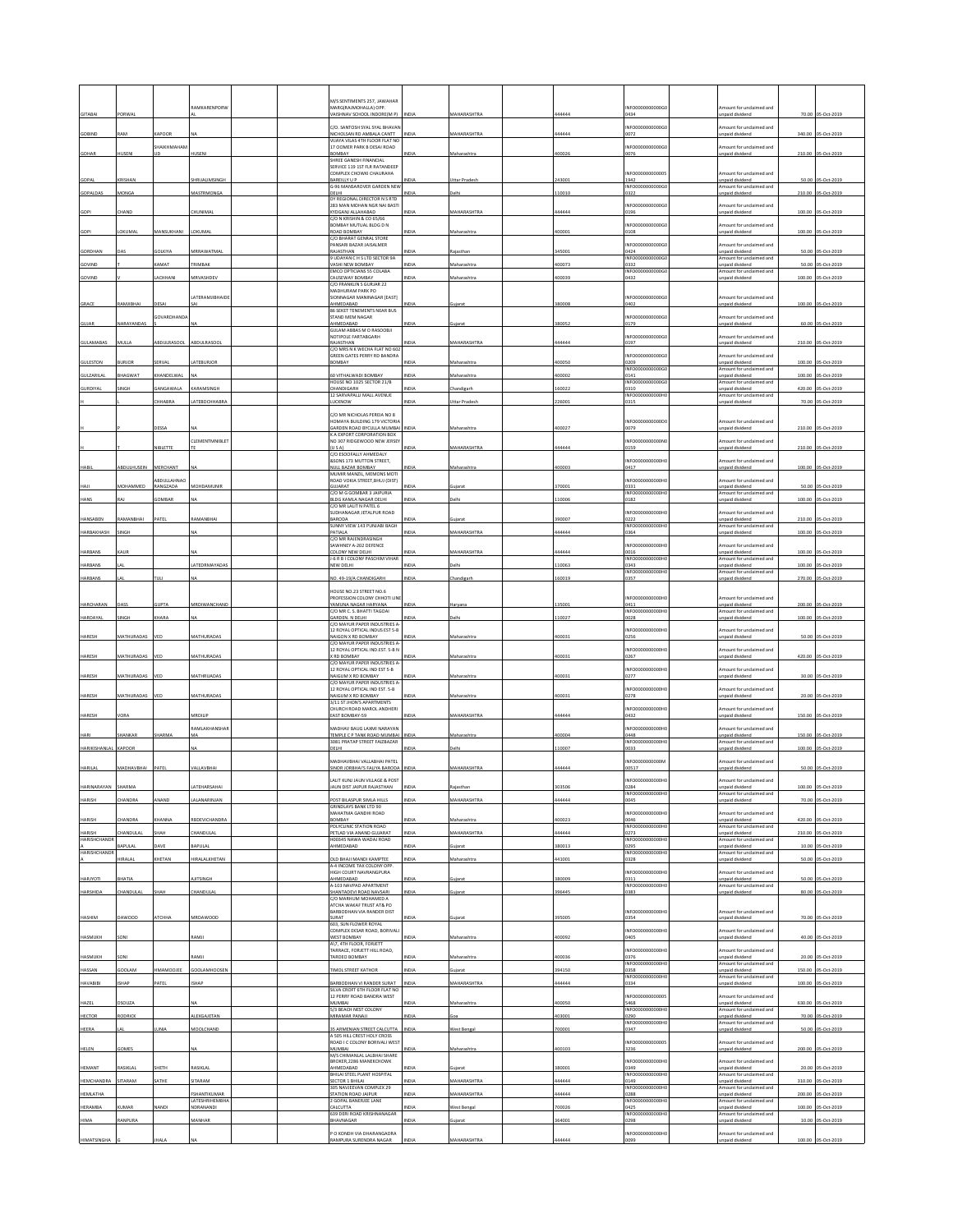|                              |                          |                    |                                           |  | 12/999 MACHLIPETH NEAR PATEL<br><b>IRLS HIGH SCHOOL SURAT</b>                              |                     |                                      | 95003           | NFO0000000000H<br>1305            | mount for unclaimed and<br>inpaid dividend                     | 150.00           | 05-Oct-2019                      |
|------------------------------|--------------------------|--------------------|-------------------------------------------|--|--------------------------------------------------------------------------------------------|---------------------|--------------------------------------|-----------------|-----------------------------------|----------------------------------------------------------------|------------------|----------------------------------|
|                              |                          |                    |                                           |  | HYAM BHUVAN NO 2 2ND FLOOR                                                                 |                     |                                      |                 | NFO0000000000H                    | mount for unclaimed and                                        |                  |                                  |
| HIRALAI                      | <b>AMNADAS</b>           | MEHTA              | <b>AMNADAS</b>                            |  | AZDAR STREET BOMBAY<br>HYAM BHAVAN NO 2 2ND FLOOR                                          | <b>VIDIJ</b>        | Maharashtra                          | 100002          | 0108<br>NFO0000000000H            | <b>Inpaid</b> dividend<br>mount for undaimed and               |                  | 60.00 05-Oct-2019                |
| HIRALAL                      | AMNADAS                  | MEHTA              | AMNADAS                                   |  | GAZDAR STREET BOMBAY                                                                       | NDIA                | Maharashtra                          | 100002          | 0109                              | unpaid dividend                                                |                  | 60.00 05-Oct-2019                |
| HITESHKUMAR                  | DAMANI                   |                    | FULCHAND                                  |  | <b>4/8 VAIBHAV APTS B/H NATUBHA</b><br>CENTRE GOTRI ROAD VADODARA                          | NDIA                | ujarat                               | 90007           | NFO0000000000H<br>0390            | mount for unclaimed and<br>unpaid dividend                     | 100.00           | 05-Oct-2019                      |
| HOMI                         | RATANSHAW                | MISTRY             | RATANSHAW                                 |  | 299 FRERE ROAD BOMBAY                                                                      | <b>INDIA</b>        | Maharashtra                          | 00001           | INFO000000000H<br>0126            | Amount for unclaimed and<br>Inpaid dividend                    | 140.00           | 05-Oct-2019                      |
|                              |                          |                    |                                           |  | C/O MR NICHOLAS PEREIA NO 8<br><b>HOMAYA BUILDING 179 VICTORIA</b>                         |                     |                                      |                 | INFO0000000000H                   | Amount for unclaimed and                                       |                  |                                  |
| HONORATO                     |                          |                    |                                           |  | SARDEN ROAD BYCULLA MUMBAL<br>VIJAY VILAS FLAT NO 17 4TH                                   | NDL                 | Aaharashtra                          | 00027           | 0130                              | unpaid divident                                                | 210.00           | 05-Oct-2019                      |
| HUSENISSALEBI                | HAIKH                    | MAHAMUD            | SALEBHAI                                  |  | <b>FLOOR OOMAR PARK B DESAI</b><br><b>ROAD BOMBAY</b>                                      | NDIA                | Maharashtra                          | 400026          | INFO0000000000<br>0144            | mount for unclaimed and<br>unpaid dividend                     | 1050.00          | 05-Oct-2019                      |
|                              | ECURITIES                |                    |                                           |  | 80 SAINIK FARMS KHANPUR NEW<br>ELHI                                                        |                     | elh                                  | 10062           | INFO00000000000<br>0075           | Amount for unclaimed and<br>unpaid dividend                    | 50.00            | 05-Oct-2019                      |
| <b>IFTIKHAR</b>              | BDULKADAR                | AGADIA             | BDULKADAR                                 |  | AGADIA BLDG NAVI MOHALAT<br><b>PANCH KUVA AHMEDABAD</b><br>49 JHAWAR NAGAR, 6TH ROAD       | VDIA                |                                      | 80001           | INFO00000000001<br>LOS            | Amount for unclaimed and<br>inpaid dividend                    | 50.00            | 05-Oct-2019                      |
| <b>ILABEN</b>                |                          |                    |                                           |  | MADHUKUNJ 2ND FLOOR,<br>GOREGAON WEST BOMBAY                                               | NDIA                | Maharashtra                          | 100062          | INFO000<br>0001<br>130            | Amount for unclaimed and<br>unpaid dividend                    | 50.00            | 05-Oct-2019                      |
| <b>INDER</b>                 | <b>AIN</b>               | <b>ADHON</b>       | <b>MOHANLA</b>                            |  | C/167 VIVEK VIHAR SHAHDARA<br>ELHI                                                         | NDIA                | lelhi                                | 10032           | INFO000000000010<br><b>DRO</b>    | Amount for unclaimed and<br>npaid dividend                     | 210.00           | 05-Oct-2019                      |
|                              |                          |                    |                                           |  | 19 ABDUL COURT SURYAVANSHI                                                                 |                     |                                      |                 | INFO00000000000                   | mount for unclaimed and                                        |                  |                                  |
| INDIRA                       | <b>AMLAKAR</b>           | TELANG             | CAMLAKAR                                  |  | MARG, OFF CADEL ROAD BOMBAY INDIA<br>WARD NO 3 HOUSE NO 362 NEAP<br>CHOWGULE COLLEGE GOGOL |                     | Maharashtra                          | 100028          | )86<br>NFO00000000001             | unpaid dividend<br>nount for undaimed and                      |                  | 100.00 05-Oct-2019               |
| <b>INDIRA</b>                | URUSHOTAM                |                    | PURUSHOTAN                                |  | MARGAO GOA<br>ABOVE METRO CLASSES SAHYOG                                                   | INI                 | <b>MAHARASHTRA</b>                   | 444444          | 021                               | <b>Inpaid dividend</b>                                         | 100.00           | 05-Oct-2019                      |
| INDIRA                       | SON                      |                    | HASMUKH                                   |  | <b>JAGAR TITHAL CROSS LANE</b><br>VALSAD                                                   | NDIA                | ujara                                | 396001          | NFO00000000001<br>132             | mount for unclaimed and<br>inpaid dividend                     |                  | 50.00 05-Oct-2019                |
| <b>INDIRA</b>                | ON                       |                    | HASMUKH                                   |  | ABOVE METRO CLASSES SAHYOG<br>NAGAR TITHAL CROSS LANE<br>VALSAD                            | NDIA                | ujarat                               | 96001           | NFO0000000000<br>134              | mount for unclaimed and<br>unpaid dividend                     |                  | 50.00 05-Oct-2019                |
|                              |                          |                    |                                           |  | /8, SATGURUKRUPA APPT N R<br><b>PATEL ROAD NAVAWADAJ</b>                                   |                     |                                      |                 | NFO00000000001                    | mount for unclaimed and                                        |                  |                                  |
| INDIRABEN                    |                          | <b>ANCHAI</b>      | MRMAHESHBHA                               |  | HMEDABAD<br>FLAT G1 POCKET II NILGIRI APTS                                                 | VDIA                |                                      | 80013           | 42                                | inpaid dividend                                                | 100.00           | 05-Oct-2019                      |
| <b>INDRA</b>                 | HURANA                   |                    | <b>/IDYASAGAR</b>                         |  | DDA SFS FLATS NARAGRI NEW<br>ELH                                                           | iDu                 |                                      | 10028           | NFO000000000010<br>110            | Amount for unclaimed and<br><b>Inpaid divident</b>             | 200.00           | 05-Oct-2019                      |
| <b>INDRA</b>                 | <b>NARAYANASWA</b>       |                    | KRNARAYANASW.                             |  | LAT NO 3 SURCHI COOP HSG SOC<br>320-4 BHANDARKAR RD POONA                                  | <b>INDIA</b>        | Maharashtra                          | 11004           | NFO0000000000<br>ነንበ              | nount for unclaimed and<br>unpaid dividend                     | 20.00            | 05-Oct-2019                      |
| INDRAVADAN                   |                          | PATEL              | MRASHABHAIPATE                            |  | AT & POST CHALAMADI TAL PAVI<br>ETPUR DIST BARODA GUJ                                      | VDIA                |                                      | 91140           | INFO00000000000<br>143            | Amount for unclaimed and<br>inpaid divident                    | 100.00           | 05-Oct-2019                      |
|                              |                          |                    |                                           |  | <b>B-16 SLEATER ROAD SUMAN APTS</b><br>IST FLOOR BLK 3 GRANT ROAD                          |                     |                                      |                 | NFO000000000                      | nount for unclaimed and                                        |                  |                                  |
| INDRAVADAN                   | KESHAVLA                 |                    |                                           |  | <b>OMBAY</b><br>VIVEK HOUSE FLAT NO 1                                                      | NDIA                | Maharashtra                          | 100007          | 063                               | inpaid dividend                                                |                  | 60.00 05-Oct-2019                |
| INDULAL                      | <b>IRALAI</b>            |                    | IRALA                                     |  | MAMLETDAR WADI MALAD<br><b>OMBAY</b>                                                       | NDIA                | Maharashtra                          | 100064          | NFO00000000001<br>100             | nount for unclaimed and<br>unpaid dividend                     |                  | 10.00 05-Oct-2019                |
|                              |                          |                    |                                           |  | ONAWALE EST SURENDRA NEW<br>CHAWL ROOM NO 5 NR CISCO                                       |                     |                                      |                 | INFO00000000000                   | Amount for unclaimed and                                       |                  |                                  |
| INDULAL                      | RANLAL                   |                    | RANLA                                     |  | AC.GOREGAON E BOMBAY                                                                       |                     | Aaharashtra                          | 00063           | 385                               | <b>Inpaid dividend</b>                                         | 100.00           | 05-Oct-2019                      |
| <b>INDUMATI</b>              | MANUBHAL                 | SHAH               | MANUBHAI                                  |  | CHANDAN MAHAL 11TH ROAD<br><b>ILOCK A/4, 1ST FLOOR BOMBAY</b>                              | NDIA                | Maharashtra                          | 100055          | NFO00000000001<br>037             | nount for unclaimed and<br>unpaid dividend                     | 110.00           | 05-Oct-2019                      |
|                              |                          |                    |                                           |  | C/O SHRI D A BHADANGE, S D E<br>INT) AHMEDNAGA, TELEPHONE                                  |                     |                                      |                 | NFO0000000000                     | mount for unclaimed and                                        |                  |                                  |
| INDUMATI                     | SHWASRAO                 | LOHAV              | SHWASRAO                                  |  | XCHANGE AHMEDNAGAR,<br>73 RING ROAD LAJPAT NAGAR III                                       | VDIA                | Aaharashtra                          | 14001           | 341<br>INFO0000000000             | unpaid dividend<br>Amount for undaimed and                     | 210.00           | 5-Oct-2019                       |
| IQBAL                        |                          | <b>NCHOPRA</b>     | LATEBNCHOPRA                              |  | NEW DELHI<br>5-A\290, KRISHNANAGAR                                                         | NDIA                | MAHARASHTRA                          | 144444          | 075<br>NFO00000                   | unpaid dividend<br>mount for unclaimed and                     | 840.00           | 05-Oct-2019                      |
| ISHVERBHAI                   | AMJIBHAI                 |                    | AMJIBHAI                                  |  | AUPUR BOGHA, AHMEDABAD<br>3/48 SECTOR-5 RAJENDRA NAGAR                                     | INDIA               | ujarat                               | 82346           | 128<br>INFO0000<br>100001<br>106  | unpaid dividend<br>Amount for unclaimed and                    | 200.00           | 05-Oct-2019                      |
| <b>ISHWAR</b><br>ISHWARCHAND | HANDRA<br>HAWAN          | HAWAN              | ACHUMINARANI<br>LACHHMINARAYA             |  | AHIBABAD<br>3/48 SECTION 5 RAJENDER NAGAR<br>AHIBABAD                                      | NDIA<br>NDIA        | Uttar Pradesi<br><b>Ittar Prades</b> | 01005<br>01005  | INFO00000000000<br>101            | unpaid dividend<br>Amount for unclaimed and<br>inpaid dividend | 20.00<br>30.00   | 05-Oct-2019<br>05-Oct-2019       |
|                              |                          |                    | KALYANKIDTRIVED                           |  | MUKTA BLDG FLAT 35 2ND FLR<br>OWER BAUG AAREY ROAD                                         |                     |                                      |                 | NFO00000<br>00000                 | mount for unclaimed and                                        |                  |                                  |
| ISHWARLAL                    | KALYANJI                 | TRIVED             |                                           |  | GOREGAON EAST BOMBAY                                                                       | NDIA                | Maharashtr.                          | 100063          | 127                               | unpaid divident                                                | 50.00            | 05-Oct-201                       |
|                              |                          |                    |                                           |  |                                                                                            |                     |                                      |                 |                                   |                                                                |                  |                                  |
|                              |                          |                    |                                           |  | NO. 1985 SATYA GNANA KRUPA<br>SOUTH END C ROAD JAYANAGAR                                   |                     |                                      |                 | INFO0000000000                    | mount for unclaimed and                                        |                  |                                  |
|                              | AGARAIA                  |                    | VARAMAIAH                                 |  | TH BLOCK BANGALORE<br>86 PERUMAL KOIL STREET                                               |                     |                                      | 60069           | 0512<br>INFO000000000P            | unpaid dividend<br>Amount for undaimed and                     | 50.00            | S-Oct-2019                       |
| <b>JAGBIR</b>                | PREMANANDA<br>AUF        | <b>RAO</b><br>ONGL | MUKUNDA<br>MLTCOLASMONGI                  |  | PONDICHERRY<br>C - 307 MAYA ENCLAVE NEAR<br>ARI NAGAR NEW DELHI                            | NDIA<br>NDIA        | Pondicherry<br><b>Jelhi</b>          | 605001          | 0250<br>NFO0000000000<br>1456     | unpaid dividend<br>mount for undaimed and                      | 490.00           | 05-Oct-2019                      |
| JAGDEESH                     | KAUR                     |                    | BRIGMONOHARSI<br><b>NGH</b>               |  | -8 GREEN PARK NEW DELHI                                                                    | <b>INDIA</b>        | MAHARASHTRA                          | 10064<br>44444  | INFO00000000000<br>0431           | unpaid dividend<br>Amount for unclaimed and<br>unpaid dividend | 100.00<br>40.00  | 05-Oct-2019<br>05-Oct-2019       |
| AGDISH                       | RASAD                    |                    | <b>TULSIRAM</b>                           |  | /10 DARYAGANJ NEW DELHI                                                                    | NDIA                | elhi                                 | 10002           | INFO00000000001<br>0400           | Amount for unclaimed and<br>unpaid dividend                    | 10.00            | S-Oct-2019                       |
| AGDISH                       | PRASAD                   |                    |                                           |  | /10 DARYAGANI DELHI                                                                        | NDIA                | MAHARASHTRA                          | 14444           | INFO000000000010<br>0013          | mount for unclaimed and<br>inpaid dividend                     | 100.00           | 5-Oct-2019                       |
| <b>JAGDISHCHAND</b>          | AHERCHANI                | <b>JHAVERI</b>     | LAHERCHAND                                |  | 82/86 HAZI MANZIL 2ND FLOOR                                                                | NDI.                | Maharashtra                          | 100003          | <b>INFO0000</b><br>10000J<br>0225 | Amount for unclaimed and<br>unpaid dividend                    | 100.00           | 3-Oct-2019                       |
| <b>AGDISHMITTR</b>           | VADHWA                   |                    | <b>ALCHAND</b>                            |  | ABDUL REHMAN STREET BOMBAY<br>-144 PASCHIM VIHAR RESERVE<br><b>BANK ENCLAVE NEW DELHI</b>  | <b>VIDU</b>         | <b>Jelbi</b>                         | 10063           | INFO000000000010<br>1396          | mount for unclaimed and<br>unpaid dividend                     | 100.00           | S-Oct-2019                       |
| <b>JAGJIT</b>                | RAI                      | KHERA              | RAMKISHAN                                 |  | HANSLI STREET KATRA MILSINGH<br>AMRITSAR                                                   | NDIA                | MAHARASHTRA                          | 44444           | INFO000000000010<br>0016          | Amount for unclaimed and<br>unpaid dividend                    |                  | 100.00 05-Oct-2019               |
|                              |                          |                    | SARDARSATPALSIM                           |  | C/O S P SINGH & CO 62<br>ANESHCHANDRA AVENUE                                               |                     |                                      |                 | NFO00000<br>00000                 | mount for unclaimed and                                        |                  |                                  |
| JAGPAL                       |                          |                    |                                           |  | ALCUTTA<br>K-8 N D S E I SOUTH EXTENSION<br>ART 1 NEW DELI                                 |                     | Vest Beng<br><b>MAHARASHTRA</b>      | 00013           | 1282<br>INFO000000000010<br>025   | unpaid dividend<br>Amount for unclaimed and<br>npaid dividend  | 110.00<br>100.00 | 05-Oct-2019                      |
|                              |                          | <b>ITRA</b>        | RMITRA                                    |  | A BLOCK 6 VUAY NAGAR DELHI                                                                 | INDIA               | elh                                  | 10009           | NFO0000000000J<br>0263            | mount for unclaimed and<br>npaid dividend                      | 120.00           | 05-Oct-2019                      |
|                              |                          |                    |                                           |  | C/O ACCOUNTS DEPARTMENT<br><b>CHANDELWAL FERRO ALLOYS LTD</b>                              |                     |                                      |                 | NFO00000000001                    | mount for unclaimed and                                        |                  |                                  |
|                              | PRAKASH                  | KHANDELWAL         | KEDARNATH                                 |  | PO KHANDELWAL NAGAR<br>LORENCIA FLAT NO 11,6TH FLR                                         | NDIA                | Maharashtra                          | 141402          | 0428<br>NFO0000000000J0           | unpaid dividend<br>mount for unclaimed and                     |                  | 100.00 05-Oct-2019               |
|                              | RAMROZE                  | ASTOOR             | RAMROZE                                   |  | LOT NO 299, OFF TURNER RD,<br><b>JANDRA BOMBAY</b><br>JAYABI MANZIL, 1ST FLOOR BLOCK       | IDIA                | Aaharashtr.                          | 00050           | 1034                              | inpaid dividend                                                | 20.00            | 05-Oct-2019                      |
|                              |                          |                    |                                           |  | <b>VO.B.4 FORJET STREET CROSS</b><br>ANE, GOWALIYA TANK RD                                 |                     |                                      |                 | NFO0000000000J                    | Amount for unclaimed and                                       |                  |                                  |
|                              | AOROJI                   | RIVER              | <b>AOROJI</b>                             |  | <b>OMBAY</b><br>M/S CHUNILAL T MEHTA B LYONE                                               | NDIA                | Maharashtra                          | 100036          | 0037<br>INFO00000000000           | unpaid dividend<br>Amount for unclaimed and                    |                  | 210.00 05-Oct-2019               |
| <b>JAMNADAS</b><br>JAMSP     | BHATIA<br><b>IARIMAN</b> | <b>ITRACTOR</b>    | LAXMIDAS<br>NARIMANCONTRA<br>CTOR         |  | RANGE CALCUTTA<br>ANK ROAD GODERA W RL                                                     | <b>NDIA</b><br>NDIA | West Bengal<br>MAHARASHTRA           | '00001<br>14444 | 0427<br>INFO000000000010<br>0392  | Inpaid dividend<br>Amount for unclaimed and<br>Inpaid dividend | 100.00<br>210.00 | 05-Oct-2019<br>05-Oct-2019       |
|                              |                          |                    |                                           |  | C/O SHIV NARAIN KHANNA KUCHA                                                               |                     |                                      |                 |                                   |                                                                |                  |                                  |
| JANAK                        | RANI                     | KHANNA             | SHIVNARAIN                                |  | <b>GUJRAN DHAB KHATIKAN H</b><br>NO414/10 AMRITSAR                                         | NDIA                | MAHARASHTRA                          | 444444          | INFOODDOODDOOL<br>0270            | Amount for unclaimed and<br>unpaid dividend                    |                  | 100.00 05-Oct-2019               |
| <b>JASHODA</b>               | <b>EVENDRA</b>           | ERASHR             | DEVENDRA                                  |  | 12 METAL HOUSE JITENDRA ROAD<br>AALAD EAST BOMBAY                                          | VDIA                | Maharashtra                          | 00064           | INFO000000000010<br>0418          | Amount for unclaimed and<br>unpaid dividend                    | 70.00            | 05-Oct-2019                      |
| <b>JASHODABEN</b>            | DASHRATHBHA              | PATEL              | MRDASHRATHBHA<br><b>IPATEL</b>            |  | UNDI SHERI AT & PO NARDIPUR<br><b>JIST MEHSANA</b><br>PARIKH NIVAS SARDAR STREET           | NDIA                | uiarat                               | 82735           | INFO000000000010<br>0543          | Amount for undaimed and<br>unpaid dividend                     | 100.00           | 05-Oct-2019                      |
| JASHUMATI                    | ASMUKHBHAI               | PATEL              |                                           |  | OPP RAO PURA POST OFFICE<br>OJITRA DIST ANAND GUJARAT                                      | NDIA                | ujarat                               | 87240           | NFO00000000000<br>1616            | Amount for unclaimed and<br>unpaid dividend                    | 110.00           | 05-Oct-2019                      |
| <b>JASHVANT</b>              |                          | <b>JDANI</b>       | TRIBHUVANDAS                              |  | C/O PROCON ENGINEERS 9<br>TRAND ROAD CALCUTTA                                              | NDIA                | Vest Bengal                          | '00001          | INFO00000000000<br>0483           | Amount for unclaimed and<br>unpaid dividend                    | 500.00           | 05-Oct-2019                      |
|                              | CHHOTALAI                | ATEL               |                                           |  | <b>SPECTRUM DYES LUCK NEW BLDG</b><br>HANKADI SHERI AHMEDABAD                              | NDIA                |                                      |                 | NFO000000000010<br>0287           | mount for unclaimed and                                        |                  |                                  |
| <b>JASUBHAI</b>              |                          |                    | CHHOTALAL<br>MRRAMESHCHAN<br>DRAGBRAHMBHA |  | 42/489 SATYA NAGAR 6 OPP                                                                   |                     | <b>MAHARASHTRA</b>                   | 144444          | NFO0000000000J                    | inpaid dividend<br>mount for unclaimed and                     |                  | 100.00 05-Oct-2019               |
| JATIN                        | BRAHMBHATT               |                    |                                           |  | PAPER MILL UDHNA<br>C/O PERFECT CABLES &                                                   | NDIA                | uiarat                               | 394210          | 0544                              | <b>Inpaid dividend</b>                                         | 100.00           | 05-Oct-2019                      |
| JAWAHAR                      |                          | iARG               | <b>HRATANPRAKAS</b>                       |  | WITCHGEARS PVT LTD 57 MASA<br>NDL ESTATE SILVASSA<br><b>PLOT 192 RASHMIKANT SHAH'S</b>     | NDIA                | Dadar Nagar Haveli                   | 396230          | NFO000000000010<br>0567           | mount for undaimed and<br>inpaid dividend                      | 200.00           | 05-Oct-2019                      |
|                              |                          |                    |                                           |  | BUNGALOW.NR.TIRUPATI SOC<br>VADSAR ROAD, MANJALPUR                                         |                     |                                      |                 | INFO000000000010                  | Amount for unclaimed and                                       |                  |                                  |
| JAYA                         | <b>AYANTILAL</b>         | SHAR               | <b>AYANTILAI</b>                          |  | ARODA                                                                                      | NDIA                | iujarat                              | 390011          | 0087                              | unpaid dividend                                                |                  | 210.00 05-Oct-2019               |
|                              |                          |                    |                                           |  | C/O DR R G THAKER 106 THAKER<br><b>BGLW JAIPRAKASH NAGAR RD</b>                            |                     |                                      |                 | INFO00000000001                   | Amount for unclaimed and                                       |                  |                                  |
| JAYA                         | <b>AVIKANT</b>           | HAKER              | RAVIKANT<br>RAVIKANTGTHAKE                |  | NO2 GOREGAON EAST BOMBAY<br>C/O DR R G THAKER 106                                          | NDL                 | Maharashtra                          | 00063           | 0088<br>INFO0000000000            | unpaid dividend<br>nount for unclaimed and                     |                  | 100.00 05-Oct-2019               |
| JAYA                         | <b>HAKER</b>             |                    |                                           |  | AYPRAKASH NGR GOREGAON<br><b>OMBAY</b><br>293 S R P COLONY JAWAHAR                         | NDIA                | Aaharashtra                          | 100062          | 399<br>INFO00000000000            | Inpaid dividend<br>Amount for unclaimed and                    | 10.00            | 05-Oct-2019                      |
| <b>JAYALAKSHMI</b><br>JAYANT | SOMANATHAN               |                    | 0111                                      |  | <b>NAGAR MADRAS</b><br>200-A SARASWATI NAGAR<br>ODHPUR RAJASTHAN                           | NDIA<br><b>NDIA</b> | mil Nadu<br>MAHARASHTRA              | 00052<br>44444  | 0459<br>NFQ000000000010<br>0504   | unpaid dividend<br>mount for unclaimed and<br>npaid dividend   | 100.00           | 05-Oct-2019<br>40.00 05-Oct-2019 |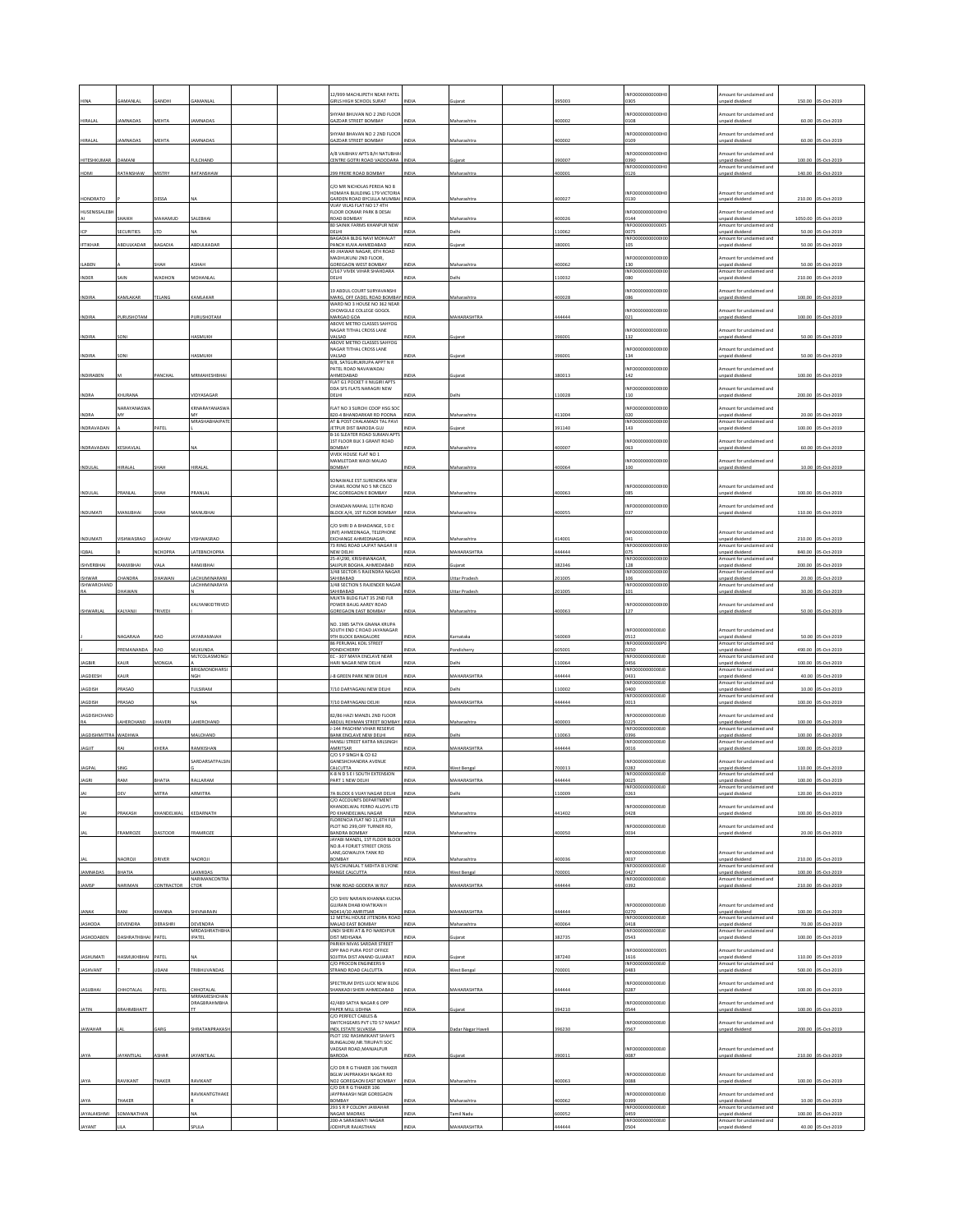|                          |                        |                                |                            |  | 503 ANAND APPARTMENTS OPE                                        |              |                    |        |                          |                                                   |         |                    |
|--------------------------|------------------------|--------------------------------|----------------------------|--|------------------------------------------------------------------|--------------|--------------------|--------|--------------------------|---------------------------------------------------|---------|--------------------|
| <b>JAYANT</b>            | HAKKAF                 |                                | <b>НІКНАВНА</b>            |  | RAJASHREE CINEMA SAYAGIGANI<br>JADODARA                          |              |                    | 9000   | NFO0000000000J           | mount for unclaimed and<br>npaid dividend         |         |                    |
|                          |                        |                                | LATESHRICHUNILA            |  | C/O J C SHAH & CO 71 CANNING<br>STREET ROOM NO B/134 1ST         |              |                    |        | NFO00000000001           | mount for unclaimed and                           |         |                    |
| <b>JAYANTILAL</b>        |                        | HAH                            |                            |  | FLOOR CALCUTTA<br>15 KANKARIA MADHYAM V SOCY                     |              | West Benga         | 700001 | 1552                     | npaid dividend                                    |         | 200.00 05-Oct-2019 |
| <b>JAYANTILAL</b>        | DALSUKHBHAI            | KAPADIA                        | DALSUKHBHAI                |  | NR BHULABHAI PARK GITA MAN<br>DIR RD AHMEDABAD                   | NDIA         | ujarat             | 380022 | NFO0000000000J<br>0361   | mount for unclaimed and<br>npaid dividend         |         | 100.00 05-Oct-2019 |
|                          |                        |                                |                            |  | 7 JALARAM PARK BHD<br>PUSHPKUNJ SOC BHALEJ ROAD                  |              |                    |        | NFO0000000000J           | mount for unclaimed and                           |         |                    |
| <b>JAYANTILAL</b>        | KESHAVLAI              | HAH                            |                            |  | ANAND GUJARAT<br>46-B SWASTIK SOCIETY                            | INDIA        | MAHARASHTRA        | 144444 | 0419                     | inpaid dividend                                   |         | 30.00 05-Oct-2019  |
| <b>JAYANTILAL</b>        | MOHANLAL               | HAH                            | MOHANLALBAPAL              |  | NAVRANGPURA ELLISBRIDGE<br>AHMEDABAD                             | INDIA        | uiarat             | 380009 | NFO0000000000J<br>387    | mount for unclaimed and<br>npaid dividend         | 120.00  | 05-Oct-2019        |
| JAYASHREE                |                        |                                |                            |  | 12 GIRL SCHOOL STREET<br>SESHADRIPURA BANGALORE                  | INDIA        | arnataka           | 60020  | INFO0000000000J<br>0527  | Amount for unclaimed and<br>npaid dividend        | 100.00  | 05-Oct-2019        |
| JAYENDRA                 | KUMAR                  | HUNILALVINDA MRCHUNILAL        |                            |  | <b>BHAGAWAT PARA PATEL SOCIETY</b><br>GONDAL                     | INDIA        | ujarat             | 360311 | NFO000000000010<br>0540  | mount for unclaimed and<br>npaid dividend         |         | 50.00 05-Oct-2019  |
|                          |                        |                                | <b>MRCHHITALALSHA</b>      |  | 10/2 BHAGIRATH SOCIETY CHHAI                                     |              |                    |        | NFO0000000000J           | mount for undaimed and                            |         |                    |
| JAYSHREE                 |                        | HAH                            |                            |  | JAKAT NAKA VADODARA                                              | <b>NDIA</b>  | ujarat             | 390002 | 0553                     | inpaid dividend                                   |         | 50.00 05-Oct-2019  |
| JAYSHREE                 | <b>GHIV</b>            | <b>UMARJOSHI</b>               | SHIVKUMAR                  |  | 266, SANCHAR GULLY MULJI<br>JETHA MARKET BOMBAY                  | INDIA        | Maharashtra        | 400002 | NFO000000000010<br>0360  | mount for unclaimed and<br>npaid dividend         | 10.00   | 05-Oct-2019        |
| <b>JENIX</b>             | ASSETTS                | <b>VTLTD</b>                   |                            |  | 110/11 PAREKH MARKET OPERA<br>HOUSE MUMBAI                       | <b>VIDIZ</b> | Maharashtra        | 400004 | INFO0000000000J<br>0568  | mount for undaimed and<br>npaid dividend          | 1450.00 | 05-Oct-2019        |
|                          |                        |                                | HAMVARCHATUR               |  | 17 GITANJALI SOCY BLDG 2 1ST<br>OPP NEHRU MEMORLAL CAMP          |              |                    |        | NFO0000000000J           | mount for unclaimed and                           |         |                    |
| <b>JHAMVAR</b>           | UBHASH                 | <b>HATURBHUJ</b>               | BHUJ                       |  | POONA<br>49 IAWAHAR NAGAR 6TH ROAD                               | NDIA         | Maharashtra        | 411001 | 0141                     | npaid dividend                                    |         | 100.00 05-Oct-2019 |
| <b>JITENDRA</b>          |                        | HAH                            | RVINDKUMAR                 |  | MADHUKUNJ 2ND FLOOR<br><b>GOREGAON W BOMBAY</b>                  | NDIA         | Maharashtra        | 100062 | NFO0000000000J<br>0461   | mount for undaimed and<br>inpaid dividend         |         | 10.00 05-Oct-2019  |
|                          |                        |                                |                            |  | C/O. WILLEM JACKS & CO<br>HAMILTON HOUSE BALLARD                 |              |                    |        | NFO0000000000J           | mount for unclaimed and                           |         |                    |
| JOHN                     | <b>MTHONY</b>          | <b>ITNNELL</b>                 | <b>AMDALLOANDE</b>         |  | ESTATE BOMBAY<br>THE ARK, 301 3RD FLOOR, SWAMI                   |              | <b>Aaharashtr</b>  | 00001  | 163                      | npaid dividend                                    | 60.00   | 3-Oct-2019         |
| <b>IOHNY</b>             | <b>RIBHOVAND</b>       | PAYMASTER                      | RIBHOVANDA:                |  | VIVEKANNAD ROAD, SANTACRUZ<br>W BOMBAY                           |              | laharashtr         | 100054 | INFO0000000000J<br>1444  | mount for unclaimed and<br><b>Inpaid dividend</b> | 180.00  | 05-Oct-2019        |
| <b>IOSEPH</b>            | <b>INCENT</b>          | <b>UINEDSOUZA</b>              | ANTOLUISDSOUZ              |  | <b>B-16 KALUMAK ESTATE OPP JUHL</b><br>PO JUHU BOMBAY            |              | laharashtr         | 100054 | NFO0000000000J<br>332    | mount for unclaimed and<br>npaid dividend         | 100.00  | S-Oct-2019         |
| <b>JOSEPHONE</b>         | <b>MARGARET</b>        | RANCIS                         | <b>DHNFRANCIS</b>          |  | UDAY BHAU B/3 MAIN AVENUE<br>SANTACRUZ WEST BOMBAY               |              | faharashtr.        | 100054 | INFO0000000000J<br>397   | Amount for unclaimed and<br>npaid dividend        | 80.00   | 05-Oct-2019        |
| JUGAL                    | KISHORE                | <b>GENKA</b>                   | NANDLAL                    |  | O NEAMATPUR DIST BURDWAN<br><b>WEST BENGAL</b>                   | INDIA        | MAHARASHTRA        | 144444 | NFO000000000010<br>0192  | mount for unclaimed and<br>npaid dividend         |         | 100.00 05-Oct-2019 |
|                          |                        |                                |                            |  | DINESH SHENOY & CO, C.A.<br>M.F.5.39\40.BHANDHAR                 |              |                    |        |                          |                                                   |         |                    |
|                          |                        |                                |                            |  | COMPLEX, ANAND RAO CIRCLE,                                       |              |                    |        | INFO00000000001          | Amount for unclaimed and                          |         |                    |
| <b>JYOTHI</b>            | DINESH                 | HENOY                          | BHAMY                      |  | BANGALORE                                                        | <b>INDIA</b> | arnataka           | 560009 | 1474                     | inpaid dividend                                   | 50.00   | 05-Oct-2019        |
| <b>JYOTIBEN</b>          |                        | HAH                            | MRSHIRISHSHAF              |  | CAT III BLOCK NO. 9/2 G E B<br>COLONY GANDHINAGAR GUJARAT INDIA  |              | uiarat             | 382041 | NFO0000000000J<br>0536   | mount for unclaimed and<br>inpaid dividend        | 50.00   | 05-Oct-201         |
|                          |                        |                                |                            |  | SHUBH SANDESH CO OP HSG SOCY                                     |              |                    |        |                          |                                                   |         |                    |
| <b>JYOTINDRA</b>         | <b>GUNVANTLA</b>       | НДН                            | <b>GUNVANTILA</b>          |  | B NO509 A SCHEME BYCULLA 16<br>HANSRAJI LANE B'BAY               | <b>VIDIZ</b> | <b>faharashti</b>  | 100027 | NFO0000000000J<br>1308   | mount for unclaimed and<br>npaid dividend         | 70.00   | 3-Oct-2019         |
|                          |                        |                                |                            |  | 26-A WARNORS ROAD                                                |              |                    |        | INFO0000000000A          | mount for unclaimed and                           |         |                    |
|                          | LAGAPPAN               |                                | KSKAILASAM                 |  | CONTONMENT TIRUCHIRAPALLI                                        | <b>INDIA</b> | mil Nad            | 520001 | 1397<br>NFO0000000000K   | inpaid dividend<br>mount for unclaimed and        | 120.00  | 05-Oct-2019        |
|                          | <b>INNAPURNA</b>       | 340                            |                            |  | KADRI ROAD MANGALORE<br>33/30 EAST PATEL NAGAR NEW               | <b>NDL</b>   | matak              | 75003  | 0689<br>INFO0000000000K  | inpaid dividend<br>Amount for unclaimed and       | 100.00  | 05-Oct-2019        |
|                          |                        | KHANNA<br>SOPINATHANN          | LBHAGWANDASS               |  | DELHI<br>HREE 246 NEHRU NAGAR                                    | INDIA        | Delhi              | 110008 | 0877<br>NFO00            | inpaid dividend<br>mount for unclaimed and        |         | 100.00 05-Oct-2019 |
|                          | NAMAGIRILAKS           |                                | CKNPILLAI                  |  | KUNACHIRA TRICHUR KERALA<br>1 CAR STREET                         | INDIA        | (erala             | 580006 | 111<br>NFO0000000000K    | inpaid dividend<br>Amount for unclaimed and       | 20.00   | 05-Oct-2019        |
|                          | <b>HMI</b>             |                                |                            |  | <b>GOBICHETTIPALAYAM</b><br>KOLLATHODI HOUSE PO PERIN TAL        | INDIA        | amil Nad           | 638452 | 0817<br>INFO0000000000K  | npaid dividend<br>Amount for unclaimed and        |         | 520.00 05-Oct-2019 |
|                          | NARAYANAM              |                                | KRISHNA                    |  | MANNA KERALA                                                     | INDIA        | eral               | 579322 | 0803                     | inpaid dividend                                   | 50.00   | 05-Oct-201         |
|                          |                        |                                | LAMANASMENC                |  | NO.2, 3RD AVENUE HARRINGTON                                      |              |                    |        | NFO0000000000N           | mount for unclaimed and                           |         |                    |
|                          |                        | <b>MENON</b>                   |                            |  | RD. CHETPUT MADRAS<br>89 EAST LOKAMANYA STREET R S               | <b>INDIA</b> | amil Nadı          | 600031 | 10543<br>INFO0000000000K | inpaid dividend<br>Amount for unclaimed and       | 210.00  | 05-Oct-201         |
|                          | <b>ANGAMAN</b>         | <b>NANTHALAKS</b>              | PHVENKATESWA               |  | PURAM COIMBATORE<br>B/14 SRI SAI APTS M D KENI ROAD              | VDM          | mil Nad            | 641002 | 1870<br>NFO0000000000K   | npaid dividend<br>mount for unclaimed and         | 100.00  | 05-Oct-201         |
|                          |                        |                                | ANANTHALAKSH PKVENKATESWAF |  | BHANDUP(E) MUMBAI<br>B/14 SRI SAI APTS M D KENI ROAD             | <b>VIDIZ</b> | laharashtr         | 00042  | 0806<br>INFO0000000000K  | npaid dividend<br>Amount for unclaimed and        | 100.00  | S-Oct-2019         |
|                          |                        |                                |                            |  | BHANDUP(E) MUMBAI<br>R\2\1, SUNDERNAGAR S V ROAD                 | INDIA        | Maharashtra        | 400042 | 0708<br>NFO0000          | npaid dividend<br>mount for unclaimed and         |         | 50.00 05-Oct-2019  |
|                          |                        | <b>ODIKAL</b>                  |                            |  | MALAD WEST BOMBAY<br>NO 1 KALYANARAMAN ST                        | NDIA         | taharashtra        | 100064 | 1926<br>INFO0000000000R  | npaid dividend<br>mount for undaimed and          | 100.00  | 05-Oct-2019        |
|                          |                        | <b>AMANATHAN</b>               | KSMANIAM                   |  | KUMBAKONAM<br>32 4TH MAIN ROAD EXTN                              | <b>INDIA</b> | amil Nadu          | 612001 | 0524                     | inpaid dividend                                   | 10.00   | 05-Oct-2019        |
|                          |                        | <b>/ENKATRAMAN</b>             |                            |  | KASTURBA NAGAR ADYAR<br>MADRAS                                   | INDIA        | Tamil Nadu         | 600020 | NFO0000000000V<br>0097   | nount for unclaimed and<br>inpaid dividend        |         | 210.00 05-Oct-2019 |
|                          | UNDERAMMA              |                                | <b>SAMBAMURTI</b>          |  | C/O MR D S MURTI RETD LOCAL<br>AUDITOR DHANTOLI NAGPUR           | <b>NDL</b>   | Maharashtra        | 440001 | INFO0000000000S<br>0548  | mount for undaimed and<br>npaid dividend          |         | 100.00 05-Oct-2019 |
|                          |                        | ALKULANDAYAN<br><b>HETTIAR</b> |                            |  | PO RAYAVARAM DIST TRICHY                                         | INDIA        | <b>MAHARASHTRA</b> | 444444 | INFO0000000000KO<br>1409 | Amount for unclaimed and<br>inpaid dividend       | 520.00  | 05-Oct-201         |
|                          |                        |                                |                            |  | OM RESIDENCY 2ND FLOOR FLAT<br>NO 16 17TH CROSS BETWEEN 4TH      |              |                    |        |                          |                                                   |         |                    |
|                          | VATSALA                |                                | KUMANATHRAO                |  | & STH MAIN MALLESWARAM<br>BANGALORE                              | INDIA        | Karnataka          | 560055 | NFO0000000000V<br>0340   | Amount for unclaimed and<br>npaid dividend        |         | 310.00 05-Oct-2019 |
|                          |                        |                                | ACHARDASBBAIR              |  | HAJI AISHABAI MANZIL BLOCK NC<br>11 NOOR BAUG P O DR             |              |                    |        | NFO0000000000K           | mount for unclaimed and                           |         |                    |
| KACHARDAS                | <b>ALKRISHANA</b>      | AIRAGI                         |                            |  | MAHESHWARI RD B'BAY<br>HAILAISHARALMANZIL RI OCK NO              |              | Maharashtr         | 100009 | 0731                     | npaid dividend                                    | 310.00  | 05-Oct-2019        |
|                          |                        |                                | BALKRISHNARBAIR            |  | 11 NOOR BAUG P O DR                                              |              |                    |        | NFO0000000000K           | mount for unclaimed and                           |         |                    |
| KACHARDAS                | <b>BALKRISHNA</b>      | AIRAG                          |                            |  | MAHESHWARI RD B'BAY<br>HAJI AISHABAI MANZIL BL NO 11             | ЧDL          | Maharashtra        | 400009 | 0721                     | inpaid dividend                                   | 100.00  | 05-Oct-201         |
| KACHARDAS                | BALKRISHNA             | BAIRAGI                        | BALKRISHNA                 |  | ABOVE NOOR BAUG P O DR<br>MAHESHWARI RD B'BAY                    | NDIA         | Maharashtra        | 400009 | NFO0000000000K<br>0666   | mount for unclaimed and<br>inpaid dividend        |         | 10.00 05-Oct-2019  |
|                          |                        |                                |                            |  | HAJI AISHABAI MANZIL BLOCK NO<br>11 NOOR BAUG P O DR             |              |                    |        | NFO0000000000K           | mount for unclaimed and                           |         |                    |
| KACHARDAS                | BALKRISHNA             | <b>JAIRAGI</b><br>CHAUDHARYKH  | CACHARDAS                  |  | MAHESHWARI RD B'BAY<br>48-B DIAMOND HARBOUR ROAD                 | INDIA        | Maharashtra        | 400009 | 0737<br>INFO0000000000K  | unpaid dividend<br>Amount for unclaimed and       |         | 100.00 05-Oct-2019 |
| KAILASH                  | <b>HANDRA</b>          | ANDELWA                        |                            |  | CALCUTTA                                                         | INDIA        | Vest Bengal        | 700027 | 0367                     | inpaid dividend                                   |         | 100.00 05-Oct-2019 |
| KAILASH                  | HANDRA                 | HANUK                          | MADANLALDHAN               |  | FLOOR 2 LALBAZAR STREET<br>CALCUTTA                              | NDIA         | Vest Beng          | 700001 | INFO0000000000K0<br>1753 | mount for unclaimed and<br>inpaid dividend        |         | 30.00 05-Oct-2019  |
|                          |                        |                                |                            |  | 48/B. HANUMAN BLDG 308 PERIN                                     |              |                    |        |                          |                                                   |         |                    |
| KAILASH                  | MANTRY                 |                                | MRSHANKARLALM<br>ANTRY     |  | NARIMAN BLDG OPP CENTRAL<br>BRAQY FORT BOMBAY                    |              | Maharashtra        | 100001 | INFO0000000000K0<br>0918 | mount for unclaimed and<br>npaid dividend         |         | 20.00 05-Oct-2019  |
|                          |                        |                                |                            |  | 48/B. HANUMAN BLDG 308 PERIN                                     |              |                    |        |                          |                                                   |         |                    |
| KAILASH                  | MANTRY                 |                                | MRSHANKARLALN              |  | NARIMAN STREET OPP CENTRAL<br><b>LIBRARY FORT BOMBAY</b>         | NDIA         |                    | 400001 | NFO0000000000K           | Amount for unclaimed and                          |         | 20.00 05-Oct-2019  |
|                          |                        |                                | ANTRY                      |  | A/51, VISHWA KARMA VIHAR                                         |              | Maharashtra        |        | 0927                     | inpaid dividend                                   |         |                    |
| KAILASHBEN               | KANTILAI               | PATEL                          | KANTILAI                   |  | SOCEI JODHPUR CHAR RASTA<br>SATELITE ROAD AHMEDABAD              | NDIA         |                    | 380054 | NFO0000000000K<br>0829   | mount for unclaimed and<br>npaid dividend         | 50.00   | 05-Oct-2019        |
|                          |                        |                                |                            |  | 503 RADHAKRISHNA SOCIETY<br>NAGARKHANA CHOWK MAHAL               |              |                    |        | NFO0000000000K           | mount for unclaimed and                           |         |                    |
| KAJAL                    | <b>SONI</b>            |                                | MRBABULA                   |  | NAGPUR<br>ZAVERI BLDG 1ST FLR B NO 6                             | <b>NDI</b>   | Maharashtra        | 140002 | 0935<br>NFO0000000000K   | npaid dividend<br>mount for undaimed and          |         | 100.00 05-Oct-2019 |
| KALAVATI                 | <b>CANTILAI</b>        | 40 <sub>D</sub>                | CANTILAI                   |  | KHAMBATTA BYCULLA BOMBAY                                         | ursu         | faharashtr         | 00027  | 0442                     | npaid dividend                                    | 100.00  | 05-Oct-2019        |
|                          |                        |                                |                            |  | C/O CENTRAL BANK OF INDIA<br>REGIONAL OFFICE STATION ROAD        |              |                    |        | NFO0000000000K           | mount for unclaimed and                           |         |                    |
| KALPANABEN               |                        | ATEL                           | AMESHBHAI                  |  | NEAR D N HIGH SCHOOL ANAND<br>A-202, SHINGAR APT K T VILLAGE     | <b>INDIA</b> | ujarat             | 388001 | 0354<br>INFO0000000000K0 | inpaid dividend<br>Amount for unclaimed and       |         | 30.00 05-Oct-2019  |
| KALPESH                  | RAMESH<br>HARISHCHANDE | ЖАН                            | MRRAMESH<br>MRHARISHCHAND  |  | NAVAGHAR VASAI (W)<br>OLD BHAJI MANDI KAMPTEE DIST               | INDIA        | Maharashtra        | 401202 | 1909<br>INFO0000000000K0 | npaid dividend<br>mount for unclaimed and         | 100.00  | 05-Oct-2019        |
| <b>KAMALKISHO</b>        |                        | <b>HETAN</b>                   | RAKHETAN                   |  | NAGPUR<br>18 PUSHPKUNJ PATEL WADI S V                            |              | Maharashtra        | 441002 | 1902<br>NFO0000000000K   | npaid dividend<br>mount for unclaimed and         | 50.00   | 05-Oct-2019        |
| KAMLABEN                 | IRALAL                 | HAH                            | IRALALMSHAH                |  | PATEL RD BORIVLI BOMBAY<br>18 PUSHPKUNJ PATEL WADI S V P         | NDIA         | Maharashtra        | 400092 | 304<br>INFO0000000000KG  | npaid dividend<br>mount for unclaimed and         | 80.00   | 05-Oct-2019        |
| KAMLABEN                 | <b>IRAIAI</b>          | HAH                            | <b>IRALALMSHAH</b>         |  | RD RORIVI I ROMRAY                                               | <b>ND14</b>  | Maharashtra        | 100092 | 1805                     | npaid dividend                                    |         | 40.00 05-Oct-2019  |
|                          |                        |                                |                            |  | F/33 RESERVE BANK OFFICERS FL                                    |              |                    |        |                          |                                                   |         |                    |
| KAMLABEN                 | VUAYAPRASAD            | DESAI                          |                            |  | NR H L COLLEGE OF COMMERCE<br>NAVRANGPURA AHMEDABAD              | INDIA        | uiarat             | 380009 | INFO0000000000K<br>0740  | mount for unclaimed and<br>inpaid dividend        |         | 70.00 05-Oct-2019  |
| KAMLESHWARI<br>NANDAN    |                        |                                | ALIKNANDAM                 |  | GIRJA SADAN PO SHECHAR DT<br>MUZAFFARPUR BIHAR                   | NDM          | MAHARASHTRA        | 44444  | INFO0000000000K<br>0065  | Amount for unclaimed and<br>inpaid dividend       |         | 100.00 05-Oct-2019 |
|                          |                        |                                |                            |  | NEEL & SHEEL BLDG FLAT NO9 1ST<br>FLR POLICE STN ROAD VILE PARLE |              |                    |        | NFO0000000000K           | mount for undaimed and                            |         |                    |
| KAMUBEN                  | KIKOOBHAI              | DESAI                          | <b>IKOOBHAI</b>            |  | BOMBAY<br>E/7 H B TOWN BUOYPUR P O                               | <b>VDIA</b>  | Maharashtra        | 400056 | 0067                     | inpaid dividend                                   |         | 100.00 05-Oct-2019 |
| KANAK                    | UMAR                   | ANJILAL                        |                            |  | SODEPUR DT 24 PARGANAS WEST<br>BENGAL                            | NDIA         | <b>MAHARASHTRA</b> | 144444 | NFO0000000000K<br>0748   | mount for unclaimed and<br>inpaid dividend        |         | 100.00 05-Oct-2019 |
| KANCHAN                  | HANDULAI               | ЖАН                            | CHANDULAI                  |  | DEEPAK MEDICAL STORES 18-A<br>SADASHIV LANE BOMBAY               | NDIA         | Maharashtra        | 400004 | INFO0000000000K<br>0668  | Amount for unclaimed and<br>inpaid dividend       | 10.00   | 05-Oct-2019        |
|                          |                        |                                |                            |  | 78/15, KRISHNA MAHAL PESTOM<br>SAGAR, ROAD NO.1 CHEMBUR          |              |                    |        | NFO0000000000K           | mount for unclaimed and                           |         |                    |
| KANCHAN                  | RAGHUNATH              |                                | <b>BRAGHUNATH</b>          |  | BOMBAY<br>78/15.KRISHNA MAHAL PESTOM                             | VDIA         | Maharashtra        | 100089 | 1882                     | inpaid dividend                                   |         | 150.00 05-Oct-2019 |
| KANCHAN                  | AGHUNATH               |                                | <b>BRAGHUNATH</b>          |  | SAGAR ROAD NO.1, CHEMBUR<br>BOMBAY                               | IDIA         | Maharashtra        | 100089 | NFO0000000000KO<br>0859  | mount for unclaimed and<br>npaid dividend         |         | 150.00 05-Oct-2019 |
| KANCHANBEN               | HANTILAL               | жан                            | HANTILAL                   |  | BAZAR BARDOLI DT SURAT<br>GUJARAT                                | NDIA         | MAHARASHTRA        | 44444  | INFO0000000000K<br>1493  | Amount for unclaimed and<br>npaid dividend        |         | 110.00 05-Oct-2019 |
| KANCHANKUMA<br><b>RI</b> |                        | <b>HALA</b>                    |                            |  | C/O PRAVINSINH A PARMAR<br>NAROLI VIA SILVAGA.                   | <b>INDIA</b> | MAHARASHTRA        | 444444 | INFO0000000000K<br>0077  | mount for unclaimed and<br>npaid dividend         |         | 100.00 05-Oct-2019 |
|                          |                        |                                |                            |  |                                                                  |              |                    |        |                          |                                                   |         |                    |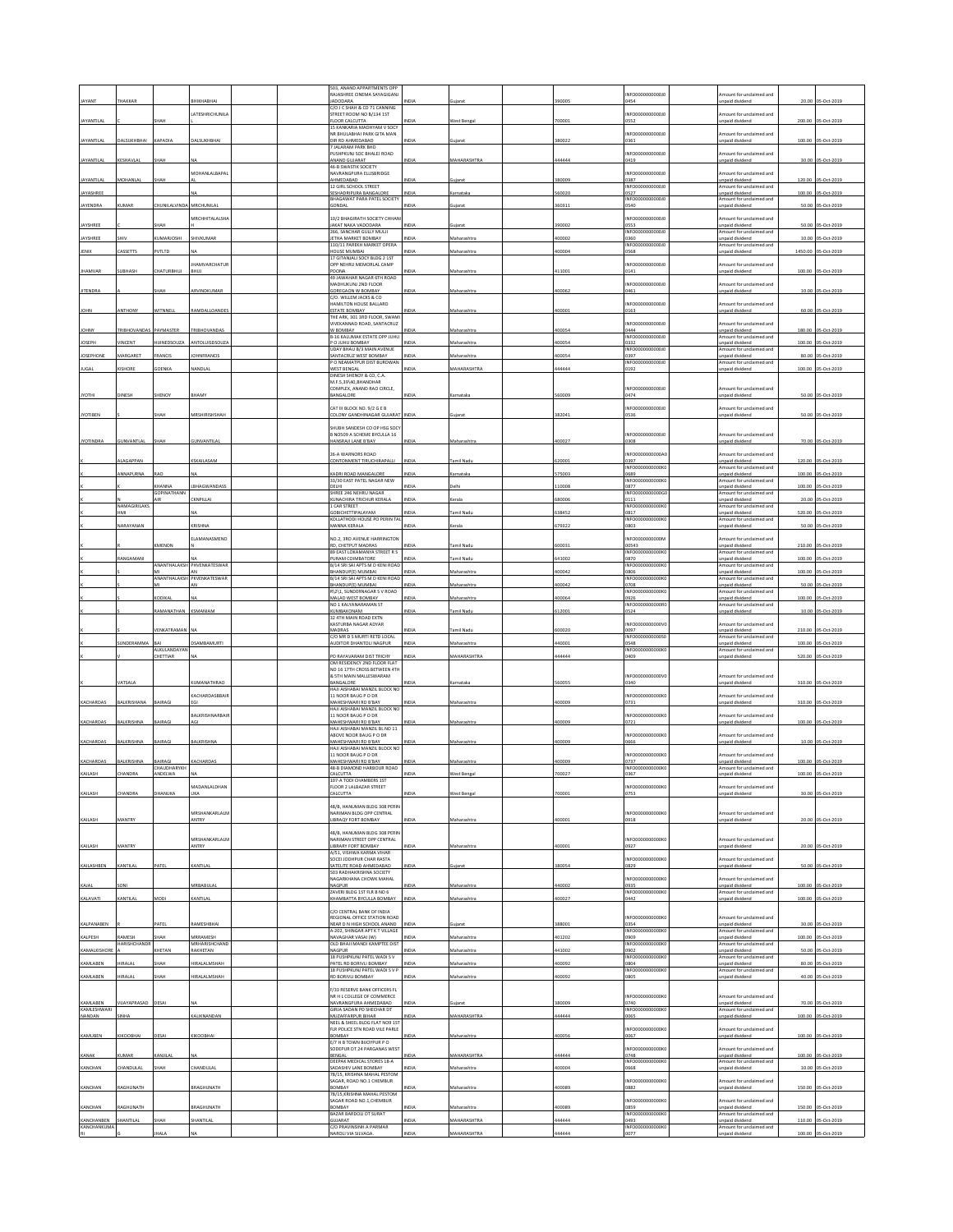| KANCHANLA           |                    |                  |                                     |  |                                                                              |              |                       |        |                                   |                    |                                                   |        |                     |
|---------------------|--------------------|------------------|-------------------------------------|--|------------------------------------------------------------------------------|--------------|-----------------------|--------|-----------------------------------|--------------------|---------------------------------------------------|--------|---------------------|
|                     |                    | ANDERIA          |                                     |  | 13 CHEWAL WADI KALBADEVI RD<br>DR M B VELKAR STREET BOMBAY                   | NDIA         |                       | 00002  | INFO0000000000K<br>0076           |                    | mount for unclaimed and<br>unpaid dividend        | 120.00 | 05-Oct-201          |
| KANCHANLAI          |                    | DALAL            | RANGILDAS                           |  | 10/1984, SONI FALIA PANI BHIT<br>URAT                                        | NDIA         | MAHARASHTRA           | 144444 | INFO0000000000K<br>3862           |                    | mount for unclaimed and<br>npaid dividend         | 100.00 | 05-Oct-2019         |
|                     |                    |                  |                                     |  | 613/614 B'BAY MKT BLDG 6TH F                                                 |              |                       |        |                                   |                    |                                                   |        |                     |
|                     |                    |                  |                                     |  | NEXTTO TARDEO<br><b>IRCONDITIONED</b>                                        |              |                       |        | NFO0000000000K                    |                    | mount for unclaimed and                           |        |                     |
| KANIZA              | <b>TAHER</b>       | <b>HAIRULLA</b>  | TAHER                               |  | MARKET, TARDEO, BOMBAY.                                                      | NDIA         | Maharashtra           | 100034 | 0576                              |                    | npaid dividend                                    |        | 100.00 05-Oct-2019  |
|                     |                    |                  |                                     |  | 1-122-10 AMIRAGADH TA<br>ALANPUR DIST BANASKANTHA                            |              |                       |        |                                   | 12032300-00258396- | Amount for unclaimed and                          |        |                     |
| KANJIBHAI           |                    |                  |                                     |  | ALANPUR PALANPUR<br>11 GNANKUNJ COLONY OPP ST                                | IDIA         | Gujara                | 385130 |                                   | NO <sub>0</sub>    | <b>Inpaid divident</b>                            |        | 17.00 05-Oct-2019   |
|                     |                    |                  | RASHMIKANTBHAI                      |  | <b>(AVIERS COLLEGE NAVRANGPLIRA</b>                                          |              |                       |        | INFO0000000000K                   |                    | mount for unclaimed and                           |        |                     |
| KANTA               | <b>RESHMIKANT</b>  | OCTOR            |                                     |  | HMEDABAD                                                                     | <b>VDIA</b>  | iujarat               | 180009 | 0628                              |                    | inpaid dividend                                   |        | 100.00 05-Oct-2019  |
| KANTILAL            | BALABHAI           | ЖАН              | BALABHAI                            |  | 13 VASHISHTA NAGAR VATVA<br>ROAD MANINAGAR AHMEDABAD                         | NDIA         | Sujara                | 80008  | NFO0000000000K<br>0106            |                    | mount for unclaimed and<br>npaid dividend         |        | 100.00 05-Oct-2019  |
| KANTILAL            | <b>HUNILAI</b>     | HAH              | <b>HUNILALSHAH</b>                  |  | LUHARVAS HANUMAN SHERI<br>PALANPUR (N.G.)                                    | NDIA         | juiarat               | 85001  | INFO0000000000KO<br>0533          |                    | Amount for unclaimed and<br>inpaid dividend       | 100.00 | 05-Oct-2019         |
|                     |                    |                  |                                     |  | C/O THE BOMBAY HARDWARE                                                      |              |                       |        | NFO0000000000K                    |                    |                                                   |        |                     |
| KANTILAL            | AGJIVANDAS         | AJMERA           | AGJIVANDAS                          |  | AART 79 NETAJI SUBHAS ROAD<br>CALCUTTA                                       | NDIA         | <b>Nest Bengal</b>    | 00001  | 0112                              |                    | mount for unclaimed and<br>npaid dividend         |        | 420.00 05-Oct-2019  |
|                     |                    |                  |                                     |  | ROOM NO 18 SARJUDEVI CHAWL<br>CAVE ROAD JOGESHWARI EAST                      |              |                       |        | INFO0000000000K                   |                    | mount for unclaimed and                           |        |                     |
| KANTILAL            | <b>ILVA!</b>       | ARYA             | <b>LVAS</b>                         |  | YABNOE<br>102 GAYTRI NIWAS 11-A BHAGAT                                       | VDIA         | Maharashtr.           | 00060  | 0758                              |                    | npaid dividend                                    |        | 50.00 05-Oct-2019   |
| KANTILAL            |                    | ANDHI            | <b>MRTHAKARSHIGA</b>                |  | HING ROAD VILE PARLE WEST<br><b>OMBAY</b>                                    | IDIA         | Aaharashti            | 100056 | NFO0000000000K<br>0941            |                    | mount for unclaimed and<br>npaid dividend         | 350.00 | 05-Oct-2019         |
|                     | RORA               |                  | <b>SARORA</b>                       |  | C/O MR B S ARORA 17-G FREE<br><b>SCHOOL STREET CALCUTTA</b>                  | VDIA         |                       | '00016 | INFOODDOODDOOK                    |                    | Amount for unclaimed and<br>npaid dividend        | 630.00 | 05-Oct-2019         |
| KANWAL              |                    |                  |                                     |  | LAT NO. F8 APSARA APTS 67                                                    |              | Vest Benga            |        | 0604<br>NFO0000000000K            |                    | mount for unclaimed and                           |        |                     |
| KARAMCHAND          | THADHARAM          | <b>ARDASANI</b>  | THADHARAM<br>KPADMANABHAB           |  | PARK STREET CALCUTTA<br>3, SHAKTI BHAVAN PLOT NO. 53,                        | NDIA         | Vest Bengal           | '00016 | 0139<br>INFO0000000000K           |                    | npaid dividend<br>Amount for unclaimed and        | 10.00  | 05-Oct-2019         |
| KASARAGOD           | <b>ARABAI</b>      |                  | HAT                                 |  | <b>JON (WEST) MUMBAI</b><br>KHANDELWAL BROTHER PVT LTD                       | <b>DIA</b>   |                       | 00022  | 0953                              |                    | npaid dividend                                    | 110.00 | 05-Oct-2019         |
| KASHINATH           | SUTGUTIA           |                  | GULABROYJI                          |  | 3 NETAJI SUBHAS ROAD<br>CALCUTTA                                             | NDIA         | Vest Bengal           | '00001 | NFO0000000000K<br>0368            |                    | mount for unclaimed and<br>inpaid dividend        |        | 100.00 05-Oct-2019  |
|                     |                    |                  |                                     |  | HOUSE NO.2228 SECTOR 21C                                                     |              |                       |        | INFO0000000000KO                  |                    | Amount for unclaimed and                          |        |                     |
| KASHMIRI            |                    | APOOR            |                                     |  | <b>HANDIGARH</b><br>BHARAT KUNJ GR FLOOR                                     | NDIA         | <b>MAHARASHTRA</b>    | 44444  | 0157                              |                    | inpaid dividend                                   | 420.00 | 05-Oct-201          |
| KASHYAP             | MADHUSUDAN SHAH    |                  | MADHUSUDAN                          |  | <b>HANDAVARKAR ROAD</b><br>MATUNGA BOMBAY                                    | NDIA         | Maharashtra           | 00019  | NFO0000000000K<br>0581            |                    | mount for unclaimed and<br>inpaid dividend        |        | 120.00 05-Oct-2019  |
|                     |                    |                  |                                     |  | EXPRESS APARTMENT 403-B'B'                                                   |              |                       |        |                                   |                    |                                                   |        |                     |
| KASSAMALI           |                    | <b>100SABHAI</b> | <b>JAFFERALIMOOSA</b>               |  | WING 4TH FLOOR YARI ROAD<br>ERSOVA ANDHERI (W) MUMBA                         | VDIA         | faharashtr            | 100061 | INFO0000000000<br>0714            |                    | Amount for unclaimed and<br>inpaid dividend       | 50.00  | 05-Oct-2019         |
|                     |                    |                  |                                     |  | 38 BORA BAZAR STREET 4TH                                                     |              |                       |        | INFO0000000000                    |                    | mount for unclaimed and                           |        |                     |
| KASTURBAI           | <b>JANJEE</b>      |                  | VANJE                               |  | LOOR FORT BOMBAY<br>C/O DWARKADAS 38 BORA BAZAI                              | NDIA         | Aaharashtr            | 00001  | 1677<br>INFO0000000000K           |                    | npaid dividend<br>Amount for unclaimed and        | 70.00  | S-Oct-2019          |
| KASTURBAI           | NANJEE             |                  | NANJEE                              |  | <b>STREET FORT BOMBAY</b><br>O RAMCHANDRA VISHWANA                           | NDIA         | Maharashtra           | 400001 | 0452                              |                    | inpaid dividend                                   |        | 30.00 05-Oct-2019   |
| KASTURBAI           | <b>DOAN</b>        |                  | <b>MOHANIA</b>                      |  | 54 SHEIKH MEMON STREET<br><b>OMBAY</b>                                       | <b>VIDIA</b> | Aaharasht             | 00002  | NFO0000000000K<br>0727            |                    | mount for unclaimed and<br>npaid divident         | 10.00  | 05-Oct-2019         |
|                     |                    |                  |                                     |  |                                                                              |              |                       |        |                                   |                    |                                                   |        |                     |
|                     |                    |                  |                                     |  | TATA MILLS CO.OP.HSG.SOC.LTD<br>ILDG NO2-A FLAT NO1 GR FLOOR                 |              |                       |        | NFO0000000000K                    |                    | mount for undaimed and                            |        |                     |
| KAVASJI             | <b>MEHERJIBHAI</b> | UNTOKE           | MEHERJIBHA                          |  | Y ROAD, PAREL, BOMBAY                                                        | VDIA         | Maharashtra           | 100012 | 0171                              |                    | inpaid dividend                                   |        | 30.00 05-Oct-2019   |
|                     |                    |                  |                                     |  | 49 JAWAHAR NAGAR, 6TH ROAD<br>MADHUKUNJ, 2ND FLOOR                           |              |                       |        | INFO0000000000K                   |                    | mount for unclaimed and                           |        |                     |
| KAVITA              |                    |                  | RVINDKUMAI                          |  | GOREGAON WEST BOMBAY                                                         | VDIA         | Aaharashtr.           | 100062 | 0856                              |                    | inpaid dividend                                   | 10.00  | 05-Oct-2019         |
|                     |                    |                  |                                     |  | 19, JAWAHAR NAGAR ROAD No.6<br>VIPUL NIVAS 2ND FLOOR,                        |              |                       |        | NFO0000000000K                    |                    | mount for undaimed and                            |        |                     |
| KAVITA              |                    | HAH              | ARVINDKUMAR<br>SHRISHEKHERPUR       |  | SOREGAON(W) BOMBAY<br>15 NATRAJ S V ROAD SANTACRUZ                           | NDIA         | Maharashtra           | 100062 | 1952<br>INFO0000000000K           |                    | Inpaid dividend<br>mount for unclaimed and        | 10.00  | 05-Oct-2019         |
| KAVITA              | UROHIT             |                  |                                     |  | <b>VEST BOMBAY</b><br>C/O SHIVLAL C MITHAIWALA                               | VDIA         |                       | 00054  | )946                              |                    | inpaid divider                                    | 150.00 | 05-Oct-2019         |
| KEDARNATH           | CHUNILAI           | HANDELWAI        |                                     |  | 15/17 SHEIKH MEMAN STREET<br>BOMBAY                                          | NDIA         | Maharashtr.           | 100002 | NFO0000000000<br>0569             |                    | mount for unclaimed and<br><b>Inpaid dividend</b> |        | 210.00 05-Oct-2019  |
|                     |                    |                  |                                     |  | THIRUPATI UDYOG 36 SIDCO                                                     |              |                       |        |                                   |                    |                                                   |        |                     |
| KESARBAI            | INGHANIA           |                  | URUSHOTTAMD                         |  | NDUSTRIAL ESTATE KURICHI<br>COIMBATORE                                       | NDIA         | amil Nadu             | 41021  | NFO0000000000<br>0550             |                    | nount for unclaimed and<br>inpaid dividend        |        | 2100.00 05-Oct-2019 |
|                     |                    |                  |                                     |  | MALIK BLDG 3RD FLOOR SHIVAJI                                                 |              |                       |        | INFO0000000000K                   |                    | mount for unclaimed and                           |        |                     |
| KESHAV              | SHRINIVAS          | HEGDE            | SHRINIVAS                           |  | PARK ROAD NO4 BOMBAY                                                         | NDIA         | Maharashtra           | 400028 | 0571                              |                    | inpaid dividend                                   |        | 20.00 05-Oct-2019   |
| KESHO               | AM <sub>1</sub>    |                  | <b>ARCHARANDAS</b>                  |  | OUSE NO 415 1ST FLOOR MUKHI<br>I CHAWAL PALDI AHMEDABAD                      | NDIA         |                       | 80007  | NFO0000000000K<br>1201            |                    | nount for unclaimed and<br>paid dividend          | 100.00 | 05-Oct-2019         |
|                     |                    |                  | MRGAMBHIRDASS                       |  | ANAND MANGAL FLAT NO 12<br><b>SAINATHNAGAR AGRA ROAD</b>                     |              |                       |        | INFO0000000000K                   |                    | mount for unclaimed and                           |        |                     |
| KETAN               |                    |                  | IAH                                 |  | HATKOPAR WEST BOMBAY                                                         | VDIA         | Vlaharashtra          | 100086 | 0934                              |                    | inpaid dividend                                   |        | 100.00 05-Oct-2019  |
|                     |                    |                  |                                     |  | -A/314 JAY SHRIPAL NAGAR NO<br>DEVCHAND NAGAR JAIN MANDIR                    |              |                       |        |                                   |                    |                                                   |        |                     |
| KETAN               |                    | SHAH             | MRSEVANTILALSH<br>ANTILALSHAH       |  | ROAD BHAYANDER W. DIST                                                       | NDIA         | Maharashtra           | 401101 | INFO0000000000K<br>0920           |                    | Amount for unclaimed and                          |        | 50.00 05-Oct-2019   |
|                     |                    |                  |                                     |  |                                                                              |              |                       |        |                                   |                    |                                                   |        |                     |
|                     |                    |                  |                                     |  | HANA<br>C/O CENTRAL BANK OF INDIA                                            |              |                       |        | NFO0000000000                     |                    | Inpaid dividend<br>mount for undaimed and         |        |                     |
| KEWAL               | RISHAN             | APOOR            |                                     |  | CIRCULAR ROAD AMRITSAR<br>C/O D M LOCKHAT 100                                | VDIA         | <b>MAHARASHTRA</b>    | 44444  | 0204<br>INFO0000000000K0          |                    | inpaid dividend<br>Amount for unclaimed and       | 100.00 | 05-Oct-2019         |
| KHATUA              | OOWNO              | OCKHAT           | DAWOOD<br>MRANWARHUSEN              |  | <b>MOHAMED ALL ROAD BOMBAY</b><br>4-39 AYASHAPARK SOCIETY                    | NDIA         | Maharashtra           | 100003 | 0214<br>INFO0000000000K           |                    | npaid dividend<br>mount for unclaimed and         | 100.00 | 05-Oct-2019         |
| KHURSHIDABE         |                    | <b>IAPA</b>      | <b>GHAPAL</b>                       |  | ANDALIA ROAD BARODA                                                          | VDIA         | <b>MAHARASHTRA</b>    | 144444 | 0922                              |                    | inpaid divident                                   | 150.00 | 05-Oct-2019         |
|                     |                    |                  |                                     |  | MEHTA FINANCE & INV<br>COSULTANCY A/810 FAIRDEAL<br>HOLISE SWASTIK CHARRASTA |              |                       |        | INFO0000000000                    |                    |                                                   |        |                     |
| KIRAN               |                    | MEHTA            | MRRRMEHTA                           |  | NAVRANGURA AHMEDABAD                                                         | NDIA         | Gujarat               | 80009  | 0917                              |                    | Amount for unclaimed and<br>inpaid dividend       |        | 100.00 05-Oct-2019  |
|                     |                    |                  |                                     |  | C/O CJ EXPORTERS MITTAL<br>COURT C WING 134-135, 13TH                        |              |                       |        | NFO0000000000K                    |                    | nount for unclaimed and                           |        |                     |
| KIRITE              |                    | НАН              | YANTILALSHAH                        |  | LR, BOMBAY.<br>C/O CJ EXPORTERS MITTAL                                       | VDIA         | Aaharashtr            | 00021  | 1775                              |                    | npaid dividend                                    | 150.00 | 05-Oct-2019         |
|                     |                    | ЖАН              |                                     |  | COURT C WING 134-135, 13TH                                                   |              |                       |        | INFO0000000000K                   |                    | mount for unclaimed and                           |        | 50.00 05-Oct-2019   |
| KIRITE              |                    |                  | YANTILALSHAH                        |  | LR, BOMBAY.<br>C/O C J EXPORTERS MITTAL                                      | NDIA         | Vlaharashtra          | 100021 | 0776                              |                    | inpaid dividend                                   |        |                     |
| KIRITE              |                    | SHAH             | <b>JAYANTILALSHAH</b>               |  | COURT 134-135 13TH FLR NP<br><b>OMBAY</b>                                    | NDIA         | Maharashtra           | 100021 | INFO0000000000K<br>0749           |                    | mount for unclaimed and<br>inpaid dividend        |        | 100.00 05-Oct-2019  |
|                     |                    |                  |                                     |  | COURT C WING 134-135 13TH FLR                                                |              |                       |        | INFO0000000000K                   |                    | mount for unclaimed and                           |        |                     |
| KIRITE              |                    |                  | AYANTILALSHAH                       |  | <b>P BOMBAY</b><br>D/10 ARIHANT NAGAR B/H SINDH                              | NDIA         | Aaharashtra           | 00021  | <b>0755</b>                       |                    | inpaid dividend                                   |        | 150.00 05-Oct-2019  |
| KIRITIKUMAR         | SHIVAJI            | RUPAREL          | SHIVAJIGRUPAREL                     |  | COLONY AURANGABAD<br>MAHARASHTRA                                             | NDIA         | Maharashtra           | 131005 | NFO0000000000K<br>0620            |                    | mount for unclaimed and<br>unpaid dividend        |        | 100.00 05-Oct-2019  |
|                     |                    |                  |                                     |  | BOMBAY PAPER MARKETING CO                                                    |              |                       |        |                                   |                    |                                                   |        |                     |
| KIRTANLAL           | 1011141            |                  | $A \cap H$                          |  | ODAR CHAMBERS P B ST FORT<br><b>OMBAY</b>                                    |              | <b>Aaharashtr</b>     | 00001  | NFO0000000000K<br>1402            |                    | mount for unclaimed and<br>inpaid dividend        | 630.00 | 3-Oct-2019          |
| KIRTI               | <b>MALLIK</b>      |                  | RAMESHMALLIK                        |  | 19 LAJPAT NAGAR 3 NEW DELHI INDIA                                            |              | Jelhi                 | 10024  | INFO0000000000K<br>0739           |                    | Amount for unclaimed and<br>Inpaid dividend       |        | 100.00 05-Oct-2019  |
| KISHORIDEB          | <b>HHAWCHHARI</b>  |                  | <b>ASUDEO</b>                       |  | 75 PARK STREET 1ST FLOOR<br>ALCUTTA                                          | VDIA         | Vest Bengal           | 00016  | INFO000000000K<br>0262            |                    | mount for unclaimed and<br>inpaid dividend        | 100.00 | 05-Oct-2019         |
| KODALI              | <b>UMAMAHESWA</b>  | $\Delta$         | PATTABHIRAMAY                       |  | CO K PATTABHIRAMAIAH PO<br>LAMARRU DIST KRISHNA A P                          | NDIA         | MAHARASHTRA           | 44444  | <b>INFO0000</b><br>ООООКС<br>0265 |                    | mount for unclaimed and<br>npaid dividend         |        | 05-Oct-2019         |
|                     |                    |                  |                                     |  | DOOR NO:7-17-21/91 7/5                                                       |              |                       |        | <b>INFO0000</b><br>00000K         |                    | mount for unclaimed and                           | 100.00 |                     |
| KODALI              | ASUGANESH          |                  | <b>SESHAGIRIRAC</b>                 |  | <b>SRINAGAR, GUNTUR A P</b><br>20 RAMKRIPA SOCIETY 2ND FLR                   | <b>VDIA</b>  | ndhra Pradesh         | 22002  | 1954                              |                    | inpaid dividend                                   | 150.00 | 05-Oct-2019         |
| KOKILA              |                    | НАН              | <b>HANDRAKANT</b>                   |  | <b>MAHARANA PRATAP MARG</b><br>HAYANDER W DIST THANA                         | NDIA         | Maharashtra           | 01101  | NFO0000000000K<br>0757            |                    | mount for undaimed and<br>npaid dividend          |        | 200.00 05-Oct-2019  |
| KOLLENGODE          | SESHU              | <b>AMASWAMI</b>  |                                     |  | 19/2 ANDREE ROAD<br>SHANTINAGAR BANGALORE                                    | NDIA         | Carnataka             | 60027  | <b>INFO0000</b><br>0273           |                    | mount for unclaimed and<br><b>Inpaid</b> dividend | 100.00 | 05-Oct-2019         |
|                     |                    |                  |                                     |  | AYA DURGA GENERAL STORES,<br>KOTA NARAYANA & CO. MAIN                        |              |                       |        |                                   |                    |                                                   |        |                     |
|                     |                    |                  | NARAYANA                            |  | <b>COAD NEAR TOWER CLOCK</b>                                                 | NDIA         |                       |        | NFO0000000000K<br>1959            |                    | Amount for unclaimed and                          |        |                     |
| КОТА                | RINIVASA           |                  |                                     |  | NARASARAO PET<br>5/61 W E A KAROL BAGH NEW                                   |              | <b>Indhra Pradesi</b> | 22601  | INFO0000000000K                   |                    | inpaid dividend<br>Amount for unclaimed and       |        | 100.00 05-Oct-2019  |
| KRISHAN             | <b>UMAR</b>        | GGARWAL          | <b>AUNSHIRAM</b>                    |  | <b>IHJ3C</b><br>26-163 NEW DOUBLE STORELY                                    | VDIA         | elhi                  | 10005  | 0278<br>INFO0000000000KO          |                    | inpaid dividend<br>Amount for unclaimed and       |        | 100.00 05-Oct-2019  |
| KRISHANKUMAF        | BHATIA             |                  |                                     |  | AIPATNAGAR IV NEW DELHI<br>PLOT NO 46 N-5 J SECTOR SOUTH                     | NDIA         | <b>Jelhi</b>          | 10024  | 0274                              |                    | npaid dividend                                    | 100.00 | 05-Oct-2019         |
| KRISHNA             |                    | HAF              |                                     |  | CIDCO AURANGABAD<br>MAHARASHTRA                                              | NDIA         | Maharashtra           | 31003  | NFO0000000000K<br>0932            |                    | mount for unclaimed and<br>unpaid dividend        |        | 20.00 05-Oct-2019   |
| KRISHNA             | DHAN               | HAKRAVARTY       | MRNALINAKSHYAC<br><b>HAKRAVARTY</b> |  | VILL NOWPARA P.O NALIKUL DIST<br>OOGHLY W.B                                  | NDIA         |                       | 12407  | INFO0000000000K0<br>0925          |                    | Amount for unclaimed and<br>inpaid dividend       | 100.00 | 05-Oct-2019         |
|                     |                    |                  |                                     |  | BUNGLOW NO E-3/79 ARERA                                                      |              | <b>Nest Bengal</b>    |        | INFO0000000000K                   |                    | Amount for unclaimed and                          |        |                     |
| KRISHNA             | ANT                |                  |                                     |  | COLONY BHOPAL<br>N/O RAM PRATAP KETARPAUL                                    | <b>DIA</b>   | Aadhya Prades         | 82006  | )297                              |                    | inpaid dividend                                   | 100.00 | 05-Oct-2019         |
| KRISHNA             | <b>UMARI</b>       | <b>ETARPAUL</b>  | RAMPRATAP                           |  | 5/1 DUKE ROAD SHALIMAR<br><b>IOWRAH</b>                                      | NDIA         | <b>MAHARASHTRA</b>    | 44444  | INFO0000000000K<br>0302           |                    | mount for unclaimed and<br>npaid dividend         |        | 940.00 05-Oct-2019  |
| KRISHNA             | ARMESWARA          |                  | <b>RKRISHN</b>                      |  | <b>73 GANAPATHI IYER LAYOUT TV</b><br>KOIL POST TIRUCHIRAPALLI               | NDIA         | amil Nadu             | 20005  | INFO0000000000KO<br>0634          |                    | Amount for unclaimed and<br>Inpaid dividend       | 50.00  | 05-Oct-2019         |
| KRISHNACHANI<br>RA  | <b>CANTILAI</b>    | ндн              | KANTILAL                            |  | <b>SUTHAR'S MADH MEHSANA G.S.</b>                                            | NDIA         | <b>MAHARASHTRA</b>    | 144444 | INFO0000000000K<br>0427           |                    | mount for unclaimed and                           |        | 05-Oct-2019         |
|                     |                    |                  |                                     |  | 4/3 GOKHALE WADI MANPADA                                                     | IDIA         |                       |        | INFO0000000000K                   |                    | npaid dividend<br>Amount for unclaimed and        | 10.00  |                     |
| KRISHNAJI           | VARAYAN            | ULKARN           | NKKULKARN                           |  | <b>CAD DOMBIVLI E DIST THANE</b><br>AXMI NIWAS 194 GUJARAT SOCY              |              | laharashtra           | 21201  | 0602<br>INFO0000000000K           |                    | inpaid dividend<br>mount for unclaimed and        | 10.00  | 05-Oct-2019         |
| KRISHNAKANT         | <b>VIBALA</b>      | ATEL             | MBALA                               |  | <b>ION BOMBAY</b><br>NAVKAR CHSL NEAR AZAD WEIGH                             | NDIA         | Maharashtra           | 100022 | 306                               |                    | npaid dividend                                    |        | 100.00 05-Oct-2019  |
| KRISHNAKUMAR SINHJI |                    | SJHALA           |                                     |  | BRIDGE N H NO 8 VAPI DIST<br><b>VALSAD GUJARAT</b>                           | NDIA         | juiarat               | 396191 | NFO0000000000K<br>)298            |                    | mount for unclaimed and<br>inpaid dividend        |        | 100.00 05-Oct-2019  |
| KRISHNAKUMAR        |                    |                  |                                     |  | SURUDEV COMPLEX, 2ND FLOOR<br>FLAT NO 10F, OPP IMRANNAGAR                    |              |                       |        | INFO0000000000K                   |                    | mount for unclaimed and                           |        |                     |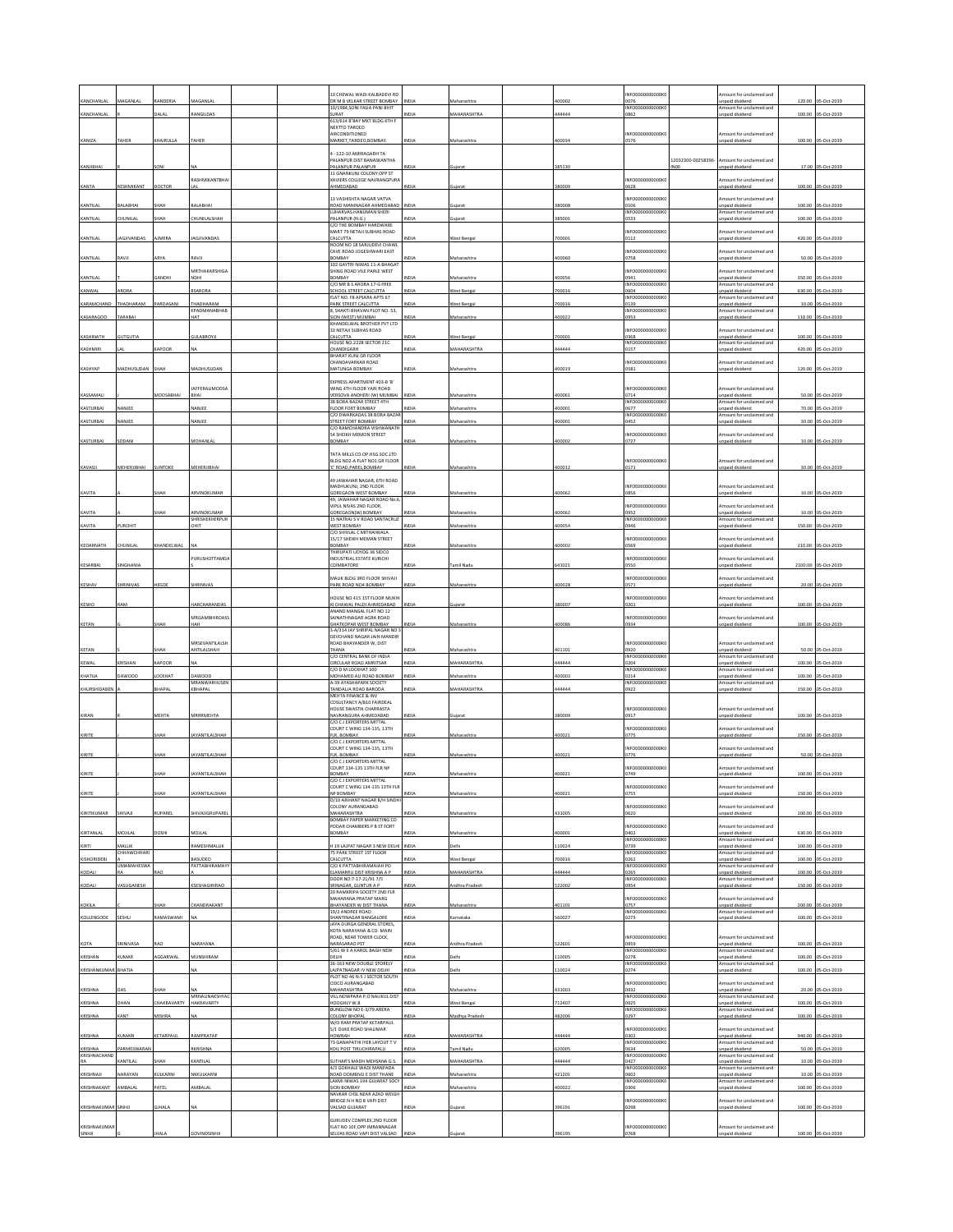|                       |                              | <b>AJAN</b>          | RKRISHNAMURTII                         | 53 II MAIN ROAD RAJA<br>ANNAMALAI PURAM MADRAS<br>AT & PO KHANU TAL & DT            | NDIA                | amil Nad                          | 00028          | INFO0000000000K<br>0687<br>INFO0000000000K          | mount for unclaimed and<br>npaid dividend<br>mount for unclaimed and  | 200.00           | S-Oct-2019                        |
|-----------------------|------------------------------|----------------------|----------------------------------------|-------------------------------------------------------------------------------------|---------------------|-----------------------------------|----------------|-----------------------------------------------------|-----------------------------------------------------------------------|------------------|-----------------------------------|
| KRISHNANATH           | AKHARAM                      | <b>THALYE</b>        | SAKHARAM                               | RATNAGIRI<br>13/6 SRIRAM COLONY B/H                                                 | NDIA                | MAHARASHTRA                       | 44444          | 0582                                                | npaid dividend                                                        |                  | 100.00 05-Oct-2019                |
| KRISHNARAJ            |                              |                      |                                        | ABHIRAMAPURAM POLICE<br>STATION ALWARPET CHENNA                                     | NDIA                | amil Nadı                         | 500018         | NFO00000000000<br>3171                              | mount for unclaimed and<br>unpaid dividend                            | 100.00           | 05-Oct-201                        |
| KUMAR                 | <b>RISHNA</b>                | SEAL                 | BKSEAL                                 | CHOWMATHA LANE PO<br><b>HINSHAW DIST HOOGHLY</b>                                    | NDIA                | <b>MAHARASHTRA</b>                | 44444          | INFO0000000000K<br>3595                             | Amount for unclaimed and<br>npaid dividend                            | 100.00           | 05-Oct-2019                       |
| KUMAR                 | <b>INGH</b>                  | HATIA                |                                        | 19 MULLICK STREET CALCUTTA<br>529 PADSHAH'S POLE RELIEF                             | NDIA                | Vest Bengal                       | 00007          | <b>INFO0000</b><br>10000К<br>0833<br>NFO0000000000K | mount for undaimed and<br>npaid dividend<br>mount for unclaimed and   | 100.00           | 05-Oct-2019                       |
| KUMARPAL              | HINUBHAI                     | НАН                  | HINUBHAI<br>RUPRANJANNKAN              | <b>ROAD AHMEDABAD</b><br>6 DAXINI SOCIETY MANINAGAR                                 | <b>VDIA</b>         |                                   | 90001          | 1851<br>INFORMADOOOOK                               | npaid dividend<br>Amount for unclaimed and                            | 100.00           | 05-Oct-2019                       |
| KUNDA                 | RUPRANJAN                    | <b>ANETKAR</b>       | EIKAR                                  | AHMEDABAD<br>56/B SAPTARSHI FLAT 5 4TH ROAD                                         | NDIA                | Sujarat                           | 380008         | 0735<br>INFO0000000000K                             | npaid dividend<br>Amount for unclaimed and                            |                  | 50.00 05-Oct-2019                 |
| KUNJBALA              |                              | ATEL                 | <b>MRHAROORPATE</b>                    | ANTACRUZ E BOMBA<br>ISHWAR NIVAS OPP DADA S PAGL                                    | NDIA                | faharashtr                        | 00055          | 1931                                                | npaid dividend                                                        | 100.00           | 05-Oct-201                        |
| KUNJBALA              | NARENDRAKUM                  | <b>AEHTA</b>         | NARENDRAKUMA                           | <b>GUJARAT UNIVERSITY ROAD</b><br>NAVRANGPURA AHMEDABAD                             | NDIA                | ujara                             | 80009          | INFO0000000000K<br>0658                             | mount for unclaimed and<br>inpaid dividend                            |                  | 50.00 05-Oct-2019                 |
|                       | VARENDRAKUM                  |                      |                                        | SHWAR NIWAS OPP D S PAGLA<br><b>GUJARAT UNIVERSITY ROAD</b>                         |                     |                                   |                | NFO0000000000K                                      | mount for unclaimed and                                               |                  |                                   |
| KUNJBALA              |                              | MEHTA                |                                        | NAVRANGPURA AHMEDABAD                                                               | <b>NDIA</b>         | uiarat                            | 80009          | 0659<br>INFO0000000000K                             | npaid dividend<br>Amount for unclaimed and                            |                  | 20.00 05-0ct-2019                 |
| KUSHALYA<br>KUSUM     | AWHNEY<br>BALKRISHNA         | PANDIT               | SAWHNEY<br>BRPANDIT                    | 5 LODI ESTATE NEW DELHI<br>WAGAT 759/107 DECCAN<br><b>GYMKHANA PLINE</b>            | NDIA<br>NDIA        | elhi<br>Maharashtra               | 10003<br>11004 | 0682<br>NFO00000000000<br>1021                      | inpaid dividend<br>mount for unclaimed and<br>npaid dividend          | 230.00           | 05-Oct-2019<br>320.00 05-Oct-2019 |
|                       |                              |                      |                                        | C/O R N MEHRA BRITISH HIGH<br>COM. ACC.SEC. CHANAKYAPURI                            |                     |                                   |                | NEODDDDDDDDDD                                       | mount for unclaimed and                                               |                  |                                   |
| KUSUM                 | <b>MEHRA</b><br>HANTILAL     | ЖАН                  | <b>IAJNARAIN</b><br>HANTILAL           | NEW DELHI<br>HETHWADA AT&PO KAIRA DIST<br>KAIRA GUJARAT                             | NDIA<br>NDIA        | elhi<br><b>MAHARASHTRA</b>        | 10011<br>44444 | 0555<br>INFO0000000000K<br>0362                     | inpaid dividend<br>mount for undaimed and<br>npaid dividend           |                  | 30.00 05-Oct-2019                 |
| KUSUMBEN              |                              |                      |                                        | C-7/191 NAVIN NIKETAN H.207.                                                        |                     |                                   |                |                                                     |                                                                       |                  | 100.00 05-Oct-2019                |
| KUTIKAT               | <b>JALAKRISHNA</b>           |                      | <b>AKMENON</b>                         | YAMUNA APTS, NR.KALKAJI, DDA<br>(LIG) FLATS NEW DELHI                               | NDIA                |                                   | 10019          | INFO0000000000K<br>0651                             | Amount for unclaimed and<br>unpaid dividend                           | 20.00            | 05-Oct-201                        |
|                       |                              | ALLIAMMAIA           | <b>AMNADSINDIA</b>                     | JAWAHAR STREET NEW TOWN<br>KARAIKUDI 1                                              | NDIA                | <b>MAHARASHTRA</b>                | 44444          | INFO0000000000V<br>0257                             | mount for unclaimed and<br>npaid dividend                             | 420.00           | 05-Oct-2019                       |
| LADLI                 | ERSHAD                       | OZDON                | HARKAPERSHAD                           | 28 RAMSARUP BLDG ROSHANARA<br>ROAD DELHI<br>508 STH FLR SINDHU APTS                 | NDIA                | elhi                              | 10007          | INFO0000000000L<br>0011                             | Amount for unclaimed and<br>npaid dividend                            |                  | 20.00 05-Oct-2019                 |
| LAKSHMI               | BHAVNANI                     |                      | NKBHAVNANI                             | SHARADAGRAM CHUNABHATTI<br>BOMBAY                                                   | NDIA                | Maharashtra                       | 100022         | NFO0000000000L<br>0191                              | mount for unclaimed and<br>inpaid dividend                            |                  | 10.00 05-Oct-2019                 |
| LAKSHMI               | UMAR                         |                      | HANTI                                  | 12 LINK ROAD JANGPURA EXTN<br>NEW DELHI                                             | NDIA                | <b>MAHARASHTRA</b>                | 44444          | INFO0000000000L<br>0030                             | Amount for unclaimed and<br>inpaid dividend                           | 120.00           | 05-Oct-2019                       |
| LAKSHMI               | <b>/ANGALA</b>               |                      | <b>/VNMOORTHY</b>                      | 13-6-434/B/83 OM NAGAR<br>HYDERABAD                                                 | NDIA                | ndhra Pradesh                     | 00008          | INFO0000000000LC<br>0227                            | mount for undaimed and<br>npaid dividend                              |                  | 150.00 05-Oct-2019                |
|                       |                              |                      | NAGARMALISIGT                          | C/O KHANDELWAL FERRO ALLOY I<br>P O KHANDELWAL NAGAR                                |                     |                                   |                | INFO0000000000L                                     | Amount for unclaimed and                                              |                  |                                   |
| LALITMOHAN            | SIGATIA                      |                      |                                        | NAGPUR MAHARASHTRA<br>SECTOR NO 1 ADITI JEEVAN FLAT                                 | NDIA                | <b>AAHARASHTRA</b>                | 44444          | 0190                                                | inpaid dividend                                                       | 80.00            | 05-Oct-2019                       |
| LATA                  | KOTNIS                       |                      |                                        | NO 10 BANER MALANJE ROAD<br><b>BANER PUNE 45</b><br>MULJI NIVAS 3RD FLOOR C P T     | NDIA                | MAHARASHTRA                       | 444444         | NFO00000000000<br>4674<br>INFO0000000000L0          | mount for unclaimed and<br>npaid dividend<br>Amount for unclaimed and | 10.00            | 05-Oct-201                        |
| LATA                  | RIYAWADAN                    | ANDHY                | ARPMGANDHY                             | <b>TANK ROAD BOMBAY</b>                                                             | VDIA                | faharashtra                       | 00004          | 0243                                                | npaid dividend                                                        | 320.00           | 05-Oct-201                        |
|                       |                              |                      |                                        | K-7, RUKMINI BUILDING 3RD MAIN<br>ROAD LAXMINARAYANAPURA                            |                     |                                   |                | INFOODDDDDDDDLG                                     | Amount for unclaimed and                                              |                  |                                   |
| LAXMAN                | <b>GURURAO</b>               | <b>URATTI</b>        | GRVKUNATHI                             | BANGALORE<br>S/O MACLEO SALES AGENCIES 257<br>HAHID BHAGAT SINGH ROAD               | VDIA                | arnataka                          | 60021          | 0230<br>NFO0000000000L                              | inpaid dividend<br>mount for undaimed and                             |                  | 100.00 05-Oct-2019                |
| LAXMAN                | <b>YFR</b><br>RAMAKRISHNA    | AMCHANDRAN           | PALAPARTHI                             | YABANGE<br>2F SHREYAS PLOT NO 16                                                    | <b>VDIA</b>         | taharashtr                        | 00001          | 1049<br>INFO0000000000L                             | npaid dividend<br>Amount for unclaimed and                            | 20.00            | 05-Oct-2019                       |
| LAXMAN                |                              |                      | AKSHAMANAIYEI                          | CHHEDANAGAR BOMBAY<br>41 DDA FLATS (RPS) SHEIKH                                     | NDIA                | laharashtr                        | 00089          | 0052<br>INFO0000000000L                             | npaid dividend<br>mount for unclaimed and                             | 100.00           | 05-Oct-2019                       |
| LAXMI<br>LAXMI        | HAND<br><b>RASAD</b>         | ATUA<br><b>AKKAP</b> | <b>HHABILDAS</b><br><b>AMASHARANLA</b> | SARAI PHASE I NEW DELHI<br>HANDIANA FATEHPUR U P                                    | NDIA<br>NDIA        | <b>Jelhi</b><br><b>MAHARASHTR</b> | 10017<br>44444 | 0057<br>INFO0000000000L<br>0128                     | npaid dividend<br>Amount for unclaimed and<br>npaid dividend          | 100.00           | 05-Oct-2019<br>100.00 05-Oct-2019 |
|                       |                              |                      |                                        | MAHIM MANSION B BLOCK ROOM<br>NO 74 STATION RD MAHIM                                |                     |                                   |                | NFO0000000000L                                      | mount for unclaimed and                                               |                  |                                   |
| LAXMIBAL              | IMXAJARBU                    |                      | NSAIYER                                | BOMBAY                                                                              | NDIA                | Maharashtra                       | 100016         | 0133<br>INFO0000000000L0                            | npaid dividend<br>Amount for unclaimed and                            |                  | 100.00 05-Oct-2019                |
| LAXMIKANT<br>LEELA    | MBADAS<br><b>IWAKAF</b>      | ALF.                 | <b>ITARAM</b>                          | 58 SOMWAR PETH PUNE<br>12 TARDEO COURT ANNEXE 251<br>ARDEO ROAD MUMBAI              | NDIA<br>NDIA        | Maharashtra<br>laharashtr         | 11011<br>00007 | )239<br>INFO00000000000<br>3988                     | inpaid dividend<br>Amount for unclaimed and                           | 100.00<br>210.00 | 05-Oct-2019<br>S-Oct-2019         |
| LEELAWATI             |                              |                      |                                        | 903/4 KATRA MOHAR SINGH<br>MRITSAR                                                  | <b>IDIA</b>         | <b>IAHARASHTRA</b>                | 44444          | INFO0000000000U<br>0219                             | npaid dividend<br>mount for unclaimed and<br>npaid dividend           | 100.00           | 5-Oct-2019                        |
|                       |                              |                      | INAYCHANDJAIN                          | F-8 TRIVENI 66 WALKESHWAR<br>ROAD BOMBAY                                            | VDIA                | laharashtra                       | 00006          | INFO0000000000L<br>0202                             | Amount for unclaimed and<br>inpaid dividend                           | 50.00            | 05-Oct-2019                       |
| LEENA                 |                              |                      |                                        |                                                                                     |                     |                                   |                |                                                     |                                                                       |                  |                                   |
| LILA                  | ANJIVA                       | AOKARNAD             | ANJIVA                                 | SARASWATI SADAN 13 TURNER<br>ROAD BANDRA BOMBAY                                     | NDIA                | Aaharashtra                       | 100050         | INFO0000000000L<br>0066                             | mount for unclaimed and<br>npaid dividend                             | 10.00            | 05-Oct-2019                       |
| <b>LILAWATI</b>       | <b>DEVI</b>                  |                      |                                        | C/O. SYNTEX DISTRIBUTORS<br>55/115 GENERAL GANJ KANPUR                              | <b>NDIA</b>         | <b>MAHARASHTRA</b>                | 44444          | INFO0000000000L<br>0113                             | Amount for undaimed and<br>npaid dividend                             | 100.00           | 05-Oct-2019                       |
| <b>ILITA</b>          | ONAGRA                       |                      | ARBABULAL                              | KIRAN FOOT WEAR MOCHI GALLI<br>HMEDNAGAR                                            | NDIA                | laharashtra                       | 14001          | INFO0000000000L<br>0248<br>INFO0000000000L          | Amount for unclaimed and<br>npaid dividend<br>mount for undaimed and  | 50.00            | 05-Oct-2019                       |
| II Y                  | ENNETT                       | OME <sub>7</sub>     |                                        | 0 IPOH LANE SINGAPORE<br>D/12 DELITE FLATS 3RD FLOOR                                | <b>VIDIA</b>        | <b>IAHARASHTRA</b>                | 44444          | 087                                                 | paid dividend                                                         | 100.00           | 5-Oct-2019                        |
| LUTFIA                | KHALID                       | <b>AWA</b>           | KHALIDUMERHAW                          | NARAYAN NAGAR ROAD PALDI<br>HMEDABAD                                                | NDIA                | iujara                            | 80007          | INFO00000000000<br>0172                             | mount for unclaimed and<br>inpaid dividend                            |                  | 260.00 05-Oct-2019                |
|                       |                              |                      |                                        | BLDG NO 58/B SHOP NO 1<br>KANYAKUMARI CO-OP HSG SOC<br>LTD BRINDAVAN COMPLEX THAN   |                     |                                   |                | NEODDDDDDDDDD                                       | Amount for unclaimed and                                              |                  |                                   |
|                       | LAKSHMI                      | <b>MANSHARAMA</b>    | KRLAKSHMANAN                           | (W)<br>-272 NEW RAJINDER NAGAR                                                      | NDIA                | Maharashtra                       | 100601         | 00916<br>NFO00000<br>100000                         | Inpaid dividend<br>mount for undaimed and                             |                  | 50.00 05-Oct-2019                 |
|                       |                              |                      |                                        | NEW DELHI<br>S YASHO PRASAD SAJJANWADI,<br>MITHAGAR ROAD MULUND EAST                | NDIA                | <b>MAHARASHTRA</b>                | 44444          | 00165<br>NEODDDDDDDDDD                              | npaid dividend                                                        |                  | 150.00 05-Oct-2019                |
|                       | RAJALASHMI                   |                      | DRMNSAMY                               | BOMBAY<br>C/O. R.K. MANI F-248                                                      | INDIA               | Maharashtra                       | 400081         | 00960                                               | mount for unclaimed and<br>inpaid dividend                            |                  | 50.00 05-Oct-2019                 |
|                       | <b>ANKARA</b>                | <b>AMAN</b>          | KMAN                                   | <b>RINDAVAN VI CROSS ROAD</b><br>AIRLANDS, SELEM                                    | <b>VIDIA</b>        | mil Nad                           | 36016          | NFO0000000000N<br>0717                              | nount for unclaimed and<br>npaid dividend                             | 70.00            | 05-Oct-2019                       |
|                       | THEIVANAI                    | ACHI<br>VDRASEKI     | MUTHUCHETIAR                           | 112 ARUTANANDA AMMAL<br>NAGAR TANJORE<br>03 CFTRI LAYOUT BOGADI II                  | INDIA               | Tamil Nadu                        | 613007         | INFORMACIONOMI<br>0137<br>ifoodo<br>oooov           | Amount for unclaimed and<br>inpaid dividend<br>nt for undaimed and    |                  | 40.00 05-Oct-2019                 |
|                       |                              |                      | KVENGUSWAMI                            | PHASE MYSORE<br>M/S MANILAL MOTILAL JAINI                                           | INDIA               | Karnataka                         | 70006          | 00681                                               | npaid dividend                                                        |                  | 70.00 05-Oct-2019                 |
| MADAN                 | Al                           | <b>AIN</b>           |                                        | KATRA CHOBAN CHANDNI CHOW<br>DELHI                                                  | INDIA               | MAHARASHTRA                       | 44444          | NEODDDDDDDDDD<br>00008                              | mount for unclaimed and<br>npaid dividend                             |                  | 100.00 05-Oct-2019                |
| MADAN                 | <b>AOHAN</b>                 | MALIK                | <b>ITARAM</b>                          | 229 - F MIG - DDA FLATS RAJOURI<br><b>GARDEN GREENS NEW DELHI</b>                   | NDIA                | elhi                              | 10027          | NFO0000000000M<br>10014                             | nount for unclaimed and<br>npaid dividend                             | 120.00           | 05-Oct-2019                       |
|                       |                              |                      |                                        | C/O. N.P. JUGAL 10-A. CIRCULAR                                                      |                     |                                   |                | INFO0000000000N                                     | mount for unclaimed and                                               |                  |                                   |
| MADAN                 | <b>AOHAN</b><br><b>AOHAN</b> | <b>AITHANI</b>       | <b>HINTAMAN</b>                        | <b>ROAD DEHRADUN U.P.</b><br><b>17 JANGPURA EXTENSION FIRST</b>                     | NDIA<br><b>IDIA</b> | <b>MAHARASHTRA</b><br>elhi        | 44444          | 00015<br>INFO0000000000M                            | npaid dividend<br>mount for undaimed and                              | 100.00           | 05-Oct-2019<br>05-Oct-2019        |
| MADAN                 |                              | RIVASTAVA            |                                        | LOOR NEW DELHI<br>C/O DINESH PURI 23, 80 FEET<br>ROAD INDIRANAGAR HAL III           |                     |                                   | 10014          | 0596<br>INFO0000000000N                             | npaid dividend<br>Amount for unclaimed and                            | 20.00            |                                   |
| MADAN                 | MOHANLAI                     | URI                  | MOHANLAL                               | BANGALORE<br>2301 MALIWADA'S POLE                                                   | NDIA                | amataka                           | 60075          | 00413<br>INFO0000000000M                            | inpaid dividend<br>mount for undaimed and                             | 100.00           | 05-Oct-2019                       |
| MADHAVLAL             | <b>RELHADBHAI</b>            | PATEL                | RELHADBHAI                             | HAHPUR AHMEDABAD                                                                    | ursia               |                                   | 80001          | 10692                                               | npaid dividend                                                        | 30.00            | 05-Oct-2019                       |
| MADHUBALA             | VYAS                         |                      | PNVYAS                                 | C/O.P.N.VYAS CHHOTI CHATANIA<br>KE GALI BEHIND CHANDI HALL,<br>JODHPUR RAJASTAN     | NDIA                | lajasthan                         | 42001          | NFO0000000000M<br>00918                             | mount for unclaimed and<br>inpaid dividend                            |                  | 50.00 05-Oct-2019                 |
|                       |                              |                      |                                        | 463 HIRPARU DANA PITH<br>NAVOVAS OPP MUNICIPAL KOTHA                                |                     |                                   |                | NFO0000000000N                                      | mount for unclaimed and                                               |                  |                                   |
| MADHUKANTA            | HARILAL                      | MEHTA                | HARILAL                                | AHMEDABAD                                                                           | INDIA               | Gujarat                           | 380001         | 00761                                               | inpaid dividend                                                       |                  | 100.00 05-Oct-2019                |
| MADHUR                | AATHUR                       |                      |                                        | LAT NO 40B DDA FLATS MASJID<br>MOTH PHASE I NEW DELHI<br>PRADYOT KUTIR 46M BECHARAM | VDIA                | elhi                              | 10048          | NFO0000000000M<br>10033                             | nount for unclaimed and<br>npaid dividend                             | 100.00           | 05-Oct-2019                       |
| MADHURI               | CHAKRAVARTY                  |                      | PCHAKRAVARTY                           | CHATTERJEE RD BEHALA,<br>CALCUTTA.                                                  | NDIA                | West Bengal                       | 00034          | NFO0000000000M<br>00441                             | mount for unclaimed and<br>npaid dividend                             |                  | 210.00 05-Oct-2019                |
|                       |                              |                      |                                        | LAT NO 102 BLDG NO 2<br>KAMDHENU SWAMI SAMARTH<br>NAGAR 1ST CRS RD                  |                     |                                   |                |                                                     |                                                                       |                  |                                   |
| MADHURI               | KAPOOR                       |                      | <b>JURAJ</b>                           | LOKHANDWALA COMPLEX<br>BOMBAY                                                       | NDIA                | Maharashtra                       | 00053          | INFO0000000000N<br>00992                            | Amount for unclaimed and<br>inpaid dividend                           |                  | 50.00 05-Oct-2019                 |
|                       |                              |                      |                                        | SUNITA 8 98 CUFFE PARADE NEAR                                                       |                     |                                   |                | NFO0000000000N                                      | mount for unclaimed and                                               |                  |                                   |
| MAFATLAL              | <b>QJALAL</b>                | <b>HOKSI</b>         | FOJALAL                                | PRESIDENT HOTEL BOMBAY<br>MANAPORE CHAKLA DABHOI                                    | NDIA                | Maharashtra                       | 100005         | 00048<br>NFO0000000000N                             | npaid dividend<br>mount for unclaimed and                             |                  | 100.00 05-Oct-2019                |
| MAGANBHAI<br>MAGANLAL | <b>ALYANJ</b>                | PATEL<br>ANDALIA     | MADHAVBHAI<br>CALYAN                   | BARODA<br>MOTIGAR STREET RANIKA<br>BHAVNAGAR                                        | NDIA<br><b>IDIA</b> | iujarat<br><b>AAHARASHTRA</b>     | 91110<br>44444 | 00428<br>NFO0000000000M<br>10053                    | npaid dividend<br>mount for undaimed and<br>npaid dividend            | 110.00<br>100.00 | 05-Oct-2019<br>05-Oct-2019        |
|                       |                              |                      |                                        | 45/45 A/C RAMGOPAL PET BESIDE<br>M G ROAD TOWER                                     |                     |                                   |                | NFO0000000000N                                      | Amount for unclaimed and                                              |                  |                                   |
| MAGANLAL              | NATHUSA                      | ЖАН                  | NATHUSA                                | SECUNDERABAD A P<br>BHAGVATI BLDG., OPP G H                                         | NDIA                | MAHARASHTRA                       | 44444          | 00056                                               | Inpaid dividend                                                       |                  | 70.00 05-Oct-2019                 |
| MAHENDRA              | MEHTA                        |                      | MRAMRITLAL                             | SCHOOL M G CROSS ROAD<br>BORIVALI EAST BOMBAY<br>33 MANGAL PARK SOCIETY             | NDIA                | Aaharashtra                       | 100066         | NFO0000000000N<br>00913                             | mount for unclaimed and<br>npaid dividend                             |                  | 10.00 05-Oct-2019                 |
| MAHENDRA              | THAKERLAI                    | CHHANGAWALA          |                                        | GAJARAWADI VADODARA<br>BARODA<br>33 MANGAL PARK SOCIETY                             | INDIA               | Sujarat                           | 390017         | NFO0000000000N<br>00392                             | mount for unclaimed and<br>npaid dividend                             |                  | 220.00 05-Oct-2019                |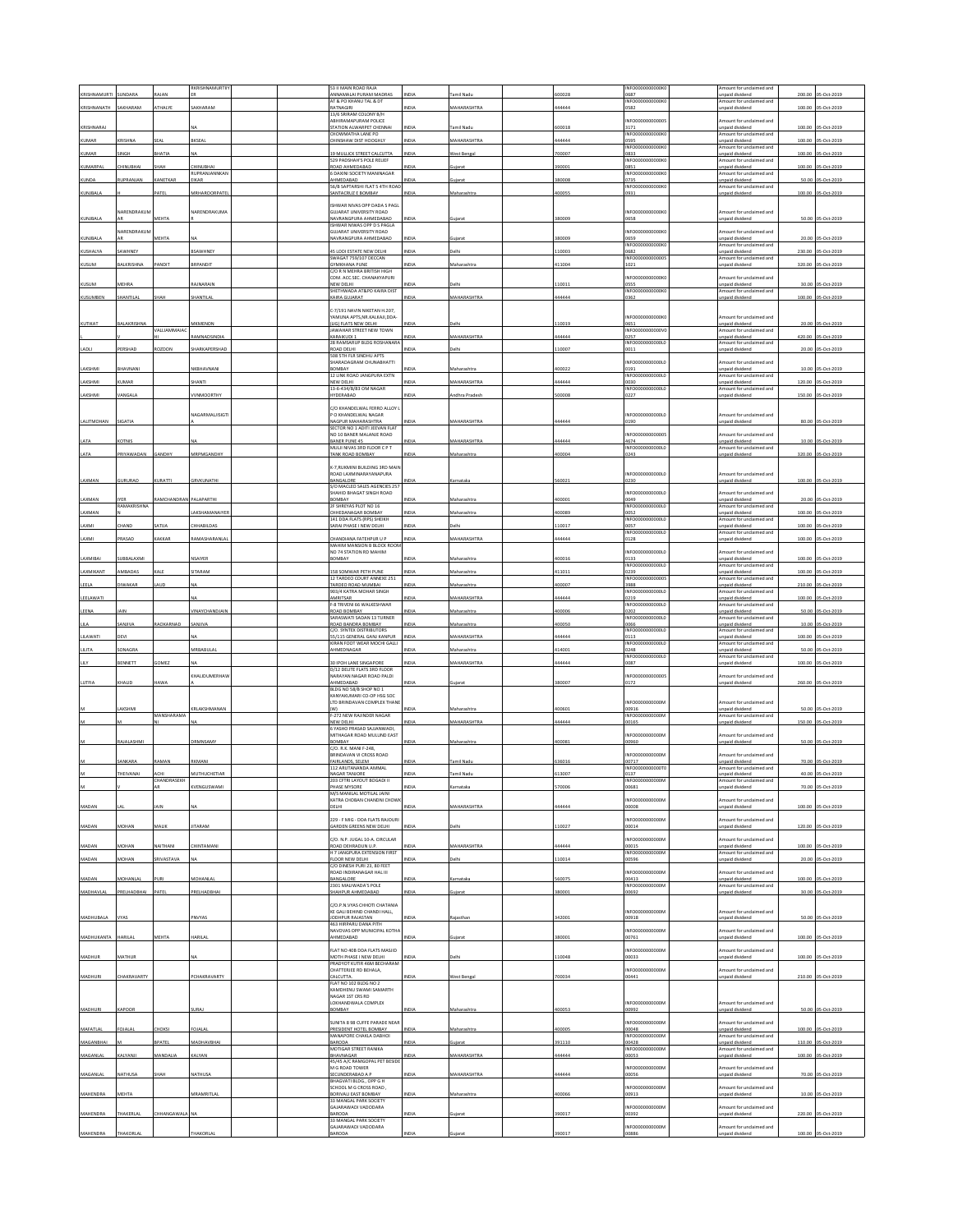|                 |                  |                             |                                 | 33 MANGAL PARK SOCIETY                                            |              |                    |        |                                       |                                        |                                             |        |                     |
|-----------------|------------------|-----------------------------|---------------------------------|-------------------------------------------------------------------|--------------|--------------------|--------|---------------------------------------|----------------------------------------|---------------------------------------------|--------|---------------------|
|                 |                  |                             |                                 | GAJARAWADI VADODARA                                               |              |                    |        | NFO0000000000                         |                                        | mount for unclaimed and                     |        |                     |
| MAHENDRA        | <b>HAKORLAL</b>  | <b>HHANGAWAL</b>            | THAKORLAI                       | BARODA<br>C/O AGRAWAL TYPING SPOT                                 | NDIA         | uiara              | 90017  | 00465<br>INFO0000000000M              |                                        | inpaid dividend<br>mount for unclaimed and  | 210.00 | 05-Oct-2019         |
| MAHESH          | AGRAWAL          |                             | MRHLAGRAWAL                     | <b>SADAR BAZAR RAIGARH M.P</b><br>110 RATNADEEP BUILDING 76/78    | NDIA         | Chhattisgarh       | 96001  | 01022                                 |                                        | npaid dividend                              | 500.00 | 05-Oct-2019         |
| MAHESH          |                  | нан                         | AYANTILALSHAI                   | S SETH ROAD OPERA HOUSE<br>BOMBAY                                 | NDIA         | Aaharashtra        | 00004  | NFO0000000000<br>00823                |                                        | mount for unclaimed and<br>inpaid dividend  | 150.00 | 05-Oct-2019         |
| MAHESH          |                  | жан                         | AYANTILALSHAH                   | 110 RATNA DEEP J S SETH ROAD<br>ROMRAY                            | NDIA         | Aaharashtra        | 00004  | INFO0000000000N<br>00841              |                                        | mount for unclaimed and                     | 50.00  | 05-Oct-2019         |
|                 |                  |                             |                                 | 110 RATNA DEEP J S SETH ROAD                                      |              |                    |        | INFO0000000000M                       |                                        | npaid dividend<br>Amount for unclaimed and  |        |                     |
| MAHESH          |                  | <b>НАН</b>                  | AYANTILALSHAH                   | <b>OMBAY</b><br>110 RATNA DEEP J S SETH ROAD                      | NDIA         | Maharashtra        | 100004 | 10842<br>INFO0000000000               |                                        | npaid dividend<br>Amount for unclaimed and  | 100.00 | 05-Oct-2019         |
| MAHESH          | нан              |                             | AYANTILALSHAH<br>BAWAJASUWANT   | <b>OMBAY</b>                                                      | NDIA         | faharashtra        | 00004  | 0838<br><b>NFO0000</b><br><b>YOOD</b> |                                        | inpaid dividend<br>Amount for unclaimed and |        | 50.00 05-Oct-2019   |
| MAHINDER        | A11R             | <b>LEDI</b>                 | <b>NGH</b>                      | <b>5 HANKUNT COLONY NEW DELHI</b><br>G-2 MAHALAXMI FLATS          | NDIA         | elhi               | 10048  | 0473                                  |                                        | npaid dividend                              | 420.00 | 05-Oct-2019         |
|                 |                  |                             |                                 | HARRINGTON AVENUE CHETPUT                                         |              |                    |        | NFO0000000000N                        |                                        | mount for unclaimed and                     |        |                     |
| MALATHI         | <b>MENON</b>     |                             | VCMENON                         | MADRAS<br>ASHAM BUILDING, 3RD FLR, R NC                           | NDIA         | amil Nadu          | 00031  | 00614                                 |                                        | inpaid dividend                             |        | 100.00 05-Oct-2019  |
| MALATI          | MADHUSUDAN       | MALGAONKAR                  |                                 | 15 N M JOSHI MARG, LOWER<br>PAREL BOMBAY                          | NDIA         | Maharashtra        | 00013  | NFO0000000000N<br>10837               |                                        | mount for unclaimed and<br>npaid dividend   |        | 100.00 05-Oct-2019  |
|                 |                  |                             |                                 | 16/30 MALANCHA ROAD                                               |              |                    |        |                                       |                                        |                                             |        |                     |
|                 |                  |                             | DULALKANTIDASG                  | HAZINAGAR NAIHAT NORTH 24                                         |              |                    |        |                                       | IN302902-47244824-                     | mount for unclaimed and                     |        |                     |
| MALAY           | ASGUPTA          |                             | JPTA                            | PARGANAS WEST BENGAL INDIA                                        | NDIA         | Vest Bengal        | 43135  |                                       | 0000                                   | npaid dividend                              | 3.00   | 05-Oct-201          |
|                 |                  |                             |                                 | BLOCK 16-A 1ST FLOOR UMBALLA<br>HILL M PARK ANNEXE7 7 WARDEN      |              |                    |        | NFO0000000000N                        |                                        | mount for unclaimed and                     |        |                     |
| MALINI          | MANSINHA         |                             | MANSINHAMUL                     | <b>RD BOMBAY</b>                                                  | NDIA         | Maharashtr         | 00026  | 00440                                 |                                        | inpaid divident                             |        | 30.00 05-Oct-2019   |
|                 |                  |                             |                                 | NARAYAN CO-OP HOU SOC LTD<br>FLAT NO.12,2ND FLOOR GULAB           |              |                    |        |                                       |                                        |                                             |        |                     |
|                 |                  |                             |                                 | BAUG ESTATE, KANUBHAI DESAI                                       |              |                    |        | NFO0000000000N                        |                                        | mount for unclaimed and                     |        |                     |
| MALIN           |                  | ALAL                        | SHANTILA                        | RD, VILE PARLE(W), BOMBAY<br>16 UNIV STAFF FLATS BEHIND           | <b>NDL</b>   | Maharashtr         | 00056  | 00793                                 |                                        | inpaid dividen                              | 210.00 | 05-Oct-201          |
| MAN             | MOHAN            | SHARMA                      | RCSHARMA                        | DEPT OF CHEMICAL TECH<br>MATUNGA BOMBAY                           | NDIA         | Maharashtra        | 400019 | NFO0000000000N<br>00639               |                                        | mount for unclaimed and<br>inpaid dividend  | 10.00  | 05-Oct-2019         |
|                 |                  |                             |                                 | RAJARAM BHUVAN 1ST FLOOR<br>UDHARSHAN COLONY KOPRI                |              |                    |        | NFO00000000000                        |                                        | mount for undaimed and                      |        |                     |
| MANDAR          | <b>CESHAV</b>    | <b>ITRE</b>                 | <b>(ESHAV</b>                   | <b>COLONY THAEN EAST</b>                                          | VDIA         | faharashtr         | 00603  | 2744                                  |                                        | npaid dividend                              | 10.00  | 05-Oct-2019         |
|                 |                  |                             |                                 | BHANU VINAYAK APT FL NO 301<br>3RD FLOOR NO 553 18TH ROAD         |              |                    |        | NFO0000000000N                        |                                        | mount for unclaimed and                     |        |                     |
| MANECK          |                  | HROFF                       |                                 | HAR BOMBAY                                                        | NDIA         | Aaharashtra        | 100052 | 00109                                 |                                        | <b>Inpaid dividend</b>                      |        | 10.00 05-Oct-2019   |
|                 |                  |                             |                                 | C/O. R.J. MERCHANT(ADVOCATE)<br>75 SAVALDAS BUILDING DOVJI        |              |                    |        |                                       |                                        |                                             |        |                     |
|                 |                  |                             |                                 | RATANSHI MARG, OPP.ANNA                                           |              |                    |        | NFO0000000000S                        |                                        | Amount for unclaimed and                    |        |                     |
| MANEKJI         | ASOO             | ЖАН                         | ASOO                            | BHAVAN, BOMBAY.                                                   | NDIA         | faharashtra        | 00009  | 0177<br>NFO0000000000N                |                                        | inpaid dividend<br>mount for unclaimed and  |        | 50.00 05-Oct-2019   |
| MANGATURAM      | OHIA             |                             | ATEUSLOHIA                      | 4, SARKAR LANE, CALCUTTA<br>C1-14 SHIVASHAKTI PLOT NO.12          | NDIA         | Vest Bengal        | 00007  | 0949                                  |                                        | npaid dividend                              | 100.00 | 05-Oct-2019         |
| MANGLA          | HORWAT           |                             | <b>MRJAKKAPA</b>                | SECTOR NO.17 VASHI NEW<br>BOMBAY                                  | NDIA         | Aaharashtra        | 100705 | NFO0000000000N<br>01018               |                                        | mount for unclaimed and<br>inpaid dividend  |        | 100.00 05-Oct-2019  |
|                 |                  |                             |                                 |                                                                   |              |                    |        |                                       |                                        |                                             |        |                     |
| MANGLABEN       |                  | <b>ONAGRA</b>               | MRMANGANBHAI                    | ANAND SOCIETY NEW JUNCTION<br>ROAD SURONDRANGAR                   | NDIA         | uiarat             | 363001 | NFO0000000000N<br>1019                |                                        | mount for unclaimed and<br>npaid dividend   |        | 100.00 05-Oct-2019  |
| MANICKVALLI     | UBBIAH           |                             | UBBIAH                          | 2/31 NATHAM ROAD<br>THIRUPPALAI MADURAI                           | NDIA         | amil Nad           | 25014  | NFO0000000000<br>10625                |                                        | mount for unclaimed and<br>npaid divident   | 210.00 | 05-Oct-201          |
|                 |                  |                             |                                 | 5/1, ASSTT OFFICERS QTRS, OPF<br>INDRAYON SCHOOL                  |              |                    |        | NFO0000000000                         |                                        | mount for unclaimed and                     |        |                     |
| MANJU           | AGNANI           |                             | <b>CRISHNAKUMAR</b>             | VERAVALIGUJI                                                      | NDIA         | uiarat             | 362266 | 10950                                 |                                        | npaid dividend                              |        | 100.00 05-Oct-2019  |
| MANJU           | AIN              |                             | UNILKUMARJAIN                   | W/1 SECTOR-A, MAHANAGAR<br>LUCKNOW                                | NDIA         | Ittar Pradesl      | 26006  | <b>INFO00000</b><br>100001<br>0981    |                                        | mount for unclaimed and<br>npaid dividend   |        | 50.00 05-Oct-2019   |
|                 |                  |                             | NDUPRASADAME                    | HASHANK 225/5966<br>PANTNAGAR GHATKOPAR E                         |              |                    |        | NFO0000000000N                        |                                        | mount for unclaimed and                     |        |                     |
| MANJULA         | NDUPRASAD        | MEHTA                       | HΤΔ                             | BOMBAY                                                            | <b>INDIA</b> | Aaharashtra        | 100035 | 10788<br><b>INFO0000</b>              |                                        | npaid dividend                              |        | 50.00 05-Oct-2019   |
| MANOHAR         | HOLANATH         | PATHARE                     | HOLANATH                        | 21/C GAMDEVI BOMBAY                                               | NDIA         | laharashtra        | 00007  | 00724                                 |                                        | Imount for unclaimed and<br>npaid dividend  | 20.00  | 05-Oct-2019         |
|                 |                  |                             |                                 | MORSKHANDELWAL 7/386 M H                                          |              |                    |        | NFO0000000000                         |                                        | mount for unclaimed and                     |        |                     |
| MANOHAR         | <b>DEVI</b>      | <b>HANDELWAL</b>            | YSKHANDELWAL                    | <b>SARDAR NAGAR NO1 BOMBAY</b><br>H.NO.614 JAIL ROAD CIVIL LINES, | NDIA         | Maharashtra        | 100022 | 00616<br>NFO0000000000                |                                        | inpaid dividend<br>mount for undaimed and   |        | 10.00 05-Oct-2019   |
| MANOHAR         | UMAR             | ARG                         | AMGOPAL<br><b>MRPOPATLALMEH</b> | MOGA DIST FARIDKOT<br>C/O N R BROS & CO 20/1,                     | NDIA         | AAHARASHTRA        | 44444  | 00972<br>NFO0000000000                |                                        | npaid dividend<br>mount for unclaimed and   | 50.00  | 05-Oct-201          |
| MANOJ           | OPATLAL          | AEHTA                       |                                 | <b>IRMENIAN STREET CALCUTTA</b>                                   | VDIA         | est Bengal         | 00001  | 01032                                 |                                        | npaid dividend                              | 200.00 | 05-Oct-2019         |
| MARIA           |                  | OUZA                        | RANKADSOUZA                     | 4 HAVEN CHRIST CHURCH ROAD<br>BYCULLA BOMBAY                      | NDIA         | Maharashtra        | 100008 | INFO0000000000N<br>00642              |                                        | mount for unclaimed and<br>inpaid dividend  |        | 1050.00 05-Oct-2019 |
| MARTIN          |                  | OUZA                        | ANANTNIOJDSOU.                  | MAPUSA CABIN ANGOD MAPUSA<br>BARDEZ GOA                           | NDIA         | <b>MAHARASHTRA</b> | 44444  | INFO0000000000M<br>00659              |                                        | Amount for unclaimed and<br>npaid dividend  | 100.00 | 05-Oct-201          |
|                 |                  |                             |                                 | 43-C USHA SADAN 5TH FLOOR<br>NEAR COLABA POST OFFICE              |              |                    |        | NFO0000000000A                        |                                        | mount for unclaimed and                     |        |                     |
| MARY            | <b>JOSEPHINE</b> | MISQUITTA                   |                                 | COLABA BOMBAY                                                     | NDIA         | Maharashtra        | 400005 | 00867                                 |                                        | inpaid dividend                             |        | 210.00 05-Oct-2019  |
|                 |                  |                             |                                 | LAT NO 9 STH FLOOR NESS BAUG                                      |              |                    |        | NFO0000000000                         |                                        | mount for unclaimed and                     |        |                     |
| MARY            | <b>AINOCHER</b>  | AATBAR                      | MINOCHER                        | ANNEXE-3NANA CHOWK BOMBAY<br>B-1/76 SECTOR "K" ALIGANJ EXT        | NDIA         | taharashtr         | 00007  | 00186<br>INFO0000000000N              |                                        | npaid dividend<br>Amount for unclaimed and  | 50.00  | 05-Oct-201          |
| MAYA            | AGRAWAL          |                             | RAVI<br>LATESHRIRAMESH          | SCHEME LUCKNOW<br>21 SITARAM GHOSH STREET                         | NDIA         | Uttar Pradesh      | 26001  | 00952<br>INFO0000000000M              |                                        | inpaid dividend<br>mount for unclaimed and  | 100.00 | 05-Oct-2019         |
| MAYUR           | HANDR            |                             | HANDRA                          | CALCUTTA<br>44 ΝΑΡΜΑΛΑ ΑΡΡΑΡΤΜΕΝΤ                                 | NDIA         | Vest Benga         | 00009  | 1041                                  | IN300011-10394553-                     | npaid dividend<br>Amount for unclaimed and  | 200.00 | JS-Oct-201          |
| MEENA           | HANDELWAL        |                             |                                 | EXHIBITION ROAD PATNA                                             | NDIA         | <b>Jihar</b>       | 300001 |                                       | 0000                                   | npaid dividend                              | 500.00 | 05-Oct-2019         |
|                 |                  |                             |                                 | <b>DUDHESHWAR WATER WORKS</b><br>STAFF QTRS SHAH BAUG             |              |                    |        | <b>INFO00000</b><br>00000N            |                                        | mount for unclaimed and                     |        |                     |
| MEENA           | <b>IRITKUMP</b>  | <b>НОКSH</b>                | KIRITKUMAR                      | AHMEDABAD<br>103 RAJ TILAK YARI ROAD                              | NDIA         | Sujarat            | 80004  | 00942<br>INFO0000000000N              |                                        | inpaid dividend<br>Amount for unclaimed and | 200.00 | 05-Oct-2019         |
| MEENA           | RATNAKAR         | PRADHAN                     |                                 | VERSOVA ANDHERI W BOMBAY                                          | NDIA         | Aaharashtra        | 100058 | 00210                                 |                                        | npaid dividend                              |        | 10.00 05-Oct-2019   |
|                 |                  |                             | RATNAKAR                        |                                                                   |              |                    |        |                                       |                                        |                                             |        |                     |
|                 |                  |                             |                                 | 29 SHAIVALEE SOC VEJALPUR                                         |              |                    |        | NFO0000000000N                        |                                        | mount for unclaimed and                     |        |                     |
| MEENAKSHEE      | HARA'            | MEHTA                       | BHARAT<br>BHARATBHOGILA         | ROAD JIVRAJ ROAD AHMEDABAD<br>30 SHAIVALEE SOCIETY VEJALPUR       | INDIA        | Sujarat            | 880051 | 00971<br>INFO000000000005             |                                        | unpaid dividend<br>mount for unclaimed and  | 210.00 | 05-Oct-201          |
| MEENAKSHEE      | HARAT            | MEHTA                       | MEHTA<br>KAI YANAKRISHNA        | ROAD AHMEDARAD<br>D/4/206 BHEL TOWNSHIP                           | NDIA         | uiarat             | 80051  | 0253                                  | IN301313-20665245                      | nnaid dividend<br>mount for undaimed and    | 100.00 | 05-Oct-2019         |
| MEENAKSHI       |                  |                             | NKV                             | KAILASAPURAM TRICHY                                               | NDIA         | amil Nadı          | 20014  |                                       | 0000                                   | npaid dividend                              | 110.00 | 05-Oct-2019         |
| MEENAKSHI       |                  |                             | RAMAMOORTHYT<br>ERCV            | 26, VASANTHAM NAGAF<br>SRIRANGAM TRICHY                           | NDIA         | amil Nadu          | 20006  |                                       | 12017500-00072261-<br>INO <sub>0</sub> | mount for unclaimed and<br>npaid dividend   |        | 100.00 05-Oct-2019  |
|                 |                  |                             |                                 | 4 RFI SO<br>LOKHANWALA COMPLEX LINK RD                            |              |                    |        | INFOODDDDDDDDD                        |                                        | Amount for unclaimed and                    |        |                     |
| MEERA           | COEL             |                             | EEWANGOEI                       | ANDHERI W BOMBAY<br><b>SURINDER BHAWAN' 2, MOHIN</b>              |              | laharashtra        | 00058  | 00874<br>INFO0000000000N              |                                        | npaid dividend<br>mount for unclaimed and   |        | 50.00 05-Oct-2019   |
| MEERA           | NANDWANI         |                             | ۷A                              | ROAD DEHRADUN<br>FLORENCIA FLAT NO 11 6TH FL                      | NDIA         | Jttarakhand        | 48001  | 01059                                 |                                        | npaid dividend                              |        | 50.00 05-Oct-2019   |
|                 |                  |                             |                                 | PLOT NO 299 OFF TURNER RD                                         |              |                    |        | NFO0000000000N                        |                                        | mount for unclaimed and                     |        |                     |
| <b>MEHER</b>    |                  | ASTOOR                      |                                 | BANDRA BOMBAY                                                     | NDIA         | faharashtra        | 00050  | 0222                                  |                                        | npaid dividend                              |        | 40.00 05-Oct-2019   |
| MEHERBANU       | SHAVAKSHAH       | <b>BHAMGARA</b>             | SHAVKSHA                        | R/28 NAWROZE BAUG 2ND FLOOR<br>GOVT GATE RD LALBAUG BOMBAY        | <b>INDIA</b> | Maharashtra        | 00012  | NFO0000000000N<br>00558               |                                        | mount for unclaimed and<br>npaid dividend   |        | 100.00 05-Oct-2019  |
|                 |                  |                             |                                 | C/O MRS P K SWARUP REENA                                          |              |                    |        |                                       |                                        |                                             |        |                     |
|                 |                  |                             |                                 | APARTMENTS, 3RD FLOOR BLK A, R<br>NO.3.ENDOF SHANKAR LANE         |              |                    |        | NFO0000000000N                        |                                        | mount for unclaimed and                     |        |                     |
| MEHERJI         | PESHOTAN         | <b>ASTOOR</b>               |                                 | ORLEM, MALAD (W), BOMBAY                                          | NDIA         | Maharashtra        | 100064 | 00900                                 |                                        | nnaid dividend                              |        | 100.00 05:0ct-2019  |
|                 |                  |                             |                                 | 34 SHORHANA NAGAR SOC SYED<br>VASNA ROAD OLD PADRA ROAD           |              |                    |        | NFO0000000000N                        |                                        | mount for unclaimed and                     |        |                     |
| MEHMOOD         |                  | HAN                         | MRABID                          | ARODA-15                                                          |              | MAHARASHTRA        | 44444  | 01040                                 |                                        | inpaid dividend                             |        | 50.00 05-Oct-2019   |
|                 |                  |                             |                                 | 4/102 PEARL APTS CROSS ROAD<br>NO.3 SWAMI SAMARTH NAGAR           |              |                    |        | NEODDDDDDDDDD                         |                                        | Amount for unclaimed and                    |        |                     |
| <b>MEHROO</b>   | <b>SYRAM</b>     | TARAPORE                    | <b>SYRAM</b>                    | ANDHERI WEST, BOMBAY                                              | NDIA         | Aaharashtra        | 00058  | 00224                                 |                                        | npaid dividend                              |        | 240.00 05-Oct-2019  |
|                 |                  |                             |                                 | SYMPHONY 80-L                                                     |              |                    |        | NFO0000000000N                        |                                        | mount for unclaimed and                     |        |                     |
| <b>META</b>     | EMNATH           |                             | <b>EMNATHRAO</b>                | AGMOHANDAS MARG BOMBAY                                            | NDIA         | <b>MAHARASHTRA</b> | 14444  | 10706                                 |                                        | npaid dividend                              | 110.00 | 05-Oct-2019         |
| MINAXI          | <b>HAMPAKLAL</b> | <b>AKIL</b>                 | <b>HAMPAKLAL</b>                | C VAKIL & CO PVT LTD 497-3 BANJI<br>NIVAS S V PATEL RD BOMBAY     | NDIA         | Aaharashtra        | 00004  | INFO0000000000N<br>0409               |                                        | mount for unclaimed and<br>inpaid dividend  |        | 10.00 05-Oct-2019   |
|                 |                  |                             | MRKANTILAI IVOR                 | C-40 YOGI NAGAR 105 YOGI                                          |              |                    |        |                                       |                                        |                                             |        |                     |
| MINAXI          |                  | <b>ORA</b>                  |                                 | SADAN EKSAR ROAD BORIVLI (W)<br>BOMBAY                            | NDIA         | Maharashtra        | 100091 | NFO0000000000N<br>01015               |                                        | mount for unclaimed and<br>inpaid dividend  |        | 150.00 05-Oct-2019  |
| MINKU           |                  |                             | PLILA                           | 200-A SARASWATI NAGAR<br>ODHPUR RAJASTHAN                         | VDIA         | <b>MAHARASHTRA</b> | 44444  | INFO0000000000M<br>0943               |                                        | Amount for unclaimed and<br>npaid dividen   |        | 10.00 05-Oct-2019   |
|                 |                  |                             |                                 | BHANU VINAYAK APT FLAT NO<br>301 3RD FLOOR NO 553 18TH            |              |                    |        |                                       |                                        |                                             |        |                     |
| MINNIE          |                  | HROFF                       |                                 | ROAD KHAR BOMBAY                                                  | NDIA         | Maharashtra        | 100052 | NFO0000000000N<br>00240               |                                        | mount for unclaimed and<br>inpaid dividend  |        | 10.00 05-Oct-2019   |
|                 |                  |                             | OSABHAIDUBAS                    | HE SCHOLAR 13 HENRY ROAD                                          |              |                    |        | NF00000000000M                        |                                        | mount for unclaimed and                     |        |                     |
| <b>MINOCHER</b> | DOSABHAI         | <b>UBASH</b>                |                                 | APOLLO RECLAMATION BOMBAY<br>PALM SPRINGS, 7TH FLOOR 157,         | NDIA         | Maharashtra        | 00039  | 00641<br>INFO0000000000M              |                                        | inpaid dividend<br>Amount for unclaimed and |        | 320.00 05-Oct-2019  |
| <b>MINOO</b>    | <b>HAVAKSHA</b>  | VATERWALLA                  |                                 | CUFF PARADE BOMBAY<br>C/O SORABJI HORMUSJI & CO                   | NDIA         | Maharashtra        | 00005  | 01048                                 |                                        | inpaid dividend                             |        | 500.00 05-Oct-2019  |
| MIRCHANDANI     | SUNDRI           | <b>ISHINCHAND</b>           |                                 | <b>DEVKARAN MANSION 22-</b><br>MANGALDAS RD BOMBAY                | NDIA         |                    | 100002 | NFO0000000000M<br>00259               |                                        | mount for unclaimed and                     |        |                     |
| MITHLESHKISHA   |                  |                             | KHISHINCHAND                    | 74-F VENUS APTS WORLI SEA FACE                                    |              | Maharashtra        |        | INFO0000000000M                       |                                        | npaid dividend<br>Amount for unclaimed and  |        | 210.00 05-Oct-2019  |
|                 |                  | <b>AURASHTRI</b>            | <b>JALKRISHAN</b>               | SOUTH) BOMBAY<br>BLOCK NO.0/7, GOVT. COLONY                       | NDIA         | Maharashtra        | 00018  | 00668                                 |                                        | npaid dividend                              |        | 210.00 05-Oct-2019  |
| MODI            | EMANTKUMA        | <b>IAGINDAS</b>             | MODINAGINDAS                    | <b><i>VEAR ST DIVISION PALANPUR,</i></b><br>BANASKANTHA GUJARAT   | NDIA         | Sujarat            | 385001 | NF00000000000M<br>01060               |                                        | mount for unclaimed and<br>npaid dividend   |        | 50.00 05-Oct-2019   |
| MOHAMAD         | AFZAI            | ABDULKARIMG<br><b>IHQNA</b> | BDULKARIM                       | 22, DADABHAI NAVRAOJI FLATS<br>KHANPUR AHMEDABAD                  | NDIA         | uiarat             | 80001  | INFO0000000000M<br>00583              |                                        | Amount for unclaimed and<br>npaid dividend  | 30.00  | 05-Oct-2019         |
|                 |                  |                             | ATEABDULJABBA                   | 1248 SANCHAR VIHAR COLONY                                         |              |                    |        |                                       | N300888-14308087-                      | nount for unclaimed and                     |        |                     |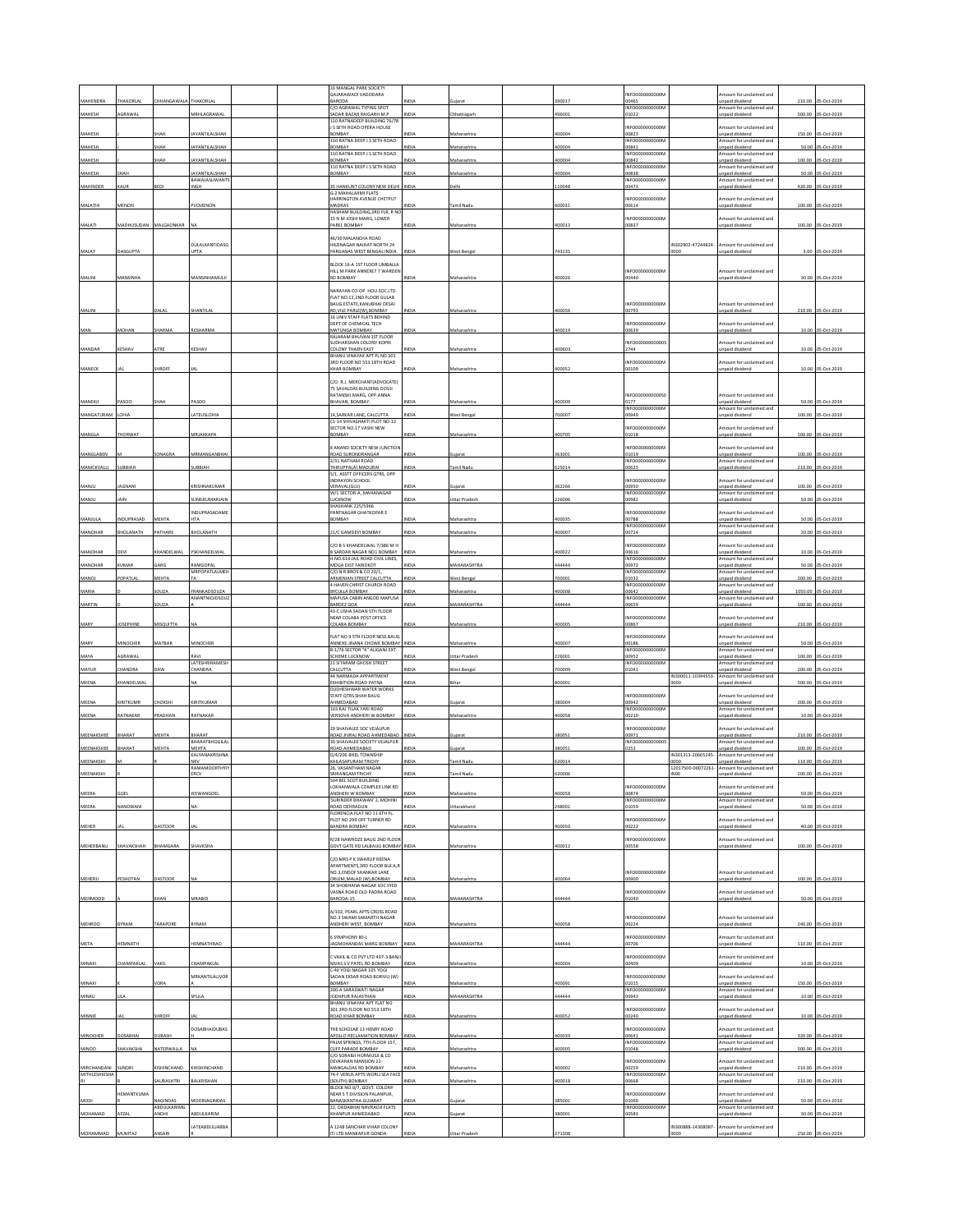|                                     |                     |                        |                                   |  | C/O ITTEFAQ INVESTMENTS LTD<br>FARIDA PREMISES, L.J.CROSS                              |               |                          |                  | NFO0000000000N                            |                           | mount for unclaimed and                                                 |        |                                        |
|-------------------------------------|---------------------|------------------------|-----------------------------------|--|----------------------------------------------------------------------------------------|---------------|--------------------------|------------------|-------------------------------------------|---------------------------|-------------------------------------------------------------------------|--------|----------------------------------------|
| MOHAMMED                            | AMIN                | КНАТКНАТАҮ             |                                   |  | ROAD NO 2. MAHIM - BOMBAY<br>FLAT NO A/102 TINWALA APT                                 | <b>INDIA</b>  | Maharashtra              | 400016           | 00273                                     |                           | inpaid dividend                                                         | 210.00 | 05-Oct-2019                            |
| MOHAMMED                            | RAFIQUE             | <b>INWALA</b>          | <b>MOHAMMEDHUS</b>                |  | BUILDING NO 25 SULTANABAD<br>BAUGH BEHERAM BAUGH<br>JOGESHWARI (W) MUMBAI              | VDM           | Maharashtra              | 100102           |                                           | IN301549-14139128-        | mount for unclaimed and<br>npaid dividend                               | 200.00 | 05-Oct-2019                            |
|                                     |                     |                        |                                   |  | 30 MARLITI LANE RATAN IYOTH<br>4TH FLOOR ROOM NO.14, FORT                              |               |                          |                  | INFO0000000000N                           |                           | mount for unclaimed and                                                 |        |                                        |
| MOHAN                               | KITTA               | KOTIAN                 | KITTAKOTIAN                       |  | MUMBAI<br>C/O.OXFORD & IBH PUBLISHING<br>CO PVT.LTD. 66 JANPATH NEW                    | NDIA          | Maharashtra              | 400001           | 01069<br>NFO0000000000N                   |                           | inpaid dividend<br>mount for unclaimed and                              |        | 100.00 05-Oct-2019                     |
| MOHAN                               | PRIMLANI            |                        | HPRIMLANI                         |  | DELHI<br>284/286 TODDIWALLA BLDG                                                       | NDIA          | Jelhi                    | 110001           | 00907                                     |                           | inpaid dividend                                                         |        | 500.00 05-Oct-2019                     |
| MOHANA                              | HARAD               |                        | HARAD                             |  | SUPARIBAUG ROAD PAREL<br>BOMBAY                                                        | INDIA         | Maharashtra              | 400012           | NFO0000000000N<br>00865                   |                           | mount for unclaimed and<br>unpaid dividend                              |        | 320.00 05-Oct-2019                     |
| MOHANLAL                            | BATWAL              |                        | <b>HHAGANLAL</b>                  |  | 51 DARIYASTHAN STREET HOME<br>NO.37 2ND FLOOR, BOMBAY<br>PLOT NO.8. GYANDEEP SOCIETY   | NDIA          | Maharashtra              | 400003           | INFO0000000000<br>0581A                   |                           | Amount for unclaimed and<br>npaid dividend                              |        | 10.00 05-Oct-2019                      |
|                                     |                     |                        |                                   |  | KIRAVALI KARJAT, KARJAT-<br>MATHERAN ROAD DIST-RAIGAD,                                 |               |                          |                  | NFO0000000000N                            |                           | mount for undaimed and                                                  |        |                                        |
| MOHANLAL                            | <b>TULSIDAS</b>     | <b>AITAHA</b>          | <b>TULSIDAS</b><br>RAMRATTANTRIPA |  | MAHARASHTRA<br>TRIPATHI NIWAS' SNO.4 "ARYA                                             | <b>NDIA</b>   | Maharashtra              | 410201           | 0827<br>INFO0000000000                    |                           | npaid dividend<br>Amount for unclaimed and                              | 10.00  | 05-Oct-2019                            |
| MOHINDER                            | <b>UMAR</b>         | TRIPATHI               | ſнı                               |  | NAGAR" HOSHIARPUR PB<br>C/O M/S SHIVMONI & CO 85                                       | INDIA         | uniab                    | 146001           | 01064<br>NFO0000000000A                   |                           | nnaid dividend<br>mount for unclaimed and                               |        | 50.00 05-Oct-2019                      |
| MONI                                | BOSE                |                        | KIRONMOYBOSE                      |  | NETAJI SUBHAS ROAD CALCUTTA<br>PLOT NO 629 FLAT NO 1 SHYAM                             | INDIA         | West Benga               | 700001           | 00311                                     |                           | inpaid dividend                                                         |        | 2100.00 05-Oct-2019                    |
| MOOLCHAND                           | JETHANANE           | HUJA                   | JETHANAND                         |  | KUTTIR 13 T P S ROAD KHAR<br>BOMBAY<br>C/O RATILAL BHOGILAL 189                        | <b>NDI</b>    | Maharashtra              | 400052           | NFO0000000000<br>00316                    |                           | Amount for unclaimed and<br>npaid dividend                              |        | 100.00 05-Oct-2019                     |
| MRUDULA                             | NAVINCHANDR         | PURUSHOTAME            | NAVINCHANDRA                      |  | <b>GHAMSHIRAM STREET</b><br>SARANGPUR AHMEDABAD                                        | INDIA         | uiarat                   | 380001           | NFO0000000000N<br>00530                   |                           | mount for unclaimed and<br>inpaid dividend                              |        | 100.00 05-Oct-2019                     |
|                                     | VAVINCHANDR         | PURUSHOTTAN            |                                   |  | C/O MR RATILAL BHAILAL 189<br><b>GHASHIRAM'S STREET</b>                                |               |                          |                  | NFO0000000000N                            |                           | mount for unclaimed and                                                 |        |                                        |
| MRUDULA<br>MUKUL                    | <b>GRTI</b>         | MAJMUDAR               | NAVINCHANDRA<br>CIRIT             |  | SARANGPUR AHMEDABAD<br>5 GANGA NIWAS AZAD STREET S V<br>ROAD ANDHERI BOMBAY            | INDIA<br>NDIA | iujarat<br>Maharashtra   | 380001<br>400058 | 00696<br>INFO0000000000<br>0514           |                           | unpaid dividend<br>Amount for unclaimed and<br>npaid dividend           |        | 10.00 05-Oct-2019<br>50.00 05-Oct-2019 |
| <b>MUL</b>                          | RAJ                 | <b>UTTA</b>            | BMDUTTA                           |  | <b>B-37 KIRTI NAGAR NEW DELHI</b>                                                      | <b>INDIA</b>  | elhi                     | 110015           | INFO0000000000<br>00640                   |                           | Amount for unclaimed and<br>inpaid dividend                             |        | 30.00 05-Oct-2019                      |
| MUTHUSWAMI                          | NAGARAJAN           |                        | NAGARAIAN                         |  | 147 PATTAMANGALAM ST<br><b>MAYURAM</b><br>17A/S6 WEA KAROL BAGH NEW                    | INDIA         | amil Nadu                | 609001           | NFO0000000000N<br>00739                   |                           | mount for undaimed and<br>npaid dividend                                | 210.00 | 05-Oct-2019                            |
|                                     | KRISHNAMURT         |                        | PNARAYANASWA                      |  | DELHI<br>JOINT REG OF HANDLOOMS                                                        | INDIA         | Delhi                    | 110005           | INFO0000000000N<br>0515                   |                           | Amount for unclaimed and<br>inpaid dividend                             |        | 210.00 05-Oct-2019                     |
|                                     | VENUGOPAL           |                        | SRIRAMAIAH                        |  | &TEXT H NO 3-6-440<br>HIMAYATNAGAR HYDERABAD                                           | <b>INDIA</b>  | Andhra Pradesh           | 500029           | NFO0000000000V<br>0106                    |                           | mount for unclaimed and<br>npaid dividend                               | 120.00 | 05-Oct-2019                            |
| NAHEED                              | FATIMA              |                        |                                   |  | 20/136 PATKAPUR KANPUR (U P)                                                           | <b>INDIA</b>  | <b>MAHARASHTRA</b>       | 444444           | INFO0000000000N<br>0012                   |                           | Amount for unclaimed and<br>npaid dividend                              |        | 120.00 05-Oct-2019                     |
| NAINTARA                            | VASUDEVA            |                        | <b>PROFKULBHUSHA</b>              |  | C/O PROF. K VASUDEVA DEPT.OF<br>CHEM.ENGIIT DELHI HAUZ<br>KHAS, NEW DELHI              | NDIA          | <b>Jelbi</b>             | 110016           | NFO0000000000N<br>0426                    |                           | mount for undaimed and<br>npaid dividend                                |        | 100.00 05-Oct-2019                     |
|                                     |                     |                        |                                   |  | C/OS PESI A CAMA DRA MIRZA                                                             |               |                          |                  |                                           |                           |                                                                         |        |                                        |
| 00LAN                               | DADI                | AALOO                  |                                   |  | BLDG TATA BLOCKS OFF GURU<br>NANAK ROAD BANDRA BOMBAY<br>57 PROFFESERS COLONY NR VIJAY | <b>INDIA</b>  | Maharashtra              | 400050           | INFO00000000000<br>0938                   |                           | mount for unclaimed and<br>npaid dividend                               |        | 750.00 05-Oct-2019                     |
| NALIN                               | <b>/INODCHANDR</b>  | MASHRUWALA             |                                   |  | CHAR RASTA NAVRANGPLIRA<br>AHMEDABAD                                                   | NDIA          | uiarat                   | 380009           | NFO00000000000<br>5018                    |                           | mount for unclaimed and<br>npaid dividend                               |        | 50.00 05-Oct-2019                      |
|                                     |                     |                        |                                   |  | "SHAH BAUG NO 3 2ND FLOOR DR<br>GOPALRAO DESHMUKH MARG                                 | <b>NDIA</b>   | Maharashtra              |                  | NFO0000000000N                            |                           | nount for unclaimed and                                                 |        | 10.00 05-Oct-2019                      |
| NALINI                              | VARJIVANDAS         | <b>ЧАН</b>             | VARJIVANDAS<br>BANARSIDASKHAN     |  | BOMBAY<br>FLAT NO.5 2ND FLOOR OPP<br>RAMCHANDRA TALKIES                                |               |                          | 400026           | 0451<br>NFO0000000000N                    |                           | npaid dividend<br>mount for unclaimed and                               |        |                                        |
| NAMRATA                             | KHANDELAL           |                        | DELWAL                            |  | DOMBIVLI, THANE<br>42/46 J M COMPOUND 3RD                                              | <b>NDL</b>    | Maharashtra              | 421201           | 0485                                      |                           | npaid dividend                                                          |        | 50.00 05-Oct-2019                      |
| NAMRATA                             | KHANDELWAL          |                        | RANARASIDASKHJ<br>NDELWAL         |  | BHOIWADA BHULESHWAR<br>BOMBAY                                                          | NDIA          | Maharashtra              | 100002           | NFO0000000000N<br>1471<br>INFO0000000000M |                           | mount for unclaimed and<br>npaid dividend                               | 400.00 | 05-Oct-2019                            |
| NANDINI                             | MADAN               |                        |                                   |  | S-7 PANCHSHEEL PARK NEW DELHI INDIA<br>MOCHI GALLI, 3247,                              |               | <b>Delhi</b>             | 110017           | 0577                                      | 12030000-00093418-        | Amount for unclaimed and<br>inpaid dividend<br>mount for unclaimed and  | 110.00 | 05-Oct-201                             |
| NANDINIBAL                          | BANSILAL            | <b>ONAGRA</b>          | BANSILAI                          |  | HATAMPURA, AHMEDNAGAR<br>80/A NEW THEATRE ROAD                                         | <b>INDIA</b>  | Maharashtra              | 414001           | INFO0000000000N                           | N <sub>00</sub>           | npaid dividend<br>mount for unclaimed and                               | 50.00  | 05-Oct-2019                            |
| NANDLAL                             | NUHAWAN             |                        | <b>MALIKJHARGIRAN</b>             |  | CALCUTTA<br>SEKSARIA BLDG 74 MARINE DRIVE                                              | NDM           | <b>Nest Benga</b>        | 700017           | 036<br>INFO0000000000N                    |                           | npaid dividend<br>mount for unclaimed and                               | 100.00 | 05-Oct-2019                            |
| NANDRANI                            | MIRCHAND<br>ANARDAN | <b>UPTA</b>            | MIRCHAND                          |  | BOMBAY<br>KIRTIKAR MARKET BLOCK NO4<br>DADAR BOMBAY                                    | NDLA<br>NDIA  | taharashtra              | 100020<br>100028 | 0331<br><b>NFO0000</b><br>10000<br>0513   |                           | npaid dividend<br>mount for unclaimed and                               |        | 10.00 05-Oct-2019                      |
| NARAYAN<br>NARAYAN                  | PARAMESWARA         | <b>JARVEKAR</b>        |                                   |  | 41 AECS II STAGE NAGASETTI<br>HALLI BANGALORE                                          | <b>INDIA</b>  | faharashtra<br>Carnataka | 560094           | INFO0000000000N<br>0584                   |                           | npaid dividend<br>Amount for unclaimed and<br>inpaid dividend           | 110.00 | 05-Oct-2019<br>310.00 05-Oct-2019      |
|                                     |                     |                        |                                   |  | APTE NIVAS LOTE PARASHURAM                                                             |               |                          |                  | NFO0000000000N                            |                           | mount for unclaimed and                                                 |        |                                        |
| NARAYAN<br><b>NARAYANASWA</b><br>MI | THAILAMBAL          | <b>IPTE</b>            |                                   |  | (TALUKA-KHED) DIST-RATNAGIRI<br>(20).99 WEST PARK ROAD<br>MALLESWARAM BANGALORI        | INDIA<br>NDI  | Maharashtra<br>arnataka  | 115722<br>560003 | 0616<br>INFO0000000000M<br>0291           |                           | inpaid dividend<br>Amount for unclaimed and<br>inpaid dividend          | 90.00  | 05-Oct-2019<br>100.00 05-Oct-2019      |
|                                     |                     |                        |                                   |  |                                                                                        |               |                          |                  |                                           |                           |                                                                         |        |                                        |
|                                     |                     |                        |                                   |  | 265 BHARAT APARTMENTS PLOT                                                             |               |                          |                  | NFO0000000000N                            |                           | mount for unclaimed and                                                 |        |                                        |
| NARESH                              | <b>UMAR</b>         | UPTA                   | NGUPTA                            |  | NO.20 SECTOR-13 ROHINI DELHI<br>I-56/1 SCHOOL GALI NO 11,                              | <b>INDIA</b>  | elhi                     | 10085            | 0619<br>INFO0000000000NO                  |                           | npaid dividend<br>Amount for unclaimed and                              |        | 150.00 05-Oct-2019                     |
| NARESH                              | KUMAR               | GUPTA                  | MRLAVJIBHAIHING                   |  | BRAHAM PURI DELHI<br>HINGUL TAILORS OPP STATE BANK                                     | INDIA         | Delhi                    | 110053           | 0621                                      |                           | inpaid dividend                                                         |        | 150.00 05-Oct-2019                     |
| NARESH                              |                     | INGU                   |                                   |  | OF INDIA SIDHPUR DIST MEHSANA INDIA<br>87/2076 G.H.BORD MEGHAM                         |               |                          | 384151           | NFO0000000000N<br>1602<br>INFO0000000000N |                           | mount for unclaimed and<br>npaid dividend<br>Amount for unclaimed and   | 50.00  | 05-Oct-2019                            |
| NARESHKUMAR                         | AMRATLAL            | MODI                   | AMRATLALMODI                      |  | NAGAR AHMEDABAD<br>394-A GUPTA NIVAS 2ND FLOOR                                         | INDIA         | uiarat                   | 380016           | 0575                                      |                           | inpaid dividend                                                         |        | 50.00 05-Oct-2019                      |
| NARESHKUMAR                         | CHANDRAKANT         |                        | HANDRAKANT                        |  | BLOCK NO 10 BHAU DAJI ROAD<br>MATUNGA MUMBAL<br>R K RELAN & CO STOCK & SHARE           | VDIA          | Maharashtra              | 100019           | NFO00000000000<br>1454                    |                           | mount for unclaimed and<br>inpaid dividend                              |        | 1.00 05-Oct-2019                       |
| NARINDER                            | DEV                 | ELAN                   | KRELAN                            |  | BROKER F CONAUGHT PLACE<br>DELHI                                                       | NDLA          | elhi                     | 10001            | NFO0000000000N<br>1480                    |                           | mount for unclaimed and<br>inpaid dividend                              |        | 420.00 05-Oct-2019                     |
|                                     |                     |                        |                                   |  | 410/C KAMALA VIHAR B/H<br>MAHAVIR NAGAR OPP KAMALA                                     |               |                          |                  |                                           |                           |                                                                         |        |                                        |
| NATVERLAL                           | GIRDHARLAL          | <b>DUDHARA</b>         | GIRDHARLAL<br>MRMANGALDASP        |  | VIHAR CLUB KANDIVALI(W)<br>MUMBAI<br>OPP OLD TOWER SANKHEDA DIST                       | <b>INDIA</b>  | Maharashtra              | 400067           | INFO0000000000N<br>0415<br>INFO00         |                           | Amount for unclaimed and<br>unpaid dividend<br>Amount for unclaimed and |        | 50.00 05-Oct-2019                      |
| NAVIN                               |                     | PARIKH                 | ARIKH                             |  | BARODA GUJARAT<br>C/O PROF P N KHANDWALLA                                              | <b>INDIA</b>  | Gujarat                  | 391145           | )597                                      |                           | <b>Inpaid dividend</b>                                                  |        | 100.00 05-Oct-2019                     |
| NAVIN                               |                     | KHANDWALLA             | NA                                |  | HOUSE NO 429 IIM VASTRAPUR<br>AHMEDABAD                                                | INDIA         | Suiarat                  | 380015           | NFO0000000000N<br>0341                    |                           | mount for unclaimed and<br>inpaid dividend                              |        | 300.00 05-Oct-2019                     |
|                                     | ALUBHAI             | ESAI                   | <b>ALUBHAI</b>                    |  | C-4 VAIBHAV APARTMENTS, OPI<br>SAMARPAN FLATS ELLIS BRIDGE<br>AHMEDABAD                | <b>IDIA</b>   |                          | 380006           | NFO0000000000N<br>1461                    |                           | mount for unclaimed and                                                 | 30.00  |                                        |
| NAVNITLAL<br>NAVRATNA               | NVESTMENTS          | PLTD                   |                                   |  | P B NO 1424 15 RAMAN STREET<br>MADRAS                                                  | NDIA          | amil Nadu                | 600017           | INFO0000000000N<br>0481                   |                           | npaid dividend<br>Amount for unclaimed and<br>npaid dividend            | 20.00  | 05-Oct-2019<br>05-Oct-2019             |
| NAYAN                               | <b>CHARY</b>        |                        | <b>HUPENDR</b>                    |  | 18/6 DAVER LANE CALCUTTA                                                               | NDLA          | Vest Beng                | 700029           | NFO0000000000N<br>0129                    |                           | mount for undaimed and<br>npaid dividend                                | 520.00 | S-Oct-2019                             |
| NEELAM                              | BAJAI               |                        | MRAKBAJA                          |  | K L B INVESTMENT CO A-14/3 R P<br>BAGH DELHI                                           | NDIA          | Jelhi                    | 110007           | INFO0000000000M<br>1604                   |                           | mount for unclaimed and<br>inpaid dividend                              |        | 10.00 05-Oct-2019                      |
| NEENA                               | AIN                 |                        | <b>IJAYCHAND</b>                  |  | F/8 TRIVENI 66 WALKESHWAR RD<br>BOMBAY                                                 | VDIA          | taharashtra              | 100006           | INFO0000000000N<br>0416                   |                           | mount for unclaimed and<br>npaid dividend                               |        | 50.00 05-Oct-2019                      |
| NEETA                               | НΔ                  |                        |                                   |  | QR NO 1037 SECTOR 4/G BOKARO                                                           | NDM           |                          |                  |                                           | IN301250-10543359-<br>000 | mount for unclaimed and                                                 |        |                                        |
| NEIL                                | HENRY               | LVARES                 | ERNESTMONTEALV<br>ARES            |  | STEEL CITY, BOKARO<br>146 MEDOWS STREET FORT<br>BOMBAY                                 | <b>INDIA</b>  | arkhand<br>Maharashtra   | 327004<br>400001 | INFO0000000000NO<br>0295                  |                           | npaid dividend<br>mount for unclaimed and<br>inpaid dividend            | 100.00 | 05-Oct-2019<br>210.00 05-Oct-2019      |
|                                     |                     |                        |                                   |  | BLOCK NO 8 2ND FLOOR<br><b>GLAMOUR ARTHUR BUNDER</b>                                   |               |                          |                  | NFO0000000000N                            |                           | mount for unclaimed and                                                 |        |                                        |
| NEIRE                               |                     | OUZA                   | ANTHONY                           |  | ROAD COLABA BOMBAY<br>9 GIRIRA I FI AT MANINAGAR                                       | NDIA          | Maharashtra              | 100005           | 0232                                      |                           | npaid dividend                                                          |        | 210.00 05-Oct-2019                     |
| NEMICHAND                           | RANKA               |                        | AANGILAL                          |  | CHANDRASHWARI COOP SOC<br>OPP.S.P.HIGH SCHOOL                                          | NDIA          | ujarat                   | 380008           | NFO0000000000N<br>0429<br>NFO0000000000N  |                           | mount for unclaimed and<br>npaid dividend                               |        | 10.00 05-Oct-2019                      |
| NEW                                 | <b>LANK</b>         | FINDIA                 |                                   |  | DEHRA DUN BRANCH<br>2947 AMRILPOLE ZAVERIWAD                                           | NDM           | MAHARASHTRA              | 44444            | 0475<br>INFO0000000000N                   |                           | mount for unclaimed and<br>npaid dividend<br>mount for unclaimed and    | 450.00 | 05-Oct-2019                            |
| NIKUNJ                              | <b>NITBHAI</b>      | <b>INKHABWALA</b>      | <b>AJITBHAI</b>                   |  | AHMEDABAD GUJARAT<br>8 PANDURANG,                                                      | NDIA          | uiarat                   | 380001           | 0573                                      |                           | inpaid dividend                                                         |        | 100.00 05-Oct-2019                     |
| NILAKANTA                           | <b>YFR</b>          | RISHNANIYER            |                                   |  | ANDURANGWADI MANPADA<br>ROAD DOMBIVLI (E)<br>A-23 SINDHU TIRTH SOCIETY NEAR            | VDIA          | Maharashtra              | 121201           | NFO0000000000N<br>0407                    |                           | mount for unclaimed and<br>npaid dividend                               |        | 10.00 05-Oct-2019                      |
| <b>NILIMA</b>                       | <b>IEMANTKUMA</b>   | <b>IVEKAR</b>          | <b>MRHEMANTKUMA</b><br>RBDIVEKAF  |  | MAKHAMALI TALAO AGRA ROAD<br>THANE                                                     |               | faharashtra              | 00601            | NFO0000000000N<br>1601                    |                           | mount for unclaimed and<br>npaid dividend                               |        | 50.00 05-Oct-2019                      |
|                                     |                     |                        |                                   |  | 201/E KRUPA PRASAD SOC<br>DAWOODBAUG ROAD ANDHERI                                      |               |                          |                  | NFO0000000000N                            |                           | mount for unclaimed and                                                 |        |                                        |
| NILKANTH                            | DAMODAR             | <b>CHER</b>            | DAMODAR<br>VASANTNERURKA          |  | <b>WEST BOMBAY</b><br>EAST & WEST VILLA B/12                                           | NDIA          | Maharashtra              | 400058           | 0318<br>INFO0000000000N                   |                           | npaid dividend<br>mount for unclaimed and                               |        | 60.00 05-Oct-2019                      |
| NILKANTH                            | VASANT              | <b><i>IERURKAR</i></b> |                                   |  | SHANKAR SHETH ROAD BOMBAY<br>BLOCK NO.7, VRUNDAVAN SOC                                 | <b>INDIA</b>  | Maharashtra              | 100007           | 1466                                      |                           | inpaid dividend                                                         | 50.00  | 05-Oct-2019                            |
| NIMISHABEN                          | DHARMENDRA          | SHAH                   | DHARMENDRA                        |  | OPP S T DEPOT AT DABHOI, DIST<br>VADODARA                                              | INDIA         | Gujarat                  | 391110           | NFO0000000000N<br>0539                    |                           | mount for unclaimed and<br>Inpaid dividend                              |        | 50.00 05-Oct-2019                      |
|                                     |                     |                        |                                   |  | MIHIR OPP HOME SCIENCE<br>COLLEGE VALLABH VIDYANAGAR                                   |               |                          |                  | NFO0000000000N                            |                           | mount for unclaimed and                                                 |        |                                        |
| NIRANJAN                            | CHANDUBHAI          | PATEL                  | HANDUBHAI                         |  | DIST KAIRA GUJARAT<br>C/O M/S MANU SHAH & CO                                           | NDIA          | uiarat                   | 388120           | 0358                                      |                           | npaid dividend                                                          |        | 110.00 05-Oct-2019                     |
| NIRANJAN                            | HHABILDA            | HAI                    | <b>HHABILDA</b>                   |  | JANMABHOOMI CHAMBERS 4TH<br>FLR FORT BOMBAY<br>404 CHHAYA APNA GHAR UNIT 9             |               | Maharashtra              | 100001           | NFO0000000000N<br>167                     |                           | mount for unclaimed and<br>inpaid dividend                              | 100.00 | 05-Oct-201                             |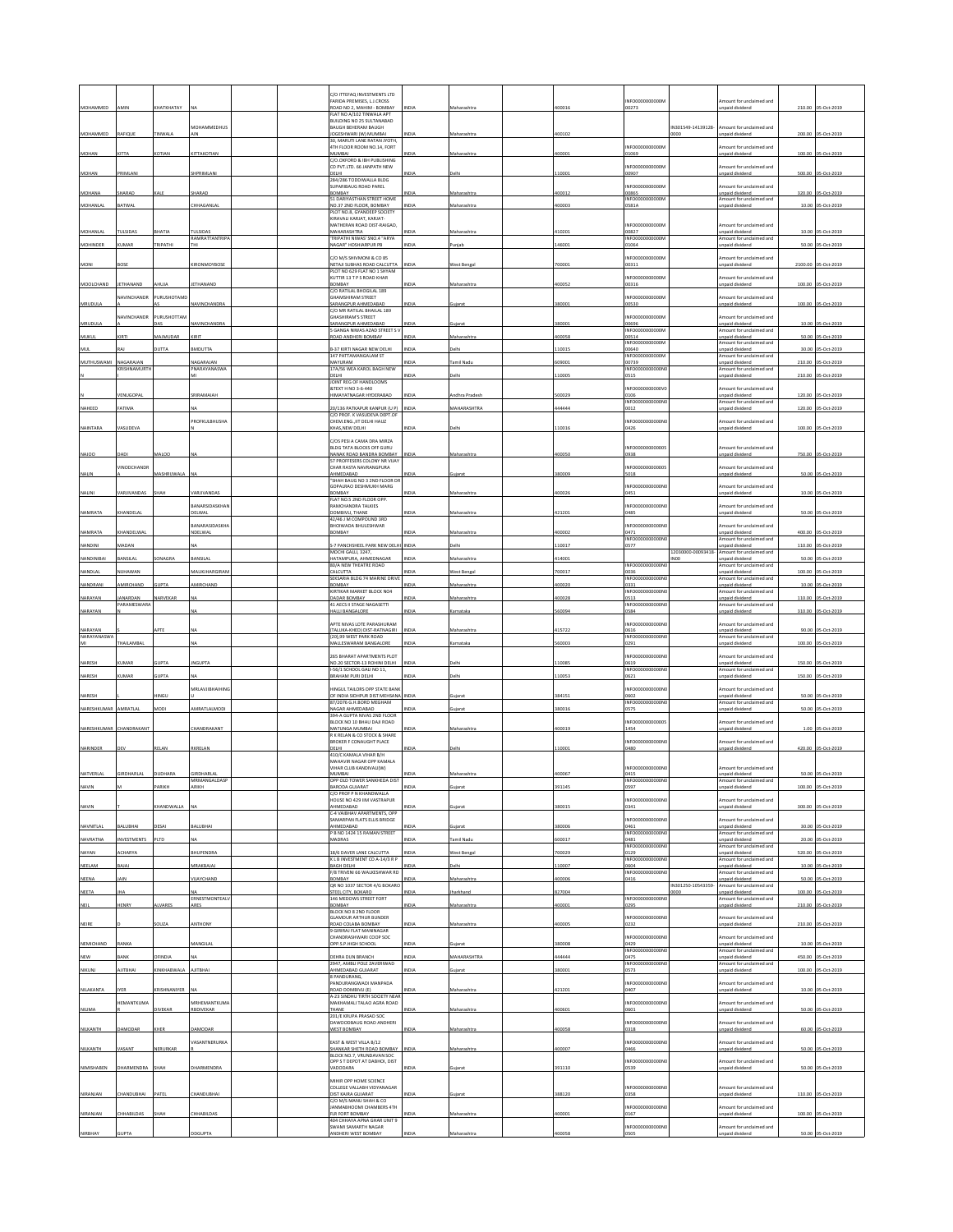| <b>IIRENDRA</b>      | <b>IATH</b>                    |                                            | ANATHNATH                        |  | P 12 JAHINDRA MOHAN AVENUE<br>CALCUTTA                                                         |               |                                     | 00006           | INFO0000000000N<br>0172                    |                            | Amount for unclaimed and<br>unpaid dividend                             | 110.00         | 5-Oct-2019                        |
|----------------------|--------------------------------|--------------------------------------------|----------------------------------|--|------------------------------------------------------------------------------------------------|---------------|-------------------------------------|-----------------|--------------------------------------------|----------------------------|-------------------------------------------------------------------------|----------------|-----------------------------------|
| NIRMAL               | <b>UMARI</b>                   | CHATURVEDI                                 |                                  |  | <b>545 LAKE ROAD EXTENSION</b><br>CALCUTTA<br>E-13, MODEL TOWN NEAR                            | NDIA          | Vest Bengal                         | 00029           | INFO0000000000N<br>0206<br>INFO000         |                            | Amount for unclaimed and<br>npaid dividend<br>Amount for unclaimed and  | 210.00         | 05-Oct-2019                       |
| NIRMAL               | <b>INGH</b>                    |                                            | MRSAMARSINGH                     |  | WATER TANK BAREILLY U.P<br>1-40/2 EAST OF KAILASH NEW                                          | NDIA          | Ittar Pradesh                       | 43122           | 0594<br>INFO0000000000N                    |                            | Inpaid dividend<br>mount for unclaimed and                              | 100.00         | 05-Oct-2019                       |
| <b>VIRMALA</b>       | <b>MEHRA</b>                   |                                            |                                  |  | DELHI                                                                                          | <b>IDIA</b>   | <b>MAHARASHTRA</b>                  | 44444           | 0190                                       |                            | npaid dividend                                                          | 100.00         | 05-Oct-2019                       |
| NIRMALA              | RAMOL                          | HANDRA                                     | PRAMODCHANDE                     |  | VARUN CO-OP HSG SOC 21K-A<br>3RD FLR BHD PATEL SANITORIUM<br>HAHIBAG AHMEDABAD                 |               | <b>IAHARASHTRA</b>                  | 44444           | <b>INFO0000</b><br>0322                    |                            | Amount for unclaimed and<br>unpaid dividend                             | 310.00         | S-Oct-2019                        |
| NIRMALA              | PRATAPSINH                     | BHATIA                                     | PRATAPSINH                       |  | 38 BORA BAZAR STREET FORT<br>YABANGE                                                           | NDIA          | Maharashtra                         | 400001          | INFO0000000000M<br>0406                    |                            | Amount for unriaimed and<br>npaid dividend                              | 10.00          | 05-Oct-2019                       |
| NIRMALA              | <b>ANDON</b>                   |                                            | TEJNARAYAN                       |  | <b>B-5 ESSEL HOUSE 10 ASAF AG</b><br>ROAD NEW DELHI                                            | <b>VDM</b>    | <b>MAHARASHTRA</b>                  | 44444           | INFO0000000000N<br>0540                    |                            | Amount for unclaimed and<br>npaid divident                              | 210.00         | 05-Oct-2019                       |
|                      |                                |                                            |                                  |  | <b>HARSH-MAL SARDAR PATEL</b><br>NAGAR ST XAVIER'S COLLEGE<br>CORNER ELLIS BRIDGE              |               |                                     |                 | INFO0000000000N                            |                            | Amount for unclaimed and                                                |                |                                   |
| NIRUBEN              | VAVNITLAI                      | KAPADIA                                    | VAVNITLA                         |  | AHMEDABAD<br>HARSH-MAL SARDAR PATEL<br>NAGAR ST XAVIER'S COLLEGE                               |               |                                     | 80000           | 0446                                       |                            | inpaid dividend                                                         | 50.00          | 05-Oct-201                        |
| NITA                 |                                | CAPADIA                                    | NAVNITLALKAPAD                   |  | CORNER ELLIS BRIDGE<br>AHMEDABAD<br>C/O ARVIND P VALIA.8/35                                    | NDIA          | <b>Garat</b>                        | 380006          | <b>INFO0000</b><br>0000N<br>00754          |                            | Amount for unclaimed and<br>npaid dividend                              |                | 100.00 05-Oct-2019                |
| NITIN                | BALVANTRAI                     | DOSHI                                      |                                  |  | BHAGWAT SADAN ROAD NO 14,<br><b>B/H AURORA CINEMA MATUNGA</b><br>MUMRAL                        | NDIA          | Maharashtra                         | 400019          | INFO0000000000<br>0497                     |                            | mount for unclaimed and<br>npaid dividend                               |                | 10.00 05-Oct-2019                 |
| NITIN                | CHANDELWAL                     |                                            | <b>BANARASIDASKHA</b><br>NDELWAL |  | 42/46 LM COMPOUND 3RD<br>BHOIWADA BHULESHWAR<br>BOMBAY                                         | <b>VDM</b>    | faharashtr.                         | 100002          | INFO0000000000N<br>0472                    |                            | mount for unclaimed and<br>inpaid dividend                              |                | 100.00 05-Oct-2019                |
|                      |                                |                                            |                                  |  | C/OJAI JALARAM FINANCIAL<br>SERVICES P LTD GANGADHAR<br>TRAD CO BLDG I FLR NEW COTTON          |               |                                     |                 | INFORMATION                                |                            | Amount for unclaimed and                                                |                |                                   |
| NITIN                | <b>MOTA</b>                    |                                            | MRJIVRAJ                         |  | MARKET HUBLI<br>41 SHREE DARSHAN SOCIETY<br>BEHIND ST XAVIER SCHOOL                            |               | arnataka                            | 80029           | 0579<br>INFO0000000000N                    |                            | inpaid dividend<br>mount for unclaimed and                              | 10.00          | 05-Oct-2019                       |
| NIVEDITA             | HIRISH                         | <b>DESAI</b>                               |                                  |  | CHODDHOD RD SURAT<br>22 ALBIAN PLACE VICTORIA RD                                               | NDIA          | ujara                               | 395001          | 0492<br>INFO0000000000N                    |                            | unpaid dividend<br>Amount for unclaimed and                             |                | 210.00 05-Oct-2019                |
| NORMAN<br>NOSHIP     | ESLIE<br>RACH                  | <b>DWARDES</b><br>HAWPANTHA                |                                  |  | BYCULLA BOMBAY<br>ALDOON BLDG A-BLOCK 4TH FLR<br>DHOBI TALAO BOMBAY                            | NDM           | Maharashtr.<br>taharash             | 100027<br>00002 | 0149<br>INFO0000000000N<br>0240            |                            | Inpaid dividend<br>Amount for unclaimed and<br>inpaid dividend          | 10.00<br>10.00 | 05-Oct-2019<br>05-Oct-201         |
|                      |                                |                                            |                                  |  | ADAM MAHAL 1ST FLOOR B<br>BLOCK 147 TARDEO ROAD                                                |               |                                     |                 | INFO0000000000N                            |                            | Amount for unclaimed and                                                |                |                                   |
| <b>NOSHIR</b>        | RATANSHAH                      | <b>КНАМВНАТА</b>                           | RATANSHAH                        |  | BOMBAY<br>P23A/41C/1 BLOCK CD H ROAD                                                           |               | Aaharashtr                          | 100034          | 0297<br>INFO0000000000N                    |                            | Inpaid dividend<br>Amount for unclaimed and                             |                | 780.00 05-Oct-2019                |
| NRIPENDRA            |                                | AHIRY                                      | KUMUDCHANDRA<br>MRDHARSIDASJIA   |  | NEW ALIPORE CALCUTTA                                                                           |               | est Benga                           | 00053           | 0373<br>INFO0000000000                     |                            | unpaid dividend<br>Amount for unclaimed and                             | 70.00          | 05-Oct-201                        |
| DLENDRA              | <b>CUMAR</b>                   | <b>ACHARYA</b>                             | <b>HARYA</b>                     |  | KACHRA PARA JAISAI MER (RAI)                                                                   | <b>INDIA</b>  | aiasthar                            | 45001           | 0002<br>INFO0000000000                     |                            | npaid dividend<br>Amount for unclaimed and                              | 50.00          | 05-Oct-2019                       |
| MQ<br><b>DM</b>      | RAKASH<br>RAKASH               | HANNA<br><b>ALIWAL</b>                     | ARKHANNA<br>ATEKLPALIMAL         |  | <b>H-15 GREEN PARK NEW DELHI</b><br>HOUSE NO B-587 KAMLA NAGAR<br><b>AGRA</b>                  | NDIA<br>NDIA  | <b>IAHARASHTRA</b><br>Uttar Pradesh | 44444<br>281005 | 0014<br>INFO0000000000<br>0032             |                            | Inpaid dividend<br>mount for unclaimed and<br>npaid dividend            | 100.00         | 05-Oct-2019<br>30.00 05-Oct-2019  |
| OMPRAKASH            | <b>IARISHCHAND</b>             | <b>CHETAN</b>                              | MRHARISHCHAND                    |  | OLD BHAJI MANDI KAMPTEE DIST<br>NAGPUR                                                         | <b>NDM</b>    | Maharashtr.                         | 41002           | INFO0000000000<br>0001                     |                            | Amount for undaimed and<br>inpaid dividend                              | 50.00          | 05-Oct-2019                       |
|                      |                                |                                            |                                  |  | 1/2 D HILL ROAD SEA BREEZE<br>COOP HSG SOC ST J BAPTIST                                        |               |                                     |                 | INFO0000000000                             |                            | mount for unclaimed and                                                 |                |                                   |
| OSBERT               | OSEPH                          | DSOUZA                                     | ANISBERT                         |  | BANDRA<br>PULLOLICKAL P O KOTHALA                                                              | NDIA          | Maharashtra                         | 400050          | 0019<br>INFO0000000002                     |                            | inpaid dividend<br>Amount for unclaimed and                             |                | 210.00 05-Oct-2019                |
|                      |                                | ACHARIAH                                   | CHACKO                           |  | KERALA<br>C/O AISHWARYA & CO PVT LTD                                                           |               | erala                               | 86502           | 0001<br>INFO0000000000                     |                            | inpaid dividend<br>mount for unclaimed and                              | 310.00         | 05-Oct-2019                       |
|                      | <b>GIRDHAR</b>                 | <b>GOPAL</b><br>CRISHNAMURT                | DPADMANABHAM                     |  | NO.49, SECOND LINE BEACH<br>MADARAS<br>45 VENKATACHALAM CHETTI ST                              | NDIA          | Tamil Nadu                          | 500001          | 0789<br>INFO0000000000PC                   |                            | inpaid dividend<br>Amount for unclaimed and                             |                | 120.00 05-Oct-2019                |
|                      |                                |                                            |                                  |  | TRIPLICANE MADRAS<br>MURUGAN ARUL B FIRST TRUST                                                | <b>VIDIZ</b>  | amil Nadu                           | 00005           | 0694                                       |                            | inpaid dividend                                                         | 10.00          | 05-Oct-2019                       |
|                      |                                | PERUMAL                                    | RBSPPERUMAL                      |  | CROSS ST MANDAVELIPAKKAM<br>MADRAS                                                             | NDIA          | Tamil Nadu                          | 500028          | INFO000000000P<br>0569                     |                            | mount for unclaimed and<br>npaid dividend                               |                | 100.00 05-Oct-2019                |
|                      |                                | <b>MATHEWS</b>                             | AEMITTHUNNY                      |  | JORHAT GYMKHANA CLUB P O<br>CHINNAMARA JORHAT ASSAM                                            |               | ssam                                | 785008          | INFO0000000000<br>00188                    |                            | Amount for unclaimed and<br>Inpaid dividend                             | 150.00         | 05-Oct-2019                       |
|                      |                                | SRINIVASAMUI<br>THY<br><b>GOPALKRISHNA</b> |                                  |  | ADVOCATE RAMPRASAD BELLARY                                                                     | NDLA          | mataka                              | 83102           | INFO0000000000S<br>0444<br>INFO0000000000  |                            | Amount for unclaimed and<br>inpaid dividend<br>mount for unclaimed and  | 110.00         | 5-Oct-2019                        |
|                      | RADHAKRISHN                    | <b>LEDDY</b>                               |                                  |  | -1-917 TILAK ROAD HYDERABAD<br>A 66 SIPCOT HOUSING COLONY                                      | $\sum$        | dhra Prade                          | 00001           | 0171<br>INFO000000000P                     |                            | npaid dividend<br>Amount for unclaimed and                              | 10.00          | 5-Oct-2019                        |
|                      |                                |                                            |                                  |  | HOSUR TAMIL NADU<br>24, C G S QUATER'S WADALA                                                  | <b>VDM</b>    | amil Nadu                           | 35126           | 0612<br>INFO0000000000P                    |                            | Inpaid dividend<br>mount for unclaimed and                              | 320.00         | 5-Oct-2019                        |
|                      |                                | MRUTHAKALA                                 | PSANANTHA                        |  | (WEST) BOMBAY<br>FLAT NO B-202 GULMOHAR                                                        | NDIA          | Aaharashtr.                         | 00031           | 0870                                       |                            | npaid dividend                                                          |                | 50.00 05-Oct-2019                 |
|                      |                                |                                            |                                  |  | APMTS CEASAR ROAD AMBOLI<br>(NEAR FILMALAYA) ANDHERI(W)                                        |               |                                     |                 | INFO0000000000F                            |                            | Amount for unclaimed and                                                |                |                                   |
|                      |                                | <b>NATHAN</b>                              | SUBRAMANIAIY                     |  | MUMBAI<br>C/O AISHWARYA & CO PVT LTD                                                           |               | faharashti                          | 00058           | 0085                                       |                            | inpaid divident                                                         | 100.00         | 05-Oct-201                        |
|                      | <b>IDDHARTH</b>                |                                            | PPADMANABHAM                     |  | NO.49 SECOND LINE BEACH<br>MADRAS<br>S B 20 UPSTAIR PEDAWALTAIR                                |               | Tamil Nadu                          | 500001          | INFO0000000000F<br>0790                    |                            | mount for unclaimed and<br>inpaid dividend                              | 100.00         | 05-Oct-201                        |
|                      | SURYA                          | RAKASHRAO                                  | MRPPRASADRAO                     |  | SIVAJI PALENI VISAKHAPATNAM<br>17                                                              | NDIA          | MAHARASHTRA                         | 44444           | INFO0000000000F<br>0805                    |                            | mount for undaimed and<br>npaid dividend                                |                | 100.00 05-Oct-2019                |
|                      |                                |                                            |                                  |  | NO.5 MURUGAN NAGAR, RAMAN                                                                      |               |                                     |                 | INFO0000000000P                            |                            | mount for unclaimed and                                                 |                |                                   |
|                      | VISWANATHAN                    |                                            |                                  |  | NAGAR POST PETTUR DAM<br>FLAT 101 GULSHAN BLDG NO 1<br>JUHU LANE CD BARFIWALA MRG              | <b>INDIA</b>  | Tamil Nadu                          | 636403          | 0613<br>INFO000000000P                     |                            | unpaid dividend<br>mount for unclaimed and                              |                | 210.00 05-Oct-2019                |
| PADMAKAR             | HONDOPANT                      | RAJE                                       | HONDOPANT                        |  | MDHERI W BOMBAY<br>1877 OLD TAMBAT LANE                                                        | IDIA          | laharashtr                          | 00058           | 0370<br>INFO000000000P                     |                            | npaid dividend<br>Amount for unclaimed and                              | 100.00         | S-Oct-2019                        |
| PADMINI              | NANALAL                        | VYAS                                       | MRNANALALVYAS                    |  | BHADRAKALI NASHIK                                                                              | INDIA         | MAHARASHTRA                         | 444444          | 0851                                       |                            | <b>Inpaid dividend</b>                                                  |                | 50.00 05-Oct-2019                 |
| ALLATHUCHER          | <b>ARKEY</b>                   | <b>CORAH</b>                               | <b>URIANVARKKEY</b>              |  | ALLATHUCHERIL ANNATHANAM<br>P O MANGANAM KOTTAYAM<br>KERALA                                    |               | Kerala                              | 586018          | INFO000000000P<br>0015                     |                            | mount for unclaimed and<br>inpaid dividend                              |                | 110.00 05-Oct-2019                |
|                      | <b>ANI</b>                     | <b>MAHESHWARI</b>                          | AGGANNATH                        |  | C/O JAGGANNATH MAHESHWAR<br>.<br>MAHESHWARI SARAF CHOWK<br>BAZAR MATHURA [U P]                 |               |                                     |                 |                                            |                            |                                                                         |                |                                   |
|                      |                                |                                            |                                  |  |                                                                                                |               |                                     |                 | INFO0000000000P                            |                            | mount for unclaimed and                                                 |                |                                   |
| PARAMJEET            |                                |                                            |                                  |  | D-102 VIJAPUR NAGAR ASHOK                                                                      |               | <b>AHARASHTRA</b>                   | 44444           | 0149<br>INFO0000000000PC                   |                            | npaid dividend<br>Amount for unclaimed and                              | 100.00         | 05-Oct-2019                       |
|                      | AUF                            |                                            | VARASINGH                        |  | 179 LAJPAT RAI MARKET                                                                          |               |                                     | 10000           | INFO000000000P<br>0619                     |                            | mount for unclaimed and<br>npaid dividend                               | 200.00         | S-0rt-2019                        |
|                      |                                |                                            | MRRANBIRSINGHI                   |  | HANDNI CHOWK DELHI<br>C/O WG CDR RANBIR SINGH C ENG<br>O SECTION HQ EAC IAF C/O 99             |               |                                     |                 | INFO0000<br>000F                           |                            | Amount for unclaimed and                                                |                |                                   |
| PARAMJEET            | ATHORE                         |                                            | THORE                            |  | <b>LPO</b>                                                                                     |               | <b>MAHARASHTRA</b>                  | 4444            | 0852<br>INFO0000000000P                    |                            | unpaid dividend<br>mount for unclaimed and                              | 50.00          | S-Oct-2019                        |
| PARAS                | AM <sub>1</sub>                | <b>ARG</b><br>KHUMAJI                      | <b>IARDWARILAL</b>               |  | -47 KALKAJI NEW DELHI<br><b><i>FIRISHNA NAGAR SOCIETY JIVRAJ</i></b><br>PARK AHMEDABAD         | IN A<br>INDIA | ujarat                              | 10019<br>880051 | 0049<br>INFORMADOOOOK<br>0745              |                            | unpaid dividend<br>Amount for unclaimed and<br>unpaid dividend          | 110.00         | 5-Oct-2019                        |
| PARMAR<br>PARTHASARA | KHETAJI<br>ANKARAN             |                                            | KHETAJIKHUMAJI                   |  | ANANDAPURAM DR RANGA RD<br>MYLAPORE MADRAS                                                     | NDL           | amil Nadu                           | 00004           | INFO000<br>0069                            |                            | nount for undaimed and<br>inpaid dividend                               | 160.00         | 50.00 05-Oct-2019<br>05-Oct-2019  |
| PARUL                | BALA                           | KUMAR                                      | LATEBIMALKUMAR                   |  | 60 DR SUNDARI MOHAN AVENUE<br>FIRST FLOOR CALCUTTA                                             | <b>INDIA</b>  | West Bengal                         | 700014          | INFO0000000000P<br>0859                    |                            | mount for unclaimed and<br>unpaid dividend                              |                | 100.00 05-Oct-2019                |
| PARVATIBEN           | MANDBHAI                       | INZALA                                     | ARANANDBHAI                      |  | SECTOR-22, BLOCK NO.11/2, CH<br>TYPE, GANDHI NAGAR GUJARAT                                     |               |                                     | 82022           | INFO000000000P<br>0732                     |                            | nount for unclaimed and<br>npaid dividend                               | 50.00          | 05-Oct-2019                       |
| PARVEEN              | UMARI                          | ARC                                        | AANOHARKUMA                      |  | C/O. MANOHAR KUMAR GARG<br>H.NO.614 JAIL ROAD CIVIL LINES<br>MOGA. DIST. FARIDKOT              |               | <b>IAHARASHTRA</b>                  | 4444            | INFO0000000000P<br>)767                    |                            | mount for unclaimed and<br>inpaid divident                              |                | 50.00 05-Oct-2019                 |
|                      |                                |                                            | MRDESAIBHAIPAT                   |  | AT SALPURA POST KOSINDRA TAL<br>PAVI JETPUR DI BARODA GUJ                                      | NDIA          | Jiarat                              |                 | <b>INFO00000</b><br>00000F<br>0841         |                            | mount for unclaimed and<br>heebivib bisen                               |                |                                   |
| PATEL<br>PATRICIA    | <b>HANDRAKANT</b><br>DISTILANA | DSOUZA                                     | LIDSOUZA                         |  | A-11 JAYAMBE SOCIETY THALTEJ<br>ROAD AHMEDABAD                                                 |               | AAHARASHTRA                         | 91140<br>44444  | INFO000<br>0640                            |                            | Amount for unclaimed and<br>unpaid dividend                             | 110.00         | 100.00 05-Oct-2019<br>05-Oct-2019 |
| PATTU                | AKSHMANAM                      |                                            | <b>INLAKSHMANAM</b>              |  | 60 RACE COURSE COIMBATORE<br>TAMIL NADU                                                        |               | mil Nad                             | 41018           | INFO0000000000P<br>0088                    |                            | mount for undaimed and<br>npaid dividend                                | 100.00         | S-Oct-2019                        |
| PAWAN                | DEVI                           |                                            |                                  |  | SARVODAY NAGAR WEST GAYTRI<br>MANDIR BEGUSARAI                                                 | INDIA         | Bihar                               | 851129          |                                            | IN301330-17132745-<br>0000 | Amount for unclaimed and<br>unpaid dividend                             |                | 350.00 05-Oct-2019                |
| PEJAVAR              | ANJIVA                         | <b>AO</b>                                  | PVENKATRAO                       |  | VAKIL MANGALORE<br>C/O DR P KRISHNA RAO B-86 I I T                                             | NDLA          | amataka                             | 75003           | INFO0000000000P<br>0096<br>INFO0000000000P |                            | Amount for unclaimed and<br>inpaid dividend<br>Amount for unclaimed and | 100.00         | 05-Oct-2019                       |
| PEJAVAR              | HARDA                          |                                            | SANJIVA                          |  | YOWAI BOMBAY<br>151 SAPPERS LINES                                                              | NDIA          | Maharashtra                         | 100076          | 0591<br>INFO0000<br>0000F                  |                            | Inpaid dividend<br>Amount for unclaimed and                             | 10.00          | 05-Oct-2019                       |
| PERVEZ               | TEHMURAS                       | ARAKH                                      | MRTRPARAKH                       |  | SECUNDERABAD<br>74 TRIMTY STREET DHOBITALAO                                                    |               | dhra Prades                         | 00003           | 0874<br>INFO0000000000P                    |                            | unpaid dividend<br>mount for undaimed and                               | 210.00         | S-Oct-2019                        |
| PERVIN               | <b>IRDOSH</b>                  | ARUWALLA                                   | FIRDOSH                          |  | <b>BOMBAY</b><br>C/O THE CHARTERED BANK P B NO                                                 |               | aharashtr                           | 00002           | 0684<br>INFO0000000000PC                   |                            | inpaid dividend<br>Amount for unclaimed and                             | 100.00         | 05-Oct-2019                       |
| PHILI                | YOHBIUNUHO                     | BOMANJI                                    | BOMANJI                          |  | 558 BOMBAY<br>MARAVOOR CHAMBER 2ND                                                             | <b>INDIA</b>  | Maharashtra                         | 400001          | 0127                                       |                            | unpaid dividend                                                         |                | 1890.00 05-Oct-2019               |
| PHIROZE              | <b>USTOMJ</b>                  | <b>IVAL4</b>                               |                                  |  | LOOR 30TH BOMANJI LANE FORT<br>IABNUM                                                          |               |                                     | 00001           | <b>INFO00000</b><br>000000<br>4011         |                            | mount for undaimed and<br>npaid dividend                                | 310.00         | 05-Oct-2019                       |
| PIRCHAND             | KOTHARI                        |                                            | SURAJMAI                         |  | 601 MANGAL AADESH 4 GOLIBAR<br>ROAD SANTACRUZ EAST BOMBAY                                      |               | Aaharashtr                          | 100055          | <b>INFO0000</b><br>0000F<br>0762           |                            | Amount for unclaimed and<br>unpaid dividend                             |                | 100.00 05-Oct-2019                |
| PIYUSH               | <b>HINUBHAI</b>                | ндь                                        | <b><i>ARCHINI IRHAI</i></b>      |  | 529, PADSHAH'S POLE RELIEF<br>ROAD AHMEDABAD<br>C/O ASHOK KUMAR 550/4                          | <b>IDI</b>    |                                     | 80001           | INFO0000000000P<br>0739<br>INFO0000000000  |                            | mount for unclaimed and<br>inpaid dividend<br>Amount for unclaimed and  | 100.00         | S-Oct-2019                        |
| PIYUSH               | KUMAR                          |                                            | ASHOKKUMAR                       |  | RADAUR DISTYN R                                                                                | INDIA         | Haryana                             | 32133           | 0261<br>INFO0000000000P                    |                            | unpaid dividend<br>Amount for unclaimed and                             |                | 100.00 05-Oct-2019                |
| PLUS                 | <b>NVESTMENTS</b>              | PVTLTD                                     |                                  |  | 3C, CAMAC STREET 9TH FLOOR<br>CALCUTTA<br>403 PARMANAND HOUSING<br>COLONY PHASE II SHAR CENTRE | NDIA          | est Benga                           | 00016           | 1791<br>INFO0000000000P                    |                            | inpaid dividend<br>mount for unclaimed and                              | 220.00         | 05-Oct-2019                       |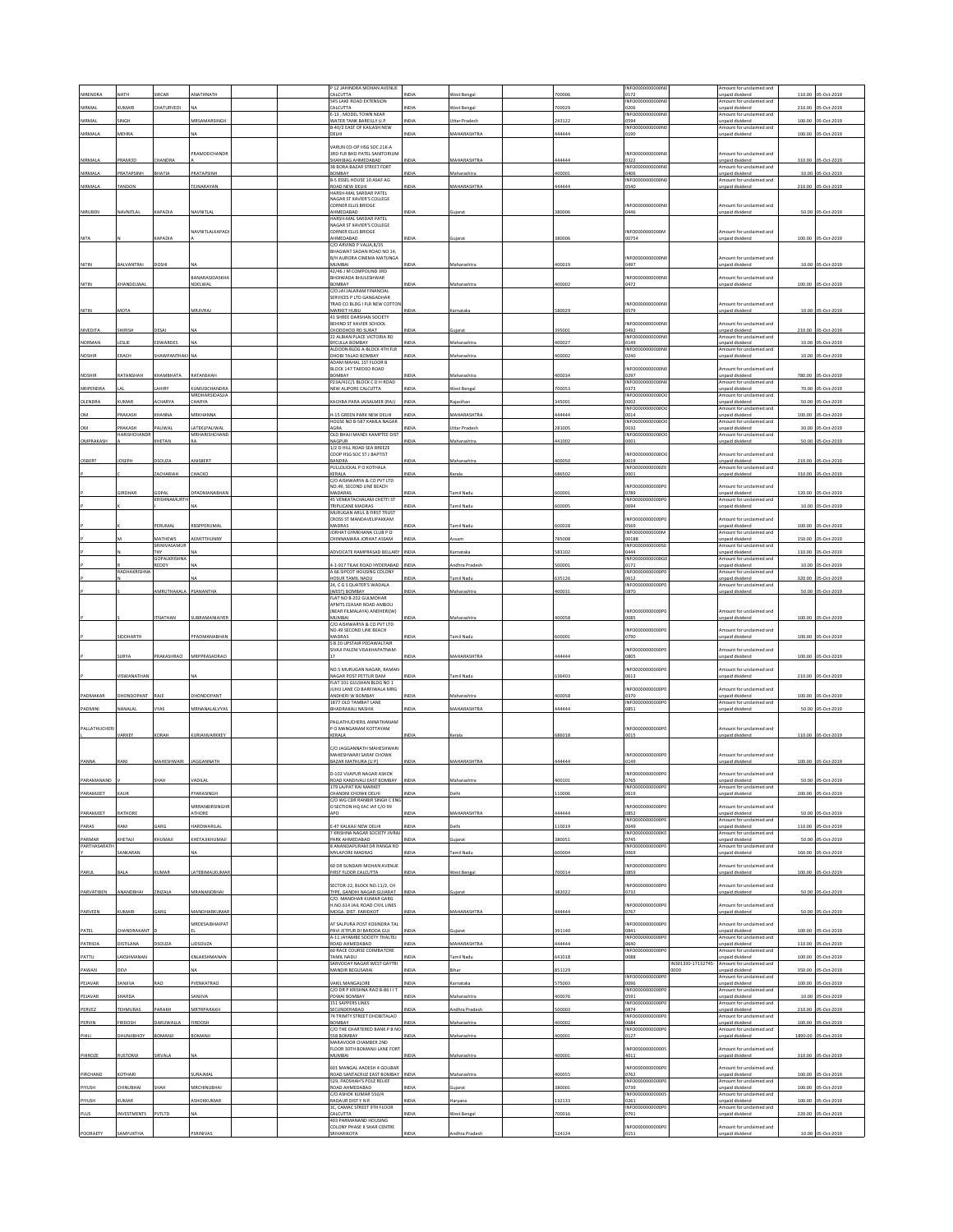| POORNASUNDA  |                  |                  |                               |  | 14 NANDAGOPALA PURAM WEST                                          |              |                    |        | INFO0000000000P          | mount for undaimed and                      |        |                    |
|--------------|------------------|------------------|-------------------------------|--|--------------------------------------------------------------------|--------------|--------------------|--------|--------------------------|---------------------------------------------|--------|--------------------|
|              |                  |                  |                               |  | <b>TUTICORIN</b><br>1/9 SANKET APARTMENTS NR                       | <b>VIDIJ</b> | amil Nad           | 28002  | 1660                     | npaid dividend                              | 120.00 | 05-Oct-2019        |
| POPATLAL     | LALLOBHAI        | PANCHAL          | LALLOOBHAI                    |  | MIRAMBIKA SCHOOL NARANPUR<br>AHMEDABAD                             | NDIA         |                    | 380013 | NFO0000000000P<br>0509   | mount for unclaimed and<br>inpaid dividend  | 30.00  | 05-Oct-2019        |
|              |                  |                  |                               |  | 69 DEFENCE COLONY 3 MAIN I<br>CROSS INDIRA NAGAR II STAGE          |              |                    |        | NEODDDDDDDDDD            | Amount for unclaimed and                    |        |                    |
| PRABHA       | NAIR             |                  | <b>NARAYANMARTAN</b>          |  | BANGALORE                                                          | NDIA         | Carnataka          | 60038  | 2086                     | Inpaid dividend                             | 100.00 | 05-Oct-2019        |
| PRABHAKAR    | NARAYAN          | nsu              | <b>IOSHI</b>                  |  | 3 TOPIWALA LANE DR.<br>BHODKARKAR MARG BOMBAY                      | INDIA        | <b>Maharashtra</b> | 400007 | NFO0000000000P<br>1692   | mount for unclaimed and<br>npaid dividend   |        | 80.00 05-Oct-2019  |
| PRADEEP      | <b>UMAR</b>      | ARAWAGI          | MRMALCHAND                    |  | 145 MINT STREET IIND FLOOR<br>SUIT NO. 208 MADRAS                  | INDIA        | amil Nadu          | 600079 | INFO0000000000P<br>1804  | Amount for unclaimed and<br>inpaid dividend | 10.00  | 05-Oct-2019        |
|              |                  |                  | <b>MRDALICHANDPA</b>          |  | C/O D D PATEL "NIRMAL" 3,<br>.<br>RAJPUT PARA LIMDA LANE           |              |                    |        | NFO00000<br>00000P       | mount for unclaimed and                     |        |                    |
| PRAFUL       |                  | ATEL             | TCI                           |  | <b>IAMMAGAR</b>                                                    | NDIA         | uiara              | 361001 | 0834                     | npaid dividend                              | 50.00  | 05-Oct-2019        |
| PRAGJI       | AMNADAS          | 02201            | AMNADA:                       |  | ORINETAL HOUSE 7 J TATA ROAD<br>BOMBAY                             | <b>NDIA</b>  | Maharashtra        | 400020 | INFO0000000000P<br>3547  | mount for unclaimed and<br>npaid dividend   |        | 210.00 05-Oct-2019 |
|              |                  |                  |                               |  | C/O LAFFANS (INDIA) PVT LTD N-<br>11 CONNAUGHT CIRCUS NEW          |              |                    |        | NFO0000000000P           | mount for unclaimed and                     |        |                    |
| PRAKASH      | HAND             | CAPOOR           |                               |  | DELHI<br>208 MAGNUM HOUSE II KARAM                                 |              | <b>MAHARASHTR</b>  | 444444 | 1057                     | inpaid divident                             |        | 100.00 05-Oct-2019 |
|              |                  |                  |                               |  | PURA COMMUNITY CENTRE NEW                                          |              |                    |        | NFO0000000000P           | mount for unclaimed and                     |        |                    |
| PRAKASH      | <b>HEMTEX</b>    | LTD              |                               |  | DELHI<br>A-17 DEFFENCE COLONY NEW                                  | INDIA        | MAHARASHTRA        | 444444 | 0679<br><b>NFO0000</b>   | npaid dividend<br>mount for unclaimed and   | 350.00 | 05-Oct-2019        |
| PRAKASH      |                  |                  | ATINDRAKUMA                   |  | DELHI<br>19/424 GANDHI CHOWK                                       | NDL          | <b>MAHARASHTR</b>  | 144444 | 0410<br>INFO0000000000P  | npaid dividend<br>mount for unclaimed and   | 10.0   | 05-Oct-2019        |
| PRAKASH      | PUSHPAKANT       | SHETH            | <b>SHRIPLISHPAKANT</b>        |  | KALARGAM SURAT<br>DEMOCRAT HOUSE 21 HADDOWS                        | NDM          | uiarat             | 395004 | 1797                     | nnaid dividend                              |        | 50.00 05-Oct-2019  |
|              |                  | ASANTRAOKUR      |                               |  | ROAD MUNGEMBAKKAM                                                  |              |                    |        | NFO0000000000P           | mount for undaimed and                      |        |                    |
| PRALHAD      | OBBIN            |                  | <b>ASANTRAO</b>               |  | MADRAS<br>GH-9/479, PASCHIM VIHAR NEAR                             |              | amil Nadı          | 600006 | 199                      | inpaid divident                             |        | 100.00 05-Oct-2019 |
| PRAMILA      | AGRAWAL          |                  | GCAGRAWAL                     |  | TELEPHONE EXCHANGE NEW<br>DELHI                                    | INDIA        | Delhi              | 110041 | NFO0000000000P<br>0760   | mount for unclaimed and<br>inpaid dividend  |        | 10.00 05-Oct-2019  |
|              |                  |                  |                               |  | 13 SHRI SAMARTHA COOP HSG SO<br>VISHNU NAGAR M F PATH              |              |                    |        | NFO0000000000P           | mount for unclaimed and                     |        |                    |
| PRAMILA      | <b>SANESH</b>    | ANDHI            | <b>GANESHMGANDH</b>           |  | DOMBIVLI W                                                         | NDIA         | MAHARASHTRA        | 144444 | <b>0505</b>              | inpaid dividend                             | 100.00 | 05-Oct-2019        |
|              |                  |                  |                               |  | 4/24 BHAGIRATHI BLDG<br>TUKARAM JAVJI ROAD GRANT                   |              |                    |        | NFO0000000000P           | mount for unclaimed and                     |        |                    |
| PRAMOD       | HASKER           | ANDIT            |                               |  | ROAD BOMBAY                                                        | NDIA         | Maharashtra        | 400007 | 0626                     | inpaid dividend                             |        | 30.00 05-Oct-2019  |
| PRAMODA      | ASIDHARAN        |                  | <b>VIRUPMNAIR</b>             |  | 9/73 UNNATH NAGAR 2 M G<br>ROAD GOREGAON (W) BOMBAY                | NDL          | Maharashtra        | 400062 | NFO0000000000P<br>806    | mount for unclaimed and<br>inpaid dividend  | 250.00 | 05-Oct-2019        |
| PRAMODKUMA   |                  |                  |                               |  | 45 TULSHIBAGWALE COLONY                                            |              |                    |        | INFO000000000P           | Amount for unclaimed and                    |        |                    |
|              | HANDRAKANT       | KULKARNI         | HANDRAKANT                    |  | PARVATI PUNE<br>BG 7/84 PASCHIM VIHAR NEW                          | NDIA         | taharashtra        | 111005 | 1683<br>NFO0000000000P   | npaid dividend<br>mount for unclaimed and   |        | 50.00 05-Oct-2019  |
| PRAN         | <b>VATH</b>      | <b>JNEJA</b>     | JJUNEJA                       |  | DELHI                                                              | NDM          | elhi               | 10063  | 3576<br>INFOOD0000000P   | npaid dividend<br>Amount for unclaimed and  | 150.00 | 05-Oct-2019        |
| PRAN         | NATH             | JPPAL            | AMRATTAN                      |  | 27 TAGORE PARK DELHI<br>23-B PATEL SOCIETY OPF                     | INDIA        | Delhi              | 110009 | 0207                     | inpaid dividend                             |        | 20.00 05-Oct-2019  |
|              |                  |                  |                               |  | MADHOPURA MARKET                                                   |              |                    |        | NFO0000000000P           | mount for unclaimed and                     |        |                    |
| PRANJIVANDAS | DAHYABHAI        | ANA              | AHYABHAI                      |  | SHAHIBAUG RD AHMEDABAD<br>TAL DHANDHUKA POST VILLAE                | INDIA        | ujarat             | 380004 | )565<br>INFO0000000000P0 | npaid dividend<br>Amount for unclaimed and  | 80.00  | 05-Oct-2019        |
| PRANLAL      | AMARCHAND        | VASANI           | MVASANI                       |  | KHAS AHMEDABAD<br>A/9 DEEPAK APARTMENTS HARE                       | INDIA        | MAHARASHTRA        | 444444 | 0513                     | inpaid dividend                             |        | 100.00 05-Oct-2019 |
|              |                  |                  |                               |  | KRISHNA MANDIR ROAD MODEL                                          |              |                    |        | NFO0000000000F           | mount for unclaimed and                     |        |                    |
| PRATAPSINH   | AXMAN            | <b>HIPLUNKAR</b> | MLAXMAN                       |  | COLONY PUNE<br>FLAT B ENTRY VIA ARULAMBAL ST                       | VDIA         | Maharashtra        | 411016 | 0702                     | npaid dividend                              |        | 50.00 05-Oct-2019  |
| PRATIMA      | <b>BALARAMAN</b> |                  | <b>ALARAMAN</b>               |  | 80 BAZULLAH ROAD T NAGAR<br>MADRAS                                 | <b>VDIA</b>  | amil Nadu          | 600017 | NFO0000000000P<br>0703   | mount for unclaimed and<br>Inpaid dividend  | 20.00  | 05-Oct-2019        |
| PRAVEEN      | HANDRA           | <b>DOS</b>       | ATEGUMANMAL                   |  | GODHAKI NASIAN DAULAT BAG<br>ROAD P B NO 61 AJMER                  | <b>NDL</b>   | <b>MAHARASHTRA</b> | 44444  | NFO0000000000P<br>0530   | mount for unclaimed and<br>npaid dividend   | 100.00 | 05-Oct-2019        |
|              |                  |                  | <b>IAGANNATHPRAS</b>          |  | NIRMAL 20TH FLOOR NARIMAN<br>POINT MUMBAI                          |              |                    |        | INFO0000000000P          | Amount for unclaimed and                    |        |                    |
| PRAVIN       | AGRAWAL          |                  | ADAGRAWAL<br>KESHAVLALBUDDI   |  | BOMBAY HOTEL ICE FACTORY                                           | INDIA        | Maharashtra        | 400021 | 0901<br>INFO00000000000  | npaid dividend<br>mount for unclaimed and   | 50.00  | 05-Oct-2019        |
| PRAVIN       | <b>BUDDHADE</b>  |                  | <b>IDEV</b>                   |  | ROAD CUTTACK<br>R N AGARWAL ROAD BHAGALPUF                         |              | rissa              | 753003 | 0202<br>INFO0000000000P  | npaid dividend<br>Amount for unclaimed and  | 100.00 | S-Oct-201          |
| PRAVIN       |                  | LOHIA            | DEVKINANDAN                   |  | BIHAR<br>13 VASHISTANAGAR SOCIETY                                  | INDIA        | Bihar              | 812002 | 0738                     | npaid dividend                              |        | 100.00 05-Oct-2019 |
|              |                  |                  |                               |  | VATWA ROAD MANINAGAR                                               |              |                    |        | NFO0000000000P           | mount for unclaimed and                     |        |                    |
| PRAVINA      | <b>ANTILA</b>    | НАН              | CANTILAI                      |  | AHMEDABAD<br>E-119 1ST FLOOR GREATER                               | NDIA         | iujarat            | 380008 | 396<br>INFO0000000000P   | inpaid dividend<br>mount for unclaimed and  | 10.00  | 05-Oct-201         |
| PREMNATH     | KAPUR            |                  |                               |  | KAILASH II NEW DELHI<br>HOUSE NO 2566 SECTOR 35/C                  | INDIA        | Delhi              | 110048 | 0266<br>NFO000000000P    | npaid dividend<br>mount for unclaimed and   | 100.00 | 05-Oct-2019        |
| PRITAM       | INGH             |                  | KISHANSINGI                   |  | HANDIGARH PUNJAB                                                   | VDM          | <b>MAHARASHTRA</b> | 144444 | <b>285</b>               | npaid dividend                              | 210.00 | 05-Oct-2019        |
|              |                  |                  |                               |  | <b>B-18 SHANTIVAN PARK SOCIETY</b>                                 |              |                    |        |                          |                                             |        |                    |
| PRITI        | RAJESH           | SHAH             | MRRAJESHSHAH                  |  | B/H VECCINE INSTITUTE OLD<br>PADRA ROAD BARODA                     | INDIA        | iuiarat            | 390015 | INFO000000000P<br>0848   | Amount for unclaimed and<br>inpaid dividend |        | 100.00 05-Oct-2019 |
|              |                  |                  |                               |  | 3/15 AJANTA B WING J L TAMBE<br>AGAR S N RD MULUND WEST            |              |                    |        | NFO0000000000P           | mount for unclaimed and                     |        |                    |
| PRITI        | URESH            |                  | URESH                         |  | MUMBAI                                                             | <b>IDIA</b>  | Maharashtr.        | 100080 | 3717                     | npaid dividend                              | 50.00  | 05-Oct-2019        |
|              |                  |                  |                               |  |                                                                    |              |                    |        |                          |                                             |        |                    |
| PRITIPAL     | KAUR             |                  | PRATAPSINGH                   |  | C/O SARDAR PRATAP SINGH 96<br>GOLF LINKS NEW DELHI                 | NDIA         | MAHARASHTRA        | 444444 | INFO000000000P<br>0288   | Amount for unclaimed and<br>inpaid dividend | 100.00 | 05-Oct-2019        |
|              |                  |                  |                               |  | VIJAYGAURI MULALIK HSG SOC<br>462/3 FLAT NO.1 SADAR BAZAR          |              |                    |        | NFO0000000000F           | mount for unclaimed and                     |        |                    |
| PUJA         | <b>IMESH</b>     | HAH              | <b>MRUMESHNSHAH</b>           |  | SATARA<br>5/5 B.T. ROAD MITRA BAZAR                                | NDIA         | Maharashtra        | 415001 | 0823<br>INFO0000000000P  | npaid dividend<br>Amount for unclaimed and  |        | 50.00 05-Oct-2019  |
| PURNI        | DEVI             | <b>GUPTA</b>     | BRIJLAI                       |  | BELGHARIA CALCUTTA                                                 | INDIA        | West Bengal        | 700056 | 0521                     | inpaid dividend                             |        | 60.00 05-Oct-2019  |
|              |                  |                  |                               |  | LALIT BUNGLOW NO.18, VAIBHAV                                       |              |                    |        |                          |                                             |        |                    |
| PURSHOTTAM   | GOVIND           | BHAVSAR          | GOVIND                        |  | CO-OP.HSG.SOCY NEAR PRAGATI<br>COLONY UPNAGAR NASIK-6              | NDIA         | MAHARASHTRA        | 444444 | NFO0000000000P<br>0754   | Amount for unclaimed and<br>npaid dividend  |        | 10.00 05-Oct-2019  |
|              |                  | <b>HAVSAR</b>    | <b>ALLAVDAS</b>               |  | JANPAD SOCIETY NEAR PJ<br>COLLEGE PALDI AHMEDABAD                  | NDM          | ujarat             |        | NFO000000000P<br>0635    | mount for undaimed and<br>inpaid dividend   | 100.00 |                    |
| PURUSHOTTAM  | VALLAVDAS        |                  |                               |  | 5/1942 RAMPURA MAIN ROAD                                           |              |                    | 380007 | NFO0000000000F           | mount for unclaimed and                     |        | 05-Oct-2019        |
| PUSHPA       | BIPINCHANDRA     | HAJARI           | <b>SIPINCHANDRA</b>           |  | <b>SURAT GUJARAT</b><br>H C PARAKH 4-R SELECTION                   | INDIA        | ujarat             | 395003 | 0719                     | npaid dividend                              |        | 100.00 05-Oct-2019 |
|              |                  |                  |                               |  | APARTMENTS NR RAI<br>COLONY.USMANPURA                              |              |                    |        | INFO000000000P           | mount for unclaimed and                     |        |                    |
| PUSHPA       | ARAKH            |                  | <b>IUKMICHAND</b>             |  | AHMEDABAD                                                          |              | ujara              | 380013 | )758                     | inpaid divident                             |        | 20.00 05-Oct-2019  |
|              |                  |                  |                               |  | MANJIRI FLAT NO 5 BLDG NO 5                                        |              |                    |        |                          |                                             |        |                    |
| PUSHPA       | <b>URESH</b>     | <b>DVANT</b>     | <b>URESH</b>                  |  | THE MAHIM MAKRAND COOP HSG<br>S SVS MARG MAHIM BOMBAY              | INDIA        | Maharashtra        | 100016 | NFO0000000000P<br>0675   | Amount for unclaimed and<br>inpaid dividend |        | 210.00 05-Oct-2019 |
|              |                  |                  | VASHOOMALGOBI                 |  | 10 KATARA MANSION DR ANNIE<br>BESANT ROAD WORL NAKA                |              |                    |        | NFO00000000000           | mount for unclaimed and                     |        |                    |
|              |                  |                  |                               |  | <b>IIMRAI</b>                                                      |              |                    |        |                          |                                             | 250.00 |                    |
|              |                  |                  |                               |  | C/O PHILLIP D'COSTA 767 1ST                                        |              |                    |        | NF00000000000Q           | mount for undaimed and                      |        |                    |
| QUILNIE      |                  |                  |                               |  | .<br>STAGE INDIRANAGAR BANGALORI<br>C/O S R KHANDELWAL&SONS P      |              |                    | 60038  | 1002                     | npaid dividend                              |        | 100.00 05-Oct-2019 |
|              |                  | MAMORIA          |                               |  | LTD 205, SURAT SADAN SURAT<br><b>STREET MUMBAI</b>                 |              | Maharashtra        | 400009 | NFO0000000000R<br>1079   | mount for unclaimed and<br>npaid dividend   |        | 50.00 05-Oct-2019  |
|              |                  |                  |                               |  | C/O. J.T. HODSON 63 COTTENHAM                                      |              |                    |        | NFO0000000000H           | mount for unclaimed and                     |        |                    |
|              |                  | HODSON           | AFFRED                        |  | PARK ROAD LONDON SW20 ODR                                          | INDIA        | MAHARASHTRA        | 44444  | 0131                     | npaid dividend                              |        | 940.00 05-Oct-2019 |
|              |                  |                  |                               |  | 27 SRI NAGAR COLONY 4 SOLITH                                       |              |                    |        | NFO0000000000R           | mount for unclaimed and                     |        |                    |
|              | <b>AYATHRI</b>   |                  |                               |  | MADA ST SAIDAPET MADRAS                                            | <b>NDM</b>   | amil Nadu          | 500015 | 0807                     | inpaid dividend                             |        | 100.00 05-Oct-2019 |
|              |                  | UNGALIA          | SURAJKARAN                    |  | 673A. 10TH C RODA SARDARPUR<br>JODHPUR RAJASTHAN                   | NDIA         | Raiasthan          | 342003 | NFO0000000000R<br>1987   | mount for unclaimed and<br>npaid dividend   | 350.00 | 05-Oct-2019        |
|              | KRISHNASWAN      |                  |                               |  | 178. VAKIL NEW STREET.                                             |              |                    |        | NFO0000000000R           | Amount for unclaimed and                    |        |                    |
|              |                  |                  | RAMASWAMY                     |  | MADURAI<br>4 66 SIPCOT HOUSING COLONY                              | NDM          | mil Nadu           | 525001 | 1074<br>NFO0000000000F   | npaid dividend<br>mount for unclaimed and   | 30.00  | 05-Oct-2019        |
|              | ALITHA           |                  | PRADHAKRISHNAM                |  | HOSUR TAMIL NADU<br><b>FD-58-R MADHLIRAN CHOWK</b>                 | NDIA         | amil Nadu          | 635126 | 1782<br>INFO000000000R   | npaid dividend<br>mount for unclaimed and   |        | 100.00 05-Oct-2019 |
|              |                  | ALAN             | PMJALAN                       |  | PITAMPURA DELHI                                                    | NDM          | elhi               | 10084  | 1075                     | npaid dividend                              | 100.00 | 05-Oct-2019        |
|              |                  | ALAN             | ATESHRIPMJAL                  |  | ED-58-B MADHUBAN CHOWK<br><b>TAMPURA DELHI</b>                     | NDM          | elh                | 10084  | INFO0000000000R0<br>1051 | mount for unclaimed and<br>npaid dividend   | 100.00 | 05-Oct-2019        |
|              |                  |                  | <b>GARGARAMJIKA</b>           |  | KABRA BHAVAN PIPARIA (M.P.)                                        |              |                    |        | NFO0000000000K           | nount for unclaimed and                     |        |                    |
|              |                  | ABRA             |                               |  | DIST HOSHANGABAD C RLY<br>HOUSE NO. 914 PUNJAB GOVT                | NDIA         | Madhya Prades      | 461775 | 0001                     | npaid dividend                              |        | 100.00 05-Oct-2019 |
|              |                  | IDHU             | <b>GURCHARANSING</b>          |  | COLONY SECTOR 39-A<br>CHANDIGARH                                   | NDIA         | MAHARASHTRA        | 444444 | NFO0000000000R           | mount for unclaimed and<br>npaid dividend   |        |                    |
|              |                  |                  |                               |  | C/O SHRI N S RANGASWAMY C-16                                       |              |                    |        | 0951                     |                                             |        | 100.00 05-Oct-2019 |
|              | AMPATH           | UMAR             | <b><i>ISRANGASWAMY</i></b>    |  | SOUTH EXTENSION PART I NEW<br>DELHI                                | NDIA         |                    | 110049 | NFO0000000000S<br>1173   | mount for unclaimed and<br>Inpaid dividend  |        | 100.00 05-Oct-2019 |
|              | ARASWATHI        |                  | <b>TSRAMASUBBAN</b>           |  | 23 UJJINI STREET AYANAVARAM<br>MADRAS                              | NDIA         | amil Nadu          | 500023 | NFO0000000000R<br>0822   | mount for undaimed and<br>npaid dividend    |        | 50.00 05-Oct-2019  |
|              |                  |                  |                               |  | GE-15, INDO GULF TOWNSHIP<br>JAGDISHPUR INDA AREA                  |              |                    |        | NFO0000000000R           | mount for unclaimed and                     |        |                    |
| RADHA        | <b>UPTA</b>      |                  | RVINDKUMAR                    |  | SULTANPUR UP.                                                      | NDIA         | Ittar Pradesl      | 227817 | 0958                     | npaid dividend                              |        | 10.00 05-Oct-2019  |
| RADHA        | <b>IUYAL</b>     |                  | POORANCHANDRA                 |  | <b>B-375 ITI TOWNSHIP MANKAPUR</b><br>DIST GONDA U P               | NDIA         | Ittar Pradesh      | 271308 | NFO00000000000<br>1926   | mount for unclaimed and<br>npaid dividend   |        | 50.00 05-Oct-2019  |
|              |                  |                  |                               |  | FLAT NO 14 P A APARTMENTS 8<br>FIRST MAIN ROAD GANDHI NGR          |              |                    |        | NFO0000000000R           | mount for unclaimed and                     |        |                    |
| RADHA        | CASTURI          |                  | KASTURI                       |  | ADYAR MADRAS<br>C/O BAKHTAWAR MAL RAM                              | VDL          | mil Nadu           | 00020  | 1904                     | npaid dividend                              |        | 150.00 05-Oct-2019 |
|              |                  |                  |                               |  | KISHAN 2056/57 KATRA TABACCO                                       |              | alh                |        | NFO0000000000R           | mount for unclaimed and                     |        |                    |
| RADHEY       | <b>AOHAN</b>     |                  |                               |  | KHARI BAOLI DELHI<br><b>GURUKRUPA TILAK NAGAR</b>                  |              |                    | 10006  | 1797<br>INFO000000000R   | npaid dividend<br>Amount for unclaimed and  | 60.00  | 05-Oct-2019        |
| RAGHUNATH    | HAMBHU           | HIRODKAR         |                               |  | DOMBIVLI THANA<br>-242, SANCHAR VIHAR ITI LTD                      | VDM          | MAHARASHTRA        | 44444  | 1025<br>NFO0000000000F   | npaid dividend<br>mount for unclaimed and   | 110.00 | 05-Oct-2019        |
| RAJ          | UMAR             |                  | MRPREMSINGH                   |  | MANKA PUR GONDA U.P                                                | NDIA         | ttar Pradesh       | 71308  | 1039                     | npaid dividend                              | 50.00  | 05-Oct-2019        |
| RAJ          | UMAR             |                  | <b>REMSINGH</b>               |  | B-538 SANCHAR VIHAR I T I LTD<br>MANKAPUR GONDA U P                | NDM          | Ittar Pradesl      | 71308  | INFO00000000000<br>1870  | mount for unclaimed and<br>npaid dividend   | 50.00  | 05-Oct-2019        |
| RAJAN        |                  | <b>MHAMBREY</b>  | <b>AIKRISHRAPMHA</b><br>MBREY |  | C/O SHRI B P MHAMBREY RUPJI<br>BLDG 1ST FLOOR THAKURDWAR<br>BOMBAY | NDM          | Maharashtra        | 400002 | NF00000000000R<br>0740   | mount for unclaimed and<br>inpaid dividend  |        | 50.00 05-Oct-2019  |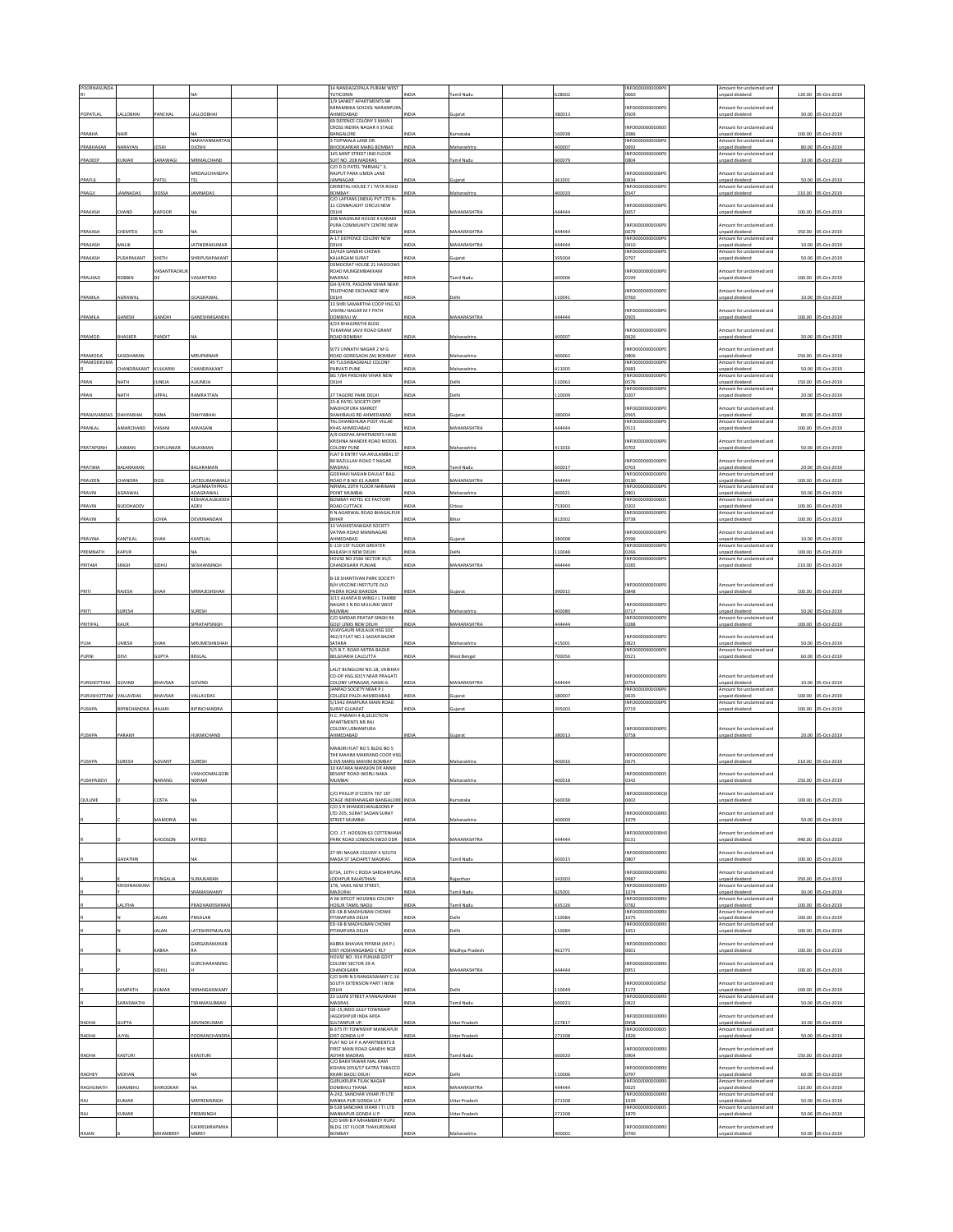|                   |                                      |                  |                          |  | C/O NAND KISHOR SHARMA<br>SREEN FIELD A/3-45 MAHAKALI                                     |              |                     |                | INFO0000000000                             |                   | ount for unclaimed and                                                 |         |                    |
|-------------------|--------------------------------------|------------------|--------------------------|--|-------------------------------------------------------------------------------------------|--------------|---------------------|----------------|--------------------------------------------|-------------------|------------------------------------------------------------------------|---------|--------------------|
| RAJEN             |                                      | VAKIL            | MRCHANDRAKAN             |  | <b>CAVES ROAD ANDHERLE ROMRAY</b>                                                         | <b>NDIA</b>  | Maharashtra         | 00093          | 1046                                       |                   | Inpaid dividend                                                        | 150.00  | 05-Oct-2019        |
| RAJENDRA          | BHAGUBHA                             | SHAH             | BHAGUBHA                 |  | ULSIBAG COLONY BH PARIMAL<br>SOCY ELLIS BRIDGE AHMEDABAD                                  | INDIA        | MAHARASHTRA         | 44444          | INFO000000000R<br>0443                     |                   | mount for unclaimed and<br>unpaid dividend                             |         | 50.00 05-Oct-2019  |
| RAJENDRA          | BHAGUBHAI                            | SHAH             | NΔ                       |  | PARTH-1ST FLOOR THAKOR PARK<br>PALDI AHMEDABAD                                            | NDIA         | uiarat              | 80007          | INFO0000000000R<br>0498                    |                   | Amount for unclaimed and<br>Inpaid dividend                            | 50.00   | 05-Oct-2019        |
| RAJENDRA          |                                      | ROR/             | KISHAN                   |  | A-107, SECTOR 36 NOIDA DISTT<br>GAUTAM BUDH NAGAR (U P)                                   | NDM          | <b>Jttar Prades</b> | 01303          | <b>INFO00000</b><br>00000R<br>0044         |                   | Amount for unclaimed and<br>unpaid dividend                            | 100.00  | 05-Oct-2019        |
| RAJENDRA          | 110405                               | <b>SETH</b>      |                          |  | 571 'N' BLOCK FLAT NO 402 NEW<br><b>LIPUR CALCUTTA</b>                                    | <b>IDIA</b>  | Vest Beng           | 00053          | INFO0000000000R<br>0046                    |                   | mount for unclaimed and<br>unpaid dividend                             | 120.00  | S-Oct-2019         |
| RAJENDRANATH DHUR |                                      |                  | NA                       |  | 2, BHAWANI DUTT LANE<br>CALCUTTA                                                          | INDIA        | West Bengal         | 700073         | INFO0000000000R<br>0957                    |                   | Amount for unclaimed and<br>unpaid dividend                            |         | 100.00 05-Oct-2019 |
|                   |                                      |                  |                          |  | NAVJIVAN, 30-B/63-C, JAY<br>HARAT SOCIETY, 3RD ROAD                                       |              |                     |                | INFO0000000000R                            |                   | mount for unclaimed and                                                |         |                    |
| RAJESH            |                                      | HAVERI           | BHAGWATI                 |  | <b>CHAR (WEST) BOMBAY</b><br>FAIRDEAL INVESTMENTS INSIDE                                  | NDIA         | Maharashtr          | 100052         | 0991                                       |                   | unpaid dividend                                                        | 500.00  | 05-Oct-2019        |
| RAJESH            | MALPANI                              |                  | LATEMRJKMALPA            |  | BAIJI KA MANDIR BADI CHHOPER<br>JAIPUR-3                                                  | NDIA         | MAHARASHTRA         | 44444          | INFO000000000R<br>1066                     |                   | mount for unclaimed and<br>unpaid dividend                             | 250.00  | 05-Oct-2019        |
| RAJESWARI         | <b>HINNASWAM</b>                     |                  | APCHINNASWAM             |  | PALANIAPPA STREET GANDHI<br><b>JAGAR ERODE</b>                                            | NDIA         | amil Nadu           | 38009          | INFO0000000000R<br>0048                    |                   | mount for unclaimed and<br>npaid dividend                              | 210.00  | 05-Oct-2019        |
| RAJINDER          | <b>INGH</b>                          |                  | HARNAMSINGH              |  | MOH GHIAN NAI ABADI<br>HOSHIARPUR                                                         | NDIA         | <b>MAHARASHTRA</b>  | 44444          | INFO0000000000R<br>0699                    |                   | Amount for unclaimed and<br>inpaid dividend                            | 100.00  | 05-Oct-2019        |
|                   | <b>IAIN</b>                          |                  |                          |  | AJKARAN JAIN LAKKAVALLI                                                                   | NDIA         |                     |                | INFO0000000000F                            |                   | mount for unclaimed and                                                |         |                    |
| RAJKARAN          |                                      |                  | MRMOHANLA                |  | CHICKMAGALUR DT KARNATAKA                                                                 |              | arnataka            | 577128         | 1035<br>INFO0000000000R                    |                   | inpaid dividend<br>Amount for unclaimed and                            | 100.00  | 05-Oct-2019        |
| RAJKUMAR          | AGARWAI                              |                  | RAMKUMAR                 |  | 23 P K TAGORE STREET CALCUTTA INDIA<br><b>GENERAL MANAGER</b><br>MAHARASHTRA SCAMLESS LTD |              | West Benga          | 00006          | 0711                                       |                   | inpaid dividend                                                        |         | 20.00 05-Oct-2019  |
|                   |                                      |                  |                          |  | PIPE NAGAR, N.H.17<br>NR.NEGOTHANE VILLAGE                                                |              |                     |                | INFO000000000R                             |                   | Amount for unclaimed and                                               |         |                    |
| RAJKUMAR          | <b>SUPTA</b>                         |                  | NIRANJANLA               |  | SUKDI.DIST.RAIGAD<br>34/6-A, WEST PATEL NAGAR NEW                                         | NDIA         | MAHARASHTRA         | 44444          | 0748<br>INFO0000000000R                    |                   | Inpaid dividend<br>Amount for unclaimed and                            |         | 10.00 05-Oct-2019  |
| RAJNEESH          | <b>TAJU</b>                          |                  | AADANLALGULATI           |  | DELHI<br>SAMIR HOSPITAL OPPOSITE                                                          | NDIA         | elhi                | 10008          | 979                                        |                   | inpaid dividend                                                        |         | 100.00 05-Oct-2019 |
| RAJNIKANT         | MBALA                                | PATE             | AMBALALMOTIBH<br>AIPATEL |  | NATPUR CO OP BANK COLLEGE<br>ROAD NADIAD                                                  | NDIA         | uiarat              | 387001         |                                            | N301645-10017349- | mount for unclaimed and<br>npaid dividend                              |         | 50.00 05-Oct-2019  |
|                   |                                      |                  |                          |  | 201/202 SUNSET ROW HOUSE,<br>OPP GURUKUL DRIVE IN ROAD,                                   |              |                     |                | INFO0000000000F                            |                   | nount for unclaimed and                                                |         |                    |
| RAJNIKANT         | <b>HIMANLAL</b>                      | SHAH             | CHIMANLAI                |  | AHMEDABAD<br><b>CHCHHARAM MARKET GOLWAD</b>                                               | NDIA         | iujarat             | 80052          | 0681<br>INFO0000000000R                    |                   | Inpaid dividend<br>mount for unclaimed and                             | 20.00   | 05-Oct-2019        |
| RAJSHRI           | <b>ABUBHAI</b>                       | <b>IDESHARA</b>  | BABUBHAI                 |  | <b>STREET VISNAGAR</b><br>C/O SANJAY PHOTO STUDIO                                         | NDIA         | uiarat              | 884315         | 0766                                       |                   | npaid dividend                                                         |         | 10.00 05-Oct-2019  |
|                   |                                      |                  | <b>LATESHRIHLAGRA</b>    |  | <b>HIVRINARAYAN MATH COMPLEX</b><br>NR MANOHAR TALKIES BILASPUR                           |              |                     |                | INFO0000000000F                            |                   | mount for unclaimed and                                                |         |                    |
| RAJU              | AGRAWAL                              |                  | WAL                      |  | MP<br>C/O R R JOSORIA 6/5 GAU                                                             | NDIA         | hhattisgarh         | 95001          | 1063<br>INFO0000000000R                    |                   | Inpaid dividend<br>Amount for unclaimed and                            | 550.00  | 05-Oct-2019        |
| RAJWATI           | DEVI                                 |                  | RAGHUNATHPD              |  | BARAHBHAI BELENGAUJ AGRA<br>1203 GALACTICA LOKHANDWALA                                    | NDIA         | <b>AAHARASHTRA</b>  | 44444          | 0558                                       |                   | unpaid dividend                                                        | 100.00  | 05-Oct-2019        |
| RAKESH            | GARG                                 |                  | GOPALDASGARG             |  | OMPLEX VERSOVA ANDHERI W<br>BOMBAY                                                        | NDIA         | Aaharashtra         | 100058         | INFO0000<br>00000F<br>0887                 |                   | mount for unclaimed and<br>Inpaid dividend                             | 2100.00 | 05-Oct-2019        |
|                   |                                      |                  | MRSHARADSOPAN            |  | 30/31 B VITTHAL PARK 476<br>SAMANTWADI GANGAPUR RD                                        |              |                     |                | INFO0000000000R                            |                   | mount for unclaimed and                                                |         |                    |
| RAKESH            | HARAD                                | HOWDHARY         | DEOCHOWDHARY             |  | <b>JASIK</b><br>C/O BAKHTAWAR MAL RAM                                                     | NDIA         | faharashtra         | 22002          | 1057                                       |                   | unpaid dividend                                                        |         | 100.00 05-Oct-2019 |
| RAM               | RARLI                                | UPTA             |                          |  | KISHAN 2056/57 KATRA TABACCO<br>KHARI RAOLI DELHI                                         | NDIA         | elhi                | 10006          | INFOOD00000000R<br>796                     |                   | mount for unclaimed and<br>Inpaid dividend                             | 100.00  | 05-Oct-2019        |
| RAM               | UMAR                                 | HARMA            | <b>ILKUMAR</b>           |  | C/O ALLAHABAD BANK LTD THE<br>AALL MEERUT CANTT U P                                       | NDIA         | <b>MAHARASHTRA</b>  | 14444          | INFO0000000000R<br>0525                    |                   | Amount for unclaimed and<br>unpaid dividend                            |         | 100.00 05-Oct-2019 |
|                   |                                      |                  |                          |  | QUARTER NO 126 DAD COLON<br>PANCHWATI (PALAM) DELHI                                       |              |                     |                | INFOODDOODDOOR                             |                   | mount for unclaimed and                                                |         |                    |
| RAM               | NIWASH                               |                  | MRSADHURAM               |  | CANTT<br>C/O GOBIND RAM & SONS BAZAR                                                      | NDIA         | •lhi                | 10010          | 0932<br>INFO000000000R                     |                   | inpaid dividend<br>Amount for unclaimed and                            | 200.00  | 05-Oct-2019        |
| RAM               | PRAKASH                              |                  | RALLARAMBAJAJ            |  | <b>IRKIWALAN DELHI</b><br>VO LT COL N K SWARUF                                            | NDIA         | elhi                | 10006          | 0217                                       |                   | inpaid dividend                                                        |         | 310.00 05-Oct-2019 |
| RAM               | ARUP                                 |                  |                          |  | 1561, SECTOR-37 NOIDA, DIST<br>SHAZIABAD (UP)                                             | NDIA         | Uttar Prades        | 201303         | INFOODDOODDOOR<br>221                      |                   | mount for unclaimed and<br><b>Inpaid</b> dividend                      |         | 310.00 05-Oct-2019 |
|                   |                                      | VED              | KSUNDARAM                |  | C/O SUPERNA VISION PVT LTD<br><b>NORKS OFF NO TYPE 2/24, DR V.</b>                        | NDIA         |                     |                | INFO0000000000R                            |                   | mount for unclaimed and                                                |         |                    |
| RAMAMOOTHY        |                                      |                  |                          |  | <b>INSTRONIC EST.MADRAS</b><br>9 SHOBHANA 51 SION WEST                                    |              | amil Nadı           | 00041          | 105<br>INFO0000000000R                     |                   | inpaid dividend<br>Amount for unclaimed and                            | 100.00  | 05-Oct-2019        |
| RAMAN             | MUKUND                               | SANE             | MUKUND                   |  | BOMBAY<br>63 D 1 X LANE FANASWADI<br>AISHALI MANSION 3RD FLOOR                            | NDIA         | Maharashtra         | 100022         | 0659<br>INFO000000000R                     |                   | inpaid dividend<br>mount for unclaimed and                             | 10.00   | 05-Oct-2019        |
| RAMAN             |                                      | DALAL            | VARJIVANDAS              |  | BOMBAY                                                                                    | NDIA         | Maharashtr.         | 100002         | 0902                                       |                   | inpaid dividend                                                        | 100.00  | 05-Oct-2019        |
|                   |                                      |                  |                          |  |                                                                                           |              |                     |                |                                            |                   |                                                                        |         |                    |
|                   |                                      |                  |                          |  | 3-C VIJAY APARTMENT 405                                                                   |              |                     |                | INFO0000000000R                            |                   | mount for unclaimed and                                                |         |                    |
| RAMASWAMY         | CHANDRAN<br><b><i>FNKATARAMA</i></b> |                  | RAMASWAMY                |  | THADAGAM ROAD COIMBATORE<br>13 MUTT STREET KUMBAKONAM                                     | <b>INDIA</b> | amil Nad            | 41040          | 0622<br>INFO0000000000R                    |                   | unpaid dividend<br>mount for unclaimed and                             | 100.00  | 05-Oct-2019        |
| RAMASWAMY         |                                      |                  | GRAMASWAMY               |  | AMIL NADU                                                                                 | NDIA         | <b>MAHARASHTRA</b>  | 44444          | 0133<br>INFO0000000000R                    |                   | inpaid dividend<br>mount for unclaimed and                             | 10.00   | 05-Oct-2019        |
| RAMCHANDRA        | KASHINATH<br><b>BISHAMBERDAY</b>     | <b>IANAVARE</b>  | MRKASHINATH              |  | 8. GURUWAR PETH SATARA<br>348/350 KALBADEVI ROAD STH                                      | NDIA         | Maharashtra         | 15002          | 1042<br>INFO0000000000R                    |                   | Inpaid dividend<br>Amount for unclaimed and                            | 50.00   | 05-Oct-2019        |
| RAMDEVI           |                                      | HANDELWAL        | BISHAMBERDAYA            |  | LOOR BOMBAY<br>BLOCK NO 416 4TH FLOOR                                                     | NDIA         | faharashtra         | 00002          | 0162                                       |                   | inpaid dividend                                                        |         | 100.00 05-Oct-2019 |
| RAMESH            | <b>HANDRA</b>                        | <b>HANDELWAL</b> | MEWARAM                  |  | CHANDRA LOK WILDERNESS RD<br>BOMBAY                                                       | NDIA         | Maharashtra         | 100006         | INFO0000000000<br>170                      |                   | mount for unclaimed and<br>inpaid dividend                             | 230.00  | 05-Oct-2019        |
| RAMESH            | <b>HANNA</b>                         |                  | SHIVCHARANLALK<br>AMMA   |  | O BOX 48177 SEATLLE WA                                                                    | NDIA         | <b>MAHARASHTRA</b>  | 14444          | INFO000000000R<br>1801                     |                   | Amount for unclaimed and<br>inpaid dividend                            | 420.00  | 05-Oct-2019        |
| RAMESH            | <b>ULKARNI</b>                       |                  | AGKULKARNI               |  | 114 RAJAJEE NAGAR 1ST BLOCK<br>16TH CROSS ROAD BANGALORE<br>23. LATA KUNJ MATHURA ROAD    | NDIA         | matak               | 60016          | INFO0000000000R<br>0992<br>INFO0000000000R |                   | mount for unclaimed and<br>inpaid dividend<br>Amount for unclaimed and | 3690.00 | 05-Oct-2019        |
| RAMESH            | KUMAR                                | ASUJA            | MRCBJASUJA               |  | AGRA U.P<br>SARAVILLE KURINJI ANDAVAR                                                     | NDIA         | Uttar Pradesh       | 282002         | 1036                                       |                   | unpaid dividend                                                        | 100.00  | 05-Oct-2019        |
| RAMESH            | <b>AENON</b>                         |                  |                          |  | <b>TEMPLE ROAD KODAIKANAL</b>                                                             | NDIA         | amil Nadı           | 24101          | INFO0000000000<br>3091<br>INFO0000000000R  |                   | mount for unclaimed and<br>unpaid dividend<br>Amount for unclaimed and | 1650.00 | 05-Oct-2019        |
| RAMESH            | NARAIN                               |                  | NARAIN                   |  | 3 9/5 VASANT VIHAR NEW DELHI                                                              | <b>NDIA</b>  | <b>Jelhi</b>        | 10057          | 0182                                       |                   | inpaid dividend                                                        |         | 70.00 05-Oct-2019  |
|                   |                                      |                  |                          |  | <b>MADHUPURI CONSULTANTS</b><br>SERVICES 27 CELLAR JANPATH OP                             |              |                     |                |                                            |                   |                                                                        |         |                    |
| <b>RAMESH</b>     | VIMALBHAI                            | <b>ЧАН</b>       | VIMALBHAI                |  | CAPITAL COMMERCIAL CENTRE<br>SHRAM ROAD AHMEDABAD                                         | NDIA         | MAHARASHTRA         | 144444         | INFO0000000000R<br>1008                    |                   | mount for unclaimed and<br>Inpaid dividend                             |         | 30.00 05-Oct-2019  |
| RAMESHCHAND<br>RA | DAVE                                 |                  | SOMESWAR                 |  | RAMESHCHANDRA DAVE BAJI<br>HATTS ZAMPA UMRETH                                             | NDIA         | <b>MAHARASHTRA</b>  | 44444          | INFO0000000000R<br>125                     |                   | Amount for unclaimed and<br>npaid dividend                             | 110.00  | 05-Oct-2019        |
| RAMESHCHAND       | <b>ULABCHAND</b>                     | TASWALA          |                          |  | 0/1468, MOTIPOLE, GOPIPURA<br>SURAT                                                       | <b>IDIA</b>  |                     | 95001          | INFO000000000R<br>1090                     |                   | Imount for unclaimed and<br>npaid dividend                             |         | 10.00 05-Oct-2019  |
| RAMESHCHAND       |                                      |                  |                          |  | JADA BHAGAT NI POLE NR SWAMI<br>NARAYAN MANDIR DARIAPUR                                   |              |                     |                | INFO0000000000R                            |                   | mount for unclaimed and                                                |         |                    |
| RA                | RANCHHODDAS                          |                  | RANCHHODDAS              |  | AHMEDABAD<br>ADA BHAGATNI POLE NR SWAMI                                                   | NDIA         | <b>MAHARASHTRA</b>  | 44444          | 0578                                       |                   | inpaid dividend                                                        |         | 100.00 05-Oct-2019 |
| RAMESHCHAND<br>RA | RANCHHODDA                           |                  | RANCHHODDAS              |  | NARAYAN MANDIR DARIAPUR<br>AHMEDABAD                                                      | NDIA         | <b>MAHARASHTRA</b>  | 44444          | INFO0000000000R<br>0579                    |                   | mount for unclaimed and<br><b>Inpaid dividend</b>                      |         | 100.00 05-Oct-2019 |
|                   | <b>PRAVINCHANDE</b>                  |                  |                          |  | <b>13 CHEWAL WADI KOLBHAT LANE</b>                                                        |              |                     |                | INFO0000000000R                            |                   | mount for unclaimed and                                                |         |                    |
| RAMILABEN         |                                      | RANDERIA         | PRAVIN                   |  | KALBADEVI ROAD BOMBAY                                                                     | NDIA         | Maharashtra         | 100002         | )721                                       |                   | unpaid dividend                                                        | 10.00   | 05-Oct-2019        |
| RAMKRISHNA        | VITHAL                               | RAO              | KVITHALRAO               |  | PLOT NO 123-A BLOCK NO 4 SHRI<br>SIDDHA SADAN SION W BOMBAY                               | INDIA        | Maharashtra         | 100022         | INFO00000000008<br>0735                    |                   | Amount for unclaimed and<br>unpaid dividend                            |         | 70.00 05-Oct-2019  |
| RAMLALL           |                                      | <b>ATHI</b>      | HUNILA                   |  | VINEET STATION ROAD THANA                                                                 | NDIA         | laharashtra         | 00601          | INFO0000000000R<br>0233                    |                   | mount for unclaimed and<br>unpaid dividend                             | 10.00   | 05-Oct-2019        |
| RAMNATH           | BANSAL                               |                  |                          |  | <b>BIRLA FLATS ARYA SAMAK ROAD</b><br>KAROL BAGH NEW DELHI                                | NDIA         | elhi                | 10005          | INFO0000000000R<br>0241                    |                   | Amount for unclaimed and<br>inpaid dividend                            | 100.00  | 05-Oct-2019        |
| RAMNATH           | SIVARAM                              | KRISHNAN         | VSRAMANATHIYER           |  | 8/256 SION EAST BOMBAY                                                                    | NDIA         | faharashtra         | 00022          | INFO0000000000R<br>0244                    |                   | Amount for unclaimed and<br>inpaid dividend                            |         | 100.00 05-Oct-2019 |
| RAMPRAKASH        | <b>GARWAL</b>                        |                  | KEDARNATH                |  | 3/16 VASANT VIHAR NEW DELHI                                                               | NDIA         | elhi                | 10057          | INFO000000000R<br>0607                     |                   | Imount for unclaimed and<br>unpaid dividend                            | 30.00   | 05-Oct-2019        |
| RAMPRAKASH        | MALHOTRA                             |                  |                          |  | 295 MANDAKINI ENCLAVE KALKAJI<br>NEW DELHI                                                | INDIA        | <b>Delhi</b>        | 10019          | INFO000000000005<br>0482                   |                   | Amount for unclaimed and<br>unpaid dividend                            | 420.00  | 05-Oct-2019        |
| RAMPRASAD         |                                      |                  | MOTIRAM                  |  | 10/S-A MOTINAGAR NEW DELHI                                                                | INDIA        | <b>Jelhi</b>        | 10015          | INFO0000000000R<br>0216                    |                   | Amount for unclaimed and<br>inpaid dividend                            | 100.00  | 05-Oct-2019        |
|                   |                                      |                  |                          |  | 15 'MILAN' LINKING ROAD EXTN,                                                             |              |                     |                | INFO0000000000R                            |                   | mount for unclaimed and                                                |         |                    |
| RANA              | PARTAP                               | MITTAL           | YASHPALSINGH             |  | SANTACRUZ WEST BOMBAY<br>JADA BHAGATNI POLE NR                                            | NDIA         | Maharashtra         | 100054         | 0804                                       |                   | unpaid dividend                                                        |         | 60.00 05-Oct-2019  |
| RANCHHODDAS       | RAMDAS                               |                  | RAMDAS                   |  | WAMINARAYAN MANDIR<br>DARIAPUR AHMEDABAD<br>408 ANAND CHAMBERS 2ND                        | NDIA         | <b>MAHARASHTRA</b>  | 44444          | INFO0000000000R<br>0647                    |                   | mount for unclaimed and<br>inpaid dividend                             |         | 20.00 05-Oct-2019  |
|                   |                                      |                  |                          |  | FLOOR NEAR RAYSHAR PLAZA                                                                  | NDIA         |                     |                | INFO00000000000                            |                   | mount for unclaimed and                                                |         |                    |
| RANJANA           | <b>SOHRA</b>                         |                  | PRIVANBOHRA              |  | JAIPUR RAJASTHAN<br>9/B SNEH MILAN PLOT 485-486                                           | NDIA         | <b>MAHARASHTRA</b>  | 14444<br>00052 | 1039<br>INFO0000000000R0<br>0596           |                   | unpaid dividend<br>Amount for unclaimed and                            |         | 100.00 05-Oct-2019 |
| RANJANA           | KHANDELWAL                           |                  | <b>GHANSHYAM</b>         |  | <b>7TH ROAD KHAR W BOMBAY</b><br>508 STH FLR. SINDHU APT<br>NARAYAN NAGAR SION            |              | taharashtra         |                | INFO0000000000R                            |                   | npaid dividend<br>mount for unclaimed and                              | 210.00  | 05-Oct-2019        |
| RANJIT            | NARAINDAS                            | BHAVNANI         | NARAINDAS                |  | CHUNABHATTI BOMBAY<br>C/O BHAGUBHAI M SHAH TULASI                                         | NDIA         | faharashtra         | 00022          | 993                                        |                   | <b>Inpaid</b> dividend                                                 |         | 10.00 05-Oct-2019  |
| RASHMI            | CHANDRAKANT SHAH                     |                  | CHANDRAKANT              |  | BAG CLY ELLIS BRIDGE BH<br>PARIMAL SCY AHM'BAD                                            | <b>NDIA</b>  | MAHARASHTRA         | 144444         | INFO0000000000R<br>0430                    |                   | mount for unclaimed and<br>Inpaid dividend                             |         | 110.00 05-Oct-2019 |
|                   |                                      |                  |                          |  | HARSH MAL SARDAR PATEL<br>NAGAR ST XAVIERS COLLEGE                                        |              |                     |                |                                            |                   |                                                                        |         |                    |
| RASHMI            | NATVERLAL                            | ЖАН              | NATVARLALSHAH            |  | ORNER ELLIS BRIDGE<br>AHMEDABAD                                                           | NDIA         | ujarat              | 80006          | INFO0000000000F<br>0788                    |                   | mount for unclaimed and<br>unpaid dividend                             | 100.00  | 05-Oct-2019        |
| RASIKLAL          | <b>HHAGANLAL</b>                     | SHETH            | CHHAGANLAL               |  | 18 PATEL COLONY SIDDHANATH<br>ROAD BARODA                                                 | NDIA         | MAHARASHTRA         | 144444         | INFO0000000000R<br>0293                    |                   | Amount for unclaimed and<br>unpaid dividend                            | 210.00  | 05-Oct-2019        |
| RASILABEN         | SHVERBHA                             | ALA              | SHVERBHA                 |  | 25-A\290, KRISHNANAGAR,<br>SAUPUR BOGHA, AHMEDABAD<br>CO HEERALAL LUNIA 35                | NDIA         | Sujarat             | 82346          | INFO0000000000R<br>0912<br>INFO0000000000R |                   | Amount for unclaimed and<br>unpaid dividend<br>mount for unclaimed and | 190.00  | 05-Oct-2019        |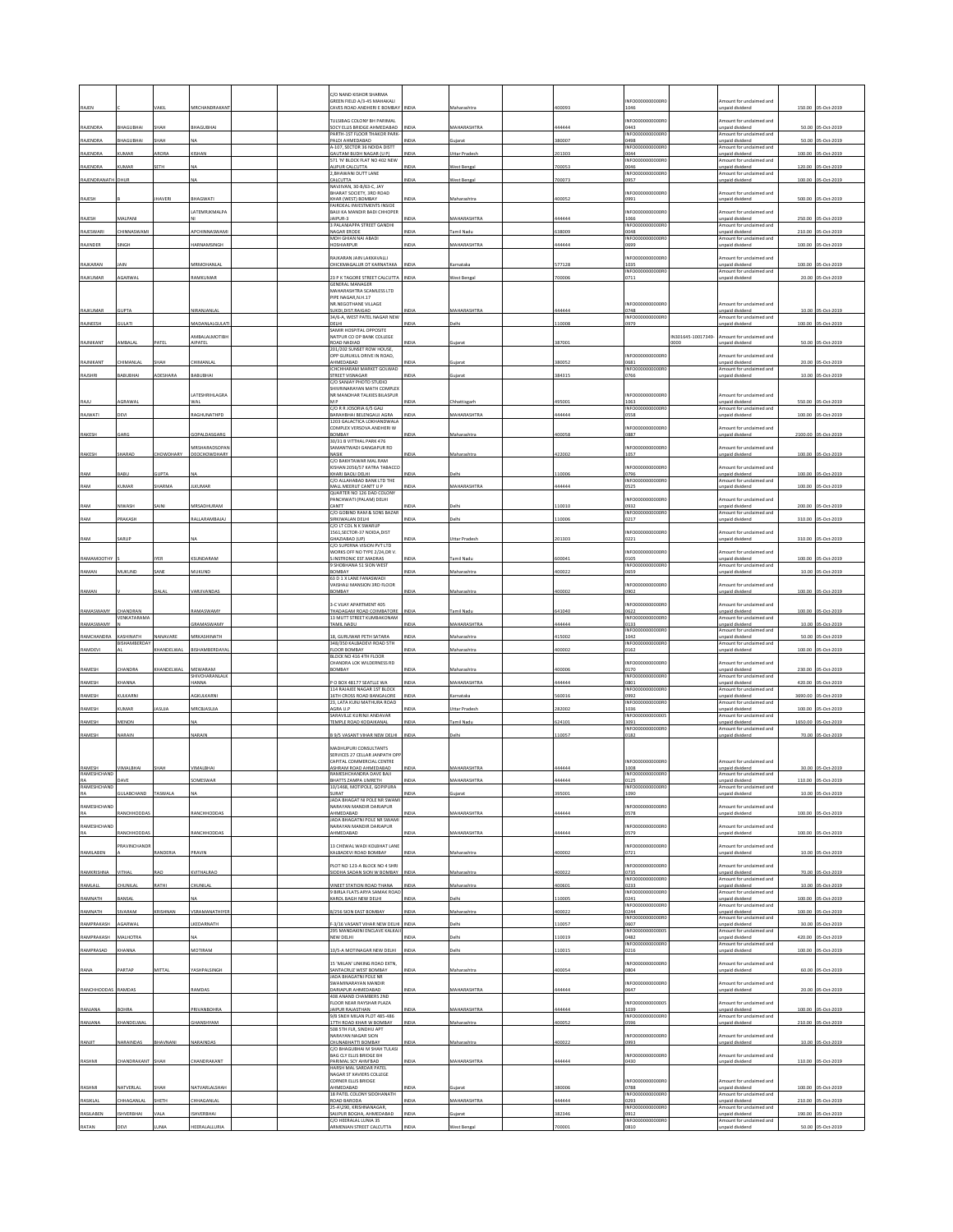|                      |                                |                       |                                      |  | SAROSH YAZAD APARTMENTS 8TH<br>FLR BHAVNAGARI STREET VANKI                   |              |                      |                  | NFO0000000000                              |                            | mount for unclaimed and                                               |                  |                           |
|----------------------|--------------------------------|-----------------------|--------------------------------------|--|------------------------------------------------------------------------------|--------------|----------------------|------------------|--------------------------------------------|----------------------------|-----------------------------------------------------------------------|------------------|---------------------------|
| RATAM<br>RATANPRABHA | <b>IUSTOMJI</b><br>KHANDELWAL  | MARSHALL              | <b>IUSTOMJ</b><br><b>URAJPRASAD</b>  |  | BORDI SURAT<br>GALI MEGHA MATHURA (U.P.)                                     | <b>NDIA</b>  | MAHARASHTRA          | 395003<br>144444 | 1012<br>NFO0000000000R<br>316              |                            | npaid dividend<br>mount for unclaimed and<br>npaid dividend           | 100.00<br>220.00 | 05-Oct-201<br>05-Oct-2019 |
| RATILAL              | VISHVANATH                     |                       | /ISHVANATH                           |  | C/O VISHVADEEP. N P TOWER<br>CHAWDI BAZAR PETLAD                             | NDIA         | uiarat               | 388450           | INFO0000000000R<br>857                     |                            | mount for unclaimed and<br>npaid dividend                             | 10.00            | 05-Oct-2019               |
| RATNESH              |                                | <b>DESAI</b>          | <b>MUKUNDDESAI</b>                   |  | 211/1 JAWAHAR NAGAR<br>GOREGAON (WEST) BOMBAY                                | INDIA        | faharashtra          | 100062           | INFO000000000F<br>0853                     |                            | mount for unclaimed and<br>npaid divident                             |                  | 20.00 05-Oct-2019         |
|                      |                                |                       |                                      |  | C/O BATRA PRINTING PRESS MOR<br>GANJ NR TELEPHONE EXCH                       |              |                      |                  | NFO0000000000R                             |                            | mount for unclaimed and                                               |                  |                           |
| RATTANCHAND          | BATRA                          |                       | COBINDRAM                            |  | AMRITSAR PUNJAB<br>TATA COOP HSG SOC FLAT NO 31                              | NDIA         | <b>MAHARASHTRA</b>   | 444444           | 0331                                       |                            | inpaid dividend                                                       |                  | 100.00 05-Oct-2019        |
| RATTY                | DARABSHAW                      | BAVAADAM              | DARABSHAW                            |  | 7TH FLOOR BLDG NO 1/B E RD<br>PAREL ROMRAY                                   | <b>NDIA</b>  | Maharashtra          | 400012           | NFO0000000000F<br>0593                     |                            | mount for unclaimed and<br>inpaid dividend                            | 110.00           | 05-Oct-2019               |
| RAVI                 | RAMACHANDRA                    | <b>RAO</b>            | RAVIKRISHNAIAH                       |  | MOPIDEVI (PO), DIVI(TL)<br>KRISHNA(DT.) A.P                                  | INDIA        | ndhra Pradesi        | 521125           | INFO0000000000R<br>1762                    |                            | mount for unclaimed and<br>npaid dividend                             | 50.00            | 05-Oct-2019               |
| RAVI                 | ANJAN                          |                       | MRBRAJNANDANS<br>AHAI                |  | LILY GARDEN SHIVPURI PATNA                                                   | NDIA         | ihar                 | 800023           | INFO0000000000F<br>1061                    |                            | Amount for unclaimed and<br>inpaid dividend                           | 500.00           | 05-Oct-2019               |
| RAVIKUMAR            | RAMESWARPR                     | HANDELWAL             | RAMESHWARPRAS                        |  | 204 GIRIRAJ 73 SANT TUKARAM<br><b>RD BOMBAY</b>                              | <b>VIDIZ</b> | taharashtra          | 00009            | NFO0000000000R<br>1337                     |                            | mount for unclaimed and<br>npaid dividend                             | 10.00            | 05-Oct-2019               |
| RAVINDER             | KUMAR                          | AGGARWAL              | ATESHPARASRAN                        |  | AGGARWAL ASSOCIATES 12-UB<br>JAWAHAR NAGAR DELHI                             | INDIA        | Jelhi                | 110007           | INFO000000000R<br>0998<br><b>NFO000</b>    |                            | mount for unclaimed and<br>npaid dividend<br>mount for unclaimed and  | 200.00           | 05-Oct-2019               |
| RAVINDER             |                                |                       | HAGWANS                              |  | -9/103 RAJ NAGAR GHAZIABA                                                    | <b>INDIA</b> | Ittar Prades         | 201002           | 340<br>INFO0000000000R                     |                            | npaid dividend<br>mount for unclaimed and                             | 110.00           | S-Oct-2019                |
| RELE                 | KANAK                          | <b>ATINDRA</b>        | YATINDRA                             |  | 165/A VINCNET ROAD BOMBAY<br>SUJEEVAN COOP HSG SOC BLOCK                     | NDIA         | Maharashtra          | 400014           | 348                                        |                            | nnaid dividend                                                        |                  | 100.00 05-Oct-2019        |
| RESERVED             | <b>INVESTORS</b>               | VTLTD                 |                                      |  | 11 1ST FLOOR MAHANT RD VILE<br>PARLE BOMBAY                                  |              | Maharashtra          | 100057           | NF00000000000R<br>0634                     |                            | mount for unclaimed and<br>inpaid dividend                            | 30.00            | 05-Oct-201                |
| REVA                 | BHATTACHERJE                   |                       |                                      |  | 29 HIMGIRI PEDDER ROAD<br>BOMBAY                                             | NDIA         | Maharashtra          | 400026           | INFO00000000008<br>1010                    |                            | mount for unclaimed and<br>npaid dividend                             |                  | 110.00 05-Oct-2019        |
|                      |                                |                       |                                      |  | C/O BRIG AK SEHGAL<br>COMMANDER HQ 614 (I)MECH AD                            |              |                      |                  | NF00000000000R                             |                            | mount for unclaimed and                                               |                  |                           |
| RITA                 | EHGA                           |                       |                                      |  | BDE C/O 56 APO<br>704 ASHOKA TOWER STATION                                   | NDIA         | MAHARASHTR           | 144444           | 3806                                       |                            | inpaid dividend                                                       | 40.00            | S-Oct-2019                |
| RITA                 | SHANTILAL                      | SHETH                 | MRSHANTILALSHE                       |  | ROAD SHANTH KUVA GATE<br>NAVSARI GUJARAT                                     | INDIA        | MAHARASHTRA          | 444444           | NFO0000000000R<br>1064                     |                            | mount for unclaimed and<br>inpaid dividend                            | 150.00           | 05-Oct-2019               |
|                      |                                |                       |                                      |  | 11 RUKMANI COOP HSG SOCIETY                                                  |              |                      |                  | NFO0000000000F                             |                            | mount for unclaimed and                                               |                  |                           |
| RODA                 | RACH                           | <b>ATLIWALA</b>       | ERACH                                |  | <b>IS SHANKARSET ROAD POONA</b><br>28 RAM SARUP BLDG ROSHAN                  | <b>VIDU</b>  | Maharashtr.          | 111002           | 0703<br>INFO000000000R                     |                            | npaid dividend<br>Amount for unclaimed and                            | 100.00           | 05-Oct-2019               |
| ROHIN                | ROZDON                         |                       | ADLIPROZDON                          |  | ARA ROAD DELHI<br>DWARKADAS BLDG 3RD FLOOR                                   | INDIA        | Jelhi                | 110007           | 0759<br><b>NFO000</b>                      |                            | npaid dividend<br>mount for unclaimed and                             | 80.00            | 05-Oct-2019               |
| ROSE                 | OBO                            |                       | HEOFIL                               |  | BOMBAY<br>VILLA MAHINDRA 13TH ROAD T F                                       |              | Maharashtra          | 100002           | 367<br>INFO0000000000R                     |                            | npaid dividend<br>mount for undaimed and                              | 100.00           | 5-Oct-2019                |
| ROXEY                | CARES                          |                       |                                      |  | <b>SIII KHAR BOMBAY</b><br>C/O MRS SAMBHARWAL C-I/27                         | VDM          | Maharashtra          | 400052           | 0838<br>INFO000000000F                     |                            | inpaid dividend<br>mount for unclaimed and                            | 10.00            | 05-Oct-2019               |
| RUBY                 | OUBE                           |                       |                                      |  | ANDARA PARK NEW DELHI<br>F/8 TRIVENI 66 WALKESHWAR                           | VDIA         | elhi                 | 10003            | 379<br>NFO0000000000R                      |                            | npaid dividend<br>mount for unclaimed and                             | 100.00           | 05-Oct-2019               |
| RUBY                 | AIN                            |                       | <b>IARICHANDJAIN</b><br>ARACHANDBAPC |  | ROAD BOMBAY<br>C/O SHRINIWAS TIN IND (P) LTD C-                              | VDIA         | faharashtra          | 00006            | 0751                                       |                            | npaid dividend                                                        | 50.00            | 05-Oct-2019               |
| RUCHIKA              | <b>APORIA</b>                  |                       |                                      |  | 122 NARAINA INDL AREA PHASE-<br>NEW DELHI                                    |              | elhi                 | 10028            | NFO00000000000<br>1900                     |                            | mount for unclaimed and<br>inpaid dividend                            |                  | 100.00 05-Oct-2019        |
| RUCHIKA              | BAPORIA                        |                       | <b>ARACHANDBAPC</b>                  |  | C/O SHRINIWAS TIN IND (P) LTD C<br>122 NARAINA INDL AREA PHASE-<br>NEW DELHI | <b>AICIN</b> | Delhi                | 110028           | NFO00000000000<br>1560                     |                            | mount for unclaimed and<br>nnaid dividend                             |                  | 100.00 05-0ct-2019        |
| RUKMINI              | <b>ABU</b>                     | UJARI                 | <b>ABUAPUJAR</b>                     |  | 21 RAJA HOUSE 18 KINGS LANE<br>BOMBAY                                        | NDM          | Maharashtra          | 00001            | <b>NFO0000</b><br>0679                     |                            | Imount for unclaimed and<br>npaid dividend                            | 100.00           | 05-Oct-2019               |
|                      |                                | <b>ORMUSJIPALS</b>    |                                      |  | DOTIVALA ESTATE 2ND VICTORIA                                                 |              |                      |                  | NFO0000000000F                             |                            | mount for unclaimed and                                               |                  |                           |
| <b>RUMI</b>          | <b>BAHADUR</b>                 | <b>TIA</b>            | BAHADUR                              |  | CROSS LANE BOMBAY<br>145/C DR VIEGAS STREET                                  | NDIA         | Maharashtra          | 400027           | 0704                                       |                            | npaid dividend                                                        |                  | 210.00 05-Oct-2019        |
| RUPAL                | URYAKAN                        |                       | <b>URYAKAN</b>                       |  | GROUND FLOOR KALBADEVI<br>MUMBAI                                             | VDL          | Maharashtr           | 100002           | NFO0000000000<br>1292                      |                            | mount for unclaimed and<br>inpaid dividend                            | 1.00             | S-Oct-201                 |
| <b>RUPANI</b>        | <b>JESUDIAN</b>                |                       | <b>JESUDIAN</b>                      |  | 23 RITHERDON ROAD VEPERY<br>MADRAS                                           | <b>INDIA</b> | amil Nadu            | 600007           | INFO0000000000R<br>0895                    |                            | Amount for unclaimed and<br>npaid dividend                            |                  | 10.00 05-Oct-2019         |
| RUPENDRAKUM          |                                |                       |                                      |  | 47 MARGALKARIM SOCIETY<br>SIDDHARTH NAGAR GOREGAON                           |              |                      |                  | NFO0000000000R                             |                            | mount for unclaimed and                                               |                  |                           |
| AR                   | <b>ANKARLAL</b><br>RAMESHCHAND | ATH                   | ANKARLAL<br>MRRAMESHCHAN             |  | W BOMBAY<br>1301 JADA BHAGAT'S POLE                                          | VDIA         | Maharashtr.          | 100062           | 0727<br>INFO0000000000R                    |                            | inpaid dividend<br>mount for unclaimed and                            | 10.00            | JS-Oct-201                |
| RUSHIKESH            | RAMESHCHAND                    |                       | DRARAMDAS                            |  | DARIAPUR AHMEDABAD<br>1301 JADA BHAGAT POLE                                  | <b>INDIA</b> | <i><b>Jiarat</b></i> | 380001           | 1016<br>NFO000000000R                      |                            | npaid dividend<br>mount for undaimed and                              | 10.00            | 05-Oct-2019               |
| RUSHIKESH            |                                | <b>IAHADEVIA</b>      | AMESHCHANDRA                         |  | AHMEDABAD<br>HODADAD MANSION M A                                             | NDM          | ujarat               | 380001           | 0723<br>NFO0000000000F                     |                            | npaid dividend<br>mount for unclaimed and                             | 10.00            | 3-Oct-2019                |
| RUTTANBAI            | HEROZSHAW                      | URATIA                | HEROZSHAW                            |  | PARVIS ROAD PUNE<br>APT 1-A. GLENMORE 3                                      | NDIA         | faharashtr           | 111002           | 1400                                       |                            | npaid dividend                                                        | 100.00           | 05-Oct-2019               |
|                      |                                | <b>ADMANABHA</b>      | VSUDARSANACHA                        |  | SRIRAMNAGAR NORTH ST<br>ALWARPET, MADRAS                                     | INDIA        | amil Nadu            | 600018           | NFO0000000000S<br>1444                     |                            | mount for unclaimed and<br>inpaid dividend                            |                  | 10.00 05-Oct-2019         |
|                      |                                | <b>OSHI</b>           | <b>HANDRAKANT</b>                    |  | 145/C ROOM NO 3 GROUND<br><b>FLOOR DR VIEGAS STREET</b><br>KALBADEVI MUMBAI  | INDIA        | Maharashtra          | 400002           | NFO00000000000<br>1438                     |                            | mount for unclaimed and<br>npaid dividend                             |                  | 1.00 05-Oct-2019          |
|                      |                                |                       |                                      |  |                                                                              |              |                      |                  |                                            |                            |                                                                       |                  |                           |
|                      |                                |                       |                                      |  | 7 & GF WORLD TRADE CENTRE B I                                                |              |                      |                  | NFO0000<br>00000                           |                            | Imount for unclaimed and                                              |                  |                           |
|                      |                                | UKHIJA                |                                      |  | LANE NEW DELHI<br><b>BNEW AVADI ROAD</b>                                     | <b>INDIA</b> | <b>Delhi</b>         | 110001           | 1792                                       |                            | npaid dividend                                                        | 100.00           | 05-Oct-2019               |
|                      |                                | VENKTASUBRA<br>MANIAM | <b>SVGOPALKRISHNA</b>                |  | ALAGAPPANAGAR KILPAUK<br>MADRAS                                              | <b>INDIA</b> | amil Nadu            | 600010           | NFO0000000000S<br>1080                     |                            | mount for unclaimed and<br>npaid dividend                             | 420.00           | 05-Oct-2019               |
|                      |                                | NJANA                 | DUSREENIVASAM<br>OORTHY              |  | 302 XI CROSS WILSON GARDEN<br>BANGALORE                                      | <b>VDM</b>   | ırnataka             | 60027            | NFO0000000000S<br>1420                     |                            | mount for unclaimed and<br>inpaid dividend                            | 110.00           | S-Oct-2019                |
|                      | PATTAMMAL                      |                       | u۸                                   |  | 28 TEMPLE ROAD OPP. MENTAL<br>HOSPITAL KILPAUK MADRAS<br>22-A BANSILAL PET   | INDIA        | amil Nadu            | 600010           | NFO0000000000S<br>594<br>INFO0000000000S   |                            | mount for unclaimed and<br>npaid dividend                             | 100.00           | 05-Oct-2019               |
|                      | <b>AMBASIVARAC</b>             |                       | APUNNAIAH                            |  | SECUNDERABAD                                                                 | INDIA        | Andhra Prades        | 500003           | 0896                                       |                            | mount for unclaimed and<br>inpaid dividend                            | 100.00           | 05-Oct-2019               |
|                      | UNDARAMBA                      |                       |                                      |  | C/O A K RAJAN 18 KAMAL 2ND<br>LOOR 2ND ROAD CHEMBUR<br>BOMBAY                | NDIA         |                      |                  | NFO0000000000S<br>0985                     |                            | mount for unclaimed and                                               |                  |                           |
|                      |                                |                       |                                      |  | C/O I MANGALAM INVESTMENTS<br>FIR 15/3 MEDAWAKKAM TANK                       |              | Maharashtra          | 400071           |                                            |                            | npaid dividend                                                        |                  | 100.00 05-Oct-2019        |
|                      |                                | GOPALAKRISHN          | SVENKATASUBHAR                       |  | ROAD OPP:ESI HOSPITAL,<br>MADRAS                                             |              | amil Nadu            | 600012           | INFO0000000000S<br>1750                    |                            | mount for unclaimed and<br>inpaid divident                            | 200.00           | 05-Oct-201                |
|                      |                                |                       |                                      |  | C/O A NARAYANASWAMY NO 19<br>FIRST MAIN ROAD KOTTURPURAM                     |              |                      |                  | NFO0000000000V                             |                            | mount for unclaimed and                                               |                  |                           |
|                      | VANCHINATH                     |                       |                                      |  | <b>MADRAS</b><br>42 P ROAD BISTUPUR DT                                       | <b>INDIA</b> | Tamil Nadu           | 600085           | 026<br>INFO0000000000S                     |                            | npaid dividend<br>Amount for unclaimed and                            | 100.00           | 05-Oct-2019               |
| SABITA               | <b>BAHEI</b>                   |                       | LATESOMABH                           |  | JAMSHEDPUR SINGBHUM<br>3951/29 REHGARPURA KAROL                              | VDL          | <b>MAHARASHTR</b>    | 144444           | 0813<br>INFO0000000000S0                   |                            | Inpaid dividend<br>Amount for unclaimed and                           | 100.00           | 05-Oct-2019               |
|                      |                                | <b>ISETHI</b>         | <b>NANTHANARAYA</b>                  |  | GH NEW DELHI<br>85 KANNAGY STREET EAST                                       |              |                      |                  | 117<br>INFO0000000000S                     |                            | naid dividend<br>mount for unclaimed and                              | 100.00           |                           |
| SAKUNTALA            | KETHARAM                       |                       |                                      |  | TAMBARAM CHENNAL<br>85 KANNAGY STREET EAST                                   | <b>VDL</b>   | mil Nadı             | 00059            | 1026<br>NFO0000000000S                     |                            | npaid dividend<br>mount for unclaimed and                             | 210.00           | 05-Oct-2019               |
| SAKUNTHALA           | KETHARAM                       |                       |                                      |  | TAMBARAM CHENNAI<br>3RD FLR HUSENI BUILDING 163                              | INDIA        | amil Nadu            | 500059           | 1413<br>NFO00000000005                     |                            | npaid dividend<br>mount for unclaimed and                             |                  | 420.00 05-Oct-2019        |
| SALMA                |                                | <b>IKANDER</b>        | <b>ASADDUK</b>                       |  | FALKLAND ROAD BOMBAY<br>8/3 NEPAL BHATTACHARJEE ST                           | NDIA         | Maharashtra          | 400008           | 1327<br>INFO0000000000S0                   |                            | npaid dividend<br>Amount for unclaimed and                            |                  | 250.00 05-0ct-2019        |
| SAMIRAN              | <b>CUMAR</b>                   | AANN                  | MRAMBALALSHUK                        |  | CALCUTTA<br>181 RAJ STUMBH SOCIETY BEHIND<br>BARODA SCHOOL POLO GROUND       | <b>INDIA</b> | <b>Nest Benga</b>    | 700026           | 0037<br>NFO0000000000S                     |                            | inpaid dividend                                                       | 420.00           | 05-Oct-2019               |
| SANAT                |                                | HUKLA                 |                                      |  | VADODARA                                                                     | NDM          | uiarat               | 390001           | 1693                                       |                            | mount for unclaimed and<br>npaid dividend                             | 50.00            | 05-Oct-2019               |
| SANDYAH              |                                | ANDEKAR               | PRABHAKAR                            |  | 820/7 SHRI KRISHNA KUNJ B I<br>ROAD POONA                                    | NDIA         | Maharashtra          | 411004           | INFO0000000000S0<br>0048                   |                            | Amount for unclaimed and<br>inpaid dividend                           | 110.00           | 05-Oct-201                |
| SANGEETA             | BEDI                           |                       | NΔ                                   |  | C-90 SECTOR-23 NOIDA                                                         | INDIA        | MAHARASHTRA          | 444444           | INFO0000000000S<br>1611                    |                            | Imount for unclaimed and<br>nnaid dividend                            |                  | 80.00 05-Oct-2019         |
|                      | <b>ANI</b>                     |                       | <b>HOTTARAM</b>                      |  | CHOTTARAM<br>OPP.S.D.GIRALS, SCHOOL DULLDI                                   | NDL          | unjab                |                  | INFO0000000000S                            |                            | mount for unclaimed and                                               | 50.00            | S-Oct-2019                |
| SANGEETA<br>SANGITA  | <b>GUPTA</b>                   |                       | ARLINKLIMARGLI                       |  | GATE NABHA, PUNJAB<br>48/16 NEW HANUMANPURI<br>SURAL KUND ROAD MEERUT        | INDIA        | Uttar Pradesh        | 147201<br>250001 | 1781<br>INFO0000000000S0<br>1770           |                            | inpaid dividend<br>Amount for unclaimed and<br>npaid dividend         | 100.00           | 05-Oct-2019               |
| SANJAY               | UMAR                           | GGARWA                | AKAGGARWA                            |  | 11 LYTION ROAD DEHRA DUN                                                     | INDIA        | Ittarakhand          | 248001           | INFO00000000005<br>1639                    |                            | mount for unclaimed and<br>npaid dividend                             |                  | 420.00 05-Oct-2019        |
|                      |                                |                       |                                      |  | A-23 SUSHILA BAUG, 53A, S.V.                                                 |              |                      |                  | NFO0000000000S                             |                            | mount for unclaimed and                                               |                  |                           |
| SANJEEV              | <b>AIN</b>                     |                       | <b>UMA</b>                           |  | ROAD SANTACRUZ WEST BOMBA<br>B-2/2128, VASANT KUNJ, NEW                      |              | Aaharashtra          | 00054            | 1575<br>INFOODDDDDDDDSI                    |                            | npaid dividend<br>Amount for unclaimed and                            | 100.00           | 05-Oct-2019               |
| SANJIV               | <b>BHATIA</b>                  |                       |                                      |  | DELHI<br>52/54 NAKHODA STREET 4TH                                            | VDM          | elhi                 | 10070            | 1763<br>NFO0000000000S                     |                            | npaid dividend<br>mount for unclaimed and                             | 10.00            | 05-Oct-2019               |
| SANT                 | 411                            | HARMA                 | BANWARILAI                           |  | FLOOR BOMBAY<br>R-797 NEW RAJINDERNAGAR NEW                                  | NDIA         | Maharashtra          | 100003           | 0050<br>INFO0000000000S                    |                            | npaid dividend<br>Amount for unclaimed and                            |                  | 100.00 05-Oct-2019        |
| SANT                 | SINGH                          |                       |                                      |  | DELHI                                                                        | <b>INDIA</b> | Jelhi                | 10005            | 1053<br>INFO0000000000S                    |                            | npaid dividend<br>mount for unclaimed and                             | 100.00           | 05-Oct-2019               |
| SANTI                | <b>DEVI</b>                    |                       | MRDUTTA<br>MRANILKUMARKA             |  | B-37 KIRTI NAGAR NEW DELHI<br>B/138, SANCHAR VIHAR                           | NDIA         | elhi                 | 110015           | 1025<br>NFO0000000000S                     |                            | npaid dividend<br>mount for undaimed and                              | 30.00            | 05-Oct-2019               |
| SANTOSH              | KATIYAR                        |                       | <b>TIYAR</b>                         |  | MANKAPUR GONDA U.P.<br>B 204 SANCHAR VIHAR ITI LTD                           | <b>VIDIZ</b> | Ittar Prades         | 271308           | 1677                                       |                            | npaid dividend                                                        | 50.00            | S-Oct-2019                |
| SANTOSH              | <b>CUMAR</b>                   | RIVASTAV              |                                      |  | TOWNSHIP MANKAPUR DISTT.<br>GONDA                                            | <b>IDIA</b>  | Ittar Prades         | 271308           |                                            | IN300888-14336128-<br>1000 | mount for unclaimed and<br>inpaid dividend                            | 100.00           | 5-Oct-2019                |
| SANTOSH              | <b>ALI</b>                     |                       |                                      |  | C-108 NEW RAJINDER NAGAR N<br><b>IHJ3</b>                                    | <b>IDI</b>   | <b>Jelbi</b>         | 10005            | INFO0000000000S<br>0724                    |                            | mount for unclaimed and<br>npaid dividend                             | 100.00           | S-Oct-2019                |
| SANTOSHKUMA          | HARISHCHANDE                   | HETAN                 | MRHARISHCHAND<br><b>AKHETAN</b>      |  | OLD BHAJI MANDI KAMPTEE DIST<br>NAGPUR                                       | <b>IDI</b>   | Maharashtra          | 141002           | INFO00000000005<br>1649                    |                            | mount for unclaimed and<br>npaid dividend                             | 50.00            | S-Oct-2019                |
| SANYOKTA             | DEVI                           |                       |                                      |  | B/266-A GREATER KAILASH-I NEW<br>DELHI                                       | NDIA         | elhi                 | 10048            | NFO0000000000S<br>0069                     |                            | mount for unclaimed and<br>npaid dividend                             | 100.00           | 05-Oct-2019               |
| SARADA               | <b>AJAGOPALAR</b>              |                       | <b>GRAJAGOPALAI</b>                  |  | 135 SASTRI ROAD RAMNAGAR<br>COIMBATORE                                       | NDM          | amil Nadı            | 641009           | INFO0000000000S<br>1056                    |                            | mount for undaimed and<br>npaid dividend<br>Amount for unclaimed and  | 210.00           | 05-Oct-2019               |
| SARASWATI            | NARAYANAN                      |                       | VARAYANAN<br><b>JUAYKUMARBAR</b>     |  | <b>B10 ANNA NAGAR EAST SECOND</b><br>AVENUE CHENNAI                          | NDIA         | mil Nadı             | 600102           | INFO0000000000S0<br>1088<br>NFO0000000000S |                            | npaid dividend                                                        | 100.00           | 05-Oct-2019               |
| SARITA               | <b>ARANWAL</b>                 |                       | MAL                                  |  | 16, ASIMUDDIN LANE, ASANSOL<br>9 UDAYAN SECTOR 9A VASHI NAVI                 |              | est Benga            | 13301            | 1754<br>INFO0000000000S                    |                            | mount for unclaimed and<br>npaid dividend<br>Amount for unclaimed and | 40.00            | -Oct-2019                 |
| SARITA               |                                | <b>AMAT</b>           | GOVIND                               |  | MUMBAI<br>ALIAN STREET NAWANSHAHAR                                           | NDM          | Maharashtra          | 00703            | 1286<br>NFO0000000000S                     |                            | npaid dividend<br>mount for unclaimed and                             | 150.00           | 05-Oct-2019               |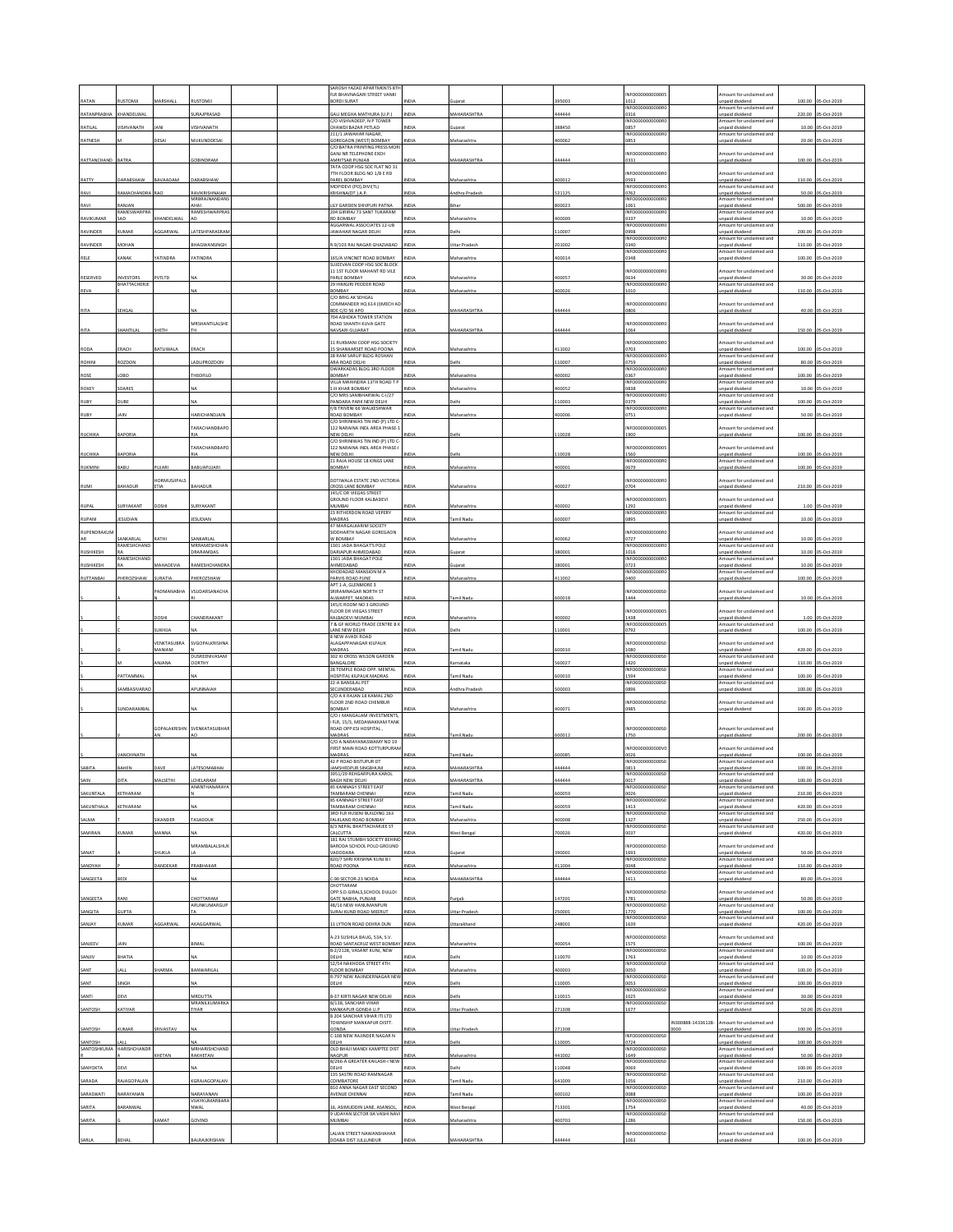|                      |                      |                     |                                           |  | E-202 PLOT-54, PRINCE APT<br>PATPARGUNJ,1 P EXTENSION                                   |                              |                                   |                  | NFO0000000000S                             |                    | mount for unclaimed and                                                |                  |                                         |
|----------------------|----------------------|---------------------|-------------------------------------------|--|-----------------------------------------------------------------------------------------|------------------------------|-----------------------------------|------------------|--------------------------------------------|--------------------|------------------------------------------------------------------------|------------------|-----------------------------------------|
| SARLA                | MALPANI              |                     | MADANGOPA                                 |  | DELHI<br>394-A GUPTA NIVAS BLOCK NO 10<br>2ND FLOOR BHAUDAJI ROAD                       |                              |                                   | 10092            | 1098<br>NFO0000000000                      |                    | inpaid dividend<br>mount for unclaimed and                             | 100.00           | 05-Oct-2019                             |
| SARLABEN             | <b>HANDRAKANT</b>    | DOSHI               | HANDRAKANT                                |  | MATUNGA MUMBAI<br>KAMAL COTTAGE SET NO.5                                                | VDM                          | Maharashtra                       | 100019           | 1268<br>INFO000000000050                   |                    | npaid dividend<br>Amount for unclaimed and                             |                  | 1.00 05-Oct-2019                        |
| SAROJ                | CHAUHAN              |                     | RAJESHCHAUHAM                             |  | SANJAULI SHIMLA H P - 6                                                                 | INDIA                        | MAHARASHTRA                       | 44444            | 1793                                       |                    | inpaid dividend                                                        |                  | 100.00 05-Oct-2019                      |
| SAROJ                | DHINGRA              |                     | <b>ICDHINGRA</b>                          |  | 17 MIG NEW AVAS VIKAS COLONY<br>DELHI ROAD SAHARANPUR U.P.                              | <b>INDIA</b>                 | <b>Jttar Pradesh</b>              | 247001           | NFO0000000000S<br>1584                     |                    | mount for unclaimed and<br>npaid dividend                              |                  | 200.00 05-Oct-2019                      |
| SAROJ                | MALPANI              |                     | <b>MRRKMALPANI</b>                        |  | FAIRDEAL INVESTMENTS INSIDE<br>BAIJI KA MANDIR BADI CHHOPER<br>AIPUR-3                  | NDLA                         | MAHARASHTRA                       | 144444           | INFO0000000000SC<br>1727                   |                    | mount for unclaimed and<br>npaid dividend                              |                  | 250.00 05-Oct-2019                      |
|                      |                      |                     |                                           |  | VISHAVKARMA COLONY SH<br>HANUMAN MANDIR STREET                                          |                              |                                   |                  |                                            |                    |                                                                        |                  |                                         |
| SAROJ                | RANI                 | AGARWAL             | PURANCHAND                                |  | PINJORE DIST PANCHKULA<br>HARYANA<br>13/10 A SWINHOE STREET                             | INDIA                        | Haryana                           | 134102           | INFO0000000000S<br>0966                    |                    | Amount for unclaimed and<br>Inpaid dividend                            |                  | 150.00 05-Oct-2019                      |
| SAROJENDRA           | NATH                 |                     | AJENDRANATH                               |  | BALLYGUNGE CALCUTTA<br>C/O JANAK JUNEJA E 60 1ST                                        | <b>INDIA</b>                 | <b>Nest Benga</b>                 | 700019           | NFO0000000000S<br>103                      |                    | mount for unclaimed and<br>inpaid divident                             |                  | 210.00 05-Oct-2019                      |
| SAROOP               | SINGH                |                     | SOHANSINGH                                |  | FLOOR GREATER KAILASH<br>ENCLAVE I NEW DELHI                                            | INDIA                        | Delhi                             | 110048           | NFO0000000000S<br>1021                     |                    | mount for unclaimed and<br>npaid dividend                              |                  | 220.00 05-Oct-2019                      |
| SASANKA              | EKHAF                | <b>IISRA</b>        | ATEMRRNMIS                                |  | RLY QR NO-1226/1 BUNGLOW<br>YARD BILASPUR RS MP                                         | NDIA                         | hattisgar                         | 95004            | INFO0000000000S<br>1730                    |                    | mount for unclaimed and<br>npaid divident                              | 50.00            | 05-Oct-201                              |
| SATISH               | <b>JHALANI</b>       |                     | SAMPATKUMAR                               |  | SALES SECTION KHANDELWAL<br>TURES KHANDELWALNAGAR<br>NAGPUR                             | INDIA                        | Maharashtra                       | 441402           | NEODDDDDDDDDDSI<br>1252                    |                    | Amount for unclaimed and<br>inpaid dividend                            |                  | 100.00 05-Oct-2019                      |
|                      |                      |                     |                                           |  | SNCO'S MESS HQ MAINTENANCE                                                              |                              |                                   |                  |                                            |                    |                                                                        |                  |                                         |
| SATISH               | KUMAR                | EHRAWAT             | <b><i>MRCHROHTASSIN</i></b><br>GHSEHRAWAT |  | COMMAND (UNIT) AF VAYU SENA<br>NAGAR NAGAPUR                                            | NDIA                         | Maharashtra                       | 440007           | NFO0000000000S<br>1659                     |                    | mount for unclaimed and<br>inpaid dividend                             |                  | 100.00 05-Oct-2019                      |
|                      |                      |                     |                                           |  | C/O MAJOR PARSHOTAM SINGH L<br>1440 SHASTRI NAGAR MEERUT (                              |                              |                                   |                  | NFO0000000000S                             |                    | mount for unclaimed and                                                |                  |                                         |
| SATISH               | MANIKLAI             |                     | <b>IRMANIKLAL</b>                         |  | U.P)<br>C/O KHANDELWAL F ALLOYS LTD<br>63 THE MALL P O KAMPTEE DIST                     | NDIA                         | MAHARASHTRA                       | 444444           | 1085<br>NFO0000000000S                     |                    | inpaid dividend<br>Amount for unclaimed and                            | 100.00           | 05-Oct-201                              |
| SATYA                | NARAIN               | SHAH                | SANWALRAM                                 |  | NAGPUR<br>C/O M/S KAPOOR & CO RAM                                                       | <b>INDIA</b>                 | MAHARASHTRA                       | 444444           | 0114<br>NFO0000000000                      |                    | Inpaid dividend<br>mount for unclaimed and                             |                  | 100.00 05-Oct-2019                      |
| SATYA                | <b>ARKASH</b>        |                     |                                           |  | NAGAR NEW DELHI<br>C-167 VIVEK-VIHAR SHAHDARA                                           | NDIA                         | <b>MAHARASHTRA</b>                | 444444           | 0119<br>INFO0000000000S                    |                    | unpaid dividend<br>mount for undaimed and                              | 210.00           | 05-Oct-201                              |
| SATYA                | WADHAN               | ANJABRAOGA          | PANJABRAOYASH<br>WANTRAOGAWA              |  | DELHI<br>F NO 001 SHUKRATARA<br>APPARTMENT PLOT NO 21/N 7/F                             | <b>NDL</b>                   | <b>Jelbi</b>                      | 110032           | 1961                                       | IN300513-10190882- | npaid dividend<br>mount for unclaimed and                              |                  | 160.00 05-Oct-2019                      |
| SAU                  | ATNA                 | <b>ANDE</b>         |                                           |  | LCIDCO AURANGABAD<br>PAREKH BROS, ENTERPRISES 13                                        | NDL                          | Maharashtra                       | 431003           |                                            | 1000               | inpaid dividend                                                        | 5.00             | 05-Oct-201                              |
| SAUMIL               |                      | AREKH               | SATISH                                    |  | ERABALU CHETTY STREET<br>MADRAS                                                         | INDIA                        | Tamil Nadu                        | 600001           | INFOODDOODDOOS<br>1547                     |                    | Amount for unclaimed and<br>Inpaid dividend                            |                  | 10.00 05-Oct-2019                       |
| SAVITA               |                      | AREKH               | <b><i>MRCHANDRAPRAI</i></b>               |  | 72/302 NEETA CORNER M G ROAD<br>KIRKEE PUNE                                             |                              | laharashtra                       | 111003           | NFO0000000000S<br>1503                     |                    | mount for undaimed and<br>inpaid dividend                              | 50.00            | 05-Oct-201                              |
| SAVITA               | DESHMUKH             |                     | MRNANDKISHOR                              |  | 2236, RODGA RASTA BARSI DIST<br>SOLAPUR<br>B-275 SARASWATI VIHAR (PITAM                 | NDIA                         | Maharashtra                       | 413401           | INFO0000000000S<br>1679<br>NFO0000000000S  |                    | mount for unclaimed and<br>npaid dividend<br>mount for unclaimed and   |                  | 50.00 05-0ct-2019                       |
| SAVITRI              | <b>HUTANI</b>        |                     | <b>HARMANAND</b>                          |  | PURA) NEW DELHI<br>72/B BLOCK KALKAJI TOWNSHIP                                          | NDIA                         | Jelhi                             | 110034           | 0134<br>NFO0000000000S                     |                    | inpaid dividend<br>mount for unclaimed and                             |                  | 100.00 05-Oct-2019                      |
| AVITRI               | <b>FVI</b>           |                     | AIRAM                                     |  | NEW DELHI<br>361 16TH MAIN ROAD T-BLOCK                                                 | VDIA                         | <b>MAHARASHTRA</b>                | 144444           | 0135<br>INFO00000000005                    |                    | npaid dividend<br>Amount for unclaimed and                             | 100.00           | 05-Oct-2019                             |
| SAVITRI              | SASTRY               |                     |                                           |  | JAYANAGAR BANGALORE<br>C/O DHIRUBHAI G NAIK DEV                                         | INDIA                        | Karnataka                         | 560011           | 0140                                       |                    | npaid dividend                                                         |                  | 100.00 05-Oct-2019                      |
| SAVITRIBEN           | DHINUBHAI            |                     | DHINUBHAI                                 |  | ASHISH URMIKUNJ SOC OPP ST<br>XAVIER'S COLLEG                                           | NDIA                         |                                   | 380009           | NFO0000000000S<br>0712                     |                    | mount for unclaimed and<br>npaid dividend                              |                  | 30.00 05-Oct-2019                       |
| SAYAR                |                      |                     | <b>ARRAJKARANJAIM</b>                     |  | W/O RAJKARAN JAIN LAKKAVALLI<br>CHICKMAGALUR DT KARNATAKA                               | INDIA                        | Carnataka                         | 577128           | NFO0000000000S<br>1670                     |                    | mount for unclaimed and<br>npaid dividend                              |                  | 100.00 05-Oct-2019                      |
| SEJAL                |                      | ндн                 | RVINDKUMAR                                |  | <b>40 JAWAHAR NAGAR 6TH ROAD</b><br>GOREGAON W BOMBAY                                   | <b>NDL</b>                   | <b>Aaharashtr</b>                 | 100062           | NFO0000000000S<br>1446                     |                    | mount for undaimed and<br>npaid dividend                               | 10.00            | 05-Oct-2019                             |
| SEMMAGOMM            |                      |                     |                                           |  | 8-B/2 ST. THOMAS ROAD                                                                   |                              |                                   |                  | NFO0000000000S                             |                    | mount for unclaimed and                                                |                  |                                         |
|                      |                      |                     |                                           |  | MAHARAJANAGAR TIRUNELVELI<br>C/O PUNJAB TIMBER TRADERS<br>MOUNT ROAD MAZGAON            | <b>NDL</b>                   | mil Nadı                          | 627011           | 1383<br>NFO0000000000S                     |                    | npaid dividend<br>mount for unclaimed and                              |                  | 210.00 05-Oct-2019                      |
| <b>SETHI</b>         | <b>SWINDAR</b>       | <b>INGH</b>         |                                           |  | BOMBAY<br>B/266-A GREATER KAILASH 1 NEW                                                 | INDIA                        | Maharashtra                       | 400010           | 156<br>NFO0000000000S                      |                    | inpaid dividend<br>mount for unclaimed and                             |                  | 840.00 05-Oct-2019                      |
| SEVA                 | <b>JAS</b>           |                     |                                           |  | DELHI<br>HARSH-MAL SARDAR PATEL                                                         | NDL                          | elhi                              | 110048           | 162                                        |                    | npaid dividend                                                         |                  | 100.00 05-Oct-2019                      |
|                      |                      |                     |                                           |  | NAGAR ST.XAVIER'S COLLEGE<br>CORNER ELLIS BRIDGE                                        |                              |                                   |                  | INFO0000000000A                            |                    | Amount for unclaimed and                                               |                  |                                         |
| SHAH                 | <b>ASHWIN</b>        | BABULAL             | BABULALSHAH                               |  | AHMEDABAD<br>145/C ROOM NO 3 GROUND<br><b>FLOOR DR VIEGAS STREET</b>                    | INDIA                        | Gujarat                           | 380006           | 0493<br>NFO00000000000                     |                    | inpaid dividend<br>mount for unclaimed and                             |                  | 100.00 05-Oct-2019                      |
| SHAH                 | <b>JURYAKANT</b>     |                     | KESHAVLA                                  |  | KALBADEVI MUMBAI                                                                        | <b>INDIA</b>                 | Maharashtr                        | 400002           | 1411                                       |                    | npaid dividend                                                         |                  | 1.00 05-Oct-2019                        |
|                      |                      |                     | MRGULAMMOHIL                              |  | FLAT NO 42 Q 1 APTS OPP SARDAR<br>SCHOOL NEAR PANCHAL HALL                              |                              |                                   |                  | INFO0000000000S                            |                    | Amount for unclaimed and                                               |                  |                                         |
| SHAIKH<br>SHAILABALA | MOHAMED<br>SHOREWALA |                     | DINMRASUL<br>SCSHOREWALA                  |  | ADAJAN PATIYA SURAT<br>4527 KRISHNA BAZAR CLOTH<br>MARKET DELHI                         | NDL<br><b>INDIA</b>          | <b>MAHARASHTR</b><br>Delhi        | 144444<br>110006 | 1665<br>INFO0000000000S<br>1141            |                    | inpaid dividend<br>Amount for unclaimed and<br>npaid dividend          | 100.00           | 05-Oct-201<br>10.00 05-Oct-2019         |
|                      |                      |                     | RAGHUNATHSING                             |  | U B DHARNIDHARKA 1207 D<br>STOCK EXCH PLAZA DALAL ST                                    |                              |                                   |                  | INFO0000000000S                            |                    | mount for unclaimed and                                                |                  |                                         |
| SHAILENDRA           |                      | NGHTHAKOR           |                                           |  | FORT BOMBAY<br>B-601 RATNAPURI, 6TH FLOOR                                               | VDIA                         | Maharashtra                       | 400023           | 1397                                       |                    | inpaid dividend                                                        |                  | 10.00 05-Oct-2019                       |
| SHAILESH             | LAHERCHAND           | GANDHI              | LAHERCHAND                                |  | GALISHALA LANE DAFTARY ROAD<br>MALAD EAST BOMBAY                                        | <b>INDIA</b>                 | Maharashtra                       | 400097           | NFO0000000000S<br>1586                     |                    | mount for unclaimed and<br>inpaid dividend                             |                  | 100.00 05-Oct-2019                      |
| SHAILESH             | RANJAN               |                     | PRACAGRAWAL                               |  | C/O DR N C AGRAWAL WEST<br>JAGJIWAN ROAD CIVIL LINES GAYA INDIA                         |                              | <b>Bihar</b>                      | 823001           | NFO0000000000S<br>1396                     |                    | mount for unclaimed and<br>npaid dividend                              |                  | 20.00 05-Oct-2019                       |
| SHAJAMANI            | <b>BEGUM</b>         |                     | KASIMSAYED                                |  | 68-A LEBRAL STREET ALANDUR<br>MADRAS                                                    | NDM                          | mil Nadu                          | 600016           | INFO00000000005<br>1060                    |                    | Amount for unclaimed and<br>npaid dividend                             | 120.00           | 05-Oct-2019                             |
|                      |                      |                     |                                           |  | B- 5 FLAT 617 EKTA GARDENS<br>PATPARGANJ NEAR MOTHER                                    |                              |                                   |                  | NFO0000000000SC                            |                    | mount for unclaimed and                                                |                  |                                         |
| SHAKTI               | KAPOOR               |                     |                                           |  | DAIRY I P EXTENSION DELHI<br># 96 2ND FIR NEW NO 27/2 6TH                               | INDIA                        | Delhi                             | 110092           | 0183                                       |                    | npaid dividend                                                         |                  | 420.00 05-Oct-2019                      |
| SHAKUNTLA            |                      |                     |                                           |  | CROSS CAMBRIDGE LAYOUT<br>SHIRDI SAI BABA MANDIR ROAD<br>BANGALORE                      | VDL                          | Carnata                           | 560008           | INFO0000000000S<br>0190                    |                    | Amount for unclaimed and<br>inpaid dividend                            | 60.00            | 05-Oct-201                              |
| SHAKUNTLADEV         |                      |                     |                                           |  | G/96 MANSAROVER GARDEN<br>W DEIHL                                                       |                              |                                   | 10015            | INFO0000000000S0<br>224                    |                    | Amount for unclaimed and<br>naid dividend                              | 210.00           |                                         |
| SHANKER              |                      |                     | <b>IRGABILALSHAH</b>                      |  | SETHO KI POLE SAGWARA RAJ                                                               | VDM                          | aiasthar                          | 14025            | NFO0000000000S<br>668                      |                    | mount for unclaimed and<br>npaid dividend                              |                  | 50.00 05-Oct-2019                       |
| SHANTA               |                      | MANASWALA           | GOVINDIAL                                 |  | C/O RAKSHA SAMDANI TRUST 77<br>MEDOWS STREET 1ST FLOOR<br>BOMBAY                        | NDIA                         | Maharashtra                       | 400001           | NFO0000000000S<br>1064                     |                    | mount for unclaimed and<br>npaid dividend                              |                  | 70.00 05-Oct-2019                       |
| SHANTA               | ASTRI                |                     | VENKATRAMANSA                             |  | 608 SAHYADRI APTS KHER<br>SECTION AMBERNATH THANE                                       | NDM                          | Maharashtra                       | 121501           |                                            | IN301549-16557038- | Amount for unclaimed and<br>npaid dividend                             |                  | 30.00 05-Oct-2019                       |
|                      |                      |                     |                                           |  | C/O S M MARFATIA FLAT NO-6,<br>PAREKH BLDG 2ND FLOOR, 26                                |                              |                                   |                  | NFO0000000000S                             |                    | mount for unclaimed and                                                |                  |                                         |
| SHANTA               | TRIKAMLAL            | MARFATIA            | TRIKAMLAL                                 |  | WALKESHWAR ROAD BOMBAY<br>'LALIT' 128 NETAJI ROAD                                       | <b>INDIA</b>                 | Maharashtra                       | 400006           | 0644<br>INFO0000000000S                    |                    | npaid dividend<br>Amount for unclaimed and                             |                  | 100.00 05-Oct-2019<br>40.00 05-Oct-2019 |
| SHANTABEN            | ANSILAL              | ATEL                | <b>JANSILAI</b>                           |  | ELLISBRIDGE AHMEDABAD<br>25 JAY SHANTI SARDAR PATEL<br>NAGAR SOCIETY ELLIS BRIDGE       | NDIA                         | ujarat                            | 380006           | 1634<br>NFO0000000000S                     |                    | npaid dividend<br>mount for unclaimed and                              |                  |                                         |
| SHANTABEN            | <b>AYSHANKAR</b>     | SANDHI              | LATEJAYSHANKAR                            |  | AHMEDABAD<br>10-J. RANG SAGAR FLATS PALDI                                               | NDIA                         | uiarat                            | 380006           | 1999<br>INFOODDOODDOOS                     |                    | npaid dividend<br>Amount for unclaimed and                             | 210.00           | 05-Oct-2019                             |
| SHANTABEN            |                      | <b>JURJAR</b>       | MRNATHALAL<br>LATEPRAGJIMORA              |  | HMEDABAD                                                                                | <b>NDM</b>                   | ujarat                            | 380007           | 1505<br>NFO00000000005                     |                    | inpaid dividend<br>mount for unclaimed and                             | 100.00           | 05-Oct-2019                             |
| SHANTABEN<br>SHANTI  | AGRAWAL              | <b>JESAI</b>        | MRGIRIWARKUMA<br>RAGARWAL                 |  | AMRI TALUKA NAVSARI<br>318 CHITTARANJAN AVENUE<br>CALCUTTA                              | <b>INDIA</b><br><b>INDIA</b> | MAHARASHTRA<br><b>Nest Bengal</b> | 144444<br>700006 | 0791<br>INFO000000000050<br>1698           |                    | npaid dividend<br>mount for undaimed and<br>npaid dividend             | 20.00            | 10.00 05-Oct-2019<br>05-Oct-2019        |
| SHANTI               | <b>DEVI</b>          |                     |                                           |  | -42 EAST OF KAILASH NEW DELH                                                            | NDM                          | elhi                              | 110065           | INFO0000000000S<br>1261                    |                    | Amount for unclaimed and<br>inpaid dividend                            | 200.00           | 05-Oct-2019                             |
| SHANTI               | hFVI                 |                     | RAGARWAL                                  |  | -3/16 VASANT VIHAR NEW DELH                                                             | <b>VIDIZ</b>                 | elhi                              | 10057            | INFO0000000000S<br>)959                    |                    | mount for unclaimed and<br>npaid dividend                              | 30.00            | 5-Oct-2019                              |
| SHANTI               | ١A                   |                     |                                           |  | R-901 NEW RAJINDER NAGAR<br>NEW DELHI                                                   | VDL                          | elhi                              | 10060            | INFO00000000005<br>0230                    |                    | Amount for unclaimed and<br>inpaid dividend                            | 100.00           | 05-Oct-2019                             |
| SHANTI               | SAKSENA              |                     |                                           |  | 108/197 SISAMAN BAZAR<br>KANPUR<br>12 LINK ROAD JANGPURA EXTN                           | NDIA                         | <b>Jttar Pradesh</b>              | 208012           | NFO0000000000S<br>1407<br>INFO0000000000S  |                    | mount for unclaimed and<br>npaid dividend<br>Amount for unclaimed and  |                  | 100.00 05-Oct-2019                      |
| SHANTI               | SWARUP               | UMAR                | <b>EVIDITTAMA</b>                         |  | NEW DELHI<br>A-4 MALVIYANAGAR AISH BAGH                                                 | NDM                          | MAHARASHTRA                       | 444444           | 0234<br>INFO0000000000S                    |                    | inpaid dividend<br>mount for unclaimed and                             | 120.00           | 05-Oct-2019                             |
| SHANTIDEVI           | RORA                 |                     | <b>OKHARDAS</b>                           |  | <b>UCKNOW</b>                                                                           | VDIA                         | ttar Prades                       | 226004           | 1901                                       |                    | npaid dividend                                                         |                  | 110.00 05-Oct-2019                      |
| SHANTILAL            | <b>IIRACHAND</b>     | MEHTA               |                                           |  | OPP HIND MATA CINEMA<br>VINCENT ROAD DADAR BOMBAY INDIA                                 |                              | Maharashtra                       | 400014           | NFO0000000000S<br>)251                     |                    | mount for unclaimed and<br>Inpaid dividend                             |                  | 100.00 05-Oct-2019                      |
| SHANTILAL            | AAGANLA              | ESAI                | AAGANLA                                   |  | 8/64 ANAND NAGAR SANTACRUZ<br><b>EAST BOMBAY</b><br>VADVO KUVO NADIAD DIST KAIRA        |                              | laharashtr                        | 100055           | INFO0000000000S0<br>0256<br>NFO0000000000S |                    | Amount for unclaimed and<br>inpaid dividend<br>mount for unclaimed and | 30.0             | S-Oct-2019                              |
| SHANTILAL            | MOTILAL              | HAH                 | MOTILAI                                   |  | <b>GUJARATI</b>                                                                         |                              | <b>MAHARASHTRA</b>                | 144444           | 1181                                       |                    | npaid dividend                                                         | 100.00           | 05-Oct-2019                             |
|                      |                      |                     |                                           |  | C/O M.H.SHAH, B/6 DEEPA BLDG,<br><b>IPE LINE, OPP MANEKLAL MEHTA</b>                    |                              |                                   |                  | NFO0000000000S                             |                    | mount for unclaimed and                                                |                  |                                         |
| SHARADA              |                      | НАН                 |                                           |  | SCH, GHATKOPAR W BOMBAY<br>C/O DR S S THUKRAL FL NO B-6<br>PATEL CHEST INST FLATS DHAKA | INDIA                        | Maharashtra                       | 100086           | 0675<br>NFO0000000000S                     |                    | npaid dividend                                                         |                  | 40.00 05-Oct-2019                       |
| SHARANJIT            | <b>INGH</b>          |                     |                                           |  | DELHI<br>3 TIRTH APPARTMENT OPP.                                                        | NDIA                         | Jelhi                             | 110009           | 1357                                       |                    | mount for unclaimed and<br>npaid dividend                              |                  | 10.00 05-Oct-2019                       |
|                      |                      |                     |                                           |  | PURNANAND ASHRAM NEAR                                                                   |                              |                                   |                  |                                            |                    |                                                                        |                  |                                         |
| SHARDABEN            |                      |                     |                                           |  | SHWAR BHAVAN NAVRANGPURA                                                                |                              |                                   |                  | NFO0000000000S                             |                    | mount for unclaimed and                                                |                  |                                         |
| SHASHI               | RABH                 | ATEL<br><b>HAWA</b> | VIRNARANBHAI<br><b>JUDHIRKDHAWAN</b>      |  | AHMEDABAD<br>S/48 SECTOR 5 RAJENDER NAGAR<br><b>GAHIBABAD</b>                           | <b>NDM</b><br>NDIA           | Jiarat<br>ttar Prades             | 380014<br>201005 | 1519<br>INFO0000000000S<br>1422            |                    | npaid dividend<br>mount for unclaimed and<br>npaid dividend            | 100.00<br>100.00 | 05-Oct-2019<br>05-Oct-2019              |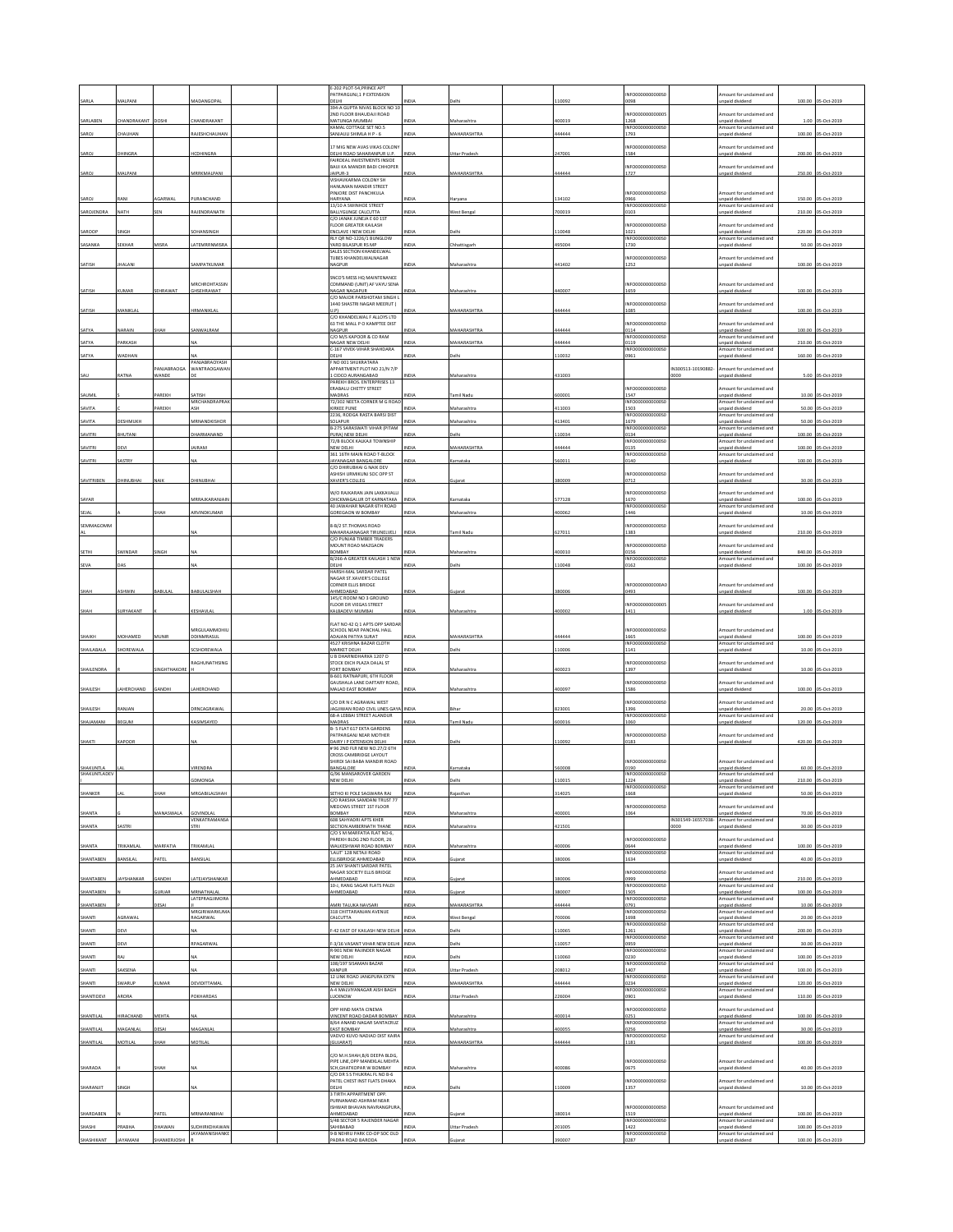|                | <b>AYMANISHAN</b>  |                 |                                     |  | 9-B NEHRU PARK CO-OP SOCIETY                                   |                 |                      |        | INFOODDOODDOOS                             | mount for unclaimed and                                               |        |                    |
|----------------|--------------------|-----------------|-------------------------------------|--|----------------------------------------------------------------|-----------------|----------------------|--------|--------------------------------------------|-----------------------------------------------------------------------|--------|--------------------|
| HASHIKANT      |                    |                 |                                     |  | OLD PADRA VADODARA                                             |                 |                      | 90007  | 1148                                       | unpaid dividend                                                       | 10.00  |                    |
| SHASHINI       | SUDHAKAR           | KAZI            | SOKAZI                              |  | C/O S D DARU 8TH ROAD KHAR<br>YABANGE                          | <b>VDIA</b>     | Maharashtra          | 00052  | INFO0000000000S<br>1243                    | Amount for unclaimed and<br>npaid dividend                            | 160.00 | 05-Oct-2019        |
| SHASHIPRABHA   | DHAWAN             |                 | <b>JUDHIRKUMAR</b>                  |  | 3/48 SECTOR 5 RAJENDER NAGAR<br>SAHIBABAD                      | NDL             | Uttar Pradesl        | 01005  | INFO0000000000S<br>1166                    | Amount for unclaimed and<br>inpaid dividend                           | 150.00 | 05-Oct-2019        |
| SHATISHCHAND   |                    |                 |                                     |  | C/O S V GHATOLIA & CO 23<br>ADVENT 12 A G BHORSALE MARG        |                 |                      |        | INFO0000000000S                            | mount for unclaimed and                                               |        |                    |
|                | <b>IRCHAND</b>     | <b>GHATOLIA</b> | VIRCHARD                            |  | YABANGE                                                        | NDIA            | Maharashtra          | 100001 | 0950                                       | npaid dividend                                                        |        | 20.00 05-Oct-2019  |
|                |                    |                 | <b>BACHUBHAITBHAY</b>               |  | 4 SANMAN CO-OP SOCIETY<br>COLLEGE ROAD GUJARAT TALOD S         |                 |                      |        | INFO0000000000S                            | mount for unclaimed and                                               |        |                    |
| SHEKHAR        | <b>ACHUBHAI</b>    | <b>HAVSAR</b>   |                                     |  | 34 SHOBHANA NAGAR SOCIETY                                      |                 |                      | 883215 | 1439                                       | inpaid dividend                                                       |        | 70.00 05-Oct-2019  |
| SHENAZ         |                    | <b>CHAN</b>     | MRABID                              |  | SYED VASNA ROAD OLD PADRA<br>ROAD BARODA                       |                 | ziara                | 390015 | INFO00000000005<br>1704                    | Amount for unclaimed and<br>Inpaid dividend                           | 50.00  | 05-Oct-2019        |
|                |                    |                 |                                     |  | H NO 12/614 KELANI VAKHAR                                      |                 |                      |        | INFO0000000000S                            | Amount for unclaimed and                                              |        |                    |
| SHERNAZ        | RDESHIR            | AGADIWALA       | ARDESHIR                            |  | KANPITH SURAT<br>KENFIELD U F CHAURE MAIDAN                    |                 | <b>IAHARASHTRA</b>   | 44444  | 1133<br>INFO00000000005                    | inpaid dividend<br>mount for unclaimed and                            | 10.00  | 5-Oct-2019         |
| <b>HILA</b>    | HARMA              |                 |                                     |  | <b>SIMLA</b><br>151 SAPPERS LINES                              |                 | chal Prades          | 71004  | 0319<br>INFO0000000000S                    | npaid dividend<br>Amount for unclaimed and                            | 110.00 | -Oct-2019          |
| SHIRINBAI      | <b>EHMURAS</b>     | AREKH           | TEHMURAS                            |  | SECUNDERABAD                                                   | NDIA            | <b>MAHARASHTRA</b>   | 44444  | 0326                                       | inpaid dividend                                                       | 210.00 | 05-Oct-2019        |
|                |                    |                 |                                     |  | <b>ASHISH NEAR PALDI BUS STAND S</b>                           |                 |                      |        | <b>INFO00000</b><br>00000S                 | mount for unclaimed and                                               |        |                    |
| SHIRISH        | IIMATLAI           | IAH             | <b>IMATLAI</b>                      |  | ROAD ELUS BRIDGE AHMEDABAD                                     |                 | <b>MAHARASHTRA</b>   | 44444  | 0677                                       | inpaid dividend                                                       | 100.00 | 05-Oct-2019        |
| SHIV           | NARAIN             | HANNA           |                                     |  | C/O HANSA CLOTH & GEN MILLS<br>BAZAR SABOONIAN AMRITSAR        |                 | <b>AAHARASHTRA</b>   | 4444   | INFO0000000000S<br>0331                    | Amount for unclaimed and<br>inpaid dividend                           |        | 110.00 05-Oct-2019 |
|                |                    |                 |                                     |  | ARUN KUMAR TRUST                                               |                 |                      |        | INFO0000000000S                            |                                                                       |        |                    |
| SHIVE          | SHANKER            | <b>HIMWAI</b>   | LATESHYAMSUND                       |  | KHANDELWAL BHAVAN 166 DR D<br>N ROAD BOMBAY                    |                 | Maharashtr.          | 100003 | 0833                                       | mount for undaimed and<br>inpaid dividend                             |        | 940.00 05-Oct-2019 |
|                |                    |                 |                                     |  | 3-9, AARTI, DEEPSHEL CO OP HSG                                 |                 |                      |        |                                            |                                                                       |        |                    |
| SHOBHA         |                    |                 | MARNAVINCHANI                       |  | SOC SHIMPOLI VILLAGE, CHIKOO<br><b>WADI BORIVLI WEST B'BAY</b> |                 | <b>IAHARASHTRA</b>   | 44444  | INFO0000000000S<br>1681                    | Amount for unclaimed and<br>npaid dividend                            | 100.00 | 05-Oct-2019        |
|                |                    |                 |                                     |  | HARSH-MAL SARDAR PATEL                                         |                 |                      |        |                                            |                                                                       |        |                    |
| SHOBHANA       | RASHMIKANT         | жан             | RASHMIKANTSHA                       |  | NAGAR ST XAVIER'S COLLEGE ELLIS<br>BRIDGE AHMEDABAD            |                 |                      | 80006  | INFO0000000000S<br>1257                    | Amount for unclaimed and<br>unpaid dividend                           | 100.00 | 05-Oct-2019        |
| SHRIPAD        | RISHNA             | <b>ADKARNI</b>  | <b>CRISHNA</b>                      |  | H/4 ANANDASHRAM PROCTOR<br><b>ROAD BOMBAY</b>                  | <b>IDI</b>      | taharashtr           | 00007  | INFO0000000000S<br>0354                    | Amount for undaimed and<br>npaid dividend                             | 10.00  | 05-Oct-2019        |
|                |                    |                 |                                     |  | FLAT NO 210 2ND FLOOR<br>SUNGRACE C WING RAHEJA VIHAR          |                 |                      |        |                                            |                                                                       |        |                    |
|                | HAMBHU             |                 | SHAMBHU                             |  | OFF CHANDIVLI RD POWAI<br>MUMRAL                               | NDIA            | Maharashtra          | 400072 | INFO0000000000S<br>0863                    | mount for unclaimed and<br>npaid dividend                             |        |                    |
| SHRIPAD        |                    | HIRODKAR        |                                     |  |                                                                |                 |                      |        |                                            |                                                                       |        | 100.00 05-Oct-2019 |
| SHRIVASTAV     | RAJNARAIM          |                 | RAMNARAIN                           |  | SHYAM NIRKUNJ THEOSOPHICAL<br>COLONY JUHU BOMBAY               | NDL             | Aaharashtra          | 100054 | INFO0000000000S<br>0453                    | Amount for unclaimed and<br>Inpaid dividend                           |        | 210.00 05-Oct-2019 |
| HRUTI          | <b>MOHAN</b>       |                 |                                     |  | <b>Vot Available</b>                                           | NDIA            | AAHARASHTRA          | 44444  | INFO0000000000S<br>1580                    | mount for unclaimed and<br>Inpaid dividend                            | 110.00 | 05-Oct-2019        |
|                |                    |                 |                                     |  | 132 K.V. SUB-STATION, KRISHNA                                  |                 |                      |        | INFO0000000000S                            | Amount for unclaimed and                                              |        |                    |
| SHYAM          | UMAR               | RIVASTAVA       | PLSRIVASTAVA                        |  | NAGAR KANPUR<br>132 K V SUB STATION KRISHNA                    |                 | <b>Ittar Prades</b>  | 08007  | 1783<br>INFO0000000000                     | Inpaid dividend<br>Amount for unclaimed and                           | 50.00  | 05-Oct-2019        |
| <b>HYAM</b>    | UMAR               | RIVASTAVA       | PLSRIVASTAVA                        |  | NAGAR KANPUR<br>C/O PRAMILA TRUST 73-6 J B                     |                 | ttar Prades          | 08007  | 0423                                       | inpaid dividend                                                       | 50.00  | 05-Oct-201         |
| SHYAM          | SUNDER             | SAMDANI         | RAMCHANDER                          |  | NAGAR BHAGWAN BHAWAN<br>BOMBAY                                 | INDIA           | Maharashtra          | 400059 | INFO0000000000S<br>1062                    | mount for unclaimed and<br>unpaid dividend                            |        | 20.00 05-Oct-2019  |
|                |                    |                 |                                     |  |                                                                |                 |                      |        | INFO0000000000S                            | Amount for unclaimed and                                              |        |                    |
| SHYAMADEVI     |                    |                 | HSMAGARWA                           |  | 111 GOLF LINKS NEW DELHI<br>NEAR K K ITTOOP & SONS PO          | VDL             |                      | 10003  | 1100                                       | npaid divider                                                         | 150.00 | 05-Oct-201         |
| SIMON          | KARATH             |                 | KARATHTGEORG                        |  | AKIKAVU VIA KUNNAMKULAM<br>KERALA                              |                 | 'erali               | 580503 | <b>INFO0000</b><br><b>10000S</b><br>0997   | mount for unclaimed and<br>Inpaid dividend                            | 100.00 | 05-Oct-2019        |
|                | UMAR               | <b>HOSH</b>     | SARADCHANDRAG<br><b>IOSH</b>        |  | 1, SIKDAR BAGAN STREET,<br>CALCUTTA                            | VDL             | est Benga            | 00004  | INFO0000000000S<br>1158                    | Amount for unclaimed and<br>unpaid dividend                           | 120.00 | 05-Oct-201         |
|                |                    |                 |                                     |  |                                                                |                 |                      |        | INFO0000000000S                            | mount for unclaimed and                                               |        |                    |
| <b>ISIR</b>    | <b>MOHAN</b>       | WE              | <b>AOTH AI</b>                      |  | 4 AMHERST STREET CALCUTTA<br>II/I BLOCK QUARTER NO.1 LAJPAT    | DIA             | est Re               | 00009  | 1145<br>INFO0000000000S                    | npaid dividend<br>Amount for unclaimed and                            | 10.00  | -Oct-2019          |
| SITA           | RAM                | KHANNA          | MRSHAMLAI                           |  | NAGAR NEW DELHI<br>M-14 B SOUTH EXTN PART II NEW               | INDIA           | Delhi                | 10024  | 1470<br>INFO0000000000S                    | Inpaid dividend<br>mount for unclaimed and                            |        | 100.00 05-Oct-2019 |
| SITARAM        | UREKA              |                 | ATEJEETMA                           |  | DELHI<br>FLAT NO 208 KRISHNA KUNJ NR                           | VDIA            | <b>MAHARASHTRA</b>   | 44444  | 0988                                       | npaid dividend                                                        |        | 110.00 05-Oct-2019 |
|                |                    |                 |                                     |  | RUPAREL COLLEGE S B MARG                                       |                 |                      |        | INFO0000000000S                            | Amount for unclaimed and                                              |        |                    |
| SMITA          | ANAND              | PANDIT          | ANAND<br><b>IRKANTILALIVOR</b>      |  | BOMBAY<br>C-40 YOGI NAGAR 105 YOGI                             | INDIA           | Maharashtra          | 400016 | 1307<br><b>INFO00000</b>                   | unpaid dividend<br>mount for undaimed and                             |        | 200.00 05-Oct-2019 |
| SMITA          |                    | /ORA            |                                     |  | ADAN EKSAR ROAD BORIVLI<br>33 MANGAL PARK SOCIETY              | <b>INDIA</b>    | faharashtra          | 00091  | 1657                                       | inpaid dividend                                                       |        | 500.00 05-Oct-2019 |
| SMITA          | MAHENDRA           | KUMAR           | MAHENDRAKUMA                        |  | GAJARAWADI VADODARA<br>BARODA                                  | INDIA           | Sujarat              | 390017 | INFO0000000000S<br>1435                    | mount for unclaimed and<br>unpaid dividend                            |        | 400.00 05-Oct-2019 |
|                |                    |                 |                                     |  | 204 GIRIRAJ 73 SANT TUKARAM                                    |                 |                      |        | INFO000                                    | mount for unclaimed and                                               |        |                    |
| SNEHLATA       | ULZARILA           | CHANDELWA       | GULZARILAL<br><b>JASWANTLALPARI</b> |  | <b>RD BOMBAY</b><br>202 MANSAROVER MOUNT                       | NDLA            | laharashtr           | 00009  | 0402<br>INFO0000000000S0                   | inpaid dividend<br>Amount for unclaimed and                           | 100.00 | 05-Oct-2019        |
| SNEHLATABEN    | ASHWANTLA          | PARIKH          |                                     |  | PLEASANT ROAD BOMBAY<br>16 SHRI B K NAGAR SOC NO 4 JAI         | NDIA            | Aaharashtra          | 100006 | 1329                                       | inpaid dividend                                                       | 30.00  | 05-Oct-2019        |
|                |                    |                 |                                     |  | HIKHU MARG PALDI<br>AHMEDABAD                                  | NDIA            |                      |        | INFO0000000000S                            | mount for unclaimed and                                               |        |                    |
| SOMALAL        | CHUNILAL           | SHAH            |                                     |  | NEW CAMA BLDG ZORASTRIAN                                       |                 | iujarat              | 80007  | 1400                                       | <b>Inpaid dividend</b>                                                |        | 10.00 05-Oct-2019  |
|                |                    |                 |                                     |  | <b>FUND ESTATES</b><br>CHIKALWADI, GRANT ROAD                  |                 |                      |        | INFO0000<br>000S                           | Amount for unclaimed and                                              |        |                    |
| SORABJI        | DARASHA            | MASALAWALLA     | DARASHA                             |  | BOMBAY<br>84 PRANARICK CHAT ROAD                               |                 | laharashtr           | 00007  | 1637<br>INFO0000000000S                    | unpaid dividend<br>mount for unclaimed and                            | 210.00 | 05-Oct-2019        |
| <b>SUB</b>     | <b>ANKAR</b>       | <b>IFY</b>      |                                     |  | CALCUTTA<br>GOKUL 52 H B SAMAJA ROAD                           | <b>VIDIZ</b>    | est Benga            | 00036  | 0679<br>INFO0000000000S                    | unpaid dividend<br>Amount for unclaimed and                           | 50.00  | S-Oct-2019         |
| SUBBA          | RAO                | <b>AGDISH</b>   | LATEKRISHNAJI                       |  | BANGALORE                                                      | INDIA           | Karnataka            | 560004 | 1191                                       | unpaid dividend                                                       |        | 50.00 05-Oct-2019  |
| SUBHADRA       | <b>IIRANJAN</b>    | HAH             | <b>IRANJAN</b>                      |  | 201 WEST VIEW 485 V.S. MARG<br>BOMBAY                          | NDLA            | laharashtr           | 00025  | INFO00<br>1589                             | mount for undair<br>ned and<br>inpaid dividend                        | 50.00  | 05-Oct-2019        |
| SUBHASH        | <b>HANDER</b>      | BAJAJ           | RRBAJAJ                             |  | N-29 KALKAJI NEW DELHI                                         | NDIA            | elhi                 | 10013  | <b>INFO0000</b><br>0000S<br>1296           | Amount for unclaimed and<br>Inpaid dividend                           | 100.00 | 05-Oct-2019        |
| SUBODH         | CHANDRA            | <b>GUPTA</b>    | RAMCHANDRAGU<br>PTA                 |  | 246-R MODEL TOWN LUDHIANA                                      | <b>NDL</b>      |                      | 41002  | INFO0000<br>0000S<br>1217                  | Amount for unclaimed and                                              | 50.00  | 05-Oct-2019        |
|                |                    |                 |                                     |  | C/O DR C R SHAH UPLI BAZAR,                                    |                 | niat                 |        | INFO0000000000S                            | unpaid dividend<br>mount for unclaimed and                            |        |                    |
| SUCHETABEN     | <b>HHAGANLA</b>    | HAH             | <b>HHAGANLA</b>                     |  | BARDOLI P BOX 38 GUJARAT<br>12 MAYUR PANKH 6TH ROAD            | IN A            |                      | 94601  | 0490<br>INFO0000000000S                    | unpaid dividend<br>Amount for unclaimed and                           | 110.00 | 5-Oct-2019         |
| SUDARSHAN      | MINOCHA            |                 | PRAKASH                             |  | CHEMBUR BOMBAY<br>C/O MR N N DIXIT NANCHANDI                   | INDIA           | Maharashtra          | 400071 | 1499<br>INFO0000000000S0                   | unpaid dividend<br>Amount for unclaimed and                           |        | 100.00 05-Oct-2019 |
| <b>SUDHA</b>   | DIXIT              |                 | NARENDRANATH                        |  | <b>GROUNDS MEERUT</b><br><b>GENERAL MANAGER'S OFFICE</b>       | NDIA            | <b>ANHARASHTRA</b>   | 44444  | 1496                                       | inpaid dividend                                                       |        | 100.00 05-Oct-2019 |
|                |                    |                 |                                     |  | ANDREW YULE & CO LTD PO                                        |                 |                      |        | INFO0000000000S                            | Amount for unclaimed and                                              |        |                    |
|                | :RISF              |                 |                                     |  | <b>ISERGARH BURDWAN</b><br>10 LAXMI SADAN 12 NUTAN             |                 |                      | 44444  | 497                                        | npaid div                                                             | 100.00 | 05-Oct             |
| UDHA           | <b>AGHENDRA</b>    | HOPRA           |                                     |  | LAXMI SOC N S ROAD NO 10 J V P<br>SCHEME MUMBAL                |                 | abarashtr            | 00049  | INFO00000000000<br>2027                    | nount for unclaimed and<br>npaid dividend                             | 110.00 | S-0rt-2019         |
| SUDHA          | MUKHERJEE          |                 |                                     |  | 339/6 K. P. MUKHERJEE RD<br>BEHALA EAST PARK CALCUTTA          | INDIA           | West Bengal          | 00008  | INFO0000000000S<br>1612                    | Amount for unclaimed and<br>unpaid dividend                           |        | 210.00 05-Oct-2019 |
|                |                    |                 | MRARUNKUMARSI                       |  | A-83 SANCHAR VIHAR MANKAPUR                                    |                 |                      |        | INFO0000000000S                            | Amount for unclaimed and                                              |        |                    |
| SUDHA          | <b>NGH</b>         |                 | NGH                                 |  | GONDA (U.P.)<br>C/O SACHIN S MULJI ANAND                       | NDL             | <b>Ittar Pradesh</b> | 71308  | 1662                                       | npaid dividend                                                        | 250.00 | 05-Oct-2019        |
| SUDHIR         |                    | MULJI           | <b>JAYANTILALMULJI</b>              |  | BHAVAN STH FLR 2ND<br>BABULNATH X LANE BOMBAY                  | <b>INDIA</b>    | Maharashtra          | 400007 | INFO0000000000S<br>1411                    | mount for unclaimed and<br>unpaid dividend                            |        | 10.00 05-Oct-2019  |
|                |                    |                 |                                     |  | C/O JAYANTILAL J MULJI(HUF)<br>ANAND BHAVAN CHOWPATTY 2        |                 |                      |        | INFO000000000051                           | nount for unclaimed and                                               |        |                    |
| SUDHIR         | AYANTILAL          | viuui           | AYANTILAL                           |  | BABULNATH CROSS LANE<br>3/48 SECTOR-5 RAJENDER NAGAR           | DH <sub>4</sub> | laharashtr           | 00007  | 316A                                       | inpaid dividend                                                       | 80.00  | 05-Oct-2019        |
| SUDHIRKUMAR    | DHAWAN             |                 | <b>SHWARCHANDRA</b>                 |  | SAHIBABAD                                                      | NDIA            | Uttar Pradesh        | 201005 | INFO0000000000S<br>1101                    | Amount for unclaimed and<br>unpaid dividend                           |        | 50.00 05-Oct-2019  |
| SUDHIRKUMAR    | <b>IARISHCHAND</b> | <b>HETAN</b>    | MRHARISHCHAND                       |  | OLD BHAJI MANDI KAMPTEE DIST<br><b>JAGPUR</b>                  |                 | taharashtra          | 41002  | INFO0000000000S<br>1648                    | Amount for unclaimed and<br>inpaid dividend                           | 50.00  | 05-Oct-2019        |
| SUDHISH        | VAYYAR             |                 | BALDEVSAHAINAY<br>YAR               |  | <b>UMRITI NAGAR DIST DURG M P</b>                              | NDIA            | Chhattisgarh         | 91001  | INFO0000000000S<br>1112                    | Amount for undaimed and<br>Inpaid dividend                            | 310.00 | 05-Oct-2019        |
|                |                    |                 |                                     |  | 189 PARAMANICK GHAT ROAD                                       |                 |                      |        | <b>INFO0000</b><br><b>10000S</b>           | Amount for unclaimed and                                              |        |                    |
| SUKUMAR        | MOITRA             |                 |                                     |  | CALCUTTA<br>C/O PADMAKAR P SHITOOT NEAR                        |                 | est Benga            | 00036  | 0514                                       | <b>Inpaid dividend</b>                                                | 110.00 | 05-Oct-2019        |
| SULABHA        |                    | нітоот          | MRPADMAKARGS<br>HITOOT              |  | BUS STAND SHEGAON DIST<br>BULDANA MAHARASHTRA                  | NDIA            | Maharashtra          | 44203  | <b>INFO0000</b><br>000005<br>1675          | mount for undaimed and<br>inpaid dividend                             |        | 50.00 05-Oct-2019  |
|                |                    |                 |                                     |  | C/O R V BURYE 33 GAUTAM<br>NIWAS OPP AVINASH JAIPRAKASH        |                 |                      |        |                                            |                                                                       |        |                    |
|                |                    |                 |                                     |  | RD SEVEN BUNGLOWS ANDHER W                                     |                 |                      |        | INFO0000000000S                            | Amount for unclaimed and                                              |        |                    |
| SULATA         | MOHAN              | <b>DESAI</b>    | MOHAN                               |  | R'RAY<br>MISTRY PARK BHULABHAI DESAI                           | <b>VIDIZ</b>    | Maharashtr.          | 100058 | 1318<br>INFO000000000050                   | inpaid dividend<br>Amount for undaimed and                            | 20.00  | 05-Oct-2019        |
| SULAXMI        | MIL                | AUD             | ANIL                                |  | RD BOMBAY<br>727 BHOW'S POLE RAIPUR                            | NDIA            | Maharashtra          | 00026  | 1362<br>INFO0000000000S                    | Inpaid dividend<br>Amount for unclaimed and                           | 100.00 | 05-Oct-2019        |
| SULOCHANA      | GOVINDRAY          | <b>AVAL</b>     | GOVINDRAY                           |  | HMEDABAD                                                       | <b>IDIA</b>     | ujarat               | 80001  | 1229                                       | inpaid dividend                                                       | 50.00  | 05-Oct-2019        |
| SUMAN          | /ITHAL             | <b>BANPEL</b>   | VITHALBBANPEL                       |  | KAMATHI PURA 10TH LANE H NO<br>MUMBAI                          | NDIA            | Maharashtra          | 00008  | INFO000000000005<br>0539                   | Amount for unclaimed and<br>Inpaid dividend                           | 100.00 | 05-Oct-2019        |
| SUMIT          | ۹AY                |                 | <b>MSAHAROY</b>                     |  | SHYAM VINODINI 10. MUCHIPARA<br>ROAD, CALCUTTA                 |                 | est Benga            | 00041  | INFO0000000000S0<br>1755                   | Amount for unclaimed and<br><b>Inpaid</b> dividend                    | 100.00 | 05-Oct-2019        |
|                |                    |                 |                                     |  | B/S, LAXMINARAYAN SOC. OPP.<br>CHAMPANER SOC. VADAJ            |                 |                      |        | INFO0000000000S                            | Amount for unclaimed and                                              |        |                    |
| SUMITRA        | ANUBHAI            | <b>НАН</b>      |                                     |  | AHMEDABAD<br>C/O MR S N SEN 13/10A SWINHOE                     | NDIA            | ilarat               | 80013  | 1544                                       | Inpaid dividend                                                       |        | 110.00 05-Oct-2019 |
| <b>SUMITRA</b> | SEN                |                 | SNSEN                               |  | STREET CALCUTTA                                                | NDI.            | Vest Benga           | 00019  | INFO0000000000S0<br>0535                   | Amount for unclaimed and<br><b>Inpaid</b> dividend                    | 210.00 | 05-Oct-2019        |
|                |                    |                 |                                     |  | C/O MR P K SEN INDIAN<br>EXPLOSIVES LIMITED                    |                 |                      |        | <b>INFO0000</b><br>00000S                  | mount for unclaimed and                                               |        |                    |
| SUNANDA        | SEN                |                 | PKSEN                               |  | <b>34CHOWRINGHEE CALCUTTA</b><br>WZ 1048 NEAR GURDWARA RANI    | NDIA            | West Benga           | '00071 | 1041<br>INFO0000000000S                    | Inpaid dividend<br>Amount for undaimed and                            | 100.00 | 05-Oct-2019        |
| SUNDAR         | <b>INGH</b>        |                 |                                     |  | BAGH SHAKUHLUSH DELHI                                          |                 |                      | 10034  | 0540                                       | unpaid dividend                                                       | 100.00 | 05-Oct-2019        |
|                |                    |                 |                                     |  | C-503, KAVERI APARTMENTS                                       |                 |                      |        | INFO0000000000S                            | Amount for unclaimed and                                              |        |                    |
| SUNIL          | <b>BUUR</b>        |                 | SHANTARAM<br>HARISHCHANDRA          |  | KALKAJI EXTENSION NEW DELHI<br>A-4 MALVIYA NAGAR ALSH BAGH     | NDIA            | Delhi                | 10019  | 1099<br>INFO0000000000S0                   | Inpaid dividend<br>Amount for unclaimed and                           | 100.00 | 05-Oct-2019        |
| SUNITA         | ARORA              |                 | ARORA                               |  | LUCKNOW U P                                                    |                 | <b>Ittar Prades</b>  | 26004  | 1151                                       | Inpaid dividend                                                       | 100.00 | S-Oct-2019         |
|                |                    |                 |                                     |  |                                                                |                 |                      |        |                                            |                                                                       |        |                    |
| SUNITA         |                    | <b>INGH</b>     | N۵                                  |  | 3-9 SECTOR 36 NOIDA UP<br>C/O M/S GOBIND RAM & SONS            | <b>VIDIA</b>    | <b>MAHARASHTRA</b>   | 44444  | INFO0000000000S<br>0554<br>INFO0000000000S | mount for unclaimed and<br>npaid dividend<br>Amount for unclaimed and | 30.00  | 05-Oct-2019        |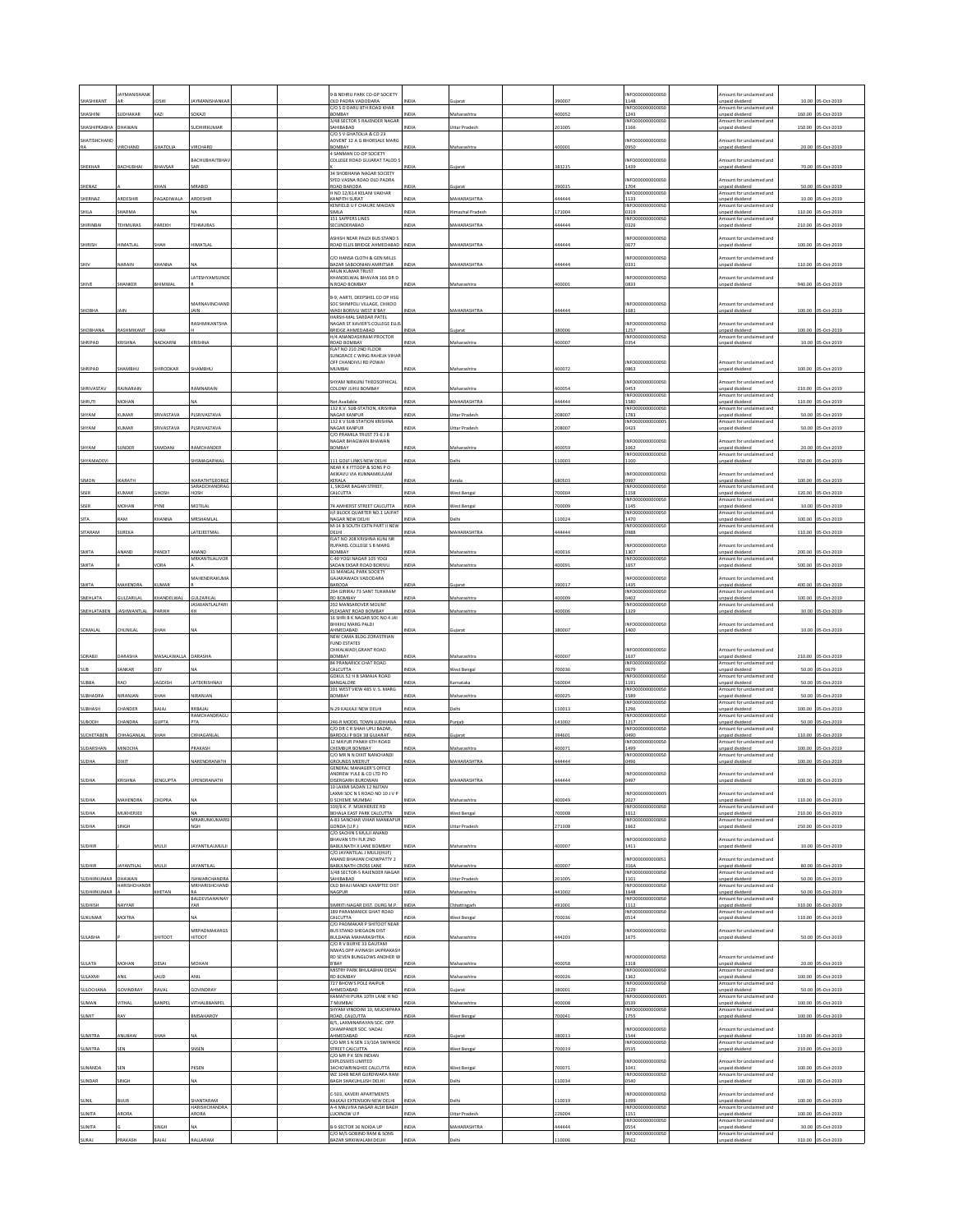| UREKHA                   |                         |                         | <b><i><b>CANKHI</b></i></b>        | -5 MADHUKAR TERRACE KASTUI<br>PARK BORIVALI WEST MUMBAI                     |              |                      | 0092   | INFO00000000000<br>1152                    |                   | nount for unclaimed and<br>inpaid dividend                            | 50.00  | -Oct-2019          |
|--------------------------|-------------------------|-------------------------|------------------------------------|-----------------------------------------------------------------------------|--------------|----------------------|--------|--------------------------------------------|-------------------|-----------------------------------------------------------------------|--------|--------------------|
| SURENDRA                 |                         | MEHTA                   | <b>NA</b>                          | 15 RAMAN STREET P B NO 1424<br>MADRAS                                       | NDIA         | <b>Tamil Nadu</b>    | 00017  | INFO0000000000S<br>0566                    |                   | Amount for unclaimed and<br>inpaid dividend                           |        | 630.00 05-Oct-2019 |
|                          |                         |                         |                                    | 02/3-A RAJ VAIBHAV-1 MAHAV                                                  |              |                      |        |                                            |                   |                                                                       |        |                    |
| SURENDRA                 |                         | MEHTA                   |                                    | NAGAR DHANUKARWADI<br>KANDIVALI (W) MUMBAI                                  | NDIA         | Maharashtra          | 100067 | INFO0000000000S<br>1195                    |                   | mount for unclaimed and<br>unpaid dividend                            | 310.00 | 05-Oct-2019        |
| SURENDRA                 | <b>IESHINGLAI</b>       | MEHTA                   | LATEJKMEHTA                        | 15 RAMAN ST P B NO 1424<br>MADRAS                                           | NDL          | amil Nadı            | 00017  | INFO0000000000S<br>1292                    |                   | Amount for unclaimed and<br>unpaid dividend                           | 50.00  | 05-Oct-2019        |
| SURENDRA                 | UMAR                    |                         |                                    | HOUSE NO.1201, SECTOR 37<br>ARUN VIHAR NOIDA U P                            | NDIA         | Ittar Pradesi        | 01303  | INFO0000000000S<br>0984                    |                   | mount for unclaimed and<br>unpaid dividend                            | 100.00 | 5-Oct-2019         |
| SURESH                   | BAHADUR                 | MATHUR                  | LATEPREMESHWA<br>RIDAS             | PARMESHWAR BHAVAN 24<br>DARYAGANJ DELHI                                     | INDIA        | Jelhi                | 10007  | INFORMATION<br>0572                        |                   | Amount for unclaimed and<br>unpaid dividend                           | 100.00 | 05-Oct-2019        |
| SURESH                   | HAND                    | GRAWAI                  | MRSITARAMAGRA<br>WAL               | CEMENT SHOP NEAR GANDHI<br>PUTLA BILASPUR M P                               | NDIA         | hhattisgarh          | 95001  | INFO0000000000S<br>1723                    |                   | Amount for unclaimed and<br>unpaid dividend                           | 50.00  | 05-Oct-2019        |
| SURESH                   | <b>HANDRA</b>           | <b>HAKKAR</b>           | <b>LATESRIDAYALJIBT</b><br>HAKKAR  | 12, AMRATOLLA STREET<br>CALCUTTA                                            | NDIA         | Vest Bengal          | 00001  | INFO0000000000S<br>1792                    |                   | Amount for unclaimed and<br>Inpaid dividend                           | 300.00 | 05-Oct-2019        |
| SURESH                   | MANHERLA                | MEHTA                   | MANHERLA                           | ZAVERI MANSION LITTLE GIBBS<br>ROAD BOMBAY                                  | NDIA         | faharashtra          | 00006  | INFO0000000000S<br>0870                    |                   | Amount for unclaimed and<br>unpaid dividend                           | 520.00 | 05-Oct-2019        |
| SURESH                   | MARUTIRAO               | IV IA:                  | MARUTIRAO                          | RASAD 48 ASHOKNAGAR<br>GANESHKHIND POONA                                    | NDIA         | <b>taharashtr</b>    | 11007  | INFO0000000000S<br>0973                    |                   | mount for unclaimed and<br>npaid dividend                             | 30.00  | 05-Oct-2019        |
| SURESH                   | RATILAL                 | /ORA                    | RATILAL                            | ΑΧΜΙ ΒΗΙ ΙΥΑΝ 9ΤΗ ΒΩΔΩ ΚΗΔΒ<br>BOMBAY                                       | NDIA         | Maharashtra          | 100052 | INFO0000000000S<br>0944                    |                   | Amount for unclaimed and<br>Inpaid dividend                           | 20.00  | 05-Oct-2019        |
| SURESH                   | UBRAMANIAN              |                         | GSUBRAMANIA                        | 240 N/3 C SECTOR PIPLANI<br><b>BHOPAL</b>                                   | INDIA        | Madhya Pradesh       | 62021  | INFO0000000000S<br>1541                    |                   | Amount for unclaimed and<br>unpaid dividend                           |        | 50.00 05-Oct-2019  |
|                          |                         |                         | MRPARSOTAMBH                       | AT CHALAMADI POST CHALAMAD                                                  |              |                      |        | INFOODDDDDDDDSI                            |                   | mount for unclaimed and                                               |        |                    |
| SURESHBHAI               |                         | PATE                    |                                    | TAL PAVI JETPUR DI BARODA GUJ<br>C/O PALACE CINEMA, 20,                     | <b>INDIA</b> | iujarat              | 391141 | 1695<br>INFO0000000000S                    |                   | inpaid dividend<br>Amount for unclaimed and                           |        | 100.00 05-Oct-2019 |
| SURINDER                 |                         | ODHI                    |                                    | ROSHNARA ROAD, DELHI<br>RUKHMINI BHUVAN, 3RD FLOOR                          | NDIA         | <b>MAHARASHTRA</b>   | 44444  | 1776                                       |                   | <b>Inpaid dividend</b>                                                |        | 210.00 05-Oct-2019 |
| SURYAKANT                | <b>JATTATRAYA</b>       | ORF                     | DATTATRAY                          | KHADILKAR ROAD, GIRGAUM<br>BOMBAY                                           | NDIA         | Maharashtra          | 100004 | INFO0000000000S<br>1627                    |                   | Amount for unclaimed and<br>inpaid dividend                           |        | 50.00 05-Oct-2019  |
|                          |                         |                         |                                    | 145/C DR VIEGAS STREET<br><b>SROUND FLOOR KALBADEVI</b>                     |              |                      |        | INFO0000000000                             |                   | mount for undaimed and                                                |        |                    |
| SURYAKANT                | KESHAVLAL               |                         | KESHAVLAI                          | MUMRAL                                                                      | NDIA         | Maharashtra          | 100002 | 1276                                       |                   | inpaid dividend                                                       | 1.00   | 05-Oct-2019        |
| SUSHAMLATA               | DHAWAN                  |                         | <b>ISHWARCHANDR</b>                | DR. J.C. DHAWAN 3/48 SECTOR 5<br>RAJENDER NAGAR SAHIBABAD                   | <b>INDIA</b> | <b>Jttar Prades</b>  | 01005  | INFO0000000000S<br>1165                    |                   | mount for unclaimed and<br>unpaid dividend                            | 100.00 | 05-Oct-2019        |
|                          |                         |                         |                                    | NO 27 OUT HOUSE WEST<br><b>CIRCULER ROAD</b>                                |              |                      |        | INFO0000000000S                            |                   | nount for undaimed and                                                |        |                    |
| SUSHILA                  | CHELLAPPAH              |                         | NCHELLAPPAH                        | MANDAVELIPAKKAM MADRAS<br>B/266-A GREATER KALIASH 1 NEW                     | NDIA         | amil Nadu            | 00028  | 0802<br>INFO0000000000S                    |                   | Inpaid dividend<br>Amount for unclaimed and                           | 50.00  | 05-Oct-2019        |
| SUSHILA                  | DEVI                    |                         |                                    | DELHI<br>117/503 SHARDA NAGAR Q                                             | NDIA         | elhi                 | 10048  | 0603<br>INFO0000000000S                    |                   | unpaid dividend<br>mount for undaimed and                             | 120.00 | 05-Oct-2019        |
| SUSHILA                  | DEVI                    | PANDEY                  | VPPANDEY                           | <b>BLOCK GUMTI NO. 9, KANPUR</b><br>FAIRDEAL INVESTMENTS INSIDE             | NDIA         | <b>Jttar Pradesh</b> | 08025  | 0747                                       |                   | inpaid dividend                                                       | 210.00 | 05-Oct-2019        |
|                          |                         |                         |                                    | BAIJI KA MANDIR BADI CHHOPER                                                |              |                      |        | INFO00000000005                            |                   | mount for unclaimed and                                               |        |                    |
| <b>SUSHILA</b>           | MALPAN                  |                         | MRVKMALPAN                         | JAIPUR-3<br>521,13TH'A' MAIN 22ND CROSS                                     | NDIA         | <b>MAHARASHTR</b>    | 44444  | 1726<br>INFO000000000S                     |                   | unpaid dividend                                                       | 150.00 | 05-Oct-2019        |
| SUSHILA                  | PANTH                   |                         | SUBBARAO                           | BANASHANKARI, 2ND STAGE<br>BANGALORE                                        | NDIA         | arnataka             | 60070  | 0817                                       |                   | mount for unclaimed and<br>Inpaid dividend                            |        | 50.00 05-Oct-2019  |
|                          |                         |                         |                                    | A-7 VASANT KUNJ COOP HSG LTD<br>NORTH AVENUE SANTACRUZ                      |              |                      |        | INFO0000000000S                            |                   | Amount for unclaimed and                                              |        |                    |
| SUSHILA                  | HANKARLAL               | TRIVEDI                 | HANKARLAL                          | BOMBAY<br>JAYANT VILLA 11TH ROAD KHAR                                       | NDIA         | faharashtra          | 00054  | 0683<br>INFO0000000000S                    |                   | unpaid dividend<br>Amount for unclaimed and                           |        | 100.00 05-Oct-2019 |
| <b>JUSHILA</b>           | HANTILAL                | MEHTA                   | HANTILAI                           | BOMBAY                                                                      | <b>IDIA</b>  | aharashtr            | 00052  | 0660                                       |                   | inpaid dividend                                                       | 210.00 | 05-Oct-2019        |
| SUSHILABEN               | MAGANLAL                | ЖАН                     | MAGANLAL                           | C/O MAGANLAL PUPCHAND SHAH<br>SARDARBAG BARDOU DT SURAT                     | INDIA        | AAHARASHTRA          | 44444  | INFO0000000000S<br>0617                    |                   | Amount for unclaimed and<br>unpaid dividend                           |        | 70.00 05-Oct-2019  |
| SWADESH                  | MADAN                   | MOHANOBHRAI             |                                    | C/O MR M M OBHRAI SILPUKHRI<br><b>GAUHATI (ASSAM)</b>                       | NDIA         |                      | 81003  | INFO0000000000S<br>0622                    |                   | Amount for unclaimed and<br>inpaid dividend                           | 100.00 | 05-Oct-2019        |
|                          |                         |                         |                                    | WEST STREET TIPPLRAJAPURAM F                                                |              |                      |        | <b>INFO00000</b><br>00000S                 |                   | mount for unclaimed and                                               |        |                    |
| SWAMINATHAN RAMASWAMY    |                         |                         |                                    | TANJORE DT TAMIL NADU<br><b>B-3/42 GOREGAON PEARL CHS</b>                   | NDIA         | <b>MAHARASHTRA</b>   | 44444  | 0927                                       |                   | inpaid dividend                                                       |        | 70.00 05-Oct-2019  |
| SWATI                    |                         |                         | MAHAMUNKAR PVMAHAMUNKAR            | NEAR WEIGH BRIDGE GOREGAON<br><b>WEST MUMBAL</b>                            | NDIA         | Maharashtra          | 100102 | INFO0000000000<br>1161                     |                   | mount for unclaimed and<br>inpaid dividend                            |        | 50.00 05-Oct-2019  |
|                          |                         |                         |                                    | 145-C DR VIEGAS STREET GROUND<br>LOOR ROOM NO 3 KALBADEVI                   |              |                      |        | INFO00000000000                            |                   | nount for unclaimed and                                               |        |                    |
| SWETAL                   | SURYAKANT               |                         | SURYAKANT                          | MUMRAL<br>CHURCH OF ST FRANCIS XAVIER ST                                    | <b>IDIA</b>  | Aaharashtra          | 100002 | 3806                                       |                   | npaid dividend                                                        | 1.00   | 05-Oct-2019        |
| SYLVESTER                | PEREIRA                 |                         | AMARO                              | FRANCIS XAVIER STREET DABUL<br>BOMBAY                                       | NDIJ         | faharashtra          | 100002 | INFO0000000000S<br>0633                    |                   | mount for unclaimed and<br>unpaid dividend                            | 110.00 | 05-Oct-2019        |
|                          |                         |                         |                                    | HARTERED ACCOUNTANT                                                         |              |                      |        | INFO0000000000T                            |                   | nount for unclaimed and                                               |        |                    |
|                          | UDHAKARA                | <b>LAO</b>              | <b>HENCHU</b>                      | <b>JAYAKARA REDDI BLDG NELLORE</b><br>B10 ANNA NAGAR EAST PO                | NDIA         | <b>Idhra</b> Prades  | 24003  | 0216<br>INFO0000000000W                    |                   | inpaid dividend<br>Amount for unclaimed and                           | 100.00 | 05-Oct-2019        |
|                          |                         | NARAYANAN               | TDVAIDYANATHA                      | MADRAS                                                                      | <b>NDM</b>   | amil Nad             | 00102  | 0062                                       |                   | unpaid dividend                                                       | 420.00 | 05-Oct-2019        |
|                          | <b>UNUS</b>             | HMEDBHAI                | MRTAIAHMEDBH<br><b>IJAMALBHAI</b>  | 4/73 1ST FLOOR OPP POST OFFICE<br><b>SUTHAR STREET RANDER SURAT</b>         | NDIA         | ujarat               | 95005  | <b>INFO0000</b><br>100001<br>0240          |                   | ount for unclaimed and<br><b>Inpaid dividend</b>                      | 50.00  | 05-Oct-2019        |
|                          |                         |                         |                                    | BOMBAY MACHIN & TOOLS<br>SYNDIC 49 SIYAGENJ MAIN ROAD                       |              |                      |        | INFO0000000000T                            |                   | mount for unclaimed and                                               |        |                    |
| TAIYEBALI                | GULAMHUSAIN             |                         | GULAMHUSAIN                        | NDORE<br>C/O M/S PUNJAB TIMBER TRADER                                       | NDIA         | Aadhya Pradesh       | 52007  | 0004                                       |                   | unpaid dividend                                                       |        | 100.00 05-Oct-2019 |
| ТАКНАТ                   | <b>INGH</b>             | <b>SETHI</b>            |                                    | MOUNT ROAD MAZGAON<br>BOMBAY                                                | NDIA         | Maharashtr           | 100010 | INFO0000000000T<br>anns                    |                   | mount for unclaimed and<br><b>Inpaid dividend</b>                     |        | 380.00 05-Oct-2019 |
|                          |                         |                         |                                    | 17/B BHARAT SOCY LAXMI                                                      |              |                      |        | INFO0000000000T                            |                   | mount for unclaimed and                                               |        |                    |
| TARABEN                  | RASIKLAL                | PARIKH                  | RASIKLAL                           | OLONY KANKARIA AHMEDABAD<br>14/C AVANI FLATS NAVRANGPUR                     | NDIA         | iujarat              | 180022 | 0156<br>INFO0000000000T0                   |                   | unpaid dividend<br>Amount for unclaimed and                           | 30.00  | 05-Oct-2019        |
| TARALA                   | PRADYUMNA               | RANGRAYVORA             | PRADYUMNA                          |                                                                             | NDIA         | ujarat               | 80009  | 0138                                       |                   | inpaid dividend<br>Amount for unclaimed and                           | 10.00  | 05-Oct-2019        |
|                          |                         |                         |                                    | HMEDABAD                                                                    |              |                      |        |                                            |                   | inpaid dividend<br>mount for unclaimed and                            | 150.00 | 05-Oct-2019        |
| TARLOK                   | HAND                    |                         | VIRANI                             | H NO 97/9 CENTRAL TOWN<br>ALANDHAR CITY PUNJAB                              | NDIA         | unjab                | 44001  | INFO00000000000<br>0725                    |                   | inpaid dividend                                                       |        |                    |
| TARUN                    | <b>ANDHAWA</b>          |                         | <b>AJITSINGHRANDH</b><br>AWA       | <b>58, JAIPUR HOUSE, AGRA-</b><br>282010                                    | NDIA         | <b>MAHARASHTRA</b>   | 14444  | INFO0000000000T<br>0249                    |                   |                                                                       | 100.00 | 05-Oct-2019        |
|                          |                         |                         |                                    | ADAM MAHAL 1ST FLOOR B<br>BLOCK 147 TARDEO ROAD                             |              |                      |        | INFO0000000000T                            |                   | Amount for unclaimed and                                              |        |                    |
| TEHMURAS                 |                         | <b>HAMBATA</b>          | RATANSHAH                          | BOMBAY<br><b>R-67 GREATER KAILASH 1 NEW</b>                                 | NDIA         | faharashtra          | 00034  | 166<br>INFO0000000000T                     |                   | unpaid dividend<br>mount for unclaimed and                            | 300.00 | 05-Oct-2019        |
|                          | PRAKASH                 | <b>AURTANDAN</b>        | MRBPTANDAN<br><b>MRPAHUPSINGHT</b> | DELHI<br>C - 120 SANCHAR VIHAR                                              | NDIA         | elhi                 | 10048  | )222<br>INFO0000000000T0                   |                   | <b>Inpaid dividend</b><br>Amount for unclaimed and                    | 150.00 | 05-Oct-2019        |
| TEK                      | SINGH                   | THAKUR                  | HAKUR                              | MANKAPUR DIST GONDA U P<br>QRT NO 17 BLOCK NO 33                            | INDIA        | Uttar Pradesh        | 271308 | 0245<br>INFO000                            |                   | unpaid dividend<br>Amount for unclaimed and                           | 100.00 | 05-Oct-2019        |
| <b>TEKCHAND</b>          | DEWAN                   |                         | DEWAN                              | RAJINDER NAGAR NEW DELHI<br>DS ALSA DEER PARK 101                           | INDIA        | Delhi                | 10060  | 0035<br>INFO0000000000T0                   |                   | unpaid dividend<br>Amount for unclaimed and                           |        | 310.00 05-Oct-2019 |
| TEKKE                    | CHERUVATH               | SAKTHIDHARAN            | <b>UAMENON</b>                     | VELACHERY ROAD CHENNA<br>D-11 OM TOWER-II                                   | <b>NDIA</b>  | amil Nadu            | 00032  | 0037                                       |                   | npaid dividend                                                        |        | 110.00 05-Oct-2019 |
| THAKKER                  | MAFATLAL                | <b>TMARAM</b>           | <b>TMARAN</b>                      | GOVT.GODOWN ROAD<br>HAHIBAUG AHMEDABAD                                      | INDIA        | Sujarat              | 80004  | INFO0000000000T0<br>159                    |                   | mount for unclaimed and<br>unpaid dividend                            |        | 160.00 05-Oct-2019 |
|                          |                         | <b>BANKEXECUTOR</b>     |                                    | <b>JEHANGIR WADIA BLDG 51</b>                                               |              |                      |        | INFO0000000000T0                           |                   | mount for unclaimed and                                               |        |                    |
| THE                      | CENTRAL                 | TRUSTEE                 |                                    | MAHATMA GANDHI RD BOMBAY<br>EHANGIR WADIA BLDG 51                           | <b>INDIA</b> | Maharashtra          | 400001 | 0211                                       |                   | unpaid dividend                                                       |        | 100.00 05-Oct-2019 |
| THE                      | ENTRAL                  | BANKEXECUTOR<br>TRUSTEE |                                    | MAHATMA GANDHI ROAD<br>BOMBAY                                               | NDIA         | faharashtra          | 00001  | INFO0000000000<br>0297                     |                   | mount for unclaimed and<br>Inpaid dividend                            |        | 50.00 05-Oct-2019  |
| THOMAS                   | MATHEW                  |                         | NTMATHEW                           | 1/22 KIRTI APTS MAYUR VIHAR<br>PHASE I EXTN NEW DELHI                       | INDIA        | Delhi                | 10091  | INFO000000000070<br>0176                   |                   | Amount for undaimed and<br>unpaid dividend                            |        | 100.00 05-Oct-2019 |
| TIRLOKI                  | <b>IATH</b>             | GARWAI                  | BDAGARWA                           | -1/3D-2 MODEL TOWN III DELHI                                                | <b>NDIA</b>  | elhi                 | 10009  | INFO00000000000<br>1209                    |                   | Imount for unclaimed and<br>inpaid divident                           |        | 250.00 05-Oct-2019 |
|                          |                         |                         |                                    | C/21, CHANDRIKA BLDG GROUND<br><b>FLOOR SHANKER LANE KANDIVIL</b>           |              |                      |        | INFO0000000000T0                           |                   | mount for unclaimed and                                               |        |                    |
| TOLARAM                  | MULJIMAL                | KHIANRA                 | MULJIMAL                           | WEST BOMBAY<br>8/5 LOTUS CO-OP HSG SOC LTD                                  | NDIA         | Maharashtra          | 100067 | 0213                                       |                   | unpaid dividend                                                       |        | 100.00 05-Oct-2019 |
| TRIGUNRAM                | <b>HANDRAMUK</b><br>RAM | MEHTA                   |                                    | <b>OPP GUJARAT VIDYPITH ASHRAM</b><br>RD AHMEDABAD                          | NDIA         | ijarat               | 80014  | NFO0000000000T<br>0208                     |                   | mount for unclaimed and<br>inpaid dividend                            |        | 100.00 05-Oct-2019 |
|                          |                         |                         |                                    | C/O M/S SITARAM MELARAM<br>KHARIBADI CORNER NAYABARS                        |              |                      |        | INFO0000000000TI                           |                   | mount for unclaimed and                                               |        |                    |
| TRILOK                   | KHERA                   |                         |                                    | DELHI                                                                       | NDIA         | elhi                 | 10006  | 084                                        |                   | <b>Inpaid</b> dividend                                                |        | 100.00 05-Oct-2019 |
| TRIVEDI                  | HARSHADRAY              | ANMASHANKE              | <b>JANMASHARKAR</b>                | C/O J J TRIVEDI ESO NAVPARA NR<br>HORA BHAVAN SAURASHTRA                    | NDIA         | <b>MAHARASHTRA</b>   | 44444  | INFO0000000000T<br>0089                    |                   | mount for unclaimed and<br>Inpaid dividend                            |        | 100.00 05-Oct-2019 |
|                          |                         |                         | KSHINATHMAHAD                      | 22/C VANDANA SOCIETY<br>HIGHWAY CORNER NAUPADA                              |              |                      |        | INFO0000000000T                            |                   | Amount for unclaimed and                                              |        |                    |
| TRYAMBAK                 | KASHINATH               |                         | EODATE                             | <b>THANE</b><br>KHIMANI WATCH CO CHIKHAL AP'                                | NDIA         | Maharashtra          | 100602 | 0210                                       |                   | unpaid dividend                                                       |        | 210.00 05-Oct-2019 |
| TULSIDAS                 | RAMJI                   | KHIMANI                 | RAMJIKHIMANI                       | LOKMANYA TILAK RD BORIVALI W<br>BOMBAY                                      | NDIA         | Maharashtra          | 400092 | INFO0000000000T0<br>0195                   |                   | Amount for unclaimed and<br>unpaid dividend                           |        | 50.00 05-Oct-2019  |
|                          |                         |                         |                                    | KHIMANI WATCH CO CHIKHAL APT                                                |              |                      |        |                                            |                   |                                                                       |        |                    |
| TULSIDAS                 | RAMJI                   | <b>CHIMANI</b>          | RAMJIKHIMANI                       | OKMANYA TILAK RD BORIVALI W<br>BOMBAY<br>MEHTA ESTATE D/7 262 DR            | NDIA         | faharashtr           | 00092  | INFO0000000000T<br>0196                    |                   | mount for unclaimed and<br>inpaid dividend                            |        | 50.00 05-Oct-2019  |
| <b>TUSHAR</b>            | HANDRAKANT              | TALPADE                 | HANDRAKANT                         | BABASAHEB JAYAKAR MARG<br>BOMBAY                                            | NDIA         | faharashtra          | 00002  | INFO0000000000T0<br>0217                   |                   | mount for unclaimed and<br>unpaid dividend                            |        | 20.00 05-Oct-2019  |
|                          |                         | NAGABUSHANA             |                                    | COMMANDER GEORGE MARTIS                                                     | <b>IDIA</b>  | mataka               |        | INFO0000000000M<br>0450                    |                   | mount for unclaimed and                                               |        |                    |
|                          |                         |                         |                                    | ROAD KANKANADY<br>235/8 OUT SIDE KHANDRAO GATE<br>BHADORIYA ELECTRIC BHAWAN |              |                      | 75002  |                                            |                   | npaid dividend                                                        |        | 210.00 05-Oct-2019 |
|                          |                         | HAUHAN                  | KSCHAUHAN                          | <b>HANSI</b>                                                                | <b>IDIA</b>  | <b>Jttar Pradesh</b> | 84001  |                                            | N300118-10077114- | mount for unclaimed and<br><b>Inpaid dividend</b>                     |        | 150.00 05-Oct-2019 |
| <b>UDYAVER</b>           | RAJARAM                 | RAO                     | SUNDERRAO                          | 1ST FLOOR PLOT NO 1503 GOGHA<br>IRCLE BHAVNAGAR SAURASHTRA                  | NDIA         | MAHARASHTRA          | 44444  | NEODDDDDDDDDDV<br>0083                     |                   | mount for unclaimed and                                               |        | 100.00 05-Oct-2019 |
|                          |                         |                         |                                    | C/O AISHWARYA & CO PVT LTD                                                  |              |                      |        | <b>INFO0000</b><br>0000U                   |                   | inpaid dividend<br>Amount for unclaimed and                           |        |                    |
| <b>UMA</b>               | <b>SHO)</b>             |                         |                                    | NO.49, SECOND LINE BEACH<br>MADRAS<br>FLAT 6 REVILLS 45 CUFFE PARADE        | <b>NDIA</b>  | amil Nadu            | 00001  | 0173                                       |                   | unpaid dividend                                                       |        | 100.00 05-Oct-2019 |
| <b>UMA</b><br><b>UMA</b> | BANERJEE                |                         | RANJAN                             | <b>OMBAY</b><br>FLAT 601-B, SHIVALAYA, C-IN-C                               | NDIA         | Aaharashtra          | 00005  | INFO0000000000UC<br>e000<br>INFO000000000U |                   | mount for unclaimed and<br>npaid dividend<br>Amount for unclaimed and |        | 100.00 05-Oct-2019 |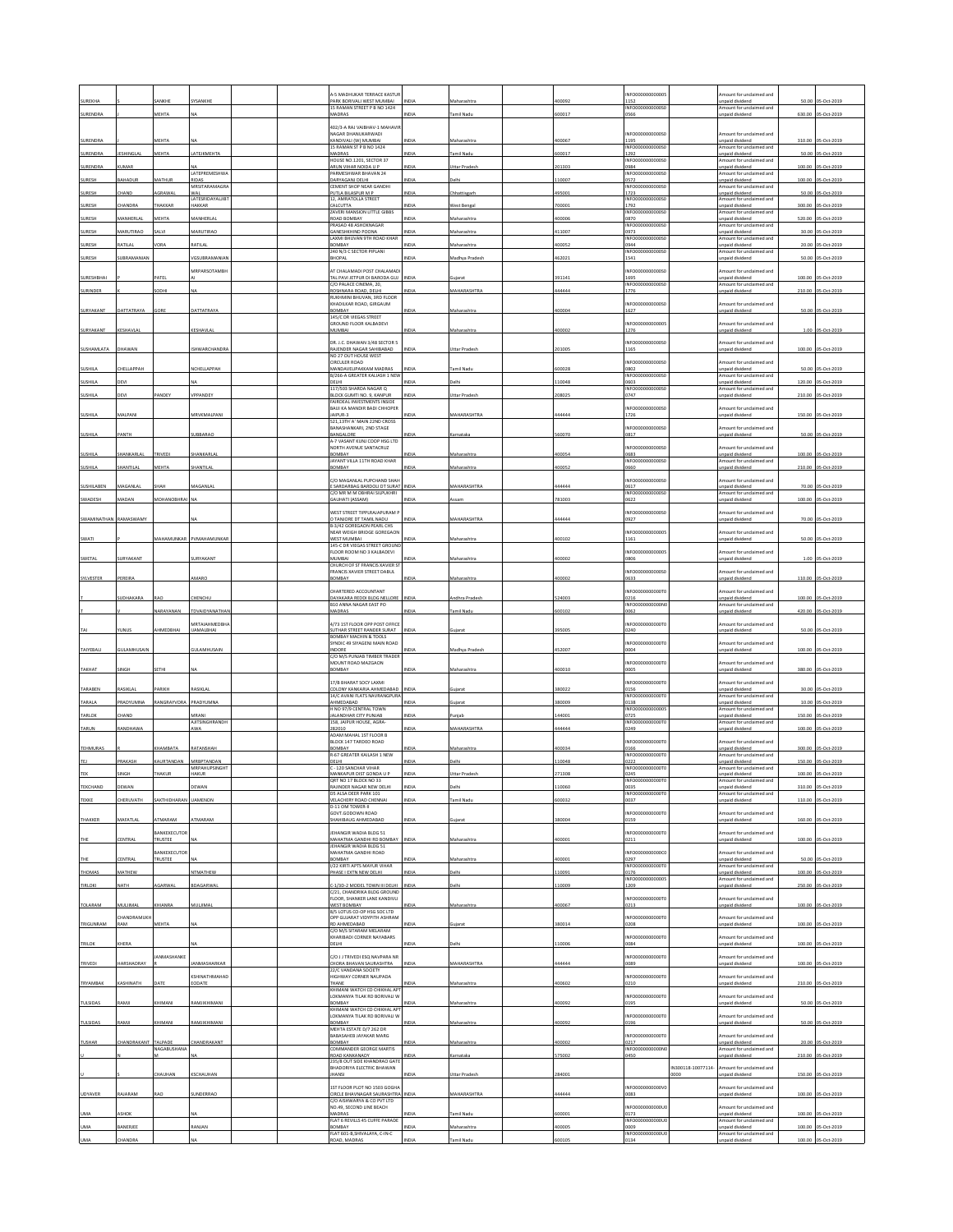|                 |                     |                   |                                 |  |                                                                    |              |                      |        | INFO0000000000U                  |                    | mount for unclaimed and                     |        |                     |
|-----------------|---------------------|-------------------|---------------------------------|--|--------------------------------------------------------------------|--------------|----------------------|--------|----------------------------------|--------------------|---------------------------------------------|--------|---------------------|
|                 | <b>AAHESHWAR</b>    |                   |                                 |  | <b>7 SUNDAR NAGAR NEW DELH</b>                                     |              |                      | 10003  | 0144                             |                    | paid dividend                               | 70.00  | $5 - 0 + 201$       |
|                 |                     |                   |                                 |  | C/O MRS R SRIVASTAVA D 4/13                                        |              |                      |        |                                  |                    |                                             |        |                     |
| <b>UMAGAURI</b> | <b>GIRJASHANKER</b> | SHUKLA            |                                 |  | ARI RATAN SOC BANGUR NAGA<br>GOREGAON W BOMBAY                     | INDIA        | Maharashtra          | 100090 | NFO0000000000U<br>154            |                    | mount for unclaimed and<br>npaid dividend   |        | 420.00 05-Oct-2019  |
|                 |                     |                   |                                 |  | 3 DUTT VIHAR, 1ST FLOOR<br>PRABHAT COLONY ROAD                     |              |                      |        | NFO0000000000U                   |                    | mount for undaimed and                      |        |                     |
| <b>UMANG</b>    | CHAMPAKLAL          | SHAH              | CHAMPAKLA                       |  | SATACRUZ (EAST) BOMBAY<br>2947, AMBLI POLE ZAVERIWAD               | INDIA        | Maharashtra          | 400055 | 0151<br>NFO0000<br>00000U        |                    | Inpaid dividend<br>mount for unclaimed and  |        | 110.00 05-Oct-2019  |
| UMESH           | JITBHAI             | <b>INKHABWALA</b> | AJITBHAI                        |  | MMEDABAD GUJARAT                                                   | <b>INDIA</b> | ujarat               | 380001 | 175                              |                    | npaid dividend                              |        | 50.00 05-Oct-2019   |
|                 |                     |                   |                                 |  | 13 SIR V THACKERSEY MARGE<br>NEW MARINE LINES P O ROX              |              |                      |        | NFO0000000000U                   |                    | mount for unclaimed and                     |        |                     |
| UNIT            | TRUST               | OFINDIA           |                                 |  | NO.11410 BOMBAY                                                    | INDIA        | Maharashtra          | 400020 | 094A                             |                    | npaid dividend                              |        | 40.00 05-Oct-2019   |
|                 |                     |                   |                                 |  | COMMERCE CENTRE 1 29TH                                             |              |                      |        | NFO0000000000U                   |                    |                                             |        |                     |
| UNIT            | TRUST               | <b>FINDIA</b>     |                                 |  | FLR. WORLD TRADE CENTRE CUFFE<br>PARADE.COLABA BOMBAY              | INDIA        | Maharashtra          | 400005 | 0094                             |                    | mount for unclaimed and<br>npaid dividend   | 20.00  | 05-Oct-2019         |
|                 |                     |                   |                                 |  | 293 SAMUEL STREET VADGAD<br>KRISHNA KUNJ 2ND FLOOR                 |              |                      |        | NFO0000000000U                   |                    | mount for unclaimed and                     |        |                     |
| URMILA          | AYANTILAL           | HAKKER            | AYANTILAL                       |  | BOMBAY<br>C/O DR B L MEHTA 97 JASWANT                              | NDIA         | Maharashtra          | 100003 | 0161<br>INFO0000000000U          |                    | inpaid dividend<br>Amount for unclaimed and |        | 50.00 05-Oct-2019   |
| URMILA          | TANDON              |                   | RAJKUMAR                        |  | BHAVAN JODHPUR                                                     | NDIA         | MAHARASHTRA          | 444444 | 0030                             |                    | npaid dividend                              | 30.00  | 05-Oct-2019         |
|                 |                     |                   |                                 |  | C/O PARAS INDUSTRIES 5 PREM<br>INDUSTRIAL ESTATE SUBHAS RD         |              |                      |        | NFO0000000000U                   |                    | mount for unclaimed and                     |        |                     |
| URMILA          | <b>NATI</b>         | EHAL              | ATERLBEHI                       |  | JOGESHWARI E BOMBAY<br>C/O PARAS INDUSTRIES 5 PREM                 | NDIA         | Maharashtra          | 100060 | 0133                             |                    | inpaid dividend                             |        | 20.00 05-Oct-2019   |
| URMILAWATI      | BEHAL               |                   | LATERLBEHI                      |  | IND. ESTATE SUBHASH RD<br>JOGESHWARI E BOMBAY                      | INDIA        | Maharashtra          | 400060 | NFO0000000000U<br>0132           |                    | mount for undaimed and<br>inpaid dividend   |        | 30.00 05-Oct-2019   |
|                 |                     |                   |                                 |  |                                                                    |              |                      |        | NF00000000000U                   |                    |                                             |        |                     |
| <b>JRVASHI</b>  | HANDELWA            |                   | SPKHANDELWA                     |  | ANGASADAN, B36/14 A-3<br>KAIWAL DHAM EXT.,' VARANASI               |              | Ittar Prades         | 221005 | 185                              |                    | mount for unclaimed and<br>npaid dividend   | 50.00  | 5-Oct-2019          |
| <b>USHA</b>     | ARORA               |                   | HARIHARIKRISHAM                 |  | 1/9 WEST PATEL NAGAR NEW<br>DELHI                                  | INDIA        | MAHARASHTRA          | 444444 | INFOOD0000000018<br>0082         |                    | Amount for unclaimed and<br>npaid dividend  |        | 210.00 05-Oct-2019  |
| USHA            | EVI                 |                   |                                 |  | C/O P N AGARWAL BANIAPARA<br>DURG M.P                              | NDLA         | <b>MAHARASHTRA</b>   | 44444  | NFO0000000000U<br>0031           |                    | mount for unclaimed and<br>npaid dividend   | 50.00  | 05-Oct-2019         |
| <b>USHA</b>     | MOHINDRA            |                   | DBMOHINDRA                      |  | -140 NEETI BAGH NEW DELHI                                          | INDIA        | elhi                 | 110049 | <b>INFO0000</b><br>00000U<br>104 |                    | mount for unclaimed and<br>npaid dividend   | 420.00 | 05-Oct-2019         |
|                 |                     |                   |                                 |  | H-135/1 32ND CROSS STREET                                          |              |                      |        | INFO0000000000U                  |                    | mount for unclaimed and                     |        |                     |
| <b>USHA</b>     | RAJAGOPALAM         |                   | VVRAJAGOPALAI                   |  | BESANT NAGAR MADRAS                                                | <b>NDM</b>   | mil Nadı             | 600090 | 0155                             |                    | inpaid dividend                             | 50.00  | 05-Oct-2019         |
| <b>USHA</b>     | RANI                |                   | NANDLAL                         |  | <b>B IV-52. NEAR CENTRAL</b><br>CO.OP.BANK G.T. ROAD MOGA PB INDIA |              | unjab                | 142001 | NFO0000000000U<br>0163           |                    | mount for unclaimed and<br>npaid dividend   |        | 50.00 05-Oct-2019   |
|                 |                     |                   |                                 |  |                                                                    |              |                      |        |                                  |                    |                                             |        |                     |
|                 |                     |                   | GOVINDRAODINA<br>NATHMADGAON    |  | POORNA KOOTY BANNERGHATTA<br>BEHIND PETROL PUMP                    |              |                      |        |                                  | 12023000-00260006- | mount for unclaimed and                     |        |                     |
| <b>USHADEVI</b> | PATWARDHAM          |                   |                                 |  | BANGALORE-560083<br>JC/123 RAJOURI GARDEN NEW                      |              | matak                | 60083  | INFO00000000001                  |                    | inpaid dividend<br>Amount for unclaimed and | 207.00 | S-Oct-2019          |
| <b>USHNAK</b>   | RAI<br>KRISHNAMURTH | HAWLA             | RAICHAND                        |  | DELHI<br>10B/3 RAMACHANDRAPURAM                                    | INDIA        | Delhi                | 110027 | 0149<br>INFO0000000000K          |                    | inpaid dividend<br>mount for unclaimed and  |        | 220.00 05-Oct-2019  |
|                 |                     |                   |                                 |  | TENNUR TIRUCHIRAPALLY                                              | NDIA         | amil Nadu            | 520017 | 0580                             |                    | inpaid dividend                             | 220.00 | 05-Oct-2019         |
|                 | SETHURAMAN          |                   | VENKATARAMAIY                   |  | 5 & 6-K FLAT EAST VANNIAR ST<br>WEST K K NAGAR CHENNAI             | NDIA         | mil Nadu             | 600078 | INFO0000000000S<br>1029          |                    | Amount for unclaimed and<br>npaid dividend  |        | 100.00 05-Oct-2019  |
|                 |                     |                   |                                 |  | 21 ALKAPURI NR GUJARAT VIDYA<br>USMANPURA ASHRAM ROAD              |              |                      |        | NFO0000000000V                   |                    | mount for unclaimed and                     |        |                     |
| VADILAL         | MAGANLAL            | ATEL              | VAGANLAL                        |  | AHMEDABAD                                                          | NDIA         | ujarat               | 380014 | 0374<br>INFO0000000000V          |                    | inpaid dividend<br>mount for unclaimed and  |        | 50.00 05-Oct-2019   |
| VAISHALL        | <b>AJIT</b>         | <b>WIVEDI</b>     | A IIT                           |  | 1ST FLOOR DATTA NIWAS 404<br>LINKING ROAD KHAR BOMBAY              | INDIA        | Maharashtra          | 400054 | 0456                             |                    | npaid dividend                              | 180.00 | 05-Oct-2019         |
|                 |                     |                   |                                 |  | 40-6-5 KRISHNA NAGAR<br><b>VENKATESWARA PURAM</b>                  |              |                      |        | NFO0000000000V                   |                    | mount for unclaimed and                     |        |                     |
| VALLABHANEN     | <b>JUJATA</b>       | <b>AURTHY</b>     | ALLABHANENI                     |  | AGAWAYAN<br>C-8 LA CAMPALA COLONY                                  | NDIA         | ndhra Pradesh        | 520010 | 0017<br>INFO0000000000V          |                    | Inpaid dividend<br>Amount for unclaimed and |        | 210.00 05-Oct-2019  |
| VAMAN           | GEGU                | NAVELKAR          | GEGU                            |  | MIRAMAR PANAJI GOA<br>B-444, SANCHAR VIHAR ITI LTD                 | INDIA        |                      | 403001 | 1023<br>INFO0000000000V0         |                    | npaid dividend                              | 10.00  | 05-Oct-2019         |
| VANDANA         | <b>SUPTA</b>        |                   | <b>MRHDGUPTA</b>                |  | MANKAPUR GONDA U.P                                                 | NDL          | Ittar Prades         | 271308 | 0555                             |                    | mount for unclaimed and<br>inpaid dividend  | 100.00 | 05-Oct-201          |
|                 |                     |                   |                                 |  | 14 SHANTI NIKETAN PLOT NO322<br>VINCENT ROAD MATUNGA               |              |                      |        | NFO0000000000V                   |                    | mount for undaimed and                      |        |                     |
| VANLILA         | OCHHAVLAI           | SHAH              | OCHHAVLAI                       |  | BOMBAY<br>BHAGVATI APTS BLDG NO 5                                  | NDIA         | Maharashtra          | 400019 | 0309                             |                    | inpaid dividend                             |        | 20.00 05-Oct-2019   |
|                 |                     |                   |                                 |  | BLOCK 18 S V ROAD MALAD WEST                                       |              |                      |        | NFO0000000000V                   |                    | mount for unclaimed and                     |        |                     |
| VANLILA         |                     | /ORA              | ATILAL                          |  | BOMBAY<br>NO 1 GOPAL KRISHNA STREET, T                             | INDIA        | Maharashtra          | 400064 | 0030<br>INFO0000000000V          |                    | inpaid dividend<br>Amount for unclaimed and |        | 30.00 05-Oct-2019   |
| VARKADI         | <b>ASUDEVA</b>      | RAO               | MADHAVA                         |  | NAGAR MADRAS<br>C/O KIRITE J SHAH C J EXPORTERS                    | <b>VDIA</b>  | mil Nadu             | 600017 | 0307                             |                    | inpaid dividend                             |        | 100.00 05-Oct-2019  |
| VARSHA          |                     | НАН               | <b>IRITEISHAH</b>               |  | 134-135 13 FLR MITTAL COURT<br>BOMBAY                              | NDIA         | Maharashtra          | 100021 | NFO0000000000V<br>1457           |                    | mount for unclaimed and<br>inpaid dividend  | 100.00 | 05-Oct-2019         |
|                 |                     |                   | MRGOVINDJIKHAT                  |  | 18 A BLOCK 4 SINDHI COLONY                                         |              |                      |        | INFO0000000000V                  |                    | mount for unclaimed and                     |        |                     |
| VASANT          | SOVINDJI            | MANEK             | AOMANEK                         |  | SION BOMBAY<br>BLOCK NO.87 ROOM NO.2071                            | NDIA         | Maharashtra          | 400022 | 0561                             |                    | npaid dividend                              | 100.00 | 05-Oct-2019         |
| VASANT          | UMAR                | <b>AODI</b>       | <b>MRAMRUTLALMO</b>             |  | MEGHNI NAGAR G H BORD<br>AHMEDABAD                                 | NDIA         | iujarat              | 380016 | NFO0000000000V<br>0549           |                    | mount for unclaimed and<br>inpaid dividend  |        | 50.00 05-Oct-2019   |
|                 |                     |                   |                                 |  | 9 NILKANTH NIWAS PURANDARE<br>PARK DADAR DR AMBEDKAR RD            |              |                      |        | NFO0000000000V                   |                    | mount for unclaimed and                     |        |                     |
| VASANT          | <b>ITHAL</b>        | ANDEKAR           | VITHAL                          |  | BOMBAY                                                             | <b>VIDIZ</b> | Maharashtra          | 400014 | 1252                             |                    | npaid dividend                              |        | 10.00 05-Oct-2019   |
|                 |                     |                   |                                 |  | NO 2, 3RD AVENUE HARRINGTON                                        |              |                      |        | NFO0000000000W                   |                    | mount for unclaimed and                     |        |                     |
| VASANTHA        | MENON               |                   |                                 |  | ROAD, CHETPUT MADRAS<br>258/260 WALKESHWAR ROAD                    | NDIA         | amil Nadı            | 600031 | 064                              |                    | npaid dividend                              |        | 1210.00 05-Oct-2019 |
| VASANTLAL       | POPATLAL            | НАН               | POPATLA                         |  | PAMIR BLDG 3RD FLR BLK NO 5<br>BOMBAY                              | VDL          |                      | 400006 | NFO0000000000V<br>0398           |                    | mount for unclaimed and<br>npaid dividend   | 50.00  | 05-Oct-2019         |
|                 |                     |                   |                                 |  | 12 SWEET HOME MOG AL LANE                                          |              | Maharashtra          |        | NFO0000000000V                   |                    | mount for unclaimed and                     |        |                     |
| VASHUMAL        | MENGHRAJ            |                   | MENGHRAJ<br>SHRINIYAMATKHA      |  | MAHIM BOMBAY<br>1/808 GOSAI STREET BORSAD                          | <b>VIDIZ</b> | Maharashtr.          | 100016 | 069<br>INFO0000000000V           |                    | npaid dividend<br>mount for unclaimed and   | 100.00 | 05-Oct-2019         |
| VASIM           | <b>NIYAMATKHAN</b>  | PATHAN            |                                 |  | DIST:-KHEDA GUJARAT<br>AMBIOA BHUVAN KANGALPURI                    | <b>VIDIZ</b> | <i><b>Jiarat</b></i> | 388540 | 3540                             |                    | npaid dividend                              | 50.00  | 05-Oct-2019         |
|                 | <b>HANDRAKANT</b>   | <b>AMIN</b>       | HANDRAKANT                      |  | NILKANTH ROAD KANKARIA<br>AHMEDABAD                                | <b>NDL</b>   | <b>MAHARASHTRA</b>   | 444444 | NFO0000000000W<br>0416           |                    | mount for unclaimed and                     | 890.00 | 05-Oct-2019         |
| VASUMATI        |                     |                   |                                 |  | C/O D P AMIN 6 PRATAP GUNJ                                         |              |                      |        | INFO0000000000V                  |                    | npaid dividend<br>Amount for unclaimed and  |        |                     |
| VATSALA         |                     | MIN               | <b>JADABHAI</b>                 |  | BARODA<br>29 LOVEDALE NEAR FAREUS                                  | <b>NDM</b>   | uiarat               | 390002 | 1078<br>INFO0000000000V          |                    | inpaid dividend<br>Amount for unclaimed and | 100.00 | 05-Oct-2019         |
| VED             | HUSHAN              | MUTHARIA          | AMBHAJAN                        |  | OTEL COLABA BOMBAY<br>C/O THE MUSIC SHOP 18 A B                    | NDIA         | faharashtra          | 100005 | 381<br>NFO000<br>noon            |                    | npaid dividend<br>mount for unclaimed and   |        | 150.00 05-Oct-2019  |
| ÆD              | RAKASH              |                   |                                 |  | KHAN MARKET NEW DELHI                                              | NDIA         | elhi                 | 10003  | 1409                             |                    | npaid dividend                              | 10.00  | 05-Oct-2019         |
| <b>VEENA</b>    | <b>WARKANATH</b>    |                   | <b>WARKANATH</b>                |  | 5/78 PARLESHWAR SOCIETY VILE<br>PARLE EAST BOMBAY                  |              | Maharashtra          | 100057 | INFO0000000000V0<br>0403         |                    | Amount for unclaimed and<br>inpaid dividend | 100.00 | 05-Oct-2019         |
|                 |                     |                   |                                 |  | B-546, NEW FRIEND'S COLONY                                         |              |                      |        | INFO0000000000W                  |                    | mount for unclaimed and<br>aid divi         | 100.0  |                     |
|                 |                     |                   | <b>NNAPURNAGA SURYANARAYANA</b> |  | W/O SURYANARAYANA MURTY K                                          |              |                      |        |                                  | IN301022-20334938- | mount for unclaimed and                     |        |                     |
| VENKATA         |                     | NGABHAVANI MURTYK |                                 |  | MUNISIFF ST PENUGONDA AP<br>A/4,"SHREE NIVAS", FIRST FLOOR         |              | ndhra Prades         | 34320  |                                  |                    | inpaid dividend                             |        | 55.00 05-Oct-2019   |
|                 |                     |                   |                                 |  | MHATARPADA CO OP HSG SOC                                           |              |                      |        |                                  |                    |                                             |        |                     |
|                 |                     |                   |                                 |  | OPP SAIRARA<br>MANDIR.MHATARPADA, AMBOLI                           |              |                      |        | NEODDDDDDDDDV                    |                    | mount for unclaimed and                     |        |                     |
| VENKATESH       |                     | HTMA:             | SUBRAYKAMATH                    |  | ANDHERI W,BOMBAY<br>A-1 SWACHHAND BLDG                             | <b>INDIA</b> | Maharashtra          | 100058 | 0373                             |                    | npaid dividend                              | 150.00 | 05-Oct-2019         |
|                 |                     | <b>OMAN</b>       |                                 |  | <b>GHODEKHOT ALI TILAK CHOWK</b><br>KALYAN                         | NDIA         |                      |        | NFO0000000000V<br>0509           |                    | mount for unclaimed and                     |        |                     |
| VIDYA           | MOHAN               |                   | MOHAN                           |  | C/O B S SHAH 6 KRISHNA<br><b>BHAGWAN CHS 2ND DADABHAI</b>          |              | Maharashtra          | 421301 |                                  |                    | npaid dividend                              |        | 50.00 05-Oct-2019   |
|                 |                     |                   |                                 |  | CROSS RD ANDHERI WEST,                                             |              |                      |        | INFO0000000000V                  |                    | mount for unclaimed and                     |        |                     |
| VIDYA           |                     | жан               |                                 |  | BOMBAY                                                             | INDIA        | Maharashtra          | 400058 | 0497                             |                    | inpaid dividend                             |        | 100.00 05-Oct-2019  |
| VIDYAWATI       |                     |                   | LATEBISHAMBHAF<br><b>VATH</b>   |  | C/O. SHRI LOKESH KHANDELWAL<br>3/29 PRATAPPURA AGRA                |              | <b>Jttar Prade</b>   | 28200  | NFO0000000000V<br><b>1405</b>    |                    | mount for unclaimed and<br>inpaid dividend  |        | 190.00 05-Oct-2019  |
|                 |                     |                   | MRDALICHANDPA                   |  | C/O D D PATEL NIRMAL 3 RAIPUT                                      |              |                      |        | NFO0000000000V                   |                    |                                             |        |                     |
| VIJAY           |                     | ATEL              | TFI                             |  | PARA LIMDA LANE JAMNAGAR                                           | <b>INDIA</b> |                      | 61001  | 0558                             |                    | mount for unclaimed and<br>npaid dividend   |        | 50.00 05-Oct-2019   |
|                 |                     |                   |                                 |  | C/O KRISHNA DATTA HOUSE NO                                         |              |                      |        | INFO0000000000V                  |                    | mount for unclaimed and                     |        |                     |
| YALIV           | DATTA               |                   | KRISHNADATTA                    |  | 3014 SECTOR 19-D CHANDIGARH<br>A/2 IST FLOOR SUHAIL MANOR          | INDIA        | MAHARASHTRA          | 44444  | 0276                             |                    | inpaid dividend                             |        | 210.00 05-Oct-2019  |
|                 |                     |                   |                                 |  | SOCIETY LI CROSS ROAD NO-1                                         |              |                      |        | NFO0000000000V                   |                    | mount for unclaimed and                     |        |                     |
| VIJAY           | KRISHIN             | <b>AOORJANI</b>   |                                 |  | MAHIM, BOMBAY                                                      | NDIA         | Maharashtra          | 400016 | 1458<br>NFO0000000000V           |                    | unpaid dividend<br>Amount for unclaimed and |        | 10.00 05-Oct-2019   |
| VIJAY           | <b>CRISHNA</b>      | HOSLA             | IDARNATH                        |  | 4/100 JAWAHAR NAGAR JAIPUR<br>B-266-A GREATER KAILASH-I NEW        | INDIA        | ajasthan             | 02004  | 1440<br>NFO0000000000W           |                    | npaid dividend<br>mount for unclaimed and   |        | 210.00 05-Oct-2019  |
| YALIV           | UMAR                | HOPRA             |                                 |  | DELHI                                                              | NDIA         | elhi                 | 10048  | 0125<br>INFO0000000000V0         |                    | npaid dividend<br>mount for unclaimed and   | 100.00 | 05-Oct-2019         |
| VIJAY           | <b>UMAR</b>         | <b>HANDELWAL</b>  | RAMDAYAL                        |  | BETUL M.P.                                                         | INDIA        | MAHARASHTRA          | 444444 | 0311                             |                    | npaid dividend                              |        | 160.00 05-Oct-2019  |
| VIJAY           | UMAR                | HADAN             |                                 |  | <b>B-4 GREATER KAILASH ENCLAVE</b><br>I NEW DELHI                  | VDL          |                      | 110048 | INFO0000000000<br>2833           |                    | mount for undaimed and<br>npaid dividend    | 200.00 | 05-Oct-2019         |
|                 |                     |                   |                                 |  | C/O CHANDRA TRADING CO 228<br>NARSHI NATHA STREET CHANDRA          |              |                      |        | INFO0000000000V                  |                    | mount for unclaimed and                     |        |                     |
| VIJAY           | RAWAT               |                   | MLRAWAT                         |  | BHUWAN BOMBAY<br>SHETHIA SADAN 1190, GHOGA                         | INDIA        | Maharashtra          | 400009 | 0339                             |                    | inpaid dividend                             |        | 100.00 05-Oct-2019  |
|                 |                     |                   |                                 |  | CIRCLE KRISHNANAGAR                                                |              |                      |        | NFO0000000000V<br>0496           |                    | mount for unclaimed and                     |        |                     |
| VIJAYA          | <b>ULIN</b>         | HETHIA            | <b>CULIN</b>                    |  | BHAVNAGAR<br>DIAMOND TWIN B/2 BHATT LANE                           |              |                      | 364001 |                                  |                    | npaid dividend                              |        | 100.00 05-Oct-2019  |
| VIJAYA          | <b>JUDHAKAR</b>     | <b>JANDEKAR</b>   | SUDHAKAR                        |  | OFF S V ROAD NR POISAR DEPOT<br>KANDIVLI BOMBAY                    | NDIA         | Maharashtra          | 400067 | NFO0000000000W<br>0379           |                    | mount for unclaimed and<br>npaid dividend   |        | 20.00 05-Oct-2019   |
| VIJAYKUMAR      | <b>ARANWA</b>       |                   | <b>WARKAPRASAD</b>              |  | 6 AJIMUDDIN LANE W BENGAL                                          | NDIA         | est Beng             | 13301  | NFO0000000000V<br>0386           |                    | mount for unclaimed and<br>npaid dividend   | 80.00  | 05-Oct-2019         |
|                 |                     |                   |                                 |  | 102 TAPOVAN SOCY AMBAWADI                                          |              |                      |        |                                  |                    |                                             |        |                     |
|                 |                     |                   |                                 |  | SURENDRA MANGALDAS ROAD                                            |              |                      |        | NFO0000000000V                   |                    | mount for unclaimed and                     |        |                     |
| VIJAYKUMAR      | AADHAVLA            | RIVED             | MADHAVLAL<br>BIPINCHANDRATRI    |  | AHMEDABAD<br>4/49 LAXMI BUILDING 11TH                              |              | ujarat               | 880015 | 0240<br>INFO0000000000V0         |                    | npaid dividend<br>mount for unclaimed and   | 10.00  | 05-Oct-2019         |
| VIKRAM          |                     | <b>TRIVED</b>     |                                 |  | KHETWADI LANE BOMBAY<br>H. NO. 385 VILL BASANI POST                | NDIA         | Maharashtra          | 400004 | 0476                             | IN301330-19126916  | npaid dividend<br>mount for unclaimed and   |        | 100.00 05-Oct-2019  |
| VIKRAMA         | JEET                | /ERMA             | HRIRAMVERMA                     |  | ASANI VARANASI                                                     | NDIA         | <b>Jttar Pradesh</b> | 221204 |                                  | 0000               | npaid dividend                              |        | 200.00 05-Oct-2019  |